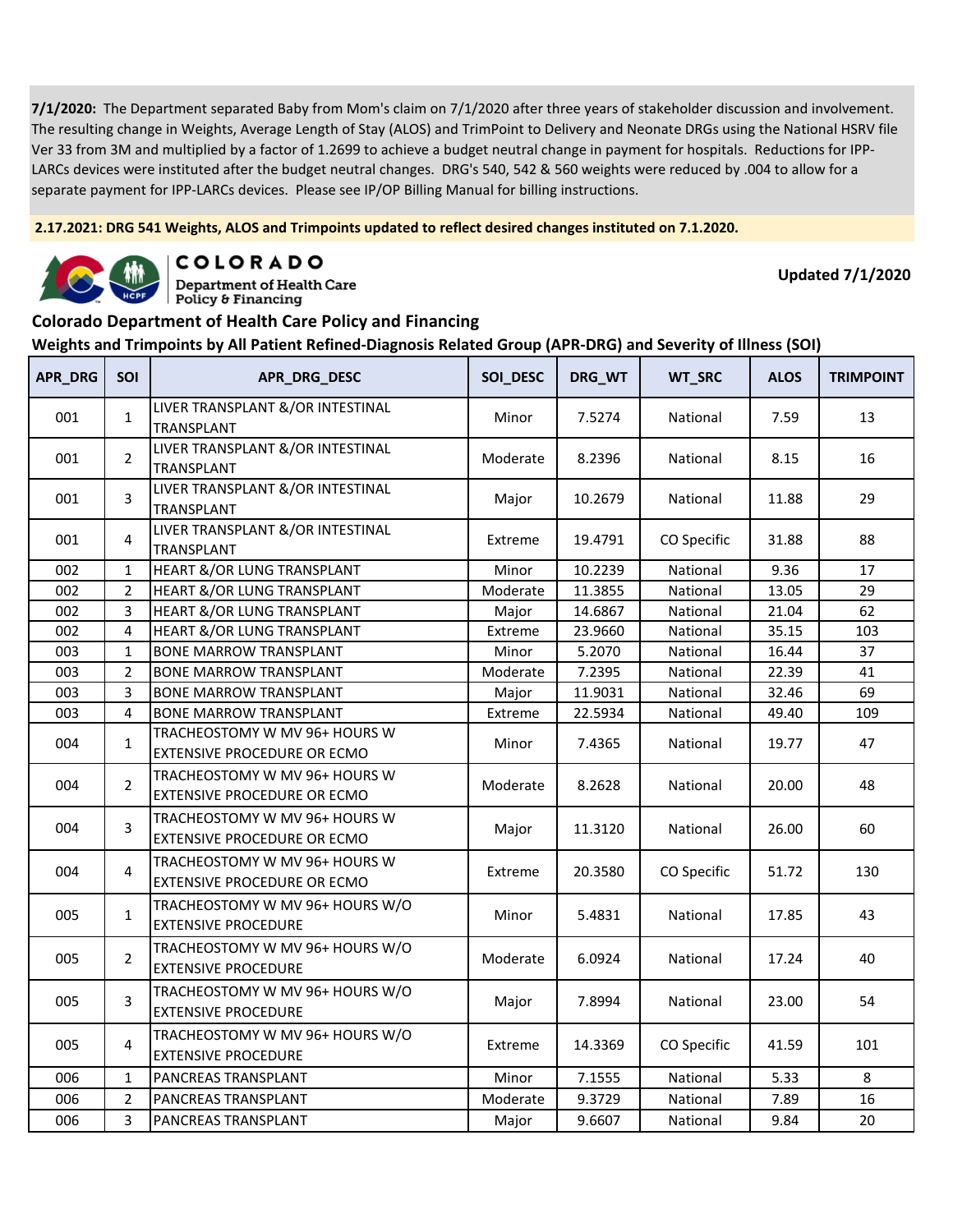**2.17.2021: DRG 541 Weights, ALOS and Trimpoints updated to reflect desired changes instituted on 7.1.2020.**



COLORADO

**Department of Health Care** Policy & Financing

**Updated 7/1/2020**

#### **Colorado Department of Health Care Policy and Financing**

| <b>APR_DRG</b> | SOI            | APR_DRG_DESC                                        | SOI_DESC | DRG_WT  | WT_SRC      | <b>ALOS</b> | <b>TRIMPOINT</b> |
|----------------|----------------|-----------------------------------------------------|----------|---------|-------------|-------------|------------------|
| 006            | $\overline{4}$ | PANCREAS TRANSPLANT                                 | Extreme  | 14.9774 | National    | 21.81       | 48               |
| 020            | $\mathbf 1$    | CRANIOTOMY FOR TRAUMA                               | Minor    | 2.0393  | National    | 5.13        | 13               |
| 020            | $\overline{2}$ | <b>CRANIOTOMY FOR TRAUMA</b>                        | Moderate | 2.4293  | CO Specific | 4.86        | 11               |
| 020            | 3              | <b>CRANIOTOMY FOR TRAUMA</b>                        | Major    | 4.0685  | National    | 10.03       | 26               |
| 020            | 4              | <b>CRANIOTOMY FOR TRAUMA</b>                        | Extreme  | 7.7847  | National    | 17.35       | 47               |
| 021            | $\mathbf{1}$   | CRANIOTOMY EXCEPT FOR TRAUMA                        | Minor    | 2.0983  | CO Specific | 3.92        | 10               |
| 021            | $\overline{2}$ | CRANIOTOMY EXCEPT FOR TRAUMA                        | Moderate | 2.8613  | CO Specific | 6.38        | 19               |
| 021            | 3              | CRANIOTOMY EXCEPT FOR TRAUMA                        | Major    | 4.5268  | CO Specific | 12.05       | 34               |
| 021            | 4              | CRANIOTOMY EXCEPT FOR TRAUMA                        | Extreme  | 8.9449  | CO Specific | 26.94       | 76               |
| 022            | $\mathbf{1}$   | <b>VENTRICULAR SHUNT PROCEDURES</b>                 | Minor    | 1.2364  | CO Specific | 2.24        | $\overline{7}$   |
| 022            | $\overline{2}$ | <b>VENTRICULAR SHUNT PROCEDURES</b>                 | Moderate | 1.4570  | CO Specific | 2.88        | 11               |
| 022            | 3              | <b>VENTRICULAR SHUNT PROCEDURES</b>                 | Major    | 4.0668  | National    | 10.50       | 32               |
| 022            | 4              | <b>VENTRICULAR SHUNT PROCEDURES</b>                 | Extreme  | 8.1305  | National    | 19.64       | 54               |
| 023            | $\mathbf{1}$   | <b>SPINAL PROCEDURES</b>                            | Minor    | 1.1858  | CO Specific | 2.90        | 8                |
| 023            | $\overline{2}$ | <b>SPINAL PROCEDURES</b>                            | Moderate | 2.2593  | National    | 5.43        | 16               |
| 023            | 3              | <b>SPINAL PROCEDURES</b>                            | Major    | 4.6124  | National    | 9.71        | 26               |
| 023            | 4              | SPINAL PROCEDURES                                   | Extreme  | 7.9598  | National    | 18.82       | 49               |
| 024            | $\mathbf{1}$   | EXTRACRANIAL VASCULAR PROCEDURES                    | Minor    | 1.1750  | National    | 1.43        | 4                |
| 024            | $\overline{2}$ | EXTRACRANIAL VASCULAR PROCEDURES                    | Moderate | 1.6503  | National    | 2.67        | 9                |
| 024            | 3              | EXTRACRANIAL VASCULAR PROCEDURES                    | Major    | 3.3010  | National    | 6.97        | 19               |
| 024            | 4              | EXTRACRANIAL VASCULAR PROCEDURES                    | Extreme  | 6.8915  | National    | 13.69       | 35               |
| 026            | $\mathbf{1}$   | OTHER NERVOUS SYSTEM & RELATED<br><b>PROCEDURES</b> | Minor    | 1.3505  | CO Specific | 2.23        | 6                |
| 026            | $\overline{2}$ | OTHER NERVOUS SYSTEM & RELATED<br><b>PROCEDURES</b> | Moderate | 1.7658  | CO Specific | 3.05        | 8                |
| 026            | $\overline{3}$ | OTHER NERVOUS SYSTEM & RELATED<br><b>PROCEDURES</b> | Major    | 2.8356  | National    | 8.14        | 23               |
| 026            | 4              | OTHER NERVOUS SYSTEM & RELATED<br><b>PROCEDURES</b> | Extreme  | 6.6156  | National    | 19.39       | 56               |
| 040            | $\mathbf 1$    | SPINAL DISORDERS & INJURIES                         | Minor    | 1.0040  | National    | 3.32        | 10               |
| 040            | $\overline{2}$ | SPINAL DISORDERS & INJURIES                         | Moderate | 1.2446  | National    | 4.48        | 13               |
| 040            | 3              | SPINAL DISORDERS & INJURIES                         | Major    | 1.6653  | National    | 6.46        | 20               |
| 040            | 4              | SPINAL DISORDERS & INJURIES                         | Extreme  | 3.8818  | National    | 12.92       | 41               |
| 041            | $\mathbf{1}$   | NERVOUS SYSTEM MALIGNANCY                           | Minor    | 0.8585  | National    | 2.73        | 8                |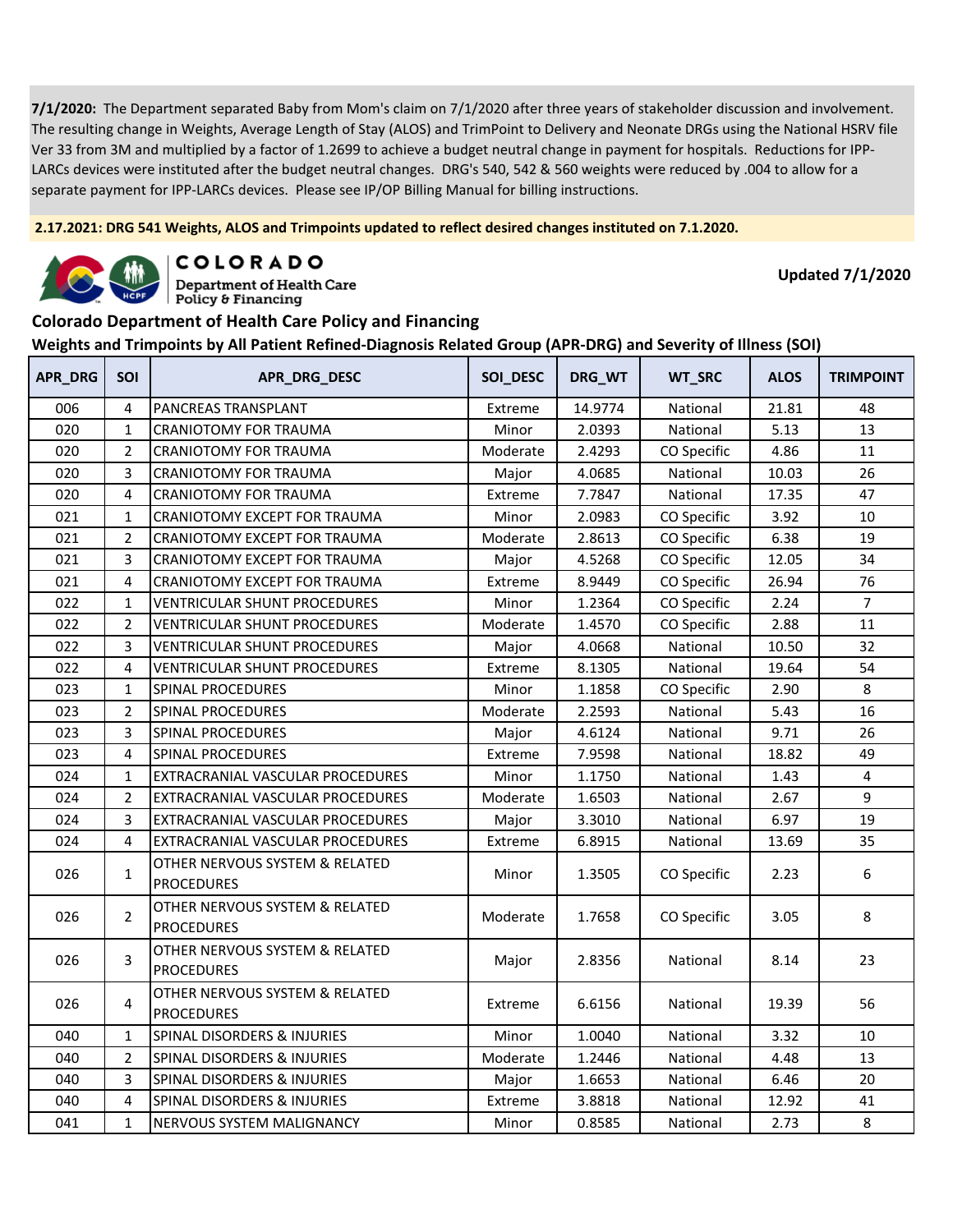**2.17.2021: DRG 541 Weights, ALOS and Trimpoints updated to reflect desired changes instituted on 7.1.2020.**



COLORADO

**Department of Health Care** Policy & Financing

**Updated 7/1/2020**

### **Colorado Department of Health Care Policy and Financing**

| APR_DRG | SOI            | APR_DRG_DESC                                                       | SOI_DESC | DRG_WT | WT_SRC      | <b>ALOS</b> | <b>TRIMPOINT</b> |
|---------|----------------|--------------------------------------------------------------------|----------|--------|-------------|-------------|------------------|
| 041     | $\overline{2}$ | NERVOUS SYSTEM MALIGNANCY                                          | Moderate | 0.9121 | National    | 3.59        | 11               |
| 041     | 3              | NERVOUS SYSTEM MALIGNANCY                                          | Major    | 1.2916 | National    | 5.63        | 17               |
| 041     | 4              | NERVOUS SYSTEM MALIGNANCY                                          | Extreme  | 2.4458 | National    | 9.10        | 29               |
| 042     | $\mathbf{1}$   | DEGENERATIVE NERVOUS SYSTEM DISORDERS<br><b>EXC MULT SCLEROSIS</b> | Minor    | 0.6210 | National    | 4.18        | 14               |
| 042     | $\overline{2}$ | DEGENERATIVE NERVOUS SYSTEM DISORDERS<br><b>EXC MULT SCLEROSIS</b> | Moderate | 0.7721 | National    | 7.82        | 23               |
| 042     | 3              | DEGENERATIVE NERVOUS SYSTEM DISORDERS<br><b>EXC MULT SCLEROSIS</b> | Major    | 1.1434 | National    | 8.11        | 25               |
| 042     | 4              | DEGENERATIVE NERVOUS SYSTEM DISORDERS<br><b>EXC MULT SCLEROSIS</b> | Extreme  | 3.1887 | National    | 11.96       | 32               |
| 043     | $\mathbf{1}$   | MULTIPLE SCLEROSIS & OTHER DEMYELINATING<br><b>DISEASES</b>        | Minor    | 0.8761 | National    | 3.41        | 9                |
| 043     | $\overline{2}$ | MULTIPLE SCLEROSIS & OTHER DEMYELINATING<br><b>DISEASES</b>        | Moderate | 1.1195 | National    | 4.37        | 11               |
| 043     | 3              | MULTIPLE SCLEROSIS & OTHER DEMYELINATING<br><b>DISEASES</b>        | Major    | 1.6936 | National    | 6.99        | 20               |
| 043     | 4              | MULTIPLE SCLEROSIS & OTHER DEMYELINATING<br><b>DISEASES</b>        | Extreme  | 3.8711 | National    | 12.10       | 33               |
| 044     | $\mathbf{1}$   | INTRACRANIAL HEMORRHAGE                                            | Minor    | 0.8597 | National    | 3.27        | 10               |
| 044     | $\overline{2}$ | INTRACRANIAL HEMORRHAGE                                            | Moderate | 1.1341 | National    | 4.38        | 12               |
| 044     | 3              | INTRACRANIAL HEMORRHAGE                                            | Major    | 1.5515 | National    | 5.09        | 16               |
| 044     | 4              | INTRACRANIAL HEMORRHAGE                                            | Extreme  | 2.8650 | National    | 8.27        | 30               |
| 045     | 1              | CVA & PRECEREBRAL OCCLUSION W INFARCT                              | Minor    | 0.7931 | CO Specific | 2.34        | 6                |
| 045     | $\overline{2}$ | CVA & PRECEREBRAL OCCLUSION W INFARCT                              | Moderate | 1.1781 | CO Specific | 4.66        | 16               |
| 045     | 3              | CVA & PRECEREBRAL OCCLUSION W INFARCT                              | Major    | 2.0643 | CO Specific | 10.62       | 40               |
| 045     | 4              | CVA & PRECEREBRAL OCCLUSION W INFARCT                              | Extreme  | 3.1094 | National    | 10.75       | 30               |
| 046     | $\mathbf{1}$   | NONSPECIFIC CVA & PRECEREBRAL OCCLUSION<br>W/O INFARCT             | Minor    | 0.7579 | CO Specific | 2.31        | 6                |
| 046     | $\overline{2}$ | NONSPECIFIC CVA & PRECEREBRAL OCCLUSION<br>W/O INFARCT             | Moderate | 0.8615 | CO Specific | 2.14        | 5                |
| 046     | 3              | NONSPECIFIC CVA & PRECEREBRAL OCCLUSION<br>W/O INFARCT             | Major    | 1.1754 | CO Specific | 4.47        | 12               |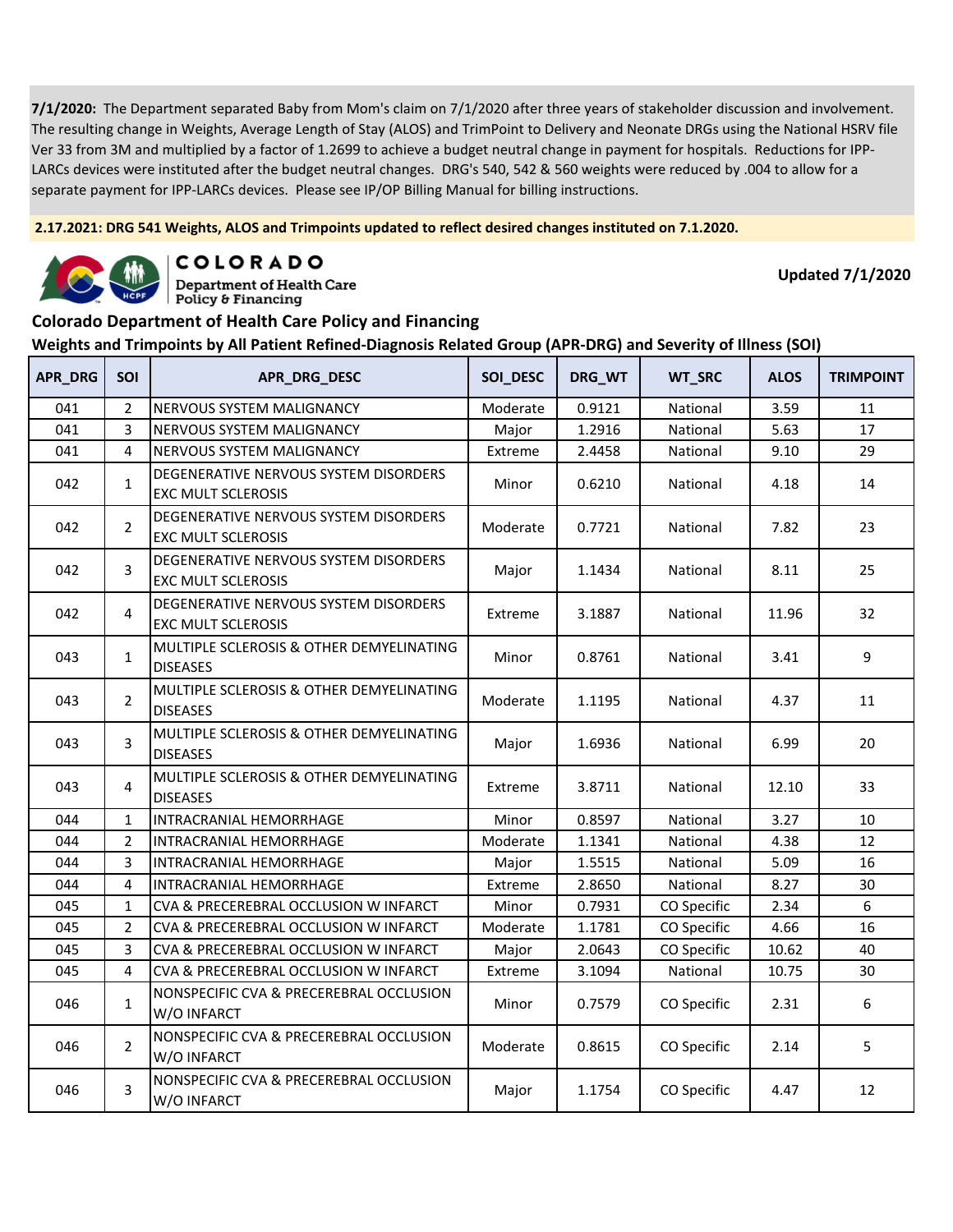**2.17.2021: DRG 541 Weights, ALOS and Trimpoints updated to reflect desired changes instituted on 7.1.2020.**



COLORADO

**Department of Health Care** Policy & Financing

**Updated 7/1/2020**

#### **Colorado Department of Health Care Policy and Financing**

| <b>APR_DRG</b> | <b>SOI</b>     | APR_DRG_DESC                                                       | SOI_DESC | DRG_WT | WT_SRC      | <b>ALOS</b> | <b>TRIMPOINT</b> |
|----------------|----------------|--------------------------------------------------------------------|----------|--------|-------------|-------------|------------------|
| 046            | $\overline{4}$ | NONSPECIFIC CVA & PRECEREBRAL OCCLUSION<br>W/O INFARCT             | Extreme  | 2.5573 | CO Specific | 8.53        | 26               |
| 047            | $\mathbf{1}$   | <b>TRANSIENT ISCHEMIA</b>                                          | Minor    | 0.5771 | CO Specific | 1.45        | 3                |
| 047            | $\overline{2}$ | <b>TRANSIENT ISCHEMIA</b>                                          | Moderate | 0.7183 | CO Specific | 1.91        | 4                |
| 047            | 3              | <b>TRANSIENT ISCHEMIA</b>                                          | Major    | 0.8235 | CO Specific | 2.64        | $\overline{7}$   |
| 047            | 4              | <b>TRANSIENT ISCHEMIA</b>                                          | Extreme  | 2.1354 | National    | 7.87        | 22               |
| 048            | $\mathbf{1}$   | PERIPHERAL, CRANIAL & AUTONOMIC NERVE<br><b>DISORDERS</b>          | Minor    | 0.6112 | CO Specific | 2.37        | 6                |
| 048            | $\overline{2}$ | PERIPHERAL, CRANIAL & AUTONOMIC NERVE<br><b>DISORDERS</b>          | Moderate | 0.6341 | CO Specific | 2.88        | $\overline{7}$   |
| 048            | 3              | PERIPHERAL, CRANIAL & AUTONOMIC NERVE<br><b>DISORDERS</b>          | Major    | 0.8915 | CO Specific | 4.41        | 13               |
| 048            | 4              | PERIPHERAL, CRANIAL & AUTONOMIC NERVE<br><b>DISORDERS</b>          | Extreme  | 2.9388 | National    | 12.24       | 35               |
| 049            | $\mathbf{1}$   | <b>BACTERIAL &amp; TUBERCULOUS INFECTIONS OF</b><br>NERVOUS SYSTEM | Minor    | 0.9952 | National    | 5.13        | 14               |
| 049            | $\overline{2}$ | BACTERIAL & TUBERCULOUS INFECTIONS OF<br>NERVOUS SYSTEM            | Moderate | 2.0647 | National    | 6.16        | 16               |
| 049            | 3              | <b>BACTERIAL &amp; TUBERCULOUS INFECTIONS OF</b><br>NERVOUS SYSTEM | Major    | 2.7300 | National    | 10.11       | 27               |
| 049            | 4              | BACTERIAL & TUBERCULOUS INFECTIONS OF<br>NERVOUS SYSTEM            | Extreme  | 5.0117 | National    | 15.95       | 41               |
| 050            | $\mathbf{1}$   | NON-BACTERIAL INFECTIONS OF NERVOUS<br>SYSTEM EXC VIRAL MENINGITIS | Minor    | 0.7166 | National    | 3.72        | 11               |
| 050            | $\overline{2}$ | NON-BACTERIAL INFECTIONS OF NERVOUS<br>SYSTEM EXC VIRAL MENINGITIS | Moderate | 1.2372 | National    | 5.16        | 15               |
| 050            | $\overline{3}$ | NON-BACTERIAL INFECTIONS OF NERVOUS<br>SYSTEM EXC VIRAL MENINGITIS | Major    | 2.0375 | National    | 8.42        | 22               |
| 050            | $\overline{4}$ | NON-BACTERIAL INFECTIONS OF NERVOUS<br>SYSTEM EXC VIRAL MENINGITIS | Extreme  | 5.1991 | National    | 15.67       | 41               |
| 051            | $\mathbf{1}$   | <b>VIRAL MENINGITIS</b>                                            | Minor    | 0.5300 | CO Specific | 2.39        | 5                |
| 051            | $\overline{2}$ | <b>VIRAL MENINGITIS</b>                                            | Moderate | 0.7110 | CO Specific | 2.97        | 6                |
| 051            | 3              | VIRAL MENINGITIS                                                   | Major    | 1.4808 | National    | 6.17        | 16               |
| 051            | 4              | <b>VIRAL MENINGITIS</b>                                            | Extreme  | 3.7481 | National    | 12.43       | 33               |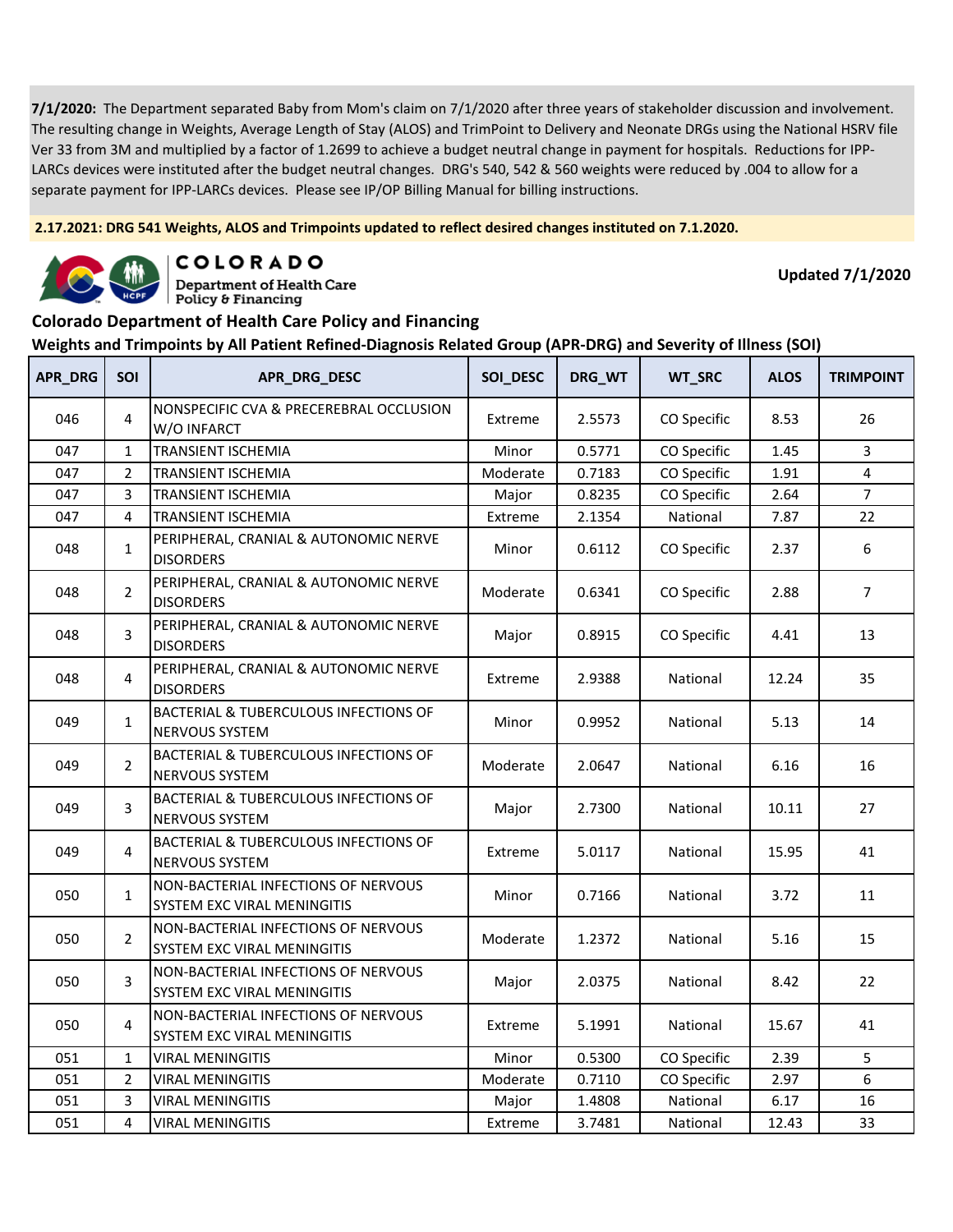**2.17.2021: DRG 541 Weights, ALOS and Trimpoints updated to reflect desired changes instituted on 7.1.2020.**



**COLORADO** 

**Department of Health Care** Policy & Financing

**Updated 7/1/2020**

#### **Colorado Department of Health Care Policy and Financing**

| APR_DRG | SOI            | APR_DRG_DESC                                                                                      | SOI_DESC | DRG WT | WT_SRC      | <b>ALOS</b> | <b>TRIMPOINT</b> |
|---------|----------------|---------------------------------------------------------------------------------------------------|----------|--------|-------------|-------------|------------------|
| 052     | $\mathbf{1}$   | NONTRAUMATIC STUPOR & COMA                                                                        | Minor    | 0.4550 | CO Specific | 1.55        | 3                |
| 052     | $\overline{2}$ | NONTRAUMATIC STUPOR & COMA                                                                        | Moderate | 0.5510 | CO Specific | 2.12        | 6                |
| 052     | 3              | NONTRAUMATIC STUPOR & COMA                                                                        | Major    | 0.9098 | CO Specific | 3.93        | 13               |
| 052     | 4              | NONTRAUMATIC STUPOR & COMA                                                                        | Extreme  | 2.7837 | National    | 10.25       | 30               |
| 053     | 1              | <b>SEIZURE</b>                                                                                    | Minor    | 0.5744 | CO Specific | 2.13        | 6                |
| 053     | $\overline{2}$ | <b>SEIZURE</b>                                                                                    | Moderate | 0.6253 | CO Specific | 2.20        | 6                |
| 053     | 3              | SEIZURE                                                                                           | Major    | 0.9153 | CO Specific | 3.15        | 10               |
| 053     | $\overline{4}$ | <b>SEIZURE</b>                                                                                    | Extreme  | 1.7848 | CO Specific | 5.43        | 17               |
| 054     | $\mathbf{1}$   | MIGRAINE & OTHER HEADACHES                                                                        | Minor    | 0.5736 | CO Specific | 2.27        | 6                |
| 054     | $\overline{2}$ | MIGRAINE & OTHER HEADACHES                                                                        | Moderate | 0.6552 | CO Specific | 2.49        | 6                |
| 054     | 3              | MIGRAINE & OTHER HEADACHES                                                                        | Major    | 0.8964 | National    | 3.61        | 11               |
| 054     | 4              | MIGRAINE & OTHER HEADACHES                                                                        | Extreme  | 2.0645 | National    | 6.62        | 23               |
| 055     | $\mathbf{1}$   | HEAD TRAUMA W COMA >1 HR OR<br>HEMORRHAGE                                                         | Minor    | 0.7522 | CO Specific | 2.36        | $\overline{7}$   |
| 055     | $\overline{2}$ | HEAD TRAUMA W COMA >1 HR OR<br><b>HEMORRHAGE</b>                                                  | Moderate | 1.1710 | CO Specific | 3.91        | 12               |
| 055     | 3              | HEAD TRAUMA W COMA >1 HR OR<br>HEMORRHAGE                                                         | Major    | 2.2882 | CO Specific | 8.96        | 28               |
| 055     | 4              | HEAD TRAUMA W COMA >1 HR OR<br><b>HEMORRHAGE</b>                                                  | Extreme  | 3.8221 | National    | 11.37       | 32               |
| 056     | $\mathbf{1}$   | <b>BRAIN CONTUSION/LACERATION &amp;</b><br>COMPLICATED SKULL FX, COMA < 1 HR OR NO<br><b>COMA</b> | Minor    | 0.7444 | National    | 2.15        | 6                |
| 056     | $\overline{2}$ | <b>BRAIN CONTUSION/LACERATION &amp;</b><br>COMPLICATED SKULL FX, COMA < 1 HR OR NO<br>COMA        | Moderate | 1.0588 | National    | 3.36        | 10               |
| 056     | 3              | <b>BRAIN CONTUSION/LACERATION &amp;</b><br>COMPLICATED SKULL FX, COMA < 1 HR OR NO<br>COMA        | Major    | 1.6619 | National    | 5.56        | 16               |
| 056     | 4              | <b>BRAIN CONTUSION/LACERATION &amp;</b><br>COMPLICATED SKULL FX, COMA < 1 HR OR NO<br>COMA        | Extreme  | 4.1978 | National    | 12.84       | 34               |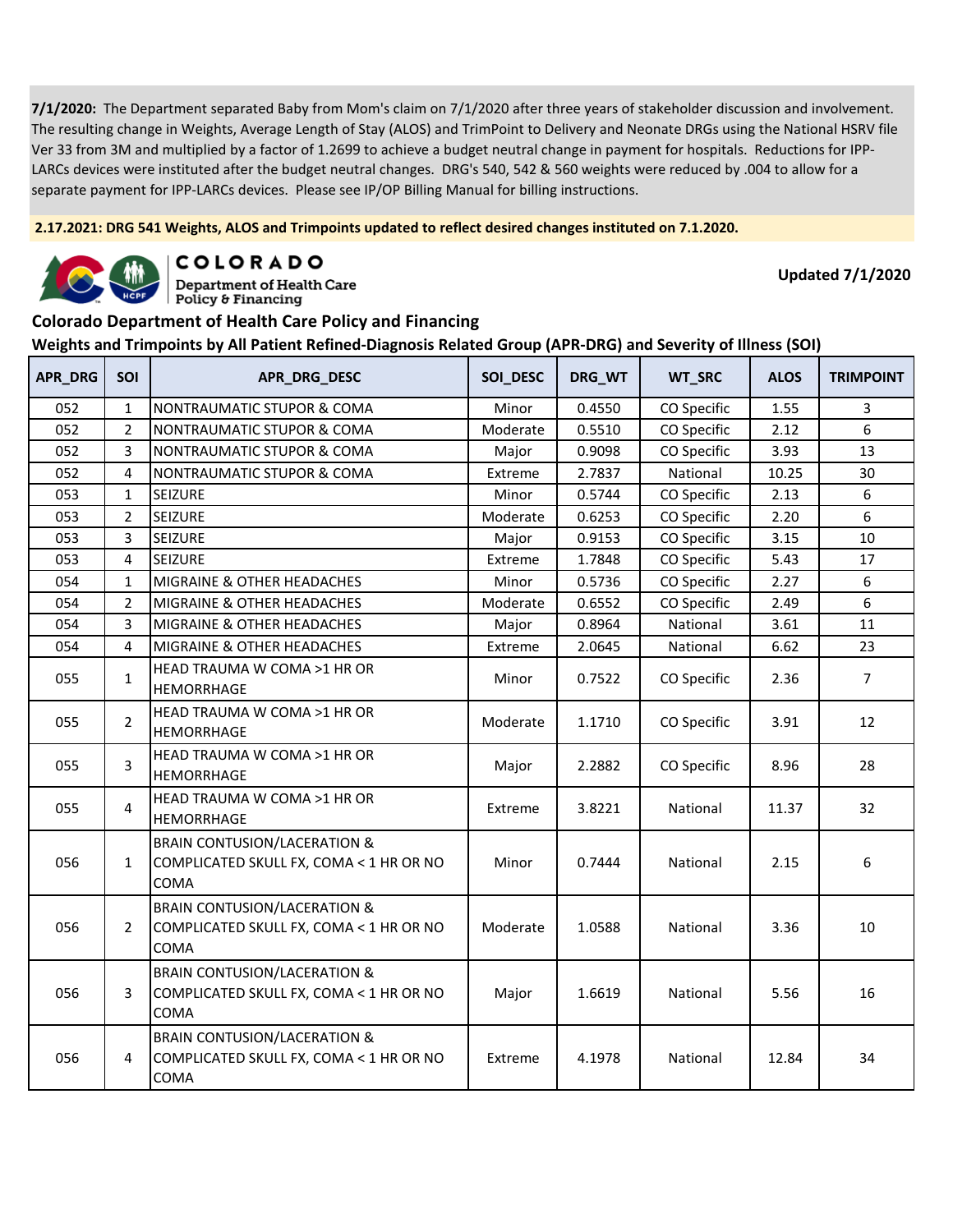**2.17.2021: DRG 541 Weights, ALOS and Trimpoints updated to reflect desired changes instituted on 7.1.2020.**



COLORADO

**Department of Health Care** Policy & Financing

**Updated 7/1/2020**

#### **Colorado Department of Health Care Policy and Financing**

| APR_DRG | <b>SOI</b>     | APR_DRG_DESC                                                                                     | SOI_DESC | DRG_WT | WT_SRC      | <b>ALOS</b> | <b>TRIMPOINT</b> |
|---------|----------------|--------------------------------------------------------------------------------------------------|----------|--------|-------------|-------------|------------------|
| 057     | $\mathbf{1}$   | CONCUSSION, CLOSED SKULL FX<br>NOS, UNCOMPLICATED INTRACRANIAL INJURY,<br>COMA < 1 HR OR NO COMA | Minor    | 0.7226 | National    | 1.43        | 4                |
| 057     | 2              | CONCUSSION, CLOSED SKULL FX<br>NOS, UNCOMPLICATED INTRACRANIAL INJURY,<br>COMA < 1 HR OR NO COMA | Moderate | 0.8018 | CO Specific | 2.24        | 6                |
| 057     | 3              | CONCUSSION, CLOSED SKULL FX<br>NOS, UNCOMPLICATED INTRACRANIAL INJURY,<br>COMA < 1 HR OR NO COMA | Major    | 1.4054 | National    | 4.12        | 12               |
| 057     | 4              | CONCUSSION, CLOSED SKULL FX<br>NOS, UNCOMPLICATED INTRACRANIAL INJURY,<br>COMA < 1 HR OR NO COMA | Extreme  | 3.5499 | National    | 9.89        | 29               |
| 058     | $\mathbf 1$    | OTHER DISORDERS OF NERVOUS SYSTEM                                                                | Minor    | 0.5955 | CO Specific | 2.05        | 6                |
| 058     | $\overline{2}$ | OTHER DISORDERS OF NERVOUS SYSTEM                                                                | Moderate | 0.8046 | CO Specific | 2.80        | 8                |
| 058     | 3              | OTHER DISORDERS OF NERVOUS SYSTEM                                                                | Major    | 1.2725 | CO Specific | 5.31        | 19               |
| 058     | 4              | OTHER DISORDERS OF NERVOUS SYSTEM                                                                | Extreme  | 2.6762 | National    | 10.53       | 34               |
| 070     | $\mathbf{1}$   | <b>ORBITAL PROCEDURES</b>                                                                        | Minor    | 0.9663 | National    | 2.01        | 6                |
| 070     | $\overline{2}$ | <b>ORBITAL PROCEDURES</b>                                                                        | Moderate | 1.3845 | National    | 3.55        | $10\,$           |
| 070     | 3              | <b>ORBITAL PROCEDURES</b>                                                                        | Major    | 2.4916 | National    | 5.80        | 16               |
| 070     | 4              | <b>ORBITAL PROCEDURES</b>                                                                        | Extreme  | 4.8129 | National    | 12.36       | 31               |
| 073     | $\mathbf{1}$   | EYE PROCEDURES EXCEPT ORBIT                                                                      | Minor    | 0.8181 | National    | 2.12        | $\overline{7}$   |
| 073     | $\overline{2}$ | EYE PROCEDURES EXCEPT ORBIT                                                                      | Moderate | 1.0269 | National    | 2.80        | 9                |
| 073     | 3              | EYE PROCEDURES EXCEPT ORBIT                                                                      | Major    | 1.6647 | National    | 5.23        | 18               |
| 073     | 4              | EYE PROCEDURES EXCEPT ORBIT                                                                      | Extreme  | 3.4555 | National    | 9.81        | 29               |
| 080     | $\mathbf{1}$   | <b>ACUTE MAJOR EYE INFECTIONS</b>                                                                | Minor    | 0.4316 | National    | 2.80        | $\overline{7}$   |
| 080     | $\overline{2}$ | <b>ACUTE MAJOR EYE INFECTIONS</b>                                                                | Moderate | 0.6330 | National    | 3.66        | 10               |
| 080     | 3              | <b>ACUTE MAJOR EYE INFECTIONS</b>                                                                | Major    | 1.0742 | National    | 5.60        | 15               |
| 080     | 4              | ACUTE MAJOR EYE INFECTIONS                                                                       | Extreme  | 2.9343 | National    | 10.27       | 24               |
| 082     | $\mathbf{1}$   | EYE DISORDERS EXCEPT MAJOR INFECTIONS                                                            | Minor    | 0.5300 | National    | 2.18        | 6                |
| 082     | $\overline{2}$ | EYE DISORDERS EXCEPT MAJOR INFECTIONS                                                            | Moderate | 0.6826 | National    | 2.58        | $\overline{7}$   |
| 082     | 3              | EYE DISORDERS EXCEPT MAJOR INFECTIONS                                                            | Major    | 0.9455 | National    | 3.84        | 11               |
| 082     | 4              | EYE DISORDERS EXCEPT MAJOR INFECTIONS                                                            | Extreme  | 3.5164 | National    | 11.19       | 41               |
| 089     | $\mathbf{1}$   | MAJOR CRANIAL/FACIAL BONE PROCEDURES                                                             | Minor    | 1.7641 | CO Specific | 2.35        | 5                |
| 089     | $\overline{2}$ | MAJOR CRANIAL/FACIAL BONE PROCEDURES                                                             | Moderate | 1.9628 | CO Specific | 3.54        | 8                |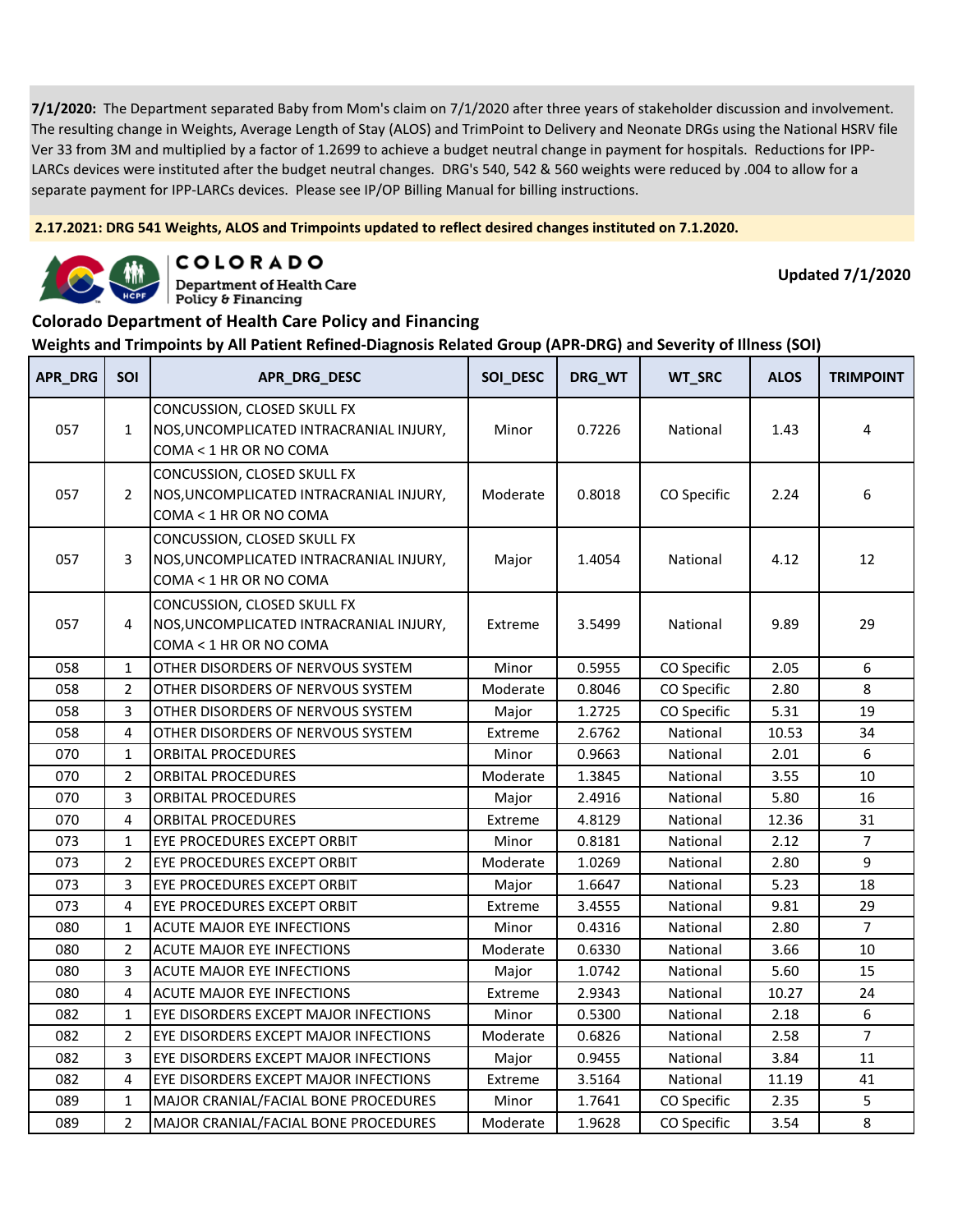**2.17.2021: DRG 541 Weights, ALOS and Trimpoints updated to reflect desired changes instituted on 7.1.2020.**



**COLORADO** 

**Department of Health Care** Policy & Financing

**Updated 7/1/2020**

#### **Colorado Department of Health Care Policy and Financing**

| APR_DRG | <b>SOI</b>     | APR_DRG_DESC                                                                 | SOI_DESC | DRG_WT | WT_SRC      | <b>ALOS</b> | <b>TRIMPOINT</b> |
|---------|----------------|------------------------------------------------------------------------------|----------|--------|-------------|-------------|------------------|
| 089     | 3              | MAJOR CRANIAL/FACIAL BONE PROCEDURES                                         | Major    | 3.9150 | National    | 8.17        | 23               |
| 089     | $\overline{4}$ | MAJOR CRANIAL/FACIAL BONE PROCEDURES                                         | Extreme  | 7.6045 | National    | 16.12       | 44               |
| 090     | $\mathbf{1}$   | <b>MAJOR LARYNX &amp; TRACHEA PROCEDURES</b>                                 | Minor    | 0.7670 | National    | 2.45        | 8                |
| 090     | $\overline{2}$ | MAJOR LARYNX & TRACHEA PROCEDURES                                            | Moderate | 2.5776 | National    | 7.65        | 20               |
| 090     | 3              | MAJOR LARYNX & TRACHEA PROCEDURES                                            | Major    | 4.0950 | National    | 12.66       | 34               |
| 090     | 4              | <b>MAJOR LARYNX &amp; TRACHEA PROCEDURES</b>                                 | Extreme  | 8.1559 | National    | 23.69       | 60               |
| 091     | $\mathbf{1}$   | OTHER MAJOR HEAD & NECK PROCEDURES                                           | Minor    | 1.5447 | National    | 2.96        | 9                |
| 091     | $\overline{2}$ | OTHER MAJOR HEAD & NECK PROCEDURES                                           | Moderate | 2.3377 | National    | 4.34        | 13               |
| 091     | 3              | OTHER MAJOR HEAD & NECK PROCEDURES                                           | Major    | 4.3468 | National    | 9.20        | 23               |
| 091     | 4              | OTHER MAJOR HEAD & NECK PROCEDURES                                           | Extreme  | 7.0751 | National    | 16.98       | 40               |
| 092     | $\mathbf{1}$   | FACIAL BONE PROCEDURES EXCEPT MAJOR<br>CRANIAL/FACIAL BONE PROCEDURES        | Minor    | 1.1153 | CO Specific | 2.13        | 5                |
| 092     | $\overline{2}$ | <b>FACIAL BONE PROCEDURES EXCEPT MAJOR</b><br>CRANIAL/FACIAL BONE PROCEDURES | Moderate | 1.5050 | CO Specific | 2.72        | $\overline{7}$   |
| 092     | $\overline{3}$ | FACIAL BONE PROCEDURES EXCEPT MAJOR<br>CRANIAL/FACIAL BONE PROCEDURES        | Major    | 2.8220 | National    | 5.40        | 17               |
| 092     | $\overline{4}$ | <b>FACIAL BONE PROCEDURES EXCEPT MAJOR</b><br>CRANIAL/FACIAL BONE PROCEDURES | Extreme  | 6.1742 | National    | 13.93       | 37               |
| 093     | 1              | <b>SINUS &amp; MASTOID PROCEDURES</b>                                        | Minor    | 1.1616 | National    | 2.18        | $\overline{7}$   |
| 093     | 2              | SINUS & MASTOID PROCEDURES                                                   | Moderate | 1.5364 | National    | 3.48        | 11               |
| 093     | 3              | <b>SINUS &amp; MASTOID PROCEDURES</b>                                        | Major    | 2.1897 | CO Specific | 4.73        | 10               |
| 093     | 4              | <b>SINUS &amp; MASTOID PROCEDURES</b>                                        | Extreme  | 3.5191 | National    | 10.97       | 31               |
| 095     | $\mathbf{1}$   | <b>CLEFT LIP &amp; PALATE REPAIR</b>                                         | Minor    | 0.6990 | CO Specific | 1.39        | $\overline{4}$   |
| 095     | $\overline{2}$ | <b>CLEFT LIP &amp; PALATE REPAIR</b>                                         | Moderate | 0.8385 | CO Specific | 1.50        | $\overline{3}$   |
| 095     | 3              | <b>CLEFT LIP &amp; PALATE REPAIR</b>                                         | Major    | 1.4334 | CO Specific | 3.29        | 11               |
| 095     | 4              | CLEFT LIP & PALATE REPAIR                                                    | Extreme  | 3.0212 | CO Specific | 6.95        | 20               |
| 097     | $\mathbf{1}$   | TONSIL & ADENOID PROCEDURES                                                  | Minor    | 0.6077 | CO Specific | 1.56        | $\overline{4}$   |
| 097     | $\overline{2}$ | TONSIL & ADENOID PROCEDURES                                                  | Moderate | 0.8574 | CO Specific | 2.37        | 6                |
| 097     | 3              | TONSIL & ADENOID PROCEDURES                                                  | Major    | 1.5942 | National    | 5.30        | 18               |
| 097     | 4              | TONSIL & ADENOID PROCEDURES                                                  | Extreme  | 4.5689 | National    | 14.94       | 41               |
| 098     | $\mathbf{1}$   | OTHER EAR, NOSE, MOUTH & THROAT<br><b>PROCEDURES</b>                         | Minor    | 0.8055 | CO Specific | 2.06        | 5                |
| 098     | $\overline{2}$ | OTHER EAR, NOSE, MOUTH & THROAT<br><b>PROCEDURES</b>                         | Moderate | 1.0192 | CO Specific | 2.67        | $\overline{7}$   |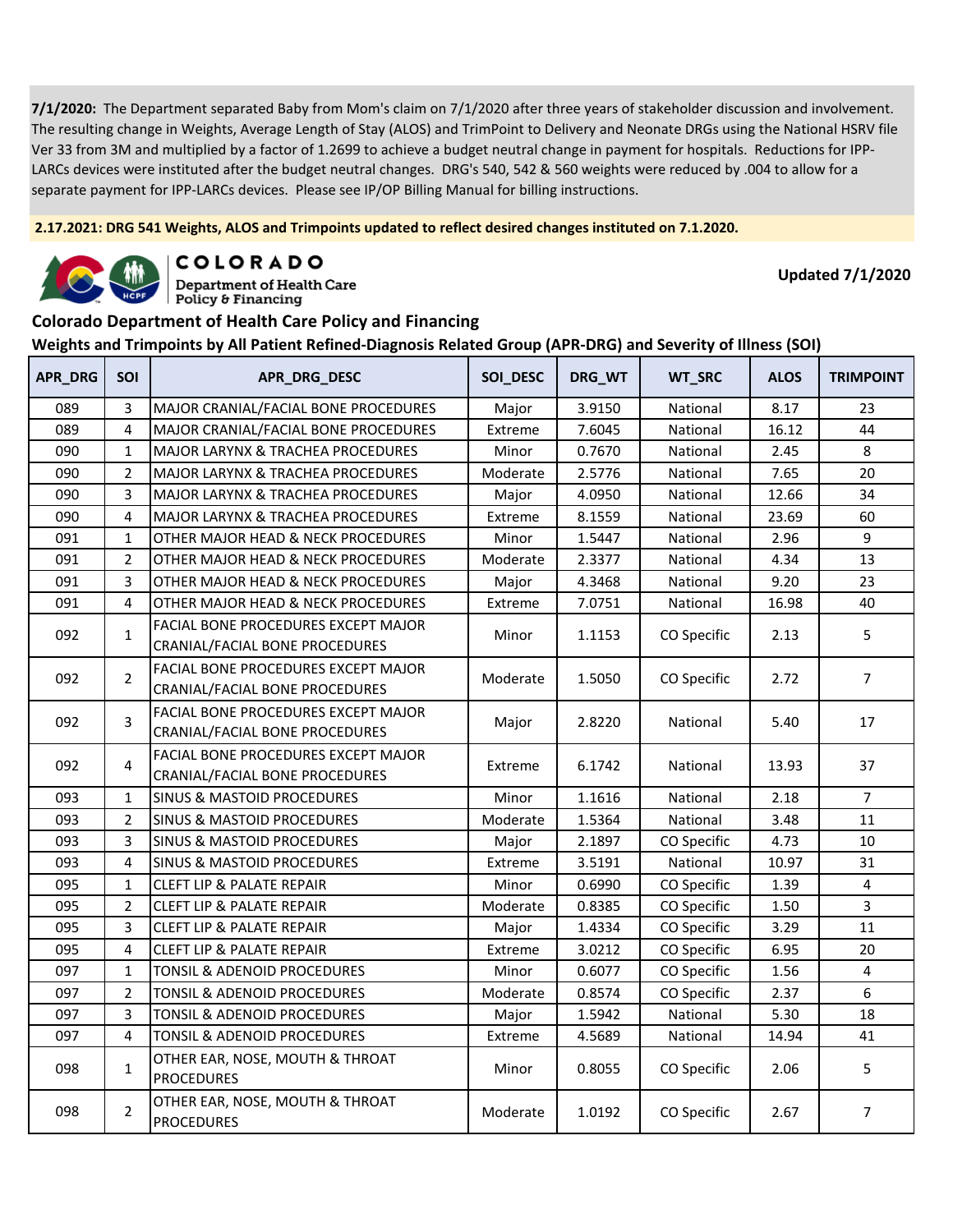**2.17.2021: DRG 541 Weights, ALOS and Trimpoints updated to reflect desired changes instituted on 7.1.2020.**



COLORADO **Department of Health Care** 

Policy & Financing

**Updated 7/1/2020**

### **Colorado Department of Health Care Policy and Financing**

| APR_DRG | <b>SOI</b>     | APR_DRG_DESC                                                        | SOI_DESC | DRG_WT | <b>WT_SRC</b> | <b>ALOS</b> | <b>TRIMPOINT</b> |
|---------|----------------|---------------------------------------------------------------------|----------|--------|---------------|-------------|------------------|
| 098     | 3              | OTHER EAR, NOSE, MOUTH & THROAT<br><b>PROCEDURES</b>                | Major    | 1.9413 | National      | 6.19        | 18               |
| 098     | 4              | OTHER EAR, NOSE, MOUTH & THROAT<br><b>PROCEDURES</b>                | Extreme  | 4.3347 | National      | 13.40       | 39               |
| 110     | $\mathbf{1}$   | EAR, NOSE, MOUTH, THROAT, CRANIAL/FACIAL<br>MALIGNANCIES            | Minor    | 0.6743 | National      | 2.67        | 9                |
| 110     | $\overline{2}$ | EAR, NOSE, MOUTH, THROAT, CRANIAL/FACIAL<br><b>MALIGNANCIES</b>     | Moderate | 0.9081 | National      | 3.89        | 12               |
| 110     | 3              | EAR, NOSE, MOUTH, THROAT, CRANIAL/FACIAL<br><b>MALIGNANCIES</b>     | Major    | 1.3524 | National      | 6.20        | 18               |
| 110     | 4              | EAR, NOSE, MOUTH, THROAT, CRANIAL/FACIAL<br><b>MALIGNANCIES</b>     | Extreme  | 2.9154 | National      | 11.95       | 33               |
| 111     | $\mathbf 1$    | <b>VERTIGO &amp; OTHER LABYRINTH DISORDERS</b>                      | Minor    | 0.5578 | National      | 1.93        | 5                |
| 111     | $\overline{2}$ | <b>VERTIGO &amp; OTHER LABYRINTH DISORDERS</b>                      | Moderate | 0.6365 | CO Specific   | 2.26        | 6                |
| 111     | 3              | <b>VERTIGO &amp; OTHER LABYRINTH DISORDERS</b>                      | Major    | 0.8006 | National      | 3.32        | 9                |
| 111     | 4              | <b>VERTIGO &amp; OTHER LABYRINTH DISORDERS</b>                      | Extreme  | 1.5079 | National      | 6.84        | 20               |
| 113     | $\mathbf{1}$   | INFECTIONS OF UPPER RESPIRATORY TRACT                               | Minor    | 0.3645 | CO Specific   | 1.79        | 4                |
| 113     | 2              | INFECTIONS OF UPPER RESPIRATORY TRACT                               | Moderate | 0.5044 | CO Specific   | 2.09        | 5                |
| 113     | 3              | INFECTIONS OF UPPER RESPIRATORY TRACT                               | Major    | 0.7416 | CO Specific   | 2.81        | $\overline{7}$   |
| 113     | 4              | <b>INFECTIONS OF UPPER RESPIRATORY TRACT</b>                        | Extreme  | 1.7824 | National      | 6.75        | 20               |
| 114     | $\mathbf{1}$   | DENTAL & ORAL DISEASES & INJURIES                                   | Minor    | 0.5273 | CO Specific   | 1.99        | 4                |
| 114     | $\overline{2}$ | DENTAL & ORAL DISEASES & INJURIES                                   | Moderate | 0.7252 | CO Specific   | 2.86        | $\overline{7}$   |
| 114     | 3              | DENTAL & ORAL DISEASES & INJURIES                                   | Major    | 1.1497 | National      | 5.16        | 15               |
| 114     | 4              | DENTAL & ORAL DISEASES & INJURIES                                   | Extreme  | 2.5930 | National      | 10.20       | 30               |
| 115     | $\mathbf{1}$   | OTHER EAR, NOSE, MOUTH, THROAT &<br><b>CRANIAL/FACIAL DIAGNOSES</b> | Minor    | 0.4931 | National      | 2.16        | 6                |
| 115     | $\overline{2}$ | OTHER EAR, NOSE, MOUTH, THROAT &<br>CRANIAL/FACIAL DIAGNOSES        | Moderate | 0.7348 | CO Specific   | 2.49        | $\overline{7}$   |
| 115     | 3              | OTHER EAR, NOSE, MOUTH, THROAT &<br>CRANIAL/FACIAL DIAGNOSES        | Major    | 1.0161 | National      | 4.45        | 13               |
| 115     | 4              | OTHER EAR, NOSE, MOUTH, THROAT &<br>CRANIAL/FACIAL DIAGNOSES        | Extreme  | 2.2981 | National      | 8.81        | 25               |
| 120     | $\mathbf{1}$   | MAJOR RESPIRATORY & CHEST PROCEDURES                                | Minor    | 1.6034 | CO Specific   | 4.48        | 9                |
| 120     | $\overline{2}$ | MAJOR RESPIRATORY & CHEST PROCEDURES                                | Moderate | 2.2641 | CO Specific   | 5.81        | 13               |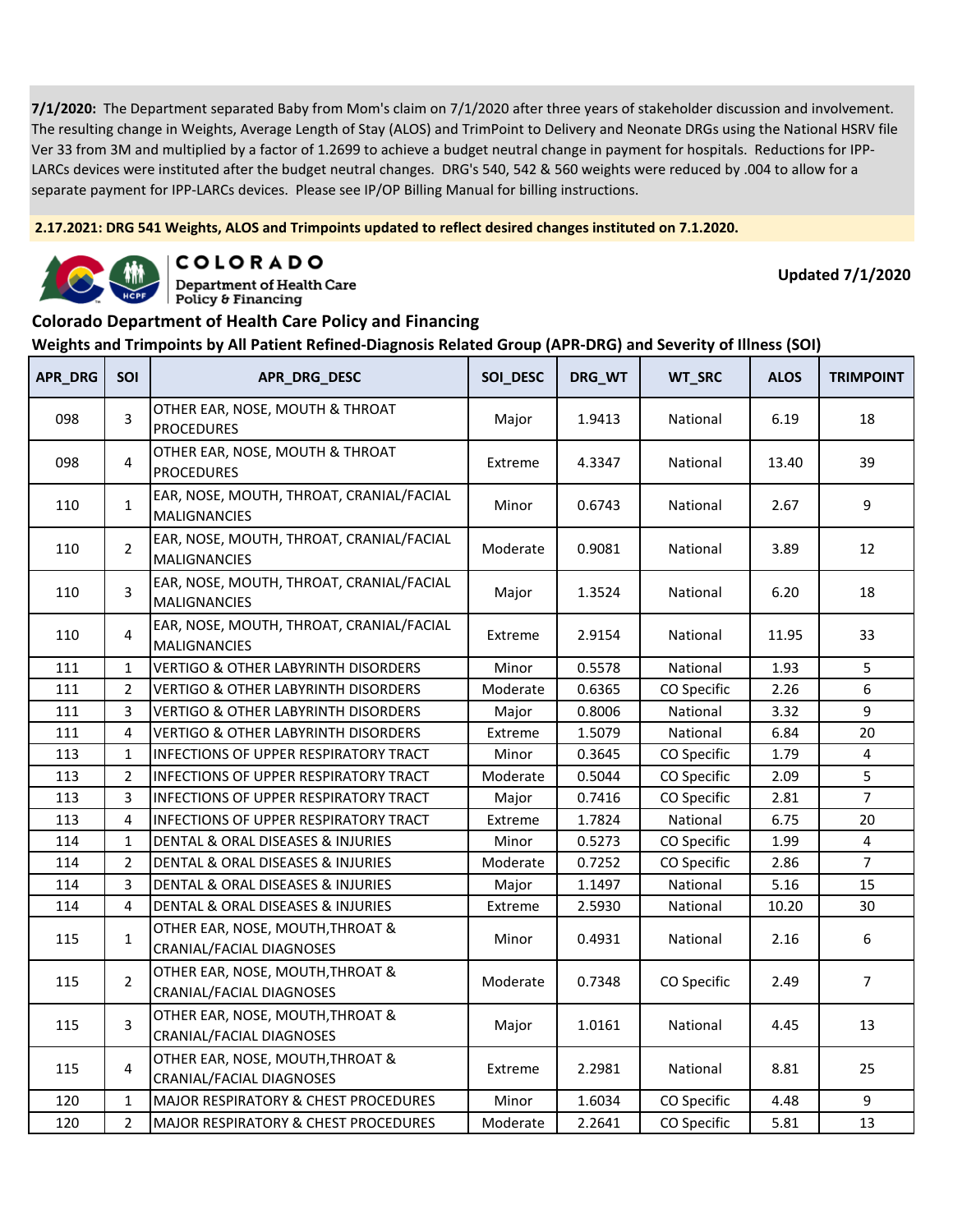**2.17.2021: DRG 541 Weights, ALOS and Trimpoints updated to reflect desired changes instituted on 7.1.2020.**



COLORADO

**Department of Health Care** Policy & Financing

**Updated 7/1/2020**

#### **Colorado Department of Health Care Policy and Financing**

| APR_DRG | <b>SOI</b>     | APR_DRG_DESC                                                                     | SOI_DESC | DRG_WT | WT_SRC      | <b>ALOS</b> | <b>TRIMPOINT</b> |
|---------|----------------|----------------------------------------------------------------------------------|----------|--------|-------------|-------------|------------------|
| 120     | 3              | MAJOR RESPIRATORY & CHEST PROCEDURES                                             | Major    | 3.4982 | CO Specific | 11.16       | 28               |
| 120     | 4              | <b>MAJOR RESPIRATORY &amp; CHEST PROCEDURES</b>                                  | Extreme  | 6.7357 | National    | 18.91       | 45               |
| 121     | $\mathbf{1}$   | OTHER RESPIRATORY & CHEST PROCEDURES                                             | Minor    | 1.2877 | National    | 3.25        | 9                |
| 121     | $\overline{2}$ | OTHER RESPIRATORY & CHEST PROCEDURES                                             | Moderate | 1.6111 | CO Specific | 5.21        | 15               |
| 121     | 3              | OTHER RESPIRATORY & CHEST PROCEDURES                                             | Major    | 2.6952 | CO Specific | 9.74        | 29               |
| 121     | 4              | OTHER RESPIRATORY & CHEST PROCEDURES                                             | Extreme  | 6.2505 | National    | 18.11       | 46               |
| 130     | $\mathbf{1}$   | <b>RESPIRATORY SYSTEM DIAGNOSIS W</b><br><b>VENTILATOR SUPPORT 96+ HOURS</b>     | Minor    | 3.3629 | National    | 10.87       | 22               |
| 130     | $\overline{2}$ | RESPIRATORY SYSTEM DIAGNOSIS W<br><b>VENTILATOR SUPPORT 96+ HOURS</b>            | Moderate | 4.6043 | CO Specific | 12.38       | 24               |
| 130     | 3              | RESPIRATORY SYSTEM DIAGNOSIS W<br><b>VENTILATOR SUPPORT 96+ HOURS</b>            | Major    | 5.3240 | CO Specific | 16.62       | 45               |
| 130     | 4              | <b>RESPIRATORY SYSTEM DIAGNOSIS W</b><br>VENTILATOR SUPPORT 96+ HOURS            | Extreme  | 6.7266 | CO Specific | 21.62       | 62               |
| 131     | $\mathbf{1}$   | CYSTIC FIBROSIS - PULMONARY DISEASE                                              | Minor    | 1.8017 | CO Specific | 6.65        | 18               |
| 131     | $\overline{2}$ | <b>CYSTIC FIBROSIS - PULMONARY DISEASE</b>                                       | Moderate | 2.1779 | CO Specific | 8.94        | 20               |
| 131     | 3              | <b>CYSTIC FIBROSIS - PULMONARY DISEASE</b>                                       | Major    | 2.8822 | CO Specific | 11.15       | 24               |
| 131     | 4              | CYSTIC FIBROSIS - PULMONARY DISEASE                                              | Extreme  | 4.0550 | CO Specific | 12.73       | 33               |
| 132     | $\mathbf{1}$   | <b>BPD &amp; OTH CHRONIC RESPIRATORY DISEASES</b><br>ARISING IN PERINATAL PERIOD | Minor    | 0.4734 | National    | 2.90        | 8                |
| 132     | $\overline{2}$ | <b>BPD &amp; OTH CHRONIC RESPIRATORY DISEASES</b><br>ARISING IN PERINATAL PERIOD | Moderate | 0.6348 | CO Specific | 2.53        | 6                |
| 132     | 3              | <b>BPD &amp; OTH CHRONIC RESPIRATORY DISEASES</b><br>ARISING IN PERINATAL PERIOD | Major    | 1.0176 | National    | 5.68        | 21               |
| 132     | 4              | <b>BPD &amp; OTH CHRONIC RESPIRATORY DISEASES</b><br>ARISING IN PERINATAL PERIOD | Extreme  | 2.0316 | National    | 7.99        | 31               |
| 133     | $\mathbf{1}$   | PULMONARY EDEMA & RESPIRATORY FAILURE                                            | Minor    | 0.6025 | National    | 2.37        | $\overline{7}$   |
| 133     | $\overline{2}$ | PULMONARY EDEMA & RESPIRATORY FAILURE                                            | Moderate | 0.7939 | CO Specific | 3.20        | 9                |
| 133     | 3              | PULMONARY EDEMA & RESPIRATORY FAILURE                                            | Major    | 1.2009 | CO Specific | 4.66        | 14               |
| 133     | 4              | PULMONARY EDEMA & RESPIRATORY FAILURE                                            | Extreme  | 2.3559 | CO Specific | 7.67        | 27               |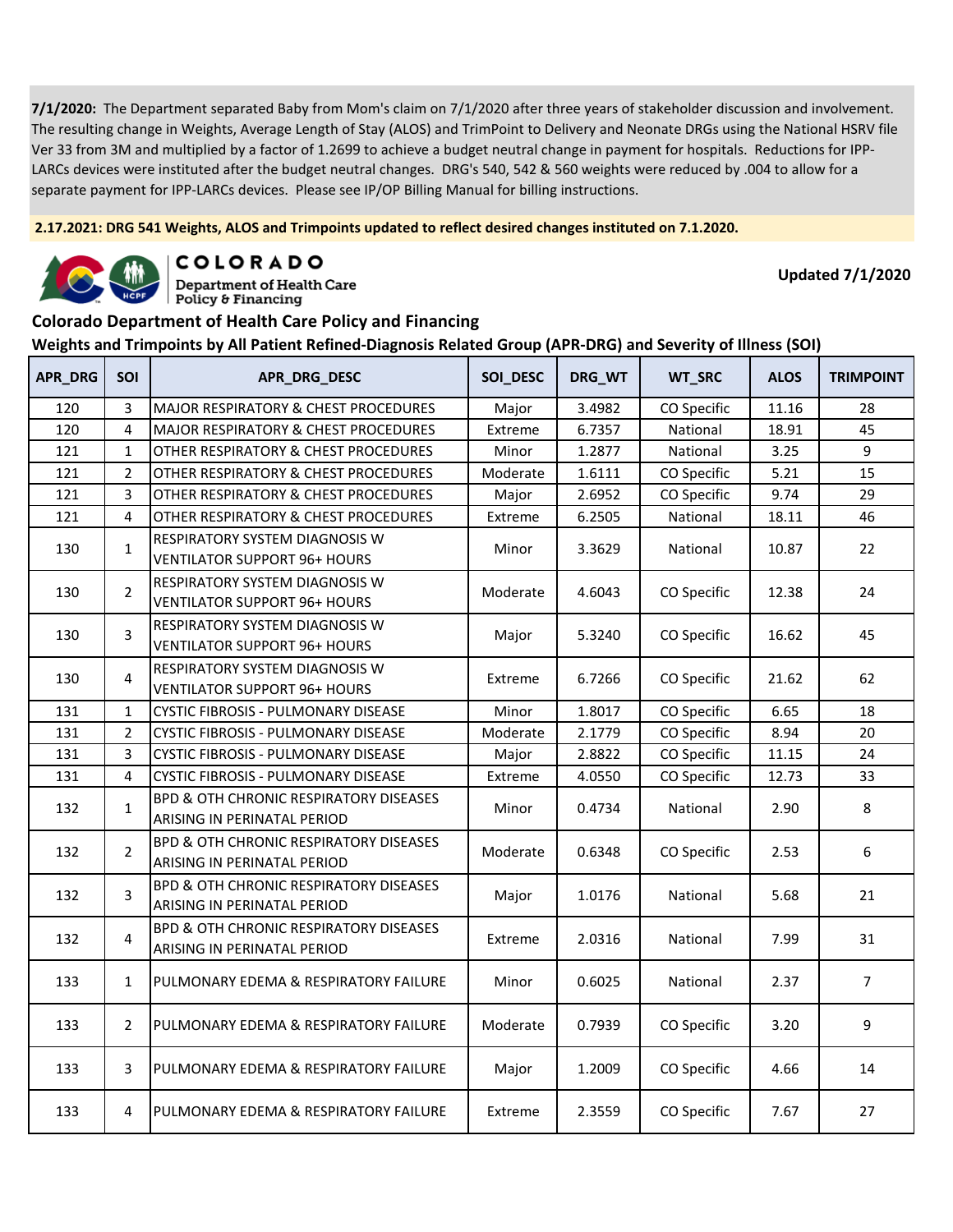**2.17.2021: DRG 541 Weights, ALOS and Trimpoints updated to reflect desired changes instituted on 7.1.2020.**



COLORADO

**Department of Health Care** Policy & Financing

**Updated 7/1/2020**

#### **Colorado Department of Health Care Policy and Financing**

| <b>APR_DRG</b> | SOI            | APR_DRG_DESC                                                      | SOI_DESC | DRG_WT | WT_SRC      | <b>ALOS</b> | <b>TRIMPOINT</b> |
|----------------|----------------|-------------------------------------------------------------------|----------|--------|-------------|-------------|------------------|
| 134            | $\mathbf{1}$   | PULMONARY EMBOLISM                                                | Minor    | 0.6248 | CO Specific | 2.20        | 6                |
| 134            | $\overline{2}$ | PULMONARY EMBOLISM                                                | Moderate | 0.8074 | CO Specific | 3.13        | 8                |
| 134            | 3              | PULMONARY EMBOLISM                                                | Major    | 1.0958 | CO Specific | 4.44        | 12               |
| 134            | $\overline{4}$ | PULMONARY EMBOLISM                                                | Extreme  | 2.0457 | CO Specific | 7.56        | 22               |
| 135            | $\mathbf{1}$   | MAJOR CHEST & RESPIRATORY TRAUMA                                  | Minor    | 0.7851 | CO Specific | 2.56        | 6                |
| 135            | $\overline{2}$ | MAJOR CHEST & RESPIRATORY TRAUMA                                  | Moderate | 1.0045 | CO Specific | 3.26        | 9                |
| 135            | 3              | <b>MAJOR CHEST &amp; RESPIRATORY TRAUMA</b>                       | Major    | 1.3774 | National    | 5.46        | 14               |
| 135            | 4              | MAJOR CHEST & RESPIRATORY TRAUMA                                  | Extreme  | 2.5504 | National    | 7.97        | 23               |
| 136            | $\mathbf{1}$   | RESPIRATORY MALIGNANCY                                            | Minor    | 0.6750 | National    | 2.87        | 9                |
| 136            | $\overline{2}$ | <b>RESPIRATORY MALIGNANCY</b>                                     | Moderate | 0.8826 | National    | 3.95        | 11               |
| 136            | 3              | RESPIRATORY MALIGNANCY                                            | Major    | 1.4239 | National    | 6.25        | 18               |
| 136            | 4              | RESPIRATORY MALIGNANCY                                            | Extreme  | 2.3399 | National    | 8.93        | 26               |
| 137            | $\mathbf{1}$   | <b>MAJOR RESPIRATORY INFECTIONS &amp;</b><br><b>INFLAMMATIONS</b> | Minor    | 0.7408 | National    | 4.13        | 12               |
| 137            | $\overline{2}$ | <b>MAJOR RESPIRATORY INFECTIONS &amp;</b><br><b>INFLAMMATIONS</b> | Moderate | 0.8502 | CO Specific | 3.84        | 10               |
| 137            | 3              | <b>MAJOR RESPIRATORY INFECTIONS &amp;</b><br><b>INFLAMMATIONS</b> | Major    | 1.2313 | CO Specific | 5.15        | 14               |
| 137            | 4              | <b>MAJOR RESPIRATORY INFECTIONS &amp;</b><br><b>INFLAMMATIONS</b> | Extreme  | 2.3913 | CO Specific | 8.99        | 25               |
| 138            | $\mathbf{1}$   | <b>BRONCHIOLITIS &amp; RSV PNEUMONIA</b>                          | Minor    | 0.4292 | CO Specific | 2.47        | 6                |
| 138            | $\overline{2}$ | <b>BRONCHIOLITIS &amp; RSV PNEUMONIA</b>                          | Moderate | 0.6362 | CO Specific | 3.08        | 8                |
| 138            | 3              | <b>BRONCHIOLITIS &amp; RSV PNEUMONIA</b>                          | Major    | 1.1363 | CO Specific | 4.80        | 12               |
| 138            | $\overline{4}$ | <b>BRONCHIOLITIS &amp; RSV PNEUMONIA</b>                          | Extreme  | 2.2677 | National    | 8.30        | 23               |
| 139            | $\mathbf{1}$   | <b>OTHER PNEUMONIA</b>                                            | Minor    | 0.4555 | CO Specific | 2.19        | 6                |
| 139            | $\overline{2}$ | <b>OTHER PNEUMONIA</b>                                            | Moderate | 0.6167 | CO Specific | 2.71        | 6                |
| 139            | 3              | <b>OTHER PNEUMONIA</b>                                            | Major    | 0.9995 | CO Specific | 4.09        | 11               |
| 139            | 4              | OTHER PNEUMONIA                                                   | Extreme  | 1.9406 | CO Specific | 6.74        | 18               |
| 140            | $\mathbf{1}$   | CHRONIC OBSTRUCTIVE PULMONARY DISEASE                             | Minor    | 0.5343 | CO Specific | 2.39        | 6                |
| 140            | $\overline{2}$ | CHRONIC OBSTRUCTIVE PULMONARY DISEASE                             | Moderate | 0.6574 | CO Specific | 2.90        | $\overline{7}$   |
| 140            | 3              | CHRONIC OBSTRUCTIVE PULMONARY DISEASE                             | Major    | 0.8266 | CO Specific | 3.56        | 9                |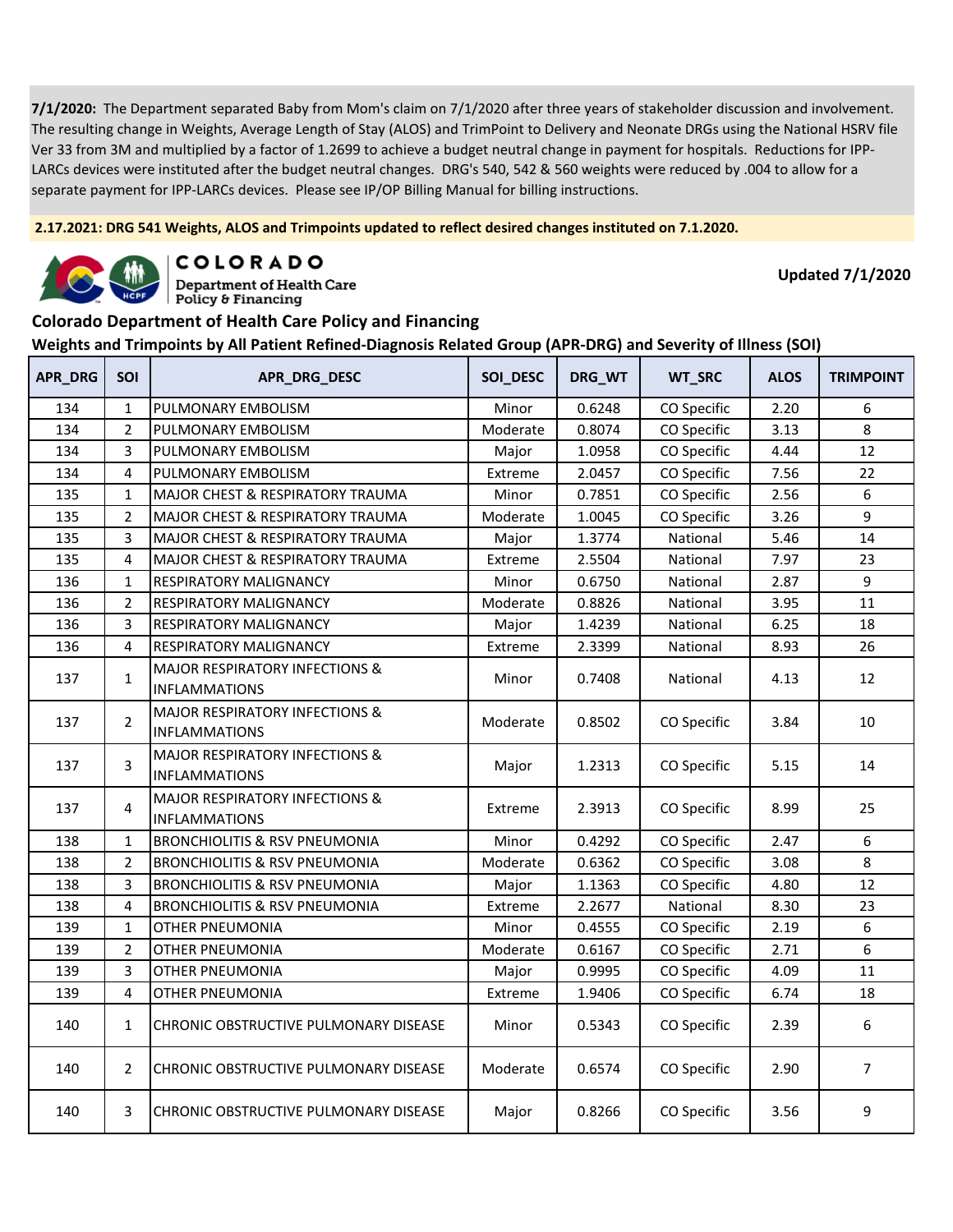**2.17.2021: DRG 541 Weights, ALOS and Trimpoints updated to reflect desired changes instituted on 7.1.2020.**



COLORADO **Department of Health Care** 

**Updated 7/1/2020**

#### **Colorado Department of Health Care Policy and Financing**

Policy & Financing

| <b>APR_DRG</b> | <b>SOI</b>     | APR_DRG_DESC                                                                       | SOI_DESC | DRG_WT  | WT_SRC      | <b>ALOS</b> | <b>TRIMPOINT</b> |
|----------------|----------------|------------------------------------------------------------------------------------|----------|---------|-------------|-------------|------------------|
| 140            | 4              | CHRONIC OBSTRUCTIVE PULMONARY DISEASE                                              | Extreme  | 2.0086  | National    | 8.39        | 22               |
| 141            | $\mathbf{1}$   | <b>ASTHMA</b>                                                                      | Minor    | 0.4818  | CO Specific | 1.86        | 4                |
| 141            | $\overline{2}$ | <b>ASTHMA</b>                                                                      | Moderate | 0.6358  | CO Specific | 2.25        | 6                |
| 141            | 3              | <b>ASTHMA</b>                                                                      | Major    | 0.9168  | CO Specific | 3.20        | 8                |
| 141            | 4              | <b>ASTHMA</b>                                                                      | Extreme  | 1.5946  | National    | 5.21        | 14               |
| 142            | $\mathbf{1}$   | INTERSTITIAL & ALVEOLAR LUNG DISEASES                                              | Minor    | 0.7021  | National    | 3.10        | 9                |
| 142            | $\overline{2}$ | INTERSTITIAL & ALVEOLAR LUNG DISEASES                                              | Moderate | 0.8427  | National    | 3.98        | 11               |
| 142            | 3              | INTERSTITIAL & ALVEOLAR LUNG DISEASES                                              | Major    | 1.2345  | National    | 5.89        | 16               |
| 142            | 4              | INTERSTITIAL & ALVEOLAR LUNG DISEASES                                              | Extreme  | 2.4269  | National    | 9.97        | 26               |
| 143            | $\mathbf{1}$   | OTHER RESPIRATORY DIAGNOSES EXCEPT SIGNS,<br><b>SYMPTOMS &amp; MINOR DIAGNOSES</b> | Minor    | 0.5473  | CO Specific | 2.46        | 6                |
| 143            | $\overline{2}$ | OTHER RESPIRATORY DIAGNOSES EXCEPT SIGNS,<br>SYMPTOMS & MINOR DIAGNOSES            | Moderate | 0.7403  | CO Specific | 3.03        | 9                |
| 143            | 3              | OTHER RESPIRATORY DIAGNOSES EXCEPT SIGNS,<br>SYMPTOMS & MINOR DIAGNOSES            | Major    | 1.0143  | CO Specific | 4.04        | 13               |
| 143            | 4              | OTHER RESPIRATORY DIAGNOSES EXCEPT SIGNS.<br><b>SYMPTOMS &amp; MINOR DIAGNOSES</b> | Extreme  | 2.1533  | National    | 7.68        | 25               |
| 144            | $\mathbf{1}$   | <b>RESPIRATORY SIGNS, SYMPTOMS &amp; MINOR</b><br><b>DIAGNOSES</b>                 | Minor    | 0.4872  | CO Specific | 1.96        | 4                |
| 144            | $\overline{2}$ | RESPIRATORY SIGNS, SYMPTOMS & MINOR<br><b>DIAGNOSES</b>                            | Moderate | 0.5574  | CO Specific | 2.21        | 6                |
| 144            | 3              | RESPIRATORY SIGNS, SYMPTOMS & MINOR<br><b>DIAGNOSES</b>                            | Major    | 0.8841  | National    | 3.99        | 11               |
| 144            | 4              | RESPIRATORY SIGNS, SYMPTOMS & MINOR<br><b>DIAGNOSES</b>                            | Extreme  | 1.6859  | National    | 6.78        | 22               |
| 160            | $\mathbf{1}$   | MAJOR CARDIOTHORACIC REPAIR OF HEART<br><b>ANOMALY</b>                             | Minor    | 3.2069  | National    | 4.63        | 10               |
| 160            | $\overline{2}$ | MAJOR CARDIOTHORACIC REPAIR OF HEART<br><b>ANOMALY</b>                             | Moderate | 4.4350  | CO Specific | 5.94        | 11               |
| 160            | 3              | MAJOR CARDIOTHORACIC REPAIR OF HEART<br><b>ANOMALY</b>                             | Major    | 5.8042  | CO Specific | 8.89        | 25               |
| 160            | $\overline{4}$ | MAJOR CARDIOTHORACIC REPAIR OF HEART<br><b>ANOMALY</b>                             | Extreme  | 11.7235 | National    | 22.69       | 66               |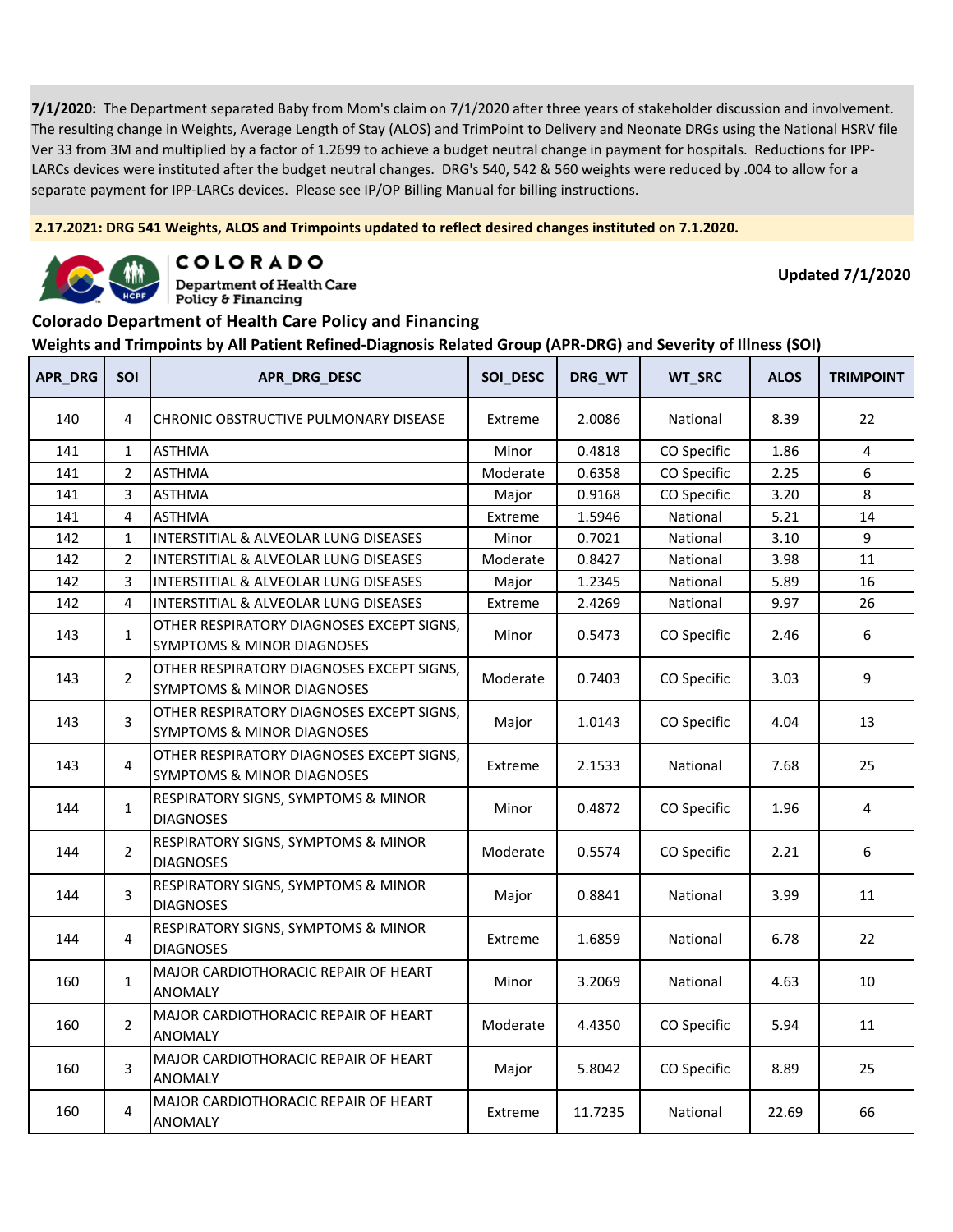**2.17.2021: DRG 541 Weights, ALOS and Trimpoints updated to reflect desired changes instituted on 7.1.2020.**



COLORADO **Department of Health Care** 

Policy & Financing

**Updated 7/1/2020**

### **Colorado Department of Health Care Policy and Financing**

| <b>APR_DRG</b> | <b>SOI</b>     | APR_DRG_DESC                                                          | SOI_DESC | DRG_WT  | WT_SRC      | <b>ALOS</b> | <b>TRIMPOINT</b> |
|----------------|----------------|-----------------------------------------------------------------------|----------|---------|-------------|-------------|------------------|
| 161            | $\mathbf{1}$   | CARDIAC DEFIBRILLATOR & HEART ASSIST<br><b>IMPLANT</b>                | Minor    | 3.6715  | CO Specific | 3.46        | 10               |
| 161            | $\overline{2}$ | CARDIAC DEFIBRILLATOR & HEART ASSIST<br><b>IMPLANT</b>                | Moderate | 4.4843  | CO Specific | 8.06        | 22               |
| 161            | 3              | CARDIAC DEFIBRILLATOR & HEART ASSIST<br><b>IMPLANT</b>                | Major    | 7.9290  | CO Specific | 15.73       | 40               |
| 161            | 4              | CARDIAC DEFIBRILLATOR & HEART ASSIST<br>IMPLANT                       | Extreme  | 23.9046 | National    | 30.04       | 68               |
| 162            | $\mathbf{1}$   | CARDIAC VALVE PROCEDURES W CARDIAC<br>CATHETERIZATION                 | Minor    | 4.6230  | National    | 7.87        | 16               |
| 162            | $\overline{2}$ | CARDIAC VALVE PROCEDURES W CARDIAC<br>CATHETERIZATION                 | Moderate | 5.3526  | National    | 9.01        | 18               |
| 162            | 3              | CARDIAC VALVE PROCEDURES W CARDIAC<br>CATHETERIZATION                 | Major    | 6.3844  | CO Specific | 13.84       | 33               |
| 162            | $\overline{4}$ | CARDIAC VALVE PROCEDURES W CARDIAC<br>CATHETERIZATION                 | Extreme  | 11.5739 | National    | 20.97       | 46               |
| 163            | $\mathbf{1}$   | CARDIAC VALVE PROCEDURES W/O CARDIAC<br>CATHETERIZATION               | Minor    | 3.5767  | CO Specific | 5.33        | 9                |
| 163            | $\overline{2}$ | CARDIAC VALVE PROCEDURES W/O CARDIAC<br>CATHETERIZATION               | Moderate | 4.0493  | CO Specific | 6.21        | 12               |
| 163            | 3              | CARDIAC VALVE PROCEDURES W/O CARDIAC<br>CATHETERIZATION               | Major    | 4.8081  | CO Specific | 7.12        | 15               |
| 163            | 4              | CARDIAC VALVE PROCEDURES W/O CARDIAC<br>CATHETERIZATION               | Extreme  | 10.7707 | National    | 17.94       | 45               |
| 165            | $\mathbf{1}$   | CORONARY BYPASS W CARDIAC CATH OR<br>PERCUTANEOUS CARDIAC PROCEDURE   | Minor    | 3.8109  | National    | 6.63        | 12               |
| 165            | $\overline{2}$ | CORONARY BYPASS W CARDIAC CATH OR<br>PERCUTANEOUS CARDIAC PROCEDURE   | Moderate | 4.3958  | CO Specific | 8.78        | 16               |
| 165            | 3              | CORONARY BYPASS W CARDIAC CATH OR<br>PERCUTANEOUS CARDIAC PROCEDURE   | Major    | 5.1126  | CO Specific | 10.86       | 23               |
| 165            | 4              | CORONARY BYPASS W CARDIAC CATH OR<br>PERCUTANEOUS CARDIAC PROCEDURE   | Extreme  | 6.4221  | CO Specific | 14.21       | 32               |
| 166            | $\mathbf{1}$   | CORONARY BYPASS W/O CARDIAC CATH OR<br>PERCUTANEOUS CARDIAC PROCEDURE | Minor    | 2.8619  | CO Specific | 5.27        | $\overline{7}$   |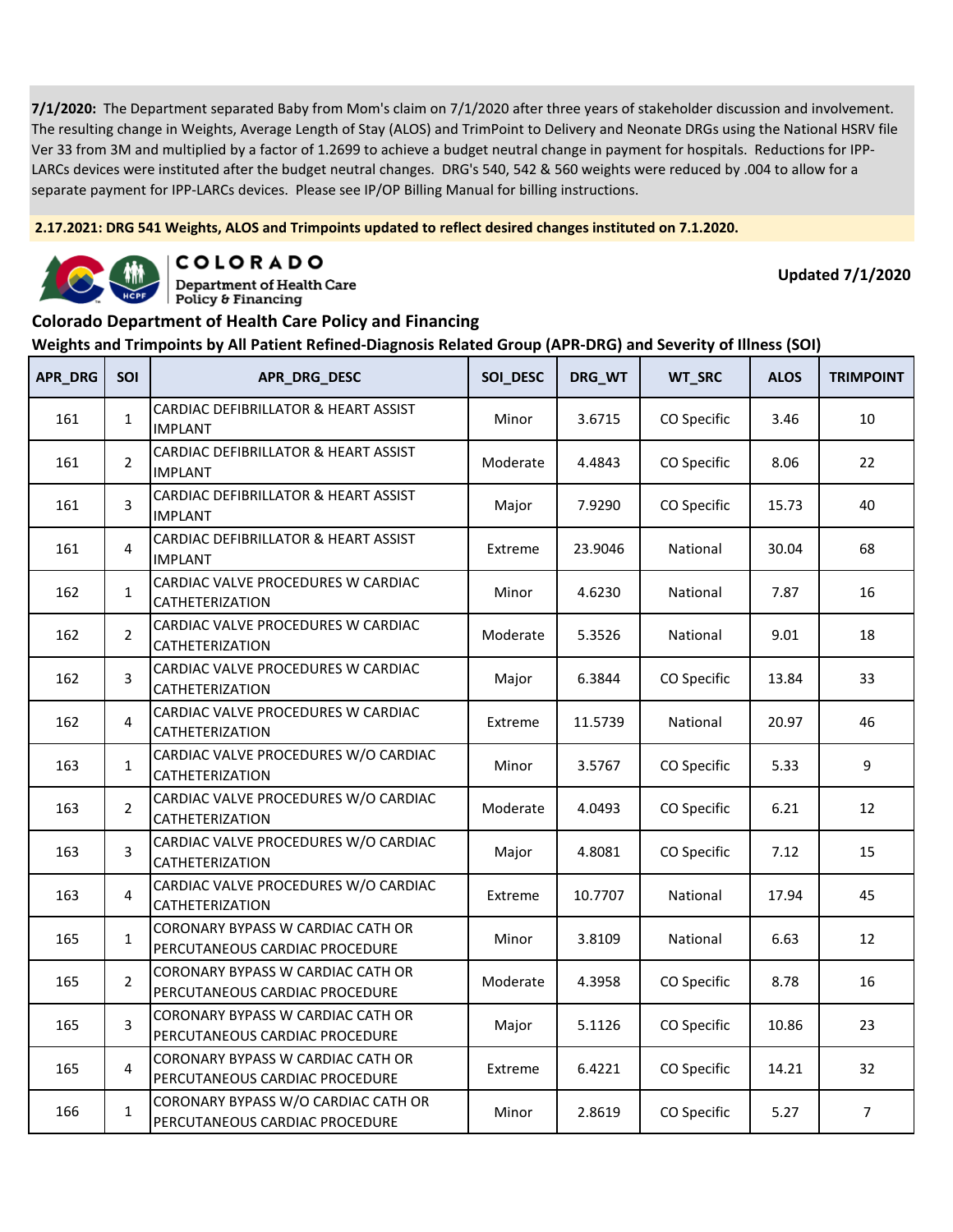**2.17.2021: DRG 541 Weights, ALOS and Trimpoints updated to reflect desired changes instituted on 7.1.2020.**



COLORADO

**Department of Health Care** Policy & Financing

**Updated 7/1/2020**

#### **Colorado Department of Health Care Policy and Financing**

| <b>APR_DRG</b> | SOI            | APR_DRG_DESC                                                          | SOI_DESC | DRG_WT | WT_SRC      | <b>ALOS</b> | <b>TRIMPOINT</b> |
|----------------|----------------|-----------------------------------------------------------------------|----------|--------|-------------|-------------|------------------|
| 166            | $\overline{2}$ | CORONARY BYPASS W/O CARDIAC CATH OR<br>PERCUTANEOUS CARDIAC PROCEDURE | Moderate | 3.3031 | CO Specific | 6.24        | 13               |
| 166            | 3              | CORONARY BYPASS W/O CARDIAC CATH OR<br>PERCUTANEOUS CARDIAC PROCEDURE | Major    | 4.3506 | CO Specific | 7.70        | 16               |
| 166            | 4              | CORONARY BYPASS W/O CARDIAC CATH OR<br>PERCUTANEOUS CARDIAC PROCEDURE | Extreme  | 7.6004 | CO Specific | 15.40       | 37               |
| 167            | $\mathbf{1}$   | OTHER CARDIOTHORACIC PROCEDURES                                       | Minor    | 2.6697 | CO Specific | 3.81        | $\overline{7}$   |
| 167            | 2              | OTHER CARDIOTHORACIC PROCEDURES                                       | Moderate | 3.5820 | National    | 5.54        | 13               |
| 167            | 3              | OTHER CARDIOTHORACIC PROCEDURES                                       | Major    | 3.8240 | CO Specific | 6.10        | 15               |
| 167            | 4              | OTHER CARDIOTHORACIC PROCEDURES                                       | Extreme  | 8.9018 | National    | 17.23       | 46               |
| 169            | $\mathbf{1}$   | <b>MAJOR THORACIC &amp; ABDOMINAL VASCULAR</b><br><b>PROCEDURES</b>   | Minor    | 1.8371 | National    | 4.18        | 10               |
| 169            | $\overline{2}$ | MAJOR THORACIC & ABDOMINAL VASCULAR<br><b>PROCEDURES</b>              | Moderate | 2.4113 | CO Specific | 5.13        | 12               |
| 169            | 3              | MAJOR THORACIC & ABDOMINAL VASCULAR<br><b>PROCEDURES</b>              | Major    | 4.1848 | National    | 9.11        | 21               |
| 169            | 4              | MAJOR THORACIC & ABDOMINAL VASCULAR<br><b>PROCEDURES</b>              | Extreme  | 8.0946 | National    | 16.76       | 43               |
| 170            | $\mathbf{1}$   | PERMANENT CARDIAC PACEMAKER IMPLANT W<br>AMI, HEART FAILURE OR SHOCK  | Minor    | 2.4661 | National    | 4.06        | 12               |
| 170            | $\overline{2}$ | PERMANENT CARDIAC PACEMAKER IMPLANT W<br>AMI, HEART FAILURE OR SHOCK  | Moderate | 2.5701 | National    | 5.03        | 14               |
| 170            | 3              | PERMANENT CARDIAC PACEMAKER IMPLANT W<br>AMI, HEART FAILURE OR SHOCK  | Major    | 3.1839 | National    | 8.67        | 20               |
| 170            | $\overline{4}$ | PERMANENT CARDIAC PACEMAKER IMPLANT W<br>AMI, HEART FAILURE OR SHOCK  | Extreme  | 5.3462 | National    | 15.44       | 35               |
| 171            | $\mathbf{1}$   | PERM CARDIAC PACEMAKER IMPLANT W/O AMI,<br>HEART FAILURE OR SHOCK     | Minor    | 1.7030 | CO Specific | 2.56        | 6                |
| 171            | $\overline{2}$ | PERM CARDIAC PACEMAKER IMPLANT W/O AMI,<br>HEART FAILURE OR SHOCK     | Moderate | 1.7141 | CO Specific | 3.32        | 8                |
| 171            | 3              | PERM CARDIAC PACEMAKER IMPLANT W/O AMI,<br>HEART FAILURE OR SHOCK     | Major    | 2.6197 | National    | 6.22        | 16               |
| 171            | 4              | PERM CARDIAC PACEMAKER IMPLANT W/O AMI,<br>HEART FAILURE OR SHOCK     | Extreme  | 4.8978 | National    | 12.56       | 33               |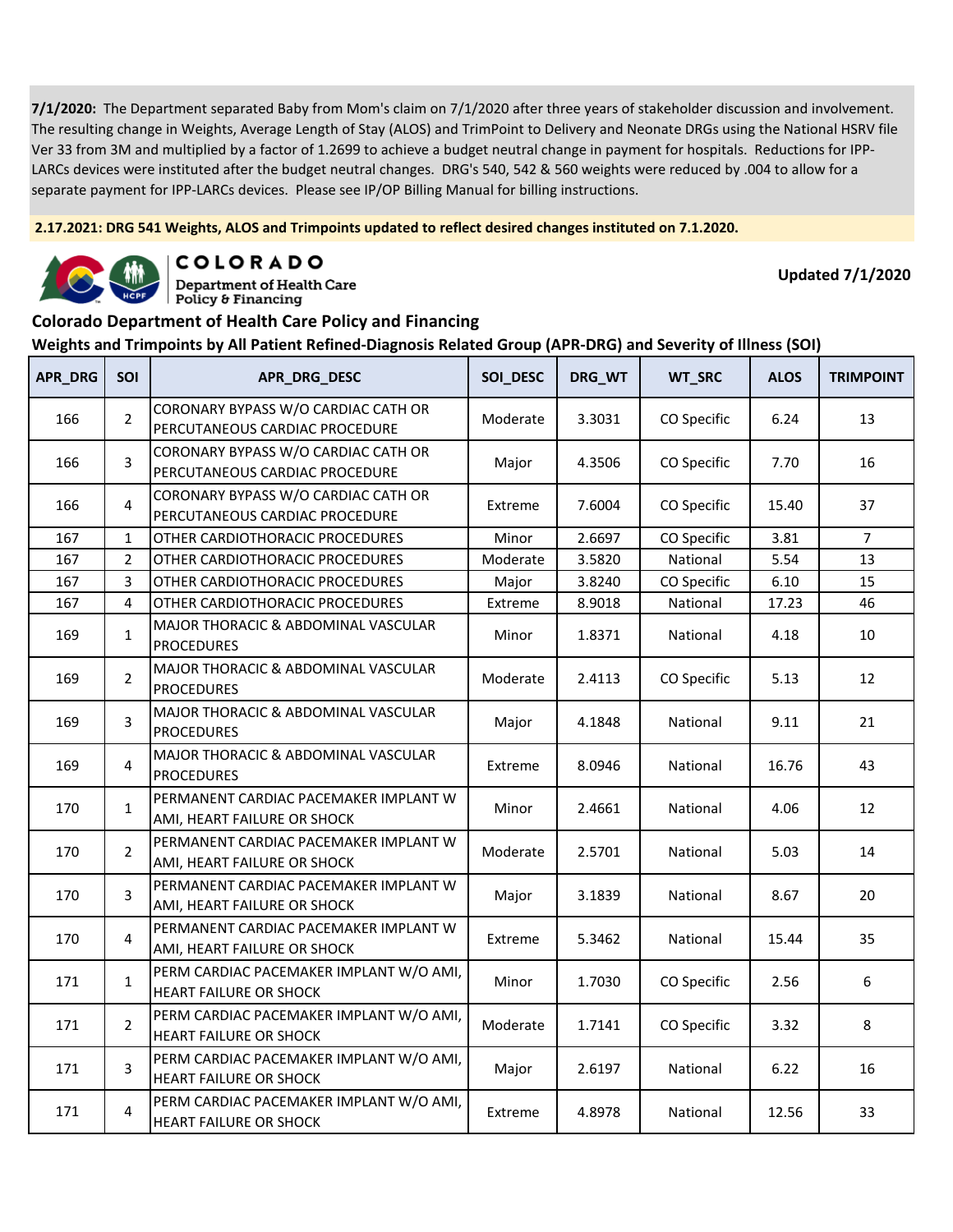**2.17.2021: DRG 541 Weights, ALOS and Trimpoints updated to reflect desired changes instituted on 7.1.2020.**



COLORADO

**Department of Health Care** Policy & Financing

**Updated 7/1/2020**

### **Colorado Department of Health Care Policy and Financing**

| <b>APR DRG</b> | SOI            | APR_DRG_DESC                                                            | SOI DESC | DRG_WT | WT_SRC      | <b>ALOS</b> | <b>TRIMPOINT</b> |
|----------------|----------------|-------------------------------------------------------------------------|----------|--------|-------------|-------------|------------------|
| 173            | $\mathbf{1}$   | OTHER VASCULAR PROCEDURES                                               | Minor    | 1.8096 | CO Specific | 2.87        | 8                |
| 173            | $\overline{2}$ | OTHER VASCULAR PROCEDURES                                               | Moderate | 2.2462 | CO Specific | 4.03        | 11               |
| 173            | 3              | OTHER VASCULAR PROCEDURES                                               | Major    | 3.0336 | CO Specific | 7.17        | 23               |
| 173            | 4              | OTHER VASCULAR PROCEDURES                                               | Extreme  | 5.6836 | CO Specific | 16.30       | 49               |
| 174            | $\mathbf{1}$   | PERCUTANEOUS CARDIOVASCULAR PROCEDURES<br>W AMI                         | Minor    | 1.7578 | CO Specific | 2.01        | 5                |
| 174            | $\overline{2}$ | PERCUTANEOUS CARDIOVASCULAR PROCEDURES<br>W AMI                         | Moderate | 1.8193 | CO Specific | 2.36        | 5                |
| 174            | 3              | PERCUTANEOUS CARDIOVASCULAR PROCEDURES<br>W AMI                         | Major    | 2.2973 | CO Specific | 3.71        | 8                |
| 174            | 4              | PERCUTANEOUS CARDIOVASCULAR PROCEDURES<br>W AMI                         | Extreme  | 4.2554 | CO Specific | 8.21        | 22               |
| 175            | $\mathbf{1}$   | PERCUTANEOUS CARDIOVASCULAR PROCEDURES<br>W/O AMI                       | Minor    | 1.7101 | CO Specific | 1.89        | 5                |
| 175            | $\overline{2}$ | PERCUTANEOUS CARDIOVASCULAR PROCEDURES<br>W/O AMI                       | Moderate | 1.9339 | CO Specific | 2.33        | 6                |
| 175            | 3              | PERCUTANEOUS CARDIOVASCULAR PROCEDURES<br>W/O AMI                       | Major    | 2.4206 | CO Specific | 5.16        | 15               |
| 175            | 4              | PERCUTANEOUS CARDIOVASCULAR PROCEDURES<br>W/O AMI                       | Extreme  | 4.9962 | National    | 9.68        | 28               |
| 176            | $\mathbf{1}$   | CARDIAC PACEMAKER & DEFIBRILLATOR DEVICE<br>REPLACEMENT                 | Minor    | 1.5182 | National    | 2.76        | 8                |
| 176            | $\overline{2}$ | CARDIAC PACEMAKER & DEFIBRILLATOR DEVICE<br>REPLACEMENT                 | Moderate | 2.9286 | National    | 2.32        | 8                |
| 176            | 3              | CARDIAC PACEMAKER & DEFIBRILLATOR DEVICE<br>REPLACEMENT                 | Major    | 3.2363 | National    | 4.15        | 13               |
| 176            | 4              | CARDIAC PACEMAKER & DEFIBRILLATOR DEVICE<br>REPLACEMENT                 | Extreme  | 5.7625 | National    | 12.48       | 36               |
| 177            | $\mathbf{1}$   | CARDIAC PACEMAKER & DEFIBRILLATOR<br>REVISION EXCEPT DEVICE REPLACEMENT | Minor    | 1.2742 | National    | 2.40        | $\overline{7}$   |
| 177            | $\overline{2}$ | CARDIAC PACEMAKER & DEFIBRILLATOR<br>REVISION EXCEPT DEVICE REPLACEMENT | Moderate | 1.6346 | National    | 3.85        | 11               |
| 177            | 3              | CARDIAC PACEMAKER & DEFIBRILLATOR<br>REVISION EXCEPT DEVICE REPLACEMENT | Major    | 2.5678 | National    | 7.16        | 20               |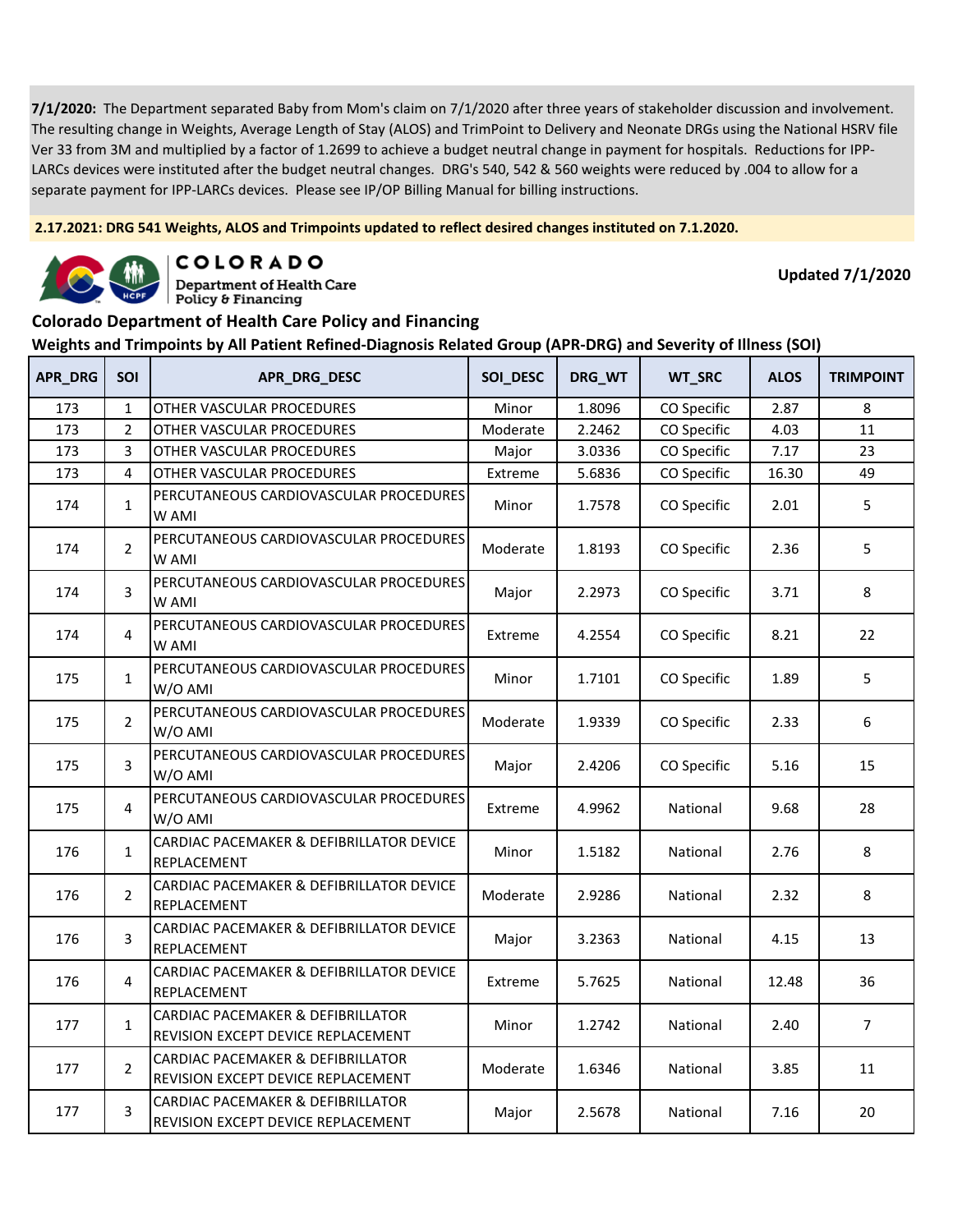**2.17.2021: DRG 541 Weights, ALOS and Trimpoints updated to reflect desired changes instituted on 7.1.2020.**



COLORADO

**Department of Health Care** Policy & Financing

**Updated 7/1/2020**

#### **Colorado Department of Health Care Policy and Financing**

| <b>APR_DRG</b> | <b>SOI</b>     | APR_DRG_DESC                                                               | SOI_DESC | DRG_WT | WT_SRC      | <b>ALOS</b> | <b>TRIMPOINT</b> |
|----------------|----------------|----------------------------------------------------------------------------|----------|--------|-------------|-------------|------------------|
| 177            | 4              | CARDIAC PACEMAKER & DEFIBRILLATOR<br>REVISION EXCEPT DEVICE REPLACEMENT    | Extreme  | 5.2600 | National    | 15.49       | 40               |
| 180            | $\mathbf{1}$   | OTHER CIRCULATORY SYSTEM PROCEDURES                                        | Minor    | 1.2364 | National    | 3.80        | 12               |
| 180            | $\overline{2}$ | OTHER CIRCULATORY SYSTEM PROCEDURES                                        | Moderate | 1.6783 | National    | 5.51        | 16               |
| 180            | 3              | OTHER CIRCULATORY SYSTEM PROCEDURES                                        | Major    | 2.6214 | National    | 9.14        | 23               |
| 180            | 4              | OTHER CIRCULATORY SYSTEM PROCEDURES                                        | Extreme  | 5.1654 | National    | 15.45       | 40               |
| 190            | 1              | ACUTE MYOCARDIAL INFARCTION                                                | Minor    | 0.7953 | CO Specific | 1.95        | 4                |
| 190            | 2              | ACUTE MYOCARDIAL INFARCTION                                                | Moderate | 0.9615 | CO Specific | 2.66        | 6                |
| 190            | 3              | ACUTE MYOCARDIAL INFARCTION                                                | Major    | 1.0689 | CO Specific | 3.50        | 9                |
| 190            | 4              | ACUTE MYOCARDIAL INFARCTION                                                | Extreme  | 2.6008 | National    | 8.27        | 23               |
| 191            | $\mathbf{1}$   | CARDIAC CATHETERIZATION W CIRC DISORD EXC<br><b>ISCHEMIC HEART DISEASE</b> | Minor    | 0.9331 | CO Specific | 2.35        | 6                |
| 191            | $\overline{2}$ | CARDIAC CATHETERIZATION W CIRC DISORD EXC<br>ISCHEMIC HEART DISEASE        | Moderate | 1.1687 | CO Specific | 2.87        | $\overline{7}$   |
| 191            | 3              | CARDIAC CATHETERIZATION W CIRC DISORD EXC<br><b>ISCHEMIC HEART DISEASE</b> | Major    | 1.5680 | CO Specific | 5.08        | 13               |
| 191            | 4              | CARDIAC CATHETERIZATION W CIRC DISORD EXC<br><b>ISCHEMIC HEART DISEASE</b> | Extreme  | 3.9827 | National    | 11.62       | 31               |
| 192            | $\mathbf{1}$   | CARDIAC CATHETERIZATION FOR ISCHEMIC<br><b>HEART DISEASE</b>               | Minor    | 0.7752 | CO Specific | 1.45        | 3                |
| 192            | $\overline{2}$ | CARDIAC CATHETERIZATION FOR ISCHEMIC<br><b>HEART DISEASE</b>               | Moderate | 0.9060 | CO Specific | 2.04        | 5                |
| 192            | 3              | CARDIAC CATHETERIZATION FOR ISCHEMIC<br><b>HEART DISEASE</b>               | Major    | 1.0977 | CO Specific | 2.61        | $\overline{7}$   |
| 192            | $\overline{4}$ | CARDIAC CATHETERIZATION FOR ISCHEMIC<br><b>HEART DISEASE</b>               | Extreme  | 3.0235 | National    | 8.62        | 23               |
| 193            | $\mathbf{1}$   | <b>ACUTE &amp; SUBACUTE ENDOCARDITIS</b>                                   | Minor    | 0.9799 | National    | 4.92        | 15               |
| 193            | $\overline{2}$ | <b>ACUTE &amp; SUBACUTE ENDOCARDITIS</b>                                   | Moderate | 1.2283 | National    | 6.52        | 21               |
| 193            | 3              | ACUTE & SUBACUTE ENDOCARDITIS                                              | Major    | 2.0119 | National    | 9.55        | 28               |
| 193            | 4              | <b>ACUTE &amp; SUBACUTE ENDOCARDITIS</b>                                   | Extreme  | 3.5017 | National    | 14.42       | 40               |
| 194            | $\mathbf{1}$   | <b>HEART FAILURE</b>                                                       | Minor    | 0.6066 | CO Specific | 2.67        | 6                |
| 194            | $\overline{2}$ | <b>HEART FAILURE</b>                                                       | Moderate | 0.7069 | CO Specific | 3.26        | 8                |
| 194            | 3              | <b>HEART FAILURE</b>                                                       | Major    | 1.0105 | CO Specific | 4.86        | 13               |
| 194            | 4              | <b>HEART FAILURE</b>                                                       | Extreme  | 1.9909 | CO Specific | 8.39        | 24               |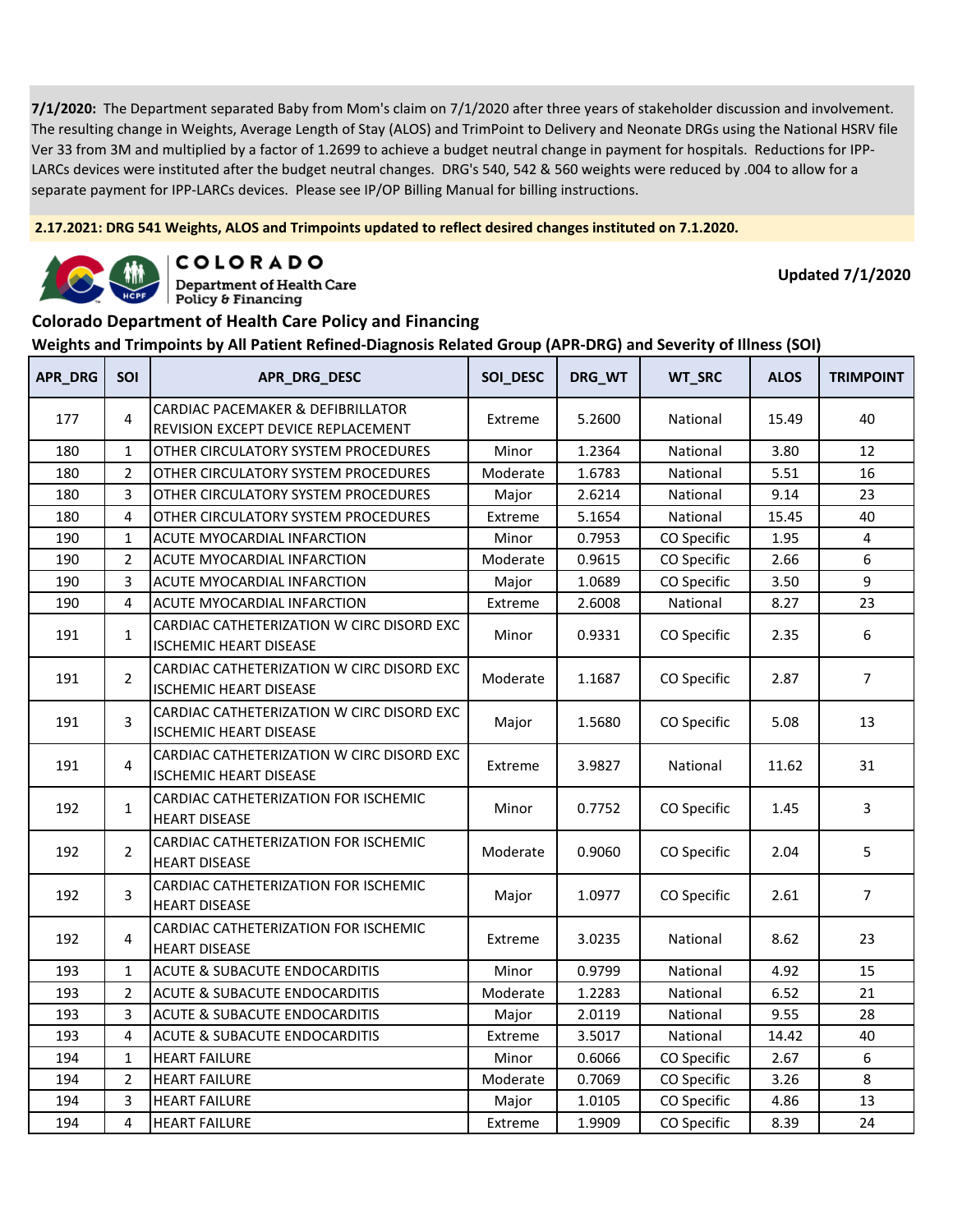**2.17.2021: DRG 541 Weights, ALOS and Trimpoints updated to reflect desired changes instituted on 7.1.2020.**



COLORADO

**Department of Health Care** Policy & Financing

**Updated 7/1/2020**

### **Colorado Department of Health Care Policy and Financing**

| APR_DRG | <b>SOI</b>     | APR_DRG_DESC                                         | SOI_DESC | DRG_WT | WT_SRC      | <b>ALOS</b> | <b>TRIMPOINT</b> |
|---------|----------------|------------------------------------------------------|----------|--------|-------------|-------------|------------------|
| 196     | $\mathbf{1}$   | <b>CARDIAC ARREST</b>                                | Minor    | 0.4218 | National    | 1.55        | 5                |
| 196     | $\overline{2}$ | <b>CARDIAC ARREST</b>                                | Moderate | 0.5556 | National    | 2.16        | $\overline{7}$   |
| 196     | 3              | <b>CARDIAC ARREST</b>                                | Major    | 0.8564 | National    | 2.24        | 9                |
| 196     | 4              | <b>CARDIAC ARREST</b>                                | Extreme  | 1.9889 | National    | 4.46        | 17               |
| 197     | $\mathbf{1}$   | PERIPHERAL & OTHER VASCULAR DISORDERS                | Minor    | 0.5291 | National    | 3.07        | 8                |
| 197     | $\overline{2}$ | PERIPHERAL & OTHER VASCULAR DISORDERS                | Moderate | 0.7649 | CO Specific | 3.19        | 9                |
| 197     | 3              | PERIPHERAL & OTHER VASCULAR DISORDERS                | Major    | 0.9440 | CO Specific | 3.93        | 11               |
| 197     | 4              | PERIPHERAL & OTHER VASCULAR DISORDERS                | Extreme  | 2.5971 | National    | 9.74        | 28               |
| 198     | $\mathbf{1}$   | ANGINA PECTORIS & CORONARY<br><b>ATHEROSCLEROSIS</b> | Minor    | 0.4537 | CO Specific | 1.47        | 3                |
| 198     | $\overline{2}$ | ANGINA PECTORIS & CORONARY<br><b>ATHEROSCLEROSIS</b> | Moderate | 0.4886 | CO Specific | 1.59        | 4                |
| 198     | 3              | ANGINA PECTORIS & CORONARY<br><b>ATHEROSCLEROSIS</b> | Major    | 0.6814 | CO Specific | 2.31        | 6                |
| 198     | 4              | ANGINA PECTORIS & CORONARY<br><b>ATHEROSCLEROSIS</b> | Extreme  | 1.8583 | National    | 6.93        | 22               |
| 199     | 1              | <b>HYPERTENSION</b>                                  | Minor    | 0.5183 | CO Specific | 1.65        | 4                |
| 199     | $\overline{2}$ | <b>HYPERTENSION</b>                                  | Moderate | 0.6741 | CO Specific | 2.40        | 6                |
| 199     | 3              | <b>HYPERTENSION</b>                                  | Major    | 0.9091 | CO Specific | 3.29        | $\,$ 8 $\,$      |
| 199     | 4              | <b>HYPERTENSION</b>                                  | Extreme  | 1.9951 | National    | 7.44        | 21               |
| 200     | $\mathbf{1}$   | CARDIAC STRUCTURAL & VALVULAR DISORDERS              | Minor    | 0.5896 | National    | 2.23        | $\overline{7}$   |
| 200     | $\overline{2}$ | CARDIAC STRUCTURAL & VALVULAR DISORDERS              | Moderate | 0.6830 | National    | 2.95        | 8                |
| 200     | 3              | CARDIAC STRUCTURAL & VALVULAR DISORDERS              | Major    | 1.0120 | National    | 4.75        | 14               |
| 200     | 4              | CARDIAC STRUCTURAL & VALVULAR DISORDERS              | Extreme  | 2.5715 | National    | 9.43        | 34               |
| 201     | $\mathbf{1}$   | CARDIAC ARRHYTHMIA & CONDUCTION<br><b>DISORDERS</b>  | Minor    | 0.5021 | CO Specific | 1.70        | 4                |
| 201     | $\overline{2}$ | CARDIAC ARRHYTHMIA & CONDUCTION<br><b>DISORDERS</b>  | Moderate | 0.6196 | CO Specific | 2.41        | 6                |
| 201     | 3              | CARDIAC ARRHYTHMIA & CONDUCTION<br><b>DISORDERS</b>  | Major    | 0.9198 | CO Specific | 3.65        | 10               |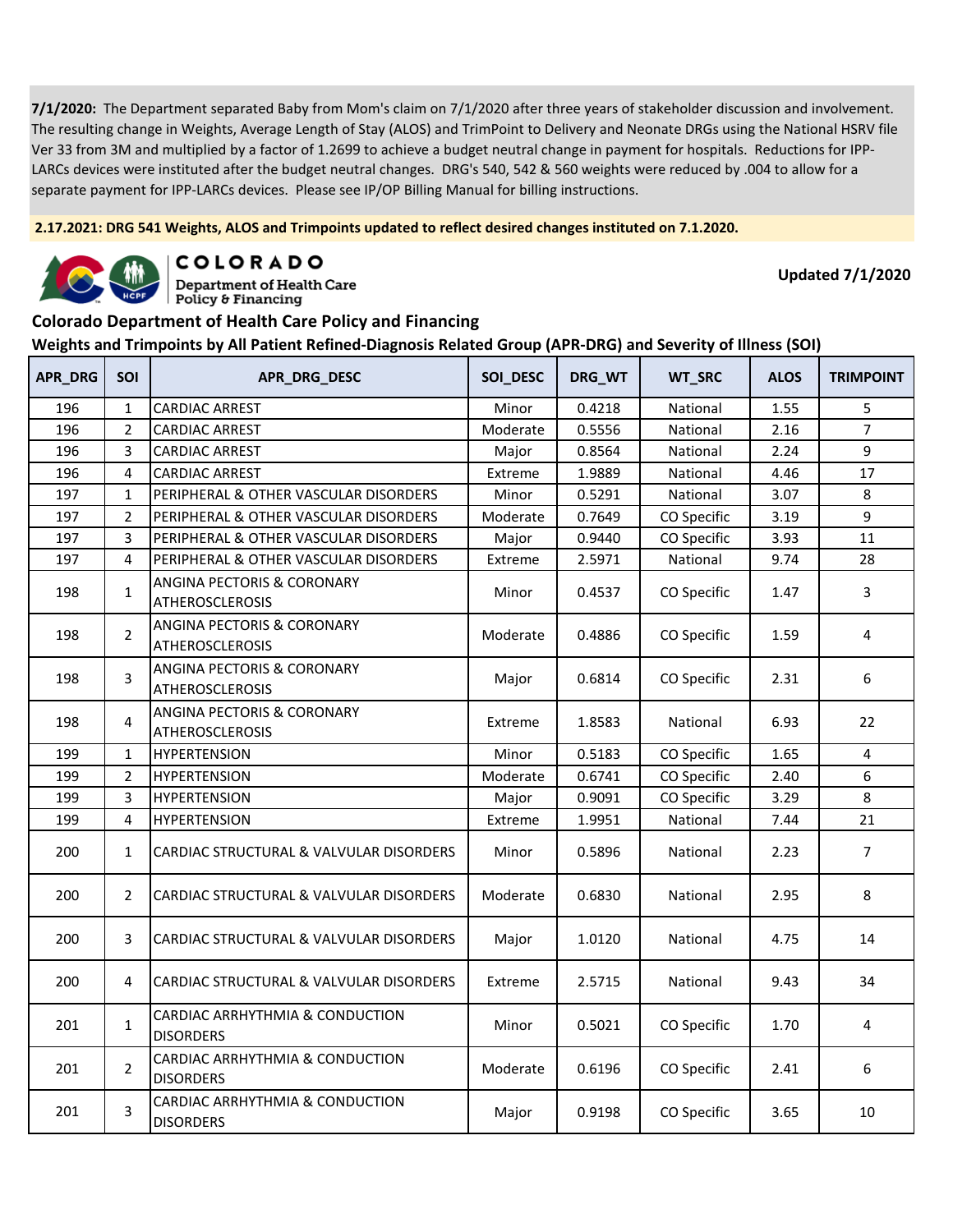**2.17.2021: DRG 541 Weights, ALOS and Trimpoints updated to reflect desired changes instituted on 7.1.2020.**



COLORADO

**Department of Health Care** Policy & Financing

**Updated 7/1/2020**

#### **Colorado Department of Health Care Policy and Financing**

| APR_DRG | <b>SOI</b>     | APR_DRG_DESC                                                               | SOI_DESC | DRG_WT | WT_SRC      | <b>ALOS</b> | <b>TRIMPOINT</b> |
|---------|----------------|----------------------------------------------------------------------------|----------|--------|-------------|-------------|------------------|
| 201     | 4              | CARDIAC ARRHYTHMIA & CONDUCTION<br><b>DISORDERS</b>                        | Extreme  | 2.2280 | National    | 8.69        | 24               |
| 203     | $\mathbf{1}$   | <b>CHEST PAIN</b>                                                          | Minor    | 0.4515 | CO Specific | 1.37        | 3                |
| 203     | $\overline{2}$ | <b>CHEST PAIN</b>                                                          | Moderate | 0.5447 | CO Specific | 1.74        | 4                |
| 203     | 3              | <b>CHEST PAIN</b>                                                          | Major    | 0.7254 | CO Specific | 2.67        | 8                |
| 203     | 4              | <b>CHEST PAIN</b>                                                          | Extreme  | 1.7582 | National    | 6.82        | 23               |
| 204     | $\mathbf{1}$   | <b>SYNCOPE &amp; COLLAPSE</b>                                              | Minor    | 0.4560 | CO Specific | 1.47        | 3                |
| 204     | $\overline{2}$ | <b>SYNCOPE &amp; COLLAPSE</b>                                              | Moderate | 0.5910 | CO Specific | 2.09        | 6                |
| 204     | 3              | <b>SYNCOPE &amp; COLLAPSE</b>                                              | Major    | 0.7076 | CO Specific | 3.15        | 10               |
| 204     | 4              | <b>SYNCOPE &amp; COLLAPSE</b>                                              | Extreme  | 1.8974 | National    | 8.12        | 25               |
| 205     | $\mathbf{1}$   | CARDIOMYOPATHY                                                             | Minor    | 0.5037 | National    | 2.13        | 6                |
| 205     | $\overline{2}$ | CARDIOMYOPATHY                                                             | Moderate | 0.6643 | National    | 2.82        | 8                |
| 205     | 3              | CARDIOMYOPATHY                                                             | Major    | 1.0189 | National    | 4.56        | 14               |
| 205     | 4              | <b>CARDIOMYOPATHY</b>                                                      | Extreme  | 2.8744 | National    | 9.70        | 26               |
| 206     | $\mathbf{1}$   | MALFUNCTION, REACTION, COMPLICATION OF<br>CARDIAC/VASC DEVICE OR PROCEDURE | Minor    | 0.5855 | National    | 2.06        | 6                |
| 206     | $\overline{2}$ | MALFUNCTION, REACTION, COMPLICATION OF<br>CARDIAC/VASC DEVICE OR PROCEDURE | Moderate | 0.7337 | National    | 3.17        | 9                |
| 206     | 3              | MALFUNCTION, REACTION, COMPLICATION OF<br>CARDIAC/VASC DEVICE OR PROCEDURE | Major    | 1.2167 | National    | 5.15        | 15               |
| 206     | 4              | MALFUNCTION, REACTION, COMPLICATION OF<br>CARDIAC/VASC DEVICE OR PROCEDURE | Extreme  | 2.8177 | National    | 10.67       | 30               |
| 207     | $\mathbf 1$    | OTHER CIRCULATORY SYSTEM DIAGNOSES                                         | Minor    | 0.5737 | CO Specific | 1.84        | $\overline{4}$   |
| 207     | $\overline{2}$ | OTHER CIRCULATORY SYSTEM DIAGNOSES                                         | Moderate | 0.7192 | CO Specific | 2.47        | 6                |
| 207     | 3              | OTHER CIRCULATORY SYSTEM DIAGNOSES                                         | Major    | 0.9721 | CO Specific | 3.68        | 10               |
| 207     | 4              | OTHER CIRCULATORY SYSTEM DIAGNOSES                                         | Extreme  | 2.2014 | National    | 7.84        | 23               |
| 220     | $\mathbf{1}$   | MAJOR STOMACH, ESOPHAGEAL & DUODENAL<br><b>PROCEDURES</b>                  | Minor    | 1.1202 | CO Specific | 3.14        | 9                |
| 220     | $\overline{2}$ | MAJOR STOMACH, ESOPHAGEAL & DUODENAL<br><b>PROCEDURES</b>                  | Moderate | 1.6697 | CO Specific | 5.46        | 13               |
| 220     | 3              | MAJOR STOMACH, ESOPHAGEAL & DUODENAL<br><b>PROCEDURES</b>                  | Major    | 3.0366 | CO Specific | 9.32        | 23               |
| 220     | 4              | MAJOR STOMACH, ESOPHAGEAL & DUODENAL<br><b>PROCEDURES</b>                  | Extreme  | 7.4942 | National    | 20.52       | 54               |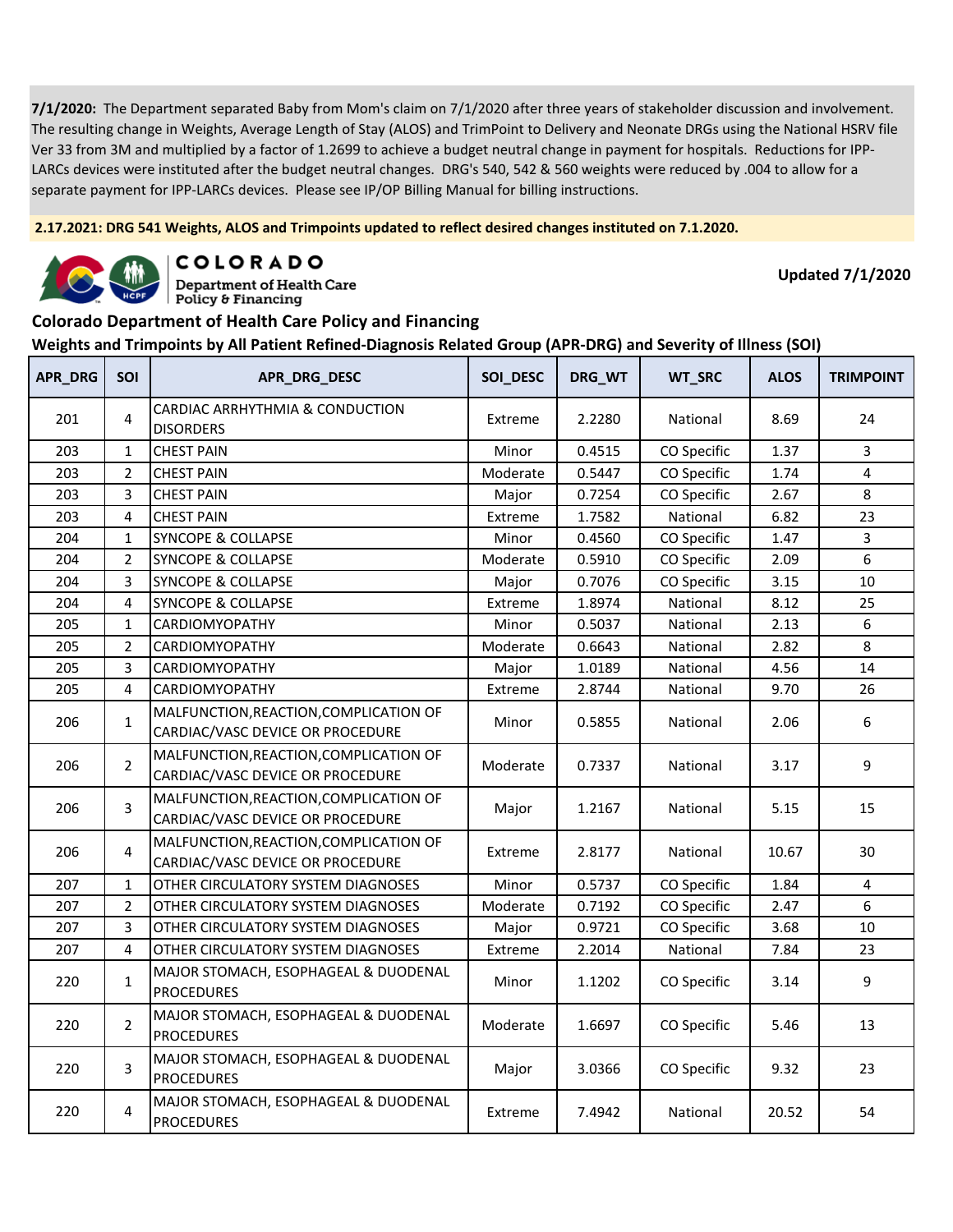**2.17.2021: DRG 541 Weights, ALOS and Trimpoints updated to reflect desired changes instituted on 7.1.2020.**



COLORADO **Department of Health Care** 

Policy & Financing

**Updated 7/1/2020**

# **Colorado Department of Health Care Policy and Financing**

| APR_DRG | SOI            | APR_DRG_DESC                                              | SOI_DESC | DRG_WT | WT_SRC      | <b>ALOS</b> | <b>TRIMPOINT</b> |
|---------|----------------|-----------------------------------------------------------|----------|--------|-------------|-------------|------------------|
| 221     | $\mathbf{1}$   | <b>MAJOR SMALL &amp; LARGE BOWEL PROCEDURES</b>           | Minor    | 1.4670 | CO Specific | 4.65        | 9                |
| 221     | $\overline{2}$ | <b>MAJOR SMALL &amp; LARGE BOWEL PROCEDURES</b>           | Moderate | 1.8654 | CO Specific | 6.58        | 15               |
| 221     | 3              | <b>MAJOR SMALL &amp; LARGE BOWEL PROCEDURES</b>           | Major    | 2.8491 | CO Specific | 10.74       | 27               |
| 221     | 4              | <b>MAJOR SMALL &amp; LARGE BOWEL PROCEDURES</b>           | Extreme  | 5.9768 | CO Specific | 18.90       | 45               |
| 222     | $\mathbf{1}$   | OTHER STOMACH, ESOPHAGEAL & DUODENAL<br><b>PROCEDURES</b> | Minor    | 0.8056 | CO Specific | 2.26        | $\overline{7}$   |
| 222     | $\overline{2}$ | OTHER STOMACH, ESOPHAGEAL & DUODENAL<br><b>PROCEDURES</b> | Moderate | 1.0546 | CO Specific | 3.49        | 10               |
| 222     | 3              | OTHER STOMACH, ESOPHAGEAL & DUODENAL<br><b>PROCEDURES</b> | Major    | 2.3464 | National    | 7.79        | 23               |
| 222     | 4              | OTHER STOMACH, ESOPHAGEAL & DUODENAL<br><b>PROCEDURES</b> | Extreme  | 5.6576 | National    | 16.90       | 48               |
| 223     | $\mathbf{1}$   | OTHER SMALL & LARGE BOWEL PROCEDURES                      | Minor    | 1.0738 | CO Specific | 4.11        | 10               |
| 223     | $\overline{2}$ | OTHER SMALL & LARGE BOWEL PROCEDURES                      | Moderate | 1.5270 | CO Specific | 6.05        | 15               |
| 223     | 3              | OTHER SMALL & LARGE BOWEL PROCEDURES                      | Major    | 2.7244 | National    | 10.53       | 26               |
| 223     | 4              | OTHER SMALL & LARGE BOWEL PROCEDURES                      | Extreme  | 5.9227 | National    | 18.61       | 47               |
| 224     | $\mathbf{1}$   | PERITONEAL ADHESIOLYSIS                                   | Minor    | 1.2044 | CO Specific | 4.52        | 12               |
| 224     | $\overline{2}$ | PERITONEAL ADHESIOLYSIS                                   | Moderate | 1.4952 | CO Specific | 5.56        | 13               |
| 224     | 3              | PERITONEAL ADHESIOLYSIS                                   | Major    | 2.3746 | CO Specific | 9.93        | 25               |
| 224     | $\overline{4}$ | PERITONEAL ADHESIOLYSIS                                   | Extreme  | 5.1358 | National    | 17.29       | 41               |
| 225     | $\mathbf{1}$   | APPENDECTOMY                                              | Minor    | 0.6908 | CO Specific | 1.34        | 3                |
| 225     | $\overline{2}$ | APPENDECTOMY                                              | Moderate | 1.2059 | CO Specific | 3.76        | 9                |
| 225     | 3              | APPENDECTOMY                                              | Major    | 1.8978 | CO Specific | 6.40        | 17               |
| 225     | $\overline{4}$ | APPENDECTOMY                                              | Extreme  | 4.2098 | National    | 12.90       | 32               |
| 226     | 1              | <b>ANAL PROCEDURES</b>                                    | Minor    | 0.7025 | CO Specific | 2.44        | $\overline{7}$   |
| 226     | $\overline{2}$ | ANAL PROCEDURES                                           | Moderate | 0.9688 | National    | 3.83        | 11               |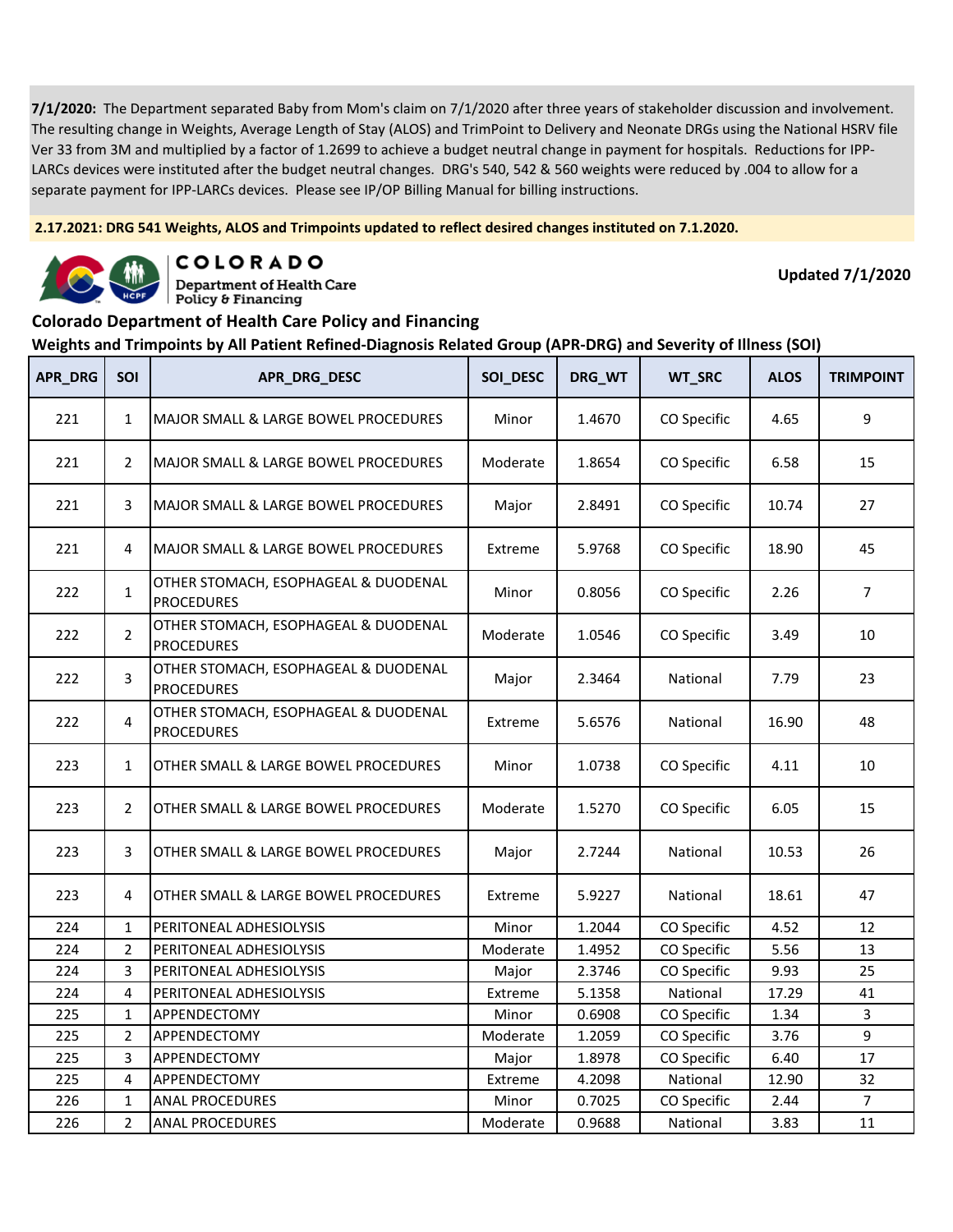**2.17.2021: DRG 541 Weights, ALOS and Trimpoints updated to reflect desired changes instituted on 7.1.2020.**



COLORADO

**Department of Health Care** Policy & Financing

**Updated 7/1/2020**

#### **Colorado Department of Health Care Policy and Financing Weights and Trimpoints by All Patient Refined-Diagnosis Related Group (APR-DRG) and Severity of Illness (SOI)**

| APR_DRG | <b>SOI</b>     | APR_DRG_DESC                                              | SOI_DESC | DRG_WT | WT_SRC      | <b>ALOS</b> | <b>TRIMPOINT</b> |
|---------|----------------|-----------------------------------------------------------|----------|--------|-------------|-------------|------------------|
| 226     | 3              | <b>ANAL PROCEDURES</b>                                    | Major    | 1.6594 | National    | 6.86        | 19               |
| 226     | 4              | <b>ANAL PROCEDURES</b>                                    | Extreme  | 3.3772 | National    | 12.62       | 33               |
| 227     | $\mathbf{1}$   | HERNIA PROCEDURES EXCEPT INGUINAL,<br>FEMORAL & UMBILICAL | Minor    | 1.0394 | CO Specific | 3.11        | 8                |
| 227     | $\overline{2}$ | HERNIA PROCEDURES EXCEPT INGUINAL,<br>FEMORAL & UMBILICAL | Moderate | 1.2994 | CO Specific | 3.94        | 9                |
| 227     | $\overline{3}$ | HERNIA PROCEDURES EXCEPT INGUINAL,<br>FEMORAL & UMBILICAL | Major    | 2.4132 | National    | 7.70        | 19               |
| 227     | 4              | HERNIA PROCEDURES EXCEPT INGUINAL,<br>FEMORAL & UMBILICAL | Extreme  | 5.0875 | National    | 14.59       | 36               |
| 228     | $\mathbf{1}$   | INGUINAL, FEMORAL & UMBILICAL HERNIA<br><b>PROCEDURES</b> | Minor    | 0.7226 | CO Specific | 1.79        | 4                |
| 228     | $\overline{2}$ | INGUINAL, FEMORAL & UMBILICAL HERNIA<br><b>PROCEDURES</b> | Moderate | 1.0555 | CO Specific | 3.54        | 10               |
| 228     | 3              | INGUINAL, FEMORAL & UMBILICAL HERNIA<br><b>PROCEDURES</b> | Major    | 1.7052 | National    | 5.90        | 16               |
| 228     | 4              | INGUINAL, FEMORAL & UMBILICAL HERNIA<br><b>PROCEDURES</b> | Extreme  | 3.9896 | National    | 12.55       | 34               |
| 229     | $\mathbf 1$    | OTHER DIGESTIVE SYSTEM & ABDOMINAL<br><b>PROCEDURES</b>   | Minor    | 1.0592 | CO Specific | 3.44        | 8                |
| 229     | $\overline{2}$ | OTHER DIGESTIVE SYSTEM & ABDOMINAL<br><b>PROCEDURES</b>   | Moderate | 1.3815 | CO Specific | 4.35        | 11               |
| 229     | 3              | OTHER DIGESTIVE SYSTEM & ABDOMINAL<br><b>PROCEDURES</b>   | Major    | 2.7068 | National    | 9.27        | 24               |
| 229     | 4              | OTHER DIGESTIVE SYSTEM & ABDOMINAL<br><b>PROCEDURES</b>   | Extreme  | 5.8322 | National    | 17.92       | 48               |
| 240     | $\mathbf{1}$   | DIGESTIVE MALIGNANCY                                      | Minor    | 0.7540 | National    | 3.20        | 9                |
| 240     | $\overline{2}$ | DIGESTIVE MALIGNANCY                                      | Moderate | 0.8879 | National    | 3.97        | 11               |
| 240     | 3              | DIGESTIVE MALIGNANCY                                      | Major    | 1.0849 | CO Specific | 5.11        | 15               |
| 240     | 4              | DIGESTIVE MALIGNANCY                                      | Extreme  | 2.8717 | National    | 11.51       | 32               |
| 241     | $\mathbf{1}$   | PEPTIC ULCER & GASTRITIS                                  | Minor    | 0.5680 | CO Specific | 2.13        | 5                |
| 241     | $\overline{2}$ | PEPTIC ULCER & GASTRITIS                                  | Moderate | 0.6774 | CO Specific | 2.57        | 6                |
| 241     | 3              | PEPTIC ULCER & GASTRITIS                                  | Major    | 1.0138 | CO Specific | 3.71        | 9                |
| 241     | 4              | PEPTIC ULCER & GASTRITIS                                  | Extreme  | 2.8813 | National    | 9.83        | 27               |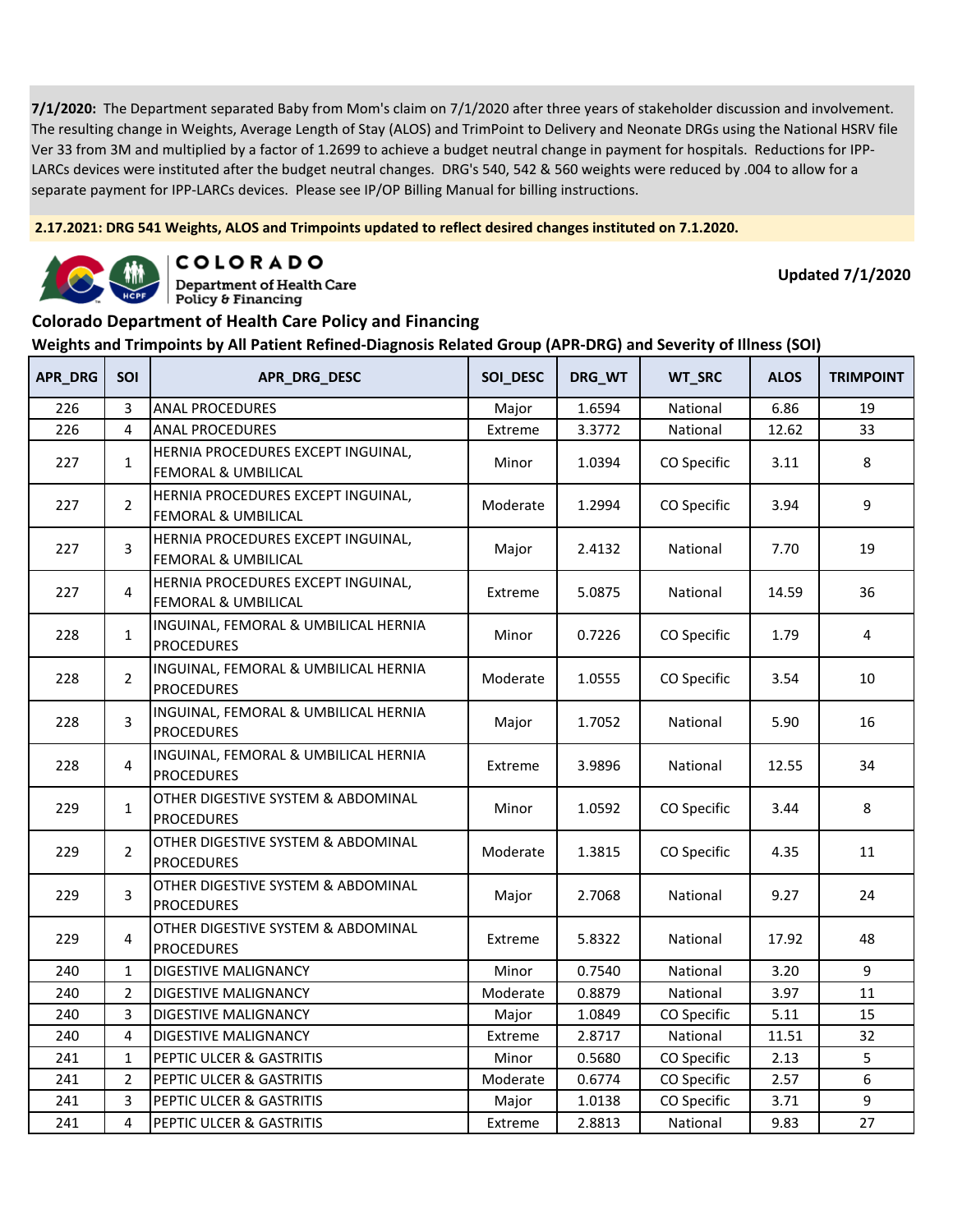**2.17.2021: DRG 541 Weights, ALOS and Trimpoints updated to reflect desired changes instituted on 7.1.2020.**



COLORADO

**Department of Health Care** Policy & Financing

**Updated 7/1/2020**

#### **Colorado Department of Health Care Policy and Financing**

| APR_DRG | SOI            | APR_DRG_DESC                                                        | SOI_DESC | DRG_WT | WT_SRC      | <b>ALOS</b> | <b>TRIMPOINT</b> |
|---------|----------------|---------------------------------------------------------------------|----------|--------|-------------|-------------|------------------|
| 242     | $\mathbf{1}$   | MAJOR ESOPHAGEAL DISORDERS                                          | Minor    | 0.5704 | National    | 2.18        | 6                |
| 242     | $\overline{2}$ | MAJOR ESOPHAGEAL DISORDERS                                          | Moderate | 0.6501 | CO Specific | 2.26        | 6                |
| 242     | 3              | <b>MAJOR ESOPHAGEAL DISORDERS</b>                                   | Major    | 0.9374 | CO Specific | 3.44        | 9                |
| 242     | 4              | <b>MAJOR ESOPHAGEAL DISORDERS</b>                                   | Extreme  | 2.9652 | National    | 9.71        | 26               |
| 243     | $\mathbf{1}$   | OTHER ESOPHAGEAL DISORDERS                                          | Minor    | 0.4426 | CO Specific | 1.69        | $\overline{4}$   |
| 243     | $\overline{2}$ | OTHER ESOPHAGEAL DISORDERS                                          | Moderate | 0.7024 | CO Specific | 2.80        | $\overline{7}$   |
| 243     | 3              | OTHER ESOPHAGEAL DISORDERS                                          | Major    | 0.9028 | CO Specific | 3.49        | 10               |
| 243     | 4              | OTHER ESOPHAGEAL DISORDERS                                          | Extreme  | 2.4420 | National    | 9.66        | 27               |
| 244     | $\mathbf{1}$   | DIVERTICULITIS & DIVERTICULOSIS                                     | Minor    | 0.6218 | CO Specific | 2.84        | 6                |
| 244     | $\overline{2}$ | DIVERTICULITIS & DIVERTICULOSIS                                     | Moderate | 0.6879 | CO Specific | 3.15        | 8                |
| 244     | 3              | DIVERTICULITIS & DIVERTICULOSIS                                     | Major    | 0.8165 | CO Specific | 3.98        | 10               |
| 244     | 4              | DIVERTICULITIS & DIVERTICULOSIS                                     | Extreme  | 2.5380 | National    | 10.10       | 25               |
| 245     | $\mathbf{1}$   | INFLAMMATORY BOWEL DISEASE                                          | Minor    | 0.6642 | CO Specific | 2.91        | 6                |
| 245     | $\overline{2}$ | <b>INFLAMMATORY BOWEL DISEASE</b>                                   | Moderate | 0.7816 | CO Specific | 3.65        | 10               |
| 245     | 3              | <b>INFLAMMATORY BOWEL DISEASE</b>                                   | Major    | 1.0941 | CO Specific | 4.81        | 12               |
| 245     | 4              | INFLAMMATORY BOWEL DISEASE                                          | Extreme  | 2.3548 | National    | 11.43       | 31               |
| 246     | $\mathbf{1}$   | GASTROINTESTINAL VASCULAR INSUFFICIENCY                             | Minor    | 0.6859 | National    | 3.02        | $\overline{7}$   |
| 246     | $\overline{2}$ | GASTROINTESTINAL VASCULAR INSUFFICIENCY                             | Moderate | 0.8197 | CO Specific | 3.66        | 8                |
| 246     | 3              | GASTROINTESTINAL VASCULAR INSUFFICIENCY                             | Major    | 1.2539 | National    | 5.70        | 15               |
| 246     | 4              | GASTROINTESTINAL VASCULAR INSUFFICIENCY                             | Extreme  | 2.8148 | National    | 10.58       | 29               |
| 247     | $\mathbf{1}$   | INTESTINAL OBSTRUCTION                                              | Minor    | 0.5319 | CO Specific | 2.42        | 6                |
| 247     | $\overline{2}$ | <b>INTESTINAL OBSTRUCTION</b>                                       | Moderate | 0.6573 | CO Specific | 3.07        | 8                |
| 247     | 3              | INTESTINAL OBSTRUCTION                                              | Major    | 0.9309 | CO Specific | 4.51        | 11               |
| 247     | 4              | INTESTINAL OBSTRUCTION                                              | Extreme  | 2.5720 | National    | 10.68       | 29               |
| 248     | $\mathbf{1}$   | MAJOR GASTROINTESTINAL & PERITONEAL<br><b>INFECTIONS</b>            | Minor    | 0.5760 | CO Specific | 2.66        | 6                |
| 248     | $\overline{2}$ | MAJOR GASTROINTESTINAL & PERITONEAL<br><b>INFECTIONS</b>            | Moderate | 0.7895 | CO Specific | 3.85        | 9                |
| 248     | 3              | <b>MAJOR GASTROINTESTINAL &amp; PERITONEAL</b><br><b>INFECTIONS</b> | Major    | 1.0653 | CO Specific | 5.10        | 13               |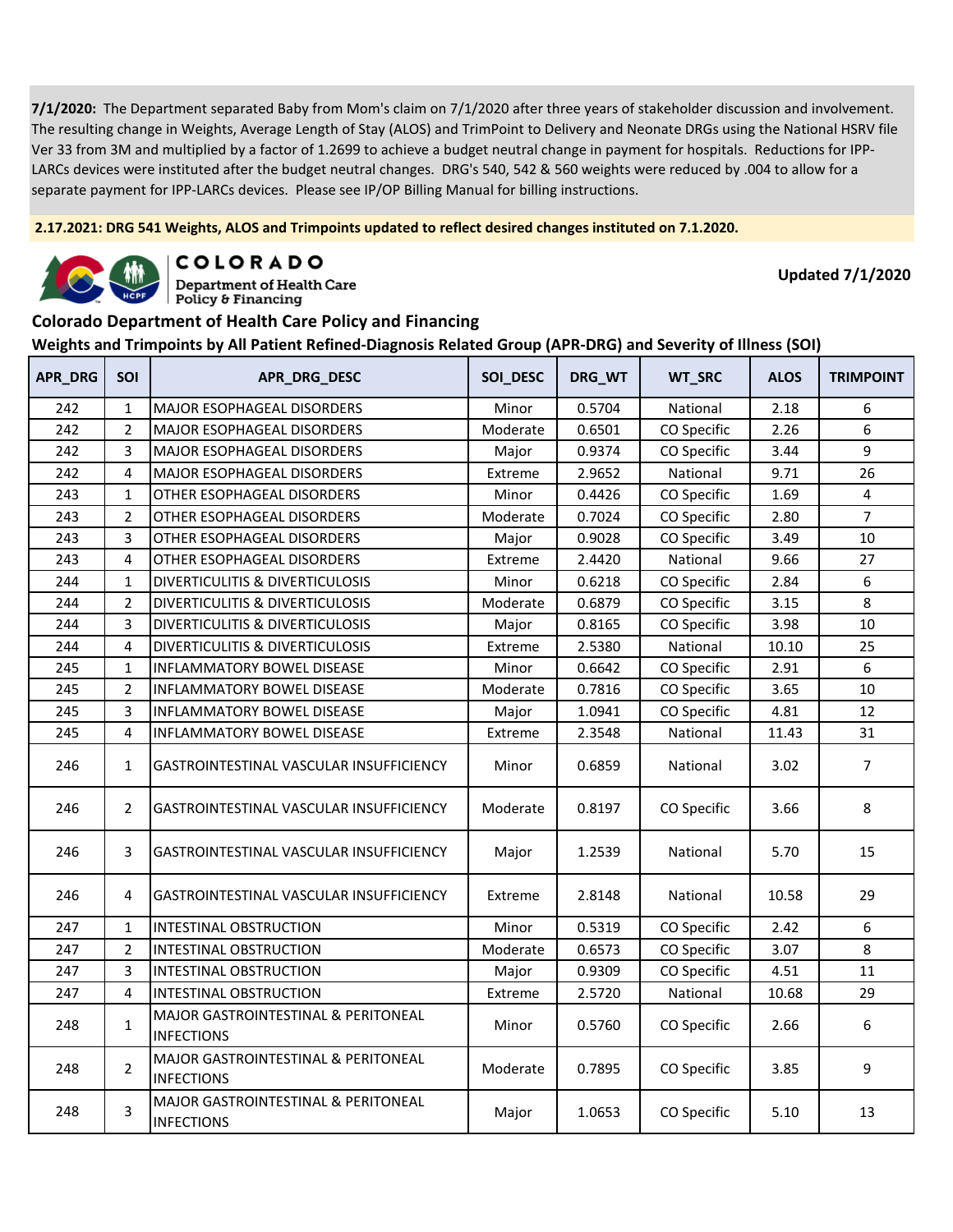**2.17.2021: DRG 541 Weights, ALOS and Trimpoints updated to reflect desired changes instituted on 7.1.2020.**



COLORADO **Department of Health Care** 

Policy & Financing

**Updated 7/1/2020**

#### **Colorado Department of Health Care Policy and Financing**

| <b>APR DRG</b> | <b>SOI</b>     | APR_DRG_DESC                                                             | SOI_DESC | DRG_WT | WT_SRC      | <b>ALOS</b> | <b>TRIMPOINT</b> |
|----------------|----------------|--------------------------------------------------------------------------|----------|--------|-------------|-------------|------------------|
| 248            | 4              | MAJOR GASTROINTESTINAL & PERITONEAL<br><b>INFECTIONS</b>                 | Extreme  | 2.7243 | National    | 11.71       | 32               |
| 249            | $\mathbf{1}$   | NON-BACTERIAL GASTROENTERITIS, NAUSEA &<br><b>VOMITING</b>               | Minor    | 0.4350 | CO Specific | 1.90        | 4                |
| 249            | $\overline{2}$ | NON-BACTERIAL GASTROENTERITIS, NAUSEA &<br><b>VOMITING</b>               | Moderate | 0.5676 | CO Specific | 2.37        | 6                |
| 249            | 3              | NON-BACTERIAL GASTROENTERITIS, NAUSEA &<br><b>VOMITING</b>               | Major    | 0.7678 | CO Specific | 3.35        | 9                |
| 249            | 4              | NON-BACTERIAL GASTROENTERITIS, NAUSEA &<br><b>VOMITING</b>               | Extreme  | 2.0925 | National    | 8.84        | 26               |
| 251            | $\mathbf{1}$   | <b>ABDOMINAL PAIN</b>                                                    | Minor    | 0.5631 | CO Specific | 2.10        | 6                |
| 251            | $\overline{2}$ | <b>ABDOMINAL PAIN</b>                                                    | Moderate | 0.6479 | CO Specific | 2.62        | 6                |
| 251            | 3              | <b>ABDOMINAL PAIN</b>                                                    | Major    | 0.7896 | CO Specific | 3.33        | 9                |
| 251            | 4              | <b>ABDOMINAL PAIN</b>                                                    | Extreme  | 1.9298 | National    | 7.36        | 24               |
| 252            | $\mathbf{1}$   | MALFUNCTION, REACTION & COMPLICATION OF<br><b>GI DEVICE OR PROCEDURE</b> | Minor    | 0.5926 | CO Specific | 2.52        | $\overline{7}$   |
| 252            | $\overline{2}$ | MALFUNCTION, REACTION & COMPLICATION OF<br><b>GI DEVICE OR PROCEDURE</b> | Moderate | 0.6899 | CO Specific | 2.90        | $\overline{7}$   |
| 252            | 3              | MALFUNCTION, REACTION & COMPLICATION OF<br><b>GI DEVICE OR PROCEDURE</b> | Major    | 1.0842 | CO Specific | 4.85        | 13               |
| 252            | 4              | MALFUNCTION, REACTION & COMPLICATION OF<br><b>GI DEVICE OR PROCEDURE</b> | Extreme  | 2.8699 | National    | 11.09       | 33               |
| 253            | $\mathbf{1}$   | OTHER & UNSPECIFIED GASTROINTESTINAL<br>HEMORRHAGE                       | Minor    | 0.5556 | CO Specific | 1.87        | 4                |
| 253            | $\overline{2}$ | OTHER & UNSPECIFIED GASTROINTESTINAL<br>HEMORRHAGE                       | Moderate | 0.6406 | CO Specific | 2.30        | 6                |
| 253            | 3              | OTHER & UNSPECIFIED GASTROINTESTINAL<br><b>HEMORRHAGE</b>                | Major    | 0.9245 | CO Specific | 3.51        | 10               |
| 253            | 4              | OTHER & UNSPECIFIED GASTROINTESTINAL<br><b>HEMORRHAGE</b>                | Extreme  | 2.5256 | National    | 8.92        | 24               |
| 254            | $\mathbf{1}$   | OTHER DIGESTIVE SYSTEM DIAGNOSES                                         | Minor    | 0.5599 | CO Specific | 2.43        | 6                |
| 254            | $\overline{2}$ | OTHER DIGESTIVE SYSTEM DIAGNOSES                                         | Moderate | 0.6973 | CO Specific | 3.17        | 9                |
| 254            | 3              | OTHER DIGESTIVE SYSTEM DIAGNOSES                                         | Major    | 0.9506 | CO Specific | 4.08        | 12               |
| 254            | 4              | OTHER DIGESTIVE SYSTEM DIAGNOSES                                         | Extreme  | 2.4767 | National    | 9.55        | 30               |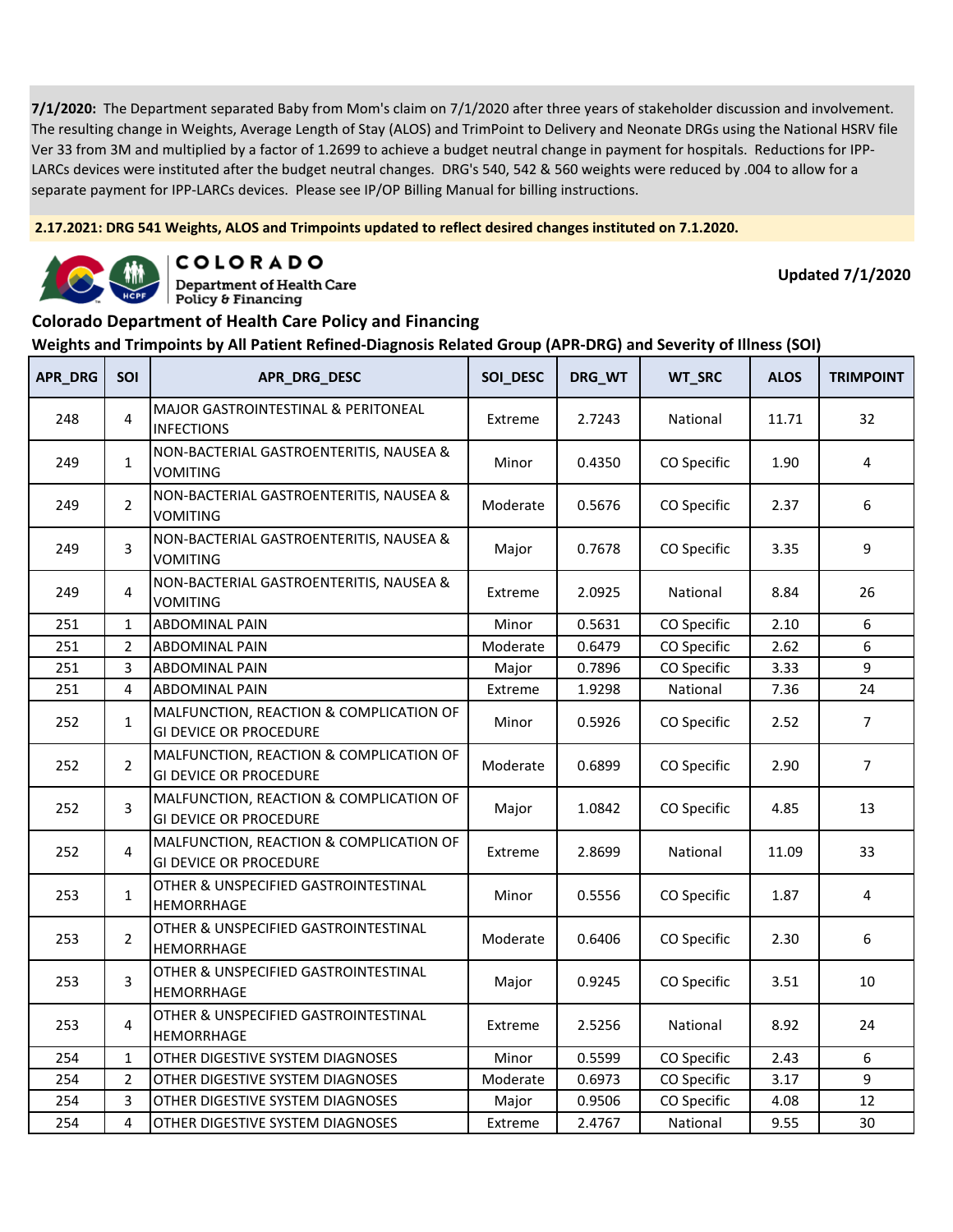**2.17.2021: DRG 541 Weights, ALOS and Trimpoints updated to reflect desired changes instituted on 7.1.2020.**



COLORADO **Department of Health Care** 

Policy & Financing

**Updated 7/1/2020**

# **Colorado Department of Health Care Policy and Financing**

| APR_DRG | SOI            | APR_DRG_DESC                                                          | SOI_DESC | DRG_WT | WT_SRC      | <b>ALOS</b> | <b>TRIMPOINT</b> |
|---------|----------------|-----------------------------------------------------------------------|----------|--------|-------------|-------------|------------------|
| 260     | $\mathbf{1}$   | MAJOR PANCREAS, LIVER & SHUNT PROCEDURES                              | Minor    | 1.8429 | National    | 4.51        | 12               |
| 260     | $\overline{2}$ | MAJOR PANCREAS, LIVER & SHUNT PROCEDURES                              | Moderate | 2.1866 | CO Specific | 6.60        | 15               |
| 260     | 3              | MAJOR PANCREAS, LIVER & SHUNT PROCEDURES                              | Major    | 3.7253 | National    | 10.49       | 26               |
| 260     | 4              | MAJOR PANCREAS, LIVER & SHUNT PROCEDURES                              | Extreme  | 8.5761 | National    | 21.13       | 58               |
| 261     | $\mathbf{1}$   | MAJOR BILIARY TRACT PROCEDURES                                        | Minor    | 1.4034 | National    | 4.40        | 11               |
| 261     | $\overline{2}$ | MAJOR BILIARY TRACT PROCEDURES                                        | Moderate | 2.0348 | National    | 6.73        | 16               |
| 261     | 3              | <b>MAJOR BILIARY TRACT PROCEDURES</b>                                 | Major    | 3.0256 | National    | 10.86       | 27               |
| 261     | 4              | MAJOR BILIARY TRACT PROCEDURES                                        | Extreme  | 6.1295 | National    | 18.69       | 44               |
| 262     | 1              | CHOLECYSTECTOMY EXCEPT LAPAROSCOPIC                                   | Minor    | 1.2381 | CO Specific | 4.00        | 10               |
| 262     | $\overline{2}$ | CHOLECYSTECTOMY EXCEPT LAPAROSCOPIC                                   | Moderate | 1.5738 | CO Specific | 5.58        | 12               |
| 262     | 3              | CHOLECYSTECTOMY EXCEPT LAPAROSCOPIC                                   | Major    | 2.1370 | CO Specific | 7.46        | 17               |
| 262     | 4              | CHOLECYSTECTOMY EXCEPT LAPAROSCOPIC                                   | Extreme  | 5.4894 | National    | 16.43       | 41               |
| 263     | $\mathbf{1}$   | LAPAROSCOPIC CHOLECYSTECTOMY                                          | Minor    | 0.8168 | CO Specific | 1.86        | $\overline{4}$   |
| 263     | $\overline{2}$ | LAPAROSCOPIC CHOLECYSTECTOMY                                          | Moderate | 1.0328 | CO Specific | 2.82        | 6                |
| 263     | 3              | LAPAROSCOPIC CHOLECYSTECTOMY                                          | Major    | 1.5068 | CO Specific | 4.96        | 12               |
| 263     | 4              | LAPAROSCOPIC CHOLECYSTECTOMY                                          | Extreme  | 4.2052 | National    | 13.08       | 32               |
| 264     | $\mathbf{1}$   | OTHER HEPATOBILIARY, PANCREAS &<br>ABDOMINAL PROCEDURES               | Minor    | 1.5182 | National    | 4.13        | 12               |
| 264     | $\overline{2}$ | OTHER HEPATOBILIARY, PANCREAS &<br>ABDOMINAL PROCEDURES               | Moderate | 1.6677 | National    | 5.09        | 15               |
| 264     | 3              | OTHER HEPATOBILIARY, PANCREAS &<br>ABDOMINAL PROCEDURES               | Major    | 2.8448 | National    | 9.92        | 28               |
| 264     | 4              | OTHER HEPATOBILIARY, PANCREAS &<br><b>ABDOMINAL PROCEDURES</b>        | Extreme  | 7.0084 | National    | 21.01       | 57               |
| 279     | $\mathbf{1}$   | HEPATIC COMA & OTHER MAJOR ACUTE LIVER<br><b>DISORDERS</b>            | Minor    | 0.5483 | National    | 2.63        | $\overline{7}$   |
| 279     | $\overline{2}$ | HEPATIC COMA & OTHER MAJOR ACUTE LIVER<br><b>DISORDERS</b>            | Moderate | 0.6583 | CO Specific | 3.03        | 8                |
| 279     | 3              | <b>HEPATIC COMA &amp; OTHER MAJOR ACUTE LIVER</b><br><b>DISORDERS</b> | Major    | 1.1614 | CO Specific | 5.74        | 17               |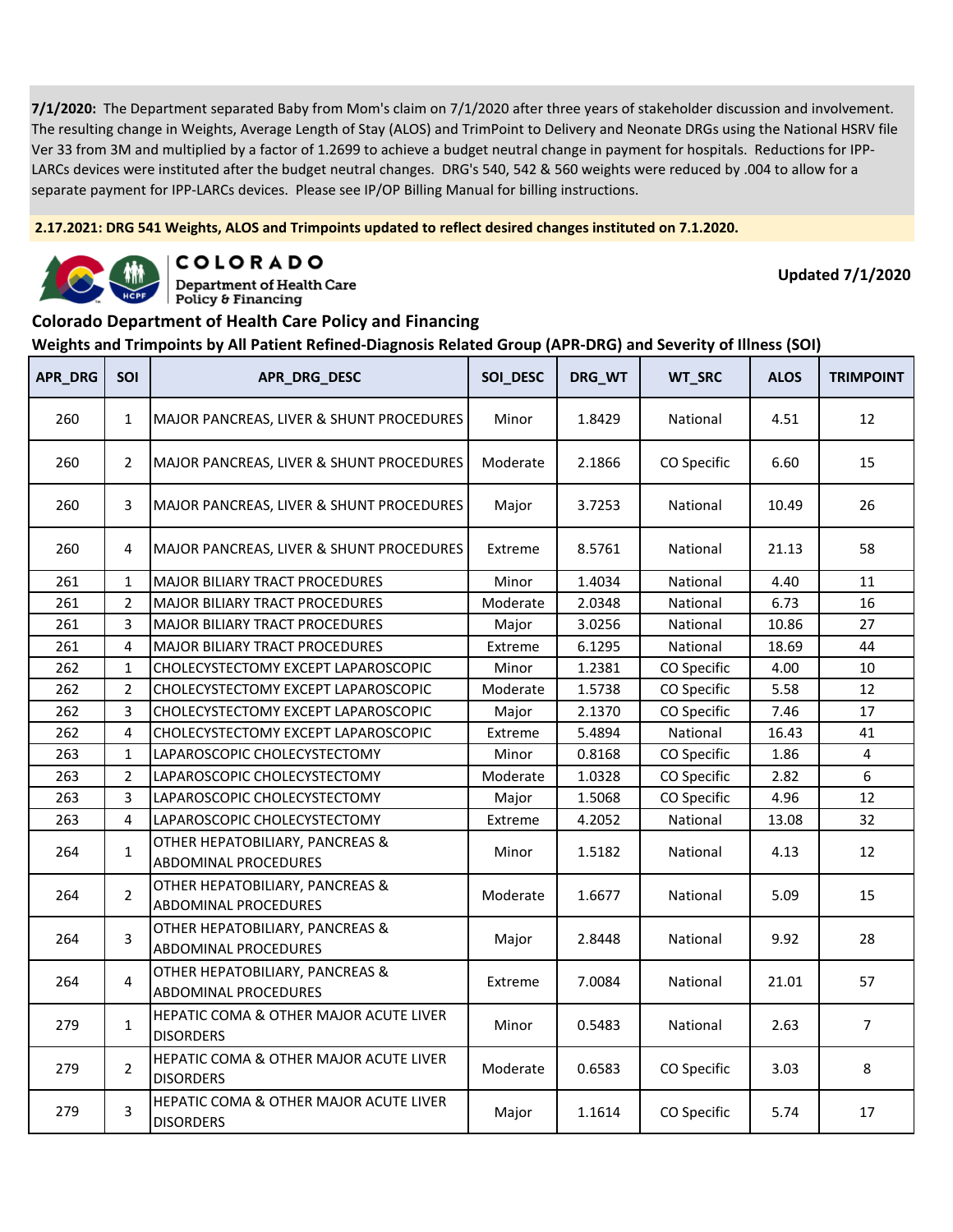**2.17.2021: DRG 541 Weights, ALOS and Trimpoints updated to reflect desired changes instituted on 7.1.2020.**



COLORADO

**Department of Health Care** Policy & Financing

**Updated 7/1/2020**

### **Colorado Department of Health Care Policy and Financing**

| APR_DRG | <b>SOI</b>     | APR_DRG_DESC                                               | SOI_DESC | DRG_WT | WT_SRC      | <b>ALOS</b> | <b>TRIMPOINT</b> |
|---------|----------------|------------------------------------------------------------|----------|--------|-------------|-------------|------------------|
| 279     | 4              | HEPATIC COMA & OTHER MAJOR ACUTE LIVER<br><b>DISORDERS</b> | Extreme  | 2.7422 | CO Specific | 11.60       | 34               |
| 280     | $\mathbf{1}$   | ALCOHOLIC LIVER DISEASE                                    | Minor    | 0.5880 | National    | 2.67        | 8                |
| 280     | $\overline{2}$ | ALCOHOLIC LIVER DISEASE                                    | Moderate | 0.6514 | CO Specific | 2.88        | $\overline{7}$   |
| 280     | 3              | ALCOHOLIC LIVER DISEASE                                    | Major    | 1.0052 | CO Specific | 4.65        | 13               |
| 280     | 4              | ALCOHOLIC LIVER DISEASE                                    | Extreme  | 2.2363 | CO Specific | 9.71        | 29               |
| 281     | $\mathbf{1}$   | MALIGNANCY OF HEPATOBILIARY SYSTEM &<br><b>PANCREAS</b>    | Minor    | 0.7488 | National    | 2.96        | 9                |
| 281     | $\overline{2}$ | MALIGNANCY OF HEPATOBILIARY SYSTEM &<br><b>PANCREAS</b>    | Moderate | 0.9514 | National    | 3.96        | 11               |
| 281     | 3              | MALIGNANCY OF HEPATOBILIARY SYSTEM &<br><b>PANCREAS</b>    | Major    | 1.2307 | CO Specific | 5.36        | 14               |
| 281     | 4              | MALIGNANCY OF HEPATOBILIARY SYSTEM &<br><b>PANCREAS</b>    | Extreme  | 2.4825 | National    | 9.15        | 26               |
| 282     | $\mathbf{1}$   | DISORDERS OF PANCREAS EXCEPT MALIGNANCY                    | Minor    | 0.5900 | CO Specific | 2.79        | 6                |
| 282     | $\overline{2}$ | DISORDERS OF PANCREAS EXCEPT MALIGNANCY                    | Moderate | 0.7046 | CO Specific | 3.33        | 8                |
| 282     | 3              | DISORDERS OF PANCREAS EXCEPT MALIGNANCY                    | Major    | 1.0583 | CO Specific | 5.05        | 13               |
| 282     | 4              | DISORDERS OF PANCREAS EXCEPT MALIGNANCY                    | Extreme  | 3.6917 | National    | 13.48       | 37               |
| 283     | $\mathbf{1}$   | OTHER DISORDERS OF THE LIVER                               | Minor    | 0.5962 | National    | 2.69        | 8                |
| 283     | $\overline{2}$ | OTHER DISORDERS OF THE LIVER                               | Moderate | 0.6774 | CO Specific | 2.76        | 6                |
| 283     | 3              | OTHER DISORDERS OF THE LIVER                               | Major    | 0.9422 | CO Specific | 3.93        | 10               |
| 283     | 4              | OTHER DISORDERS OF THE LIVER                               | Extreme  | 2.5985 | National    | 8.59        | 26               |
| 284     | $\mathbf{1}$   | DISORDERS OF GALLBLADDER & BILIARY TRACT                   | Minor    | 0.5399 | CO Specific | 1.89        | 4                |
| 284     | $\overline{2}$ | DISORDERS OF GALLBLADDER & BILIARY TRACT                   | Moderate | 0.7301 | CO Specific | 2.64        | 6                |
| 284     | 3              | DISORDERS OF GALLBLADDER & BILIARY TRACT                   | Major    | 0.9520 | CO Specific | 3.81        | 9                |
| 284     | 4              | DISORDERS OF GALLBLADDER & BILIARY TRACT                   | Extreme  | 2.8102 | National    | 10.17       | 28               |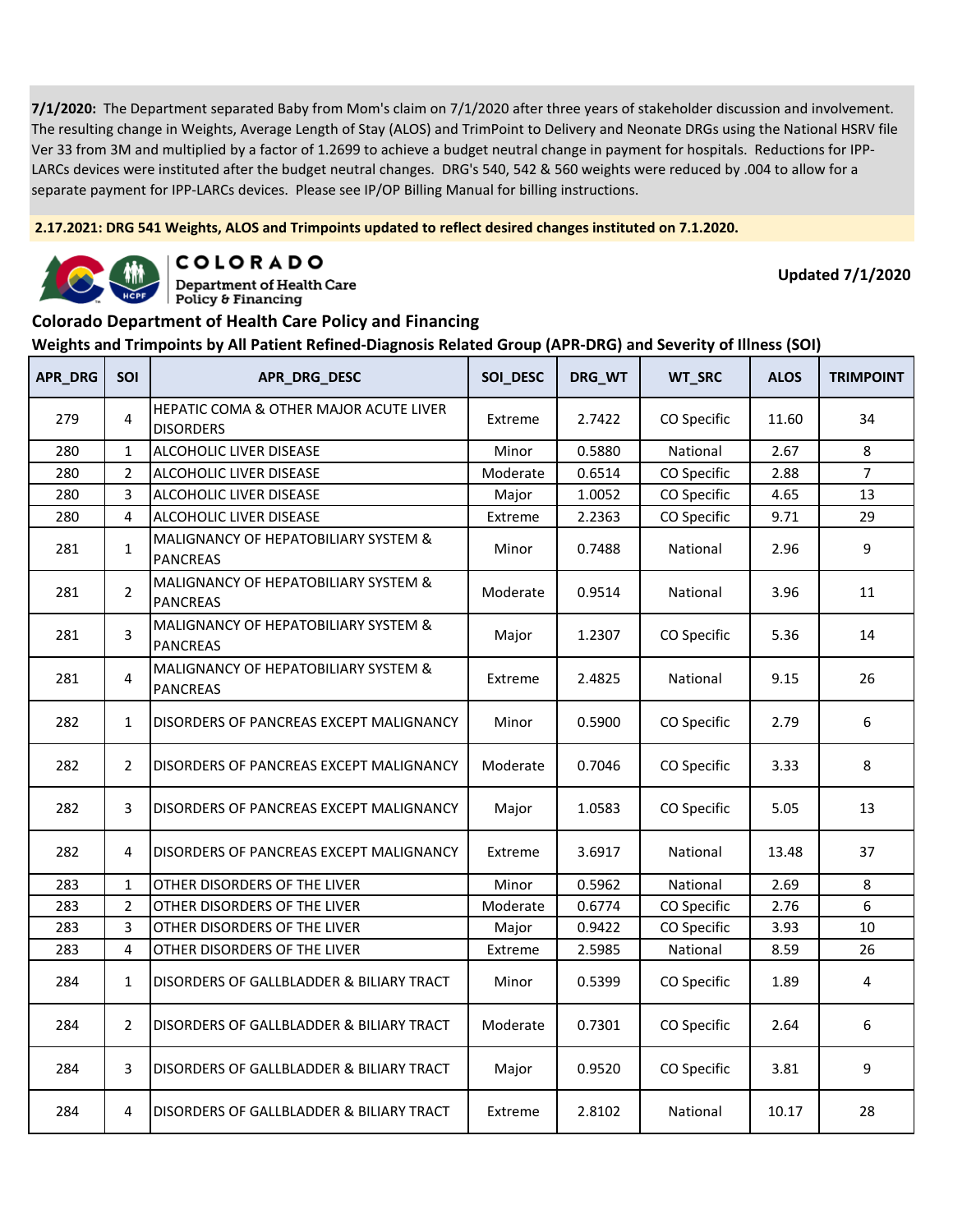**2.17.2021: DRG 541 Weights, ALOS and Trimpoints updated to reflect desired changes instituted on 7.1.2020.**



COLORADO

**Department of Health Care** Policy & Financing

**Updated 7/1/2020**

#### **Colorado Department of Health Care Policy and Financing**

| APR_DRG | <b>SOI</b>     | APR_DRG_DESC                                                         | SOI_DESC | DRG_WT  | WT_SRC      | <b>ALOS</b> | <b>TRIMPOINT</b> |
|---------|----------------|----------------------------------------------------------------------|----------|---------|-------------|-------------|------------------|
| 301     | $\mathbf{1}$   | HIP JOINT REPLACEMENT                                                | Minor    | 1.5324  | CO Specific | 2.66        | 6                |
| 301     | $\overline{2}$ | HIP JOINT REPLACEMENT                                                | Moderate | 1.5799  | CO Specific | 3.09        | 8                |
| 301     | 3              | HIP JOINT REPLACEMENT                                                | Major    | 2.0020  | CO Specific | 4.40        | 12               |
| 301     | $\overline{4}$ | HIP JOINT REPLACEMENT                                                | Extreme  | 4.4733  | National    | 12.50       | 30               |
| 302     | $\mathbf{1}$   | <b>KNEE JOINT REPLACEMENT</b>                                        | Minor    | 1.4564  | CO Specific | 2.50        | 5                |
| 302     | $\overline{2}$ | KNEE JOINT REPLACEMENT                                               | Moderate | 1.6523  | CO Specific | 2.95        | 5                |
| 302     | 3              | KNEE JOINT REPLACEMENT                                               | Major    | 2.1685  | CO Specific | 4.21        | 11               |
| 302     | 4              | KNEE JOINT REPLACEMENT                                               | Extreme  | 4.3574  | CO Specific | 12.35       | 31               |
| 303     | $\mathbf{1}$   | DORSAL & LUMBAR FUSION PROC FOR<br><b>CURVATURE OF BACK</b>          | Minor    | 4.7961  | CO Specific | 4.25        | 8                |
| 303     | $\overline{2}$ | DORSAL & LUMBAR FUSION PROC FOR<br><b>CURVATURE OF BACK</b>          | Moderate | 5.2130  | CO Specific | 5.26        | 10               |
| 303     | 3              | DORSAL & LUMBAR FUSION PROC FOR<br><b>CURVATURE OF BACK</b>          | Major    | 6.0059  | CO Specific | 5.74        | 14               |
| 303     | 4              | DORSAL & LUMBAR FUSION PROC FOR<br><b>CURVATURE OF BACK</b>          | Extreme  | 11.9113 | National    | 15.46       | 43               |
| 304     | $\mathbf{1}$   | DORSAL & LUMBAR FUSION PROC EXCEPT FOR<br><b>CURVATURE OF BACK</b>   | Minor    | 2.3040  | CO Specific | 3.03        | $\overline{7}$   |
| 304     | $\overline{2}$ | DORSAL & LUMBAR FUSION PROC EXCEPT FOR<br><b>CURVATURE OF BACK</b>   | Moderate | 2.9670  | CO Specific | 4.30        | 10               |
| 304     | 3              | DORSAL & LUMBAR FUSION PROC EXCEPT FOR<br><b>CURVATURE OF BACK</b>   | Major    | 4.0917  | CO Specific | 7.14        | 19               |
| 304     | 4              | DORSAL & LUMBAR FUSION PROC EXCEPT FOR<br><b>CURVATURE OF BACK</b>   | Extreme  | 9.9628  | National    | 17.05       | 44               |
| 305     | $\mathbf{1}$   | AMPUTATION OF LOWER LIMB EXCEPT TOES                                 | Minor    | 1.1353  | National    | 5.08        | 14               |
| 305     | $\overline{2}$ | AMPUTATION OF LOWER LIMB EXCEPT TOES                                 | Moderate | 1.6217  | CO Specific | 7.49        | 21               |
| 305     | 3              | AMPUTATION OF LOWER LIMB EXCEPT TOES                                 | Major    | 2.4164  | CO Specific | 11.10       | 29               |
| 305     | 4              | AMPUTATION OF LOWER LIMB EXCEPT TOES                                 | Extreme  | 5.4270  | National    | 18.88       | 49               |
| 308     | $\mathbf{1}$   | HIP & FEMUR PROCEDURES FOR TRAUMA<br><b>EXCEPT JOINT REPLACEMENT</b> | Minor    | 1.2516  | CO Specific | 3.15        | 8                |
| 308     | $\overline{2}$ | HIP & FEMUR PROCEDURES FOR TRAUMA<br><b>EXCEPT JOINT REPLACEMENT</b> | Moderate | 1.5975  | CO Specific | 4.42        | 12               |
| 308     | 3              | HIP & FEMUR PROCEDURES FOR TRAUMA<br>EXCEPT JOINT REPLACEMENT        | Major    | 2.3513  | CO Specific | 7.33        | 20               |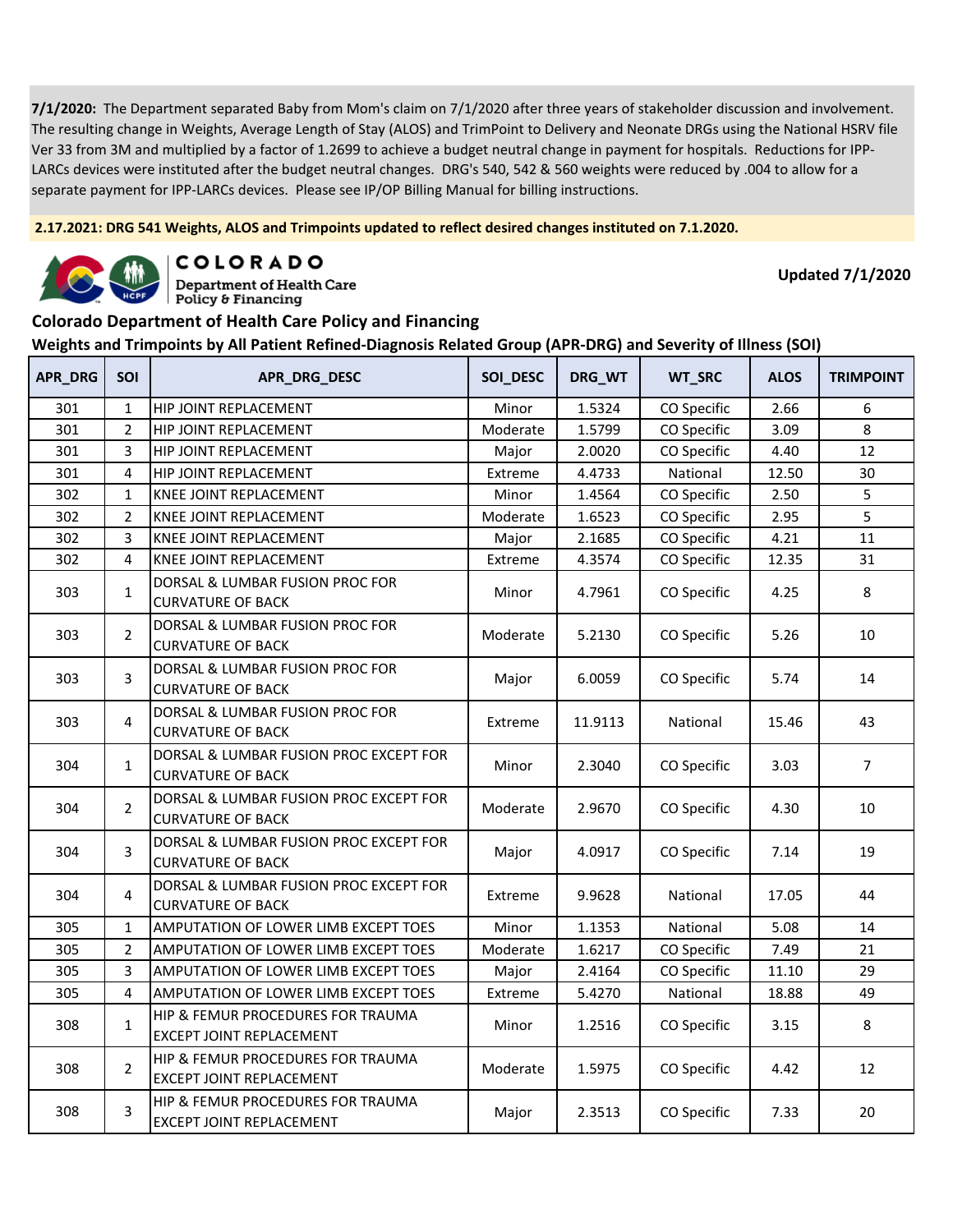**2.17.2021: DRG 541 Weights, ALOS and Trimpoints updated to reflect desired changes instituted on 7.1.2020.**



COLORADO

**Department of Health Care** Policy & Financing

**Updated 7/1/2020**

### **Colorado Department of Health Care Policy and Financing**

| APR_DRG | SOI            | APR_DRG_DESC                                                                            | SOI_DESC | DRG_WT  | WT_SRC      | <b>ALOS</b> | <b>TRIMPOINT</b> |
|---------|----------------|-----------------------------------------------------------------------------------------|----------|---------|-------------|-------------|------------------|
| 308     | 4              | HIP & FEMUR PROCEDURES FOR TRAUMA<br><b>EXCEPT JOINT REPLACEMENT</b>                    | Extreme  | 4.2440  | National    | 12.29       | 30               |
| 309     | $\mathbf{1}$   | HIP & FEMUR PROCEDURES FOR NON-TRAUMA<br>EXCEPT JOINT REPLACEMENT                       | Minor    | 1.6186  | CO Specific | 2.51        | 5                |
| 309     | $\overline{2}$ | HIP & FEMUR PROCEDURES FOR NON-TRAUMA<br>EXCEPT JOINT REPLACEMENT                       | Moderate | 1.9717  | CO Specific | 3.48        | 8                |
| 309     | 3              | HIP & FEMUR PROCEDURES FOR NON-TRAUMA<br><b>EXCEPT JOINT REPLACEMENT</b>                | Major    | 2.3646  | CO Specific | 5.20        | 15               |
| 309     | 4              | HIP & FEMUR PROCEDURES FOR NON-TRAUMA<br>EXCEPT JOINT REPLACEMENT                       | Extreme  | 5.3232  | National    | 17.46       | 52               |
| 310     | $\mathbf{1}$   | <b>INTERVERTEBRAL DISC EXCISION &amp;</b><br>DECOMPRESSION                              | Minor    | 0.8882  | CO Specific | 2.08        | 6                |
| 310     | $\overline{2}$ | <b>INTERVERTEBRAL DISC EXCISION &amp;</b><br>DECOMPRESSION                              | Moderate | 1.3012  | CO Specific | 3.87        | 11               |
| 310     | 3              | <b>INTERVERTEBRAL DISC EXCISION &amp;</b><br>DECOMPRESSION                              | Major    | 1.9161  | National    | 5.86        | 15               |
| 310     | 4              | <b>INTERVERTEBRAL DISC EXCISION &amp;</b><br><b>DECOMPRESSION</b>                       | Extreme  | 5.1528  | National    | 15.31       | 42               |
| 312     | $\mathbf{1}$   | SKIN GRAFT, EXCEPT HAND, FOR<br>MUSCULOSKELETAL & CONNECTIVE TISSUE<br><b>DIAGNOSES</b> | Minor    | 1.7082  | National    | 4.92        | 16               |
| 312     | $\overline{2}$ | SKIN GRAFT, EXCEPT HAND, FOR<br>MUSCULOSKELETAL & CONNECTIVE TISSUE<br><b>DIAGNOSES</b> | Moderate | 2.3793  | National    | 8.03        | 24               |
| 312     | 3              | SKIN GRAFT, EXCEPT HAND, FOR<br>MUSCULOSKELETAL & CONNECTIVE TISSUE<br><b>DIAGNOSES</b> | Major    | 4.6527  | National    | 17.57       | 52               |
| 312     | 4              | SKIN GRAFT, EXCEPT HAND, FOR<br>MUSCULOSKELETAL & CONNECTIVE TISSUE<br><b>DIAGNOSES</b> | Extreme  | 10.3195 | National    | 31.77       | 77               |
| 313     | $\mathbf{1}$   | KNEE & LOWER LEG PROCEDURES EXCEPT FOOT                                                 | Minor    | 1.1634  | CO Specific | 2.37        | 6                |
| 313     | $\overline{2}$ | KNEE & LOWER LEG PROCEDURES EXCEPT FOOT                                                 | Moderate | 1.5771  | CO Specific | 3.53        | 10               |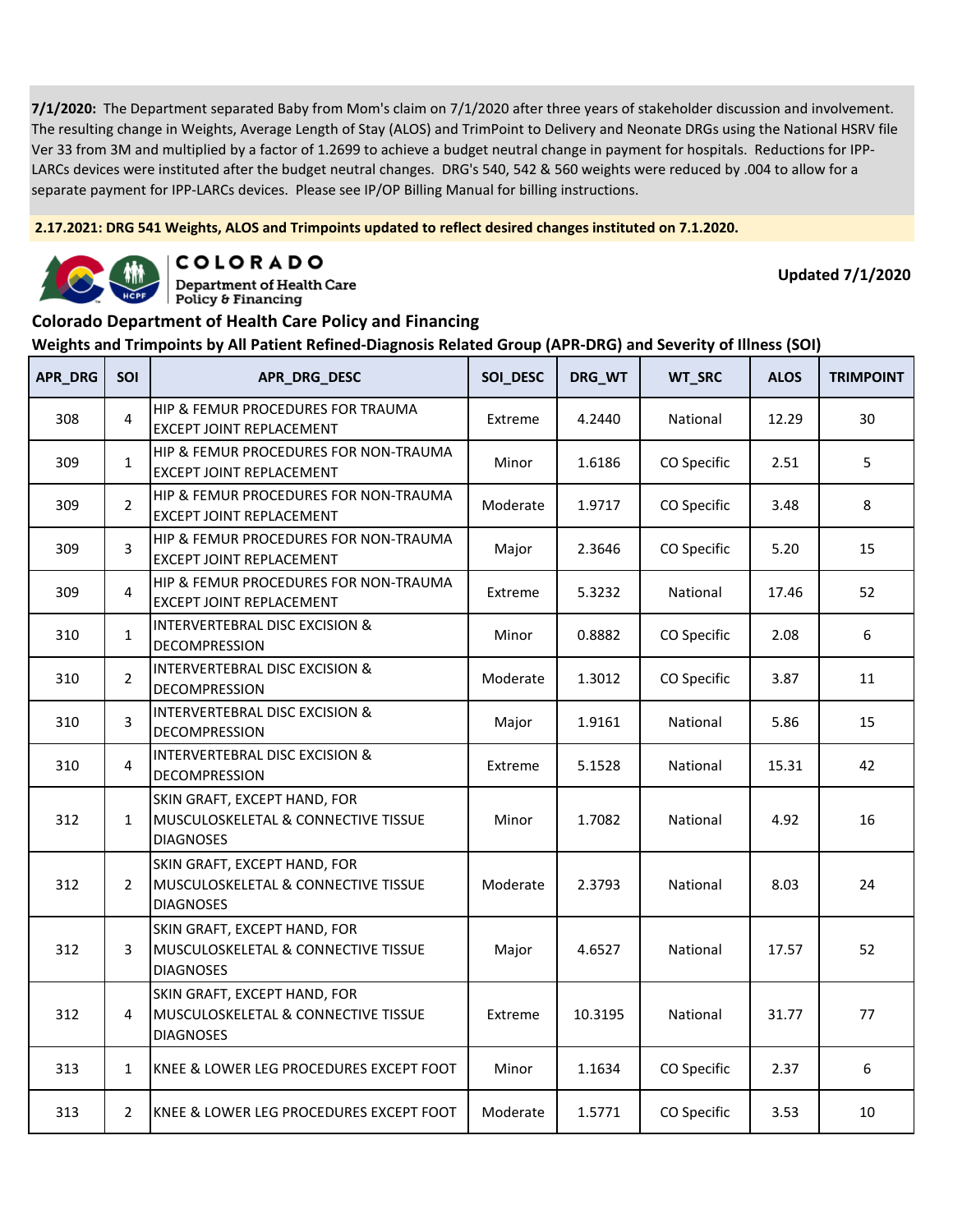**2.17.2021: DRG 541 Weights, ALOS and Trimpoints updated to reflect desired changes instituted on 7.1.2020.**



COLORADO **Department of Health Care** 

Policy & Financing

**Updated 7/1/2020**

### **Colorado Department of Health Care Policy and Financing**

| APR_DRG | SOI            | APR_DRG_DESC                                                          | SOI_DESC | DRG_WT | WT_SRC      | <b>ALOS</b> | <b>TRIMPOINT</b> |
|---------|----------------|-----------------------------------------------------------------------|----------|--------|-------------|-------------|------------------|
| 313     | 3              | IKNEE & LOWER LEG PROCEDURES EXCEPT FOOT                              | Major    | 2.3631 | CO Specific | 7.29        | 23               |
| 313     | 4              | KNEE & LOWER LEG PROCEDURES EXCEPT FOOT                               | Extreme  | 5.4486 | National    | 16.04       | 44               |
| 314     | $\mathbf{1}$   | <b>FOOT &amp; TOE PROCEDURES</b>                                      | Minor    | 1.0920 | CO Specific | 1.77        | $\overline{4}$   |
| 314     | $\overline{2}$ | <b>FOOT &amp; TOE PROCEDURES</b>                                      | Moderate | 1.2104 | CO Specific | 4.52        | $11\,$           |
| 314     | 3              | <b>FOOT &amp; TOE PROCEDURES</b>                                      | Major    | 1.5949 | CO Specific | 6.82        | 18               |
| 314     | 4              | <b>FOOT &amp; TOE PROCEDURES</b>                                      | Extreme  | 4.1519 | National    | 14.60       | 37               |
| 315     | $\mathbf{1}$   | SHOULDER, UPPER ARM & FOREARM<br><b>PROCEDURES</b>                    | Minor    | 0.8602 | CO Specific | 1.65        | 4                |
| 315     | $\overline{2}$ | SHOULDER, UPPER ARM & FOREARM<br><b>PROCEDURES</b>                    | Moderate | 1.3711 | CO Specific | 2.39        | $\overline{7}$   |
| 315     | 3              | SHOULDER, UPPER ARM & FOREARM<br><b>PROCEDURES</b>                    | Major    | 2.5578 | CO Specific | 7.62        | 22               |
| 315     | 4              | SHOULDER, UPPER ARM & FOREARM<br><b>PROCEDURES</b>                    | Extreme  | 5.3418 | National    | 13.90       | 37               |
| 316     | $\mathbf{1}$   | HAND & WRIST PROCEDURES                                               | Minor    | 0.7816 | CO Specific | 2.38        | 6                |
| 316     | $\overline{2}$ | HAND & WRIST PROCEDURES                                               | Moderate | 1.0756 | CO Specific | 3.52        | 8                |
| 316     | 3              | HAND & WRIST PROCEDURES                                               | Major    | 2.0709 | National    | 6.72        | 19               |
| 316     | 4              | HAND & WRIST PROCEDURES                                               | Extreme  | 4.2982 | National    | 13.97       | 39               |
| 317     | $\mathbf{1}$   | TENDON, MUSCLE & OTHER SOFT TISSUE<br><b>PROCEDURES</b>               | Minor    | 0.9403 | CO Specific | 2.99        | $\overline{7}$   |
| 317     | $\overline{2}$ | TENDON, MUSCLE & OTHER SOFT TISSUE<br><b>PROCEDURES</b>               | Moderate | 1.3697 | CO Specific | 5.62        | 15               |
| 317     | 3              | TENDON, MUSCLE & OTHER SOFT TISSUE<br><b>PROCEDURES</b>               | Major    | 2.3822 | National    | 8.98        | 24               |
| 317     | 4              | TENDON, MUSCLE & OTHER SOFT TISSUE<br><b>PROCEDURES</b>               | Extreme  | 5.7210 | National    | 19.04       | 51               |
| 320     | $\mathbf{1}$   | OTHER MUSCULOSKELETAL SYSTEM &<br><b>CONNECTIVE TISSUE PROCEDURES</b> | Minor    | 1.0382 | CO Specific | 2.28        | $\boldsymbol{6}$ |
| 320     | $\overline{2}$ | OTHER MUSCULOSKELETAL SYSTEM &<br><b>CONNECTIVE TISSUE PROCEDURES</b> | Moderate | 1.3560 | CO Specific | 3.92        | 10               |
| 320     | 3              | OTHER MUSCULOSKELETAL SYSTEM &<br><b>CONNECTIVE TISSUE PROCEDURES</b> | Major    | 2.5147 | National    | 8.24        | 23               |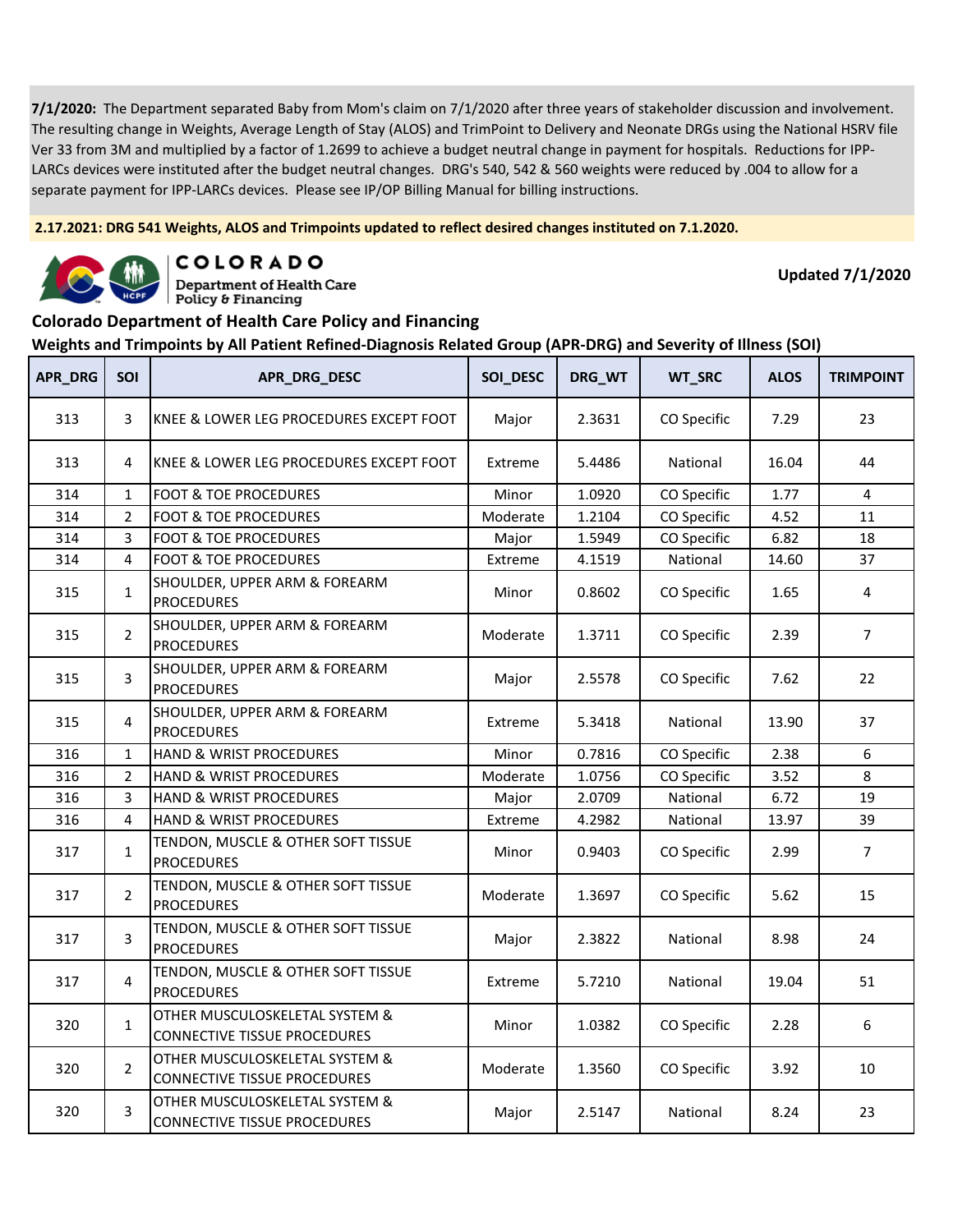**2.17.2021: DRG 541 Weights, ALOS and Trimpoints updated to reflect desired changes instituted on 7.1.2020.**



COLORADO

**Department of Health Care** Policy & Financing

**Updated 7/1/2020**

### **Colorado Department of Health Care Policy and Financing**

| APR_DRG | <b>SOI</b>     | APR_DRG_DESC                                                           | SOI_DESC | DRG_WT | WT_SRC      | <b>ALOS</b> | <b>TRIMPOINT</b> |
|---------|----------------|------------------------------------------------------------------------|----------|--------|-------------|-------------|------------------|
| 320     | 4              | OTHER MUSCULOSKELETAL SYSTEM &<br><b>CONNECTIVE TISSUE PROCEDURES</b>  | Extreme  | 5.1236 | National    | 16.67       | 44               |
| 321     | $\mathbf{1}$   | CERVICAL SPINAL FUSION & OTHER BACK/NECK<br>PROC EXC DISC EXCIS/DECOMP | Minor    | 1.4857 | CO Specific | 1.87        | 5                |
| 321     | $\overline{2}$ | CERVICAL SPINAL FUSION & OTHER BACK/NECK<br>PROC EXC DISC EXCIS/DECOMP | Moderate | 1.9789 | CO Specific | 3.34        | 11               |
| 321     | 3              | CERVICAL SPINAL FUSION & OTHER BACK/NECK<br>PROC EXC DISC EXCIS/DECOMP | Major    | 2.9353 | CO Specific | 7.38        | 26               |
| 321     | 4              | CERVICAL SPINAL FUSION & OTHER BACK/NECK<br>PROC EXC DISC EXCIS/DECOMP | Extreme  | 8.1410 | National    | 17.29       | 44               |
| 340     | $\mathbf{1}$   | <b>FRACTURE OF FEMUR</b>                                               | Minor    | 0.4517 | National    | 2.66        | 8                |
| 340     | $\overline{2}$ | <b>FRACTURE OF FEMUR</b>                                               | Moderate | 0.5726 | National    | 3.18        | 10               |
| 340     | 3              | <b>FRACTURE OF FEMUR</b>                                               | Major    | 0.8901 | National    | 4.70        | 14               |
| 340     | 4              | <b>FRACTURE OF FEMUR</b>                                               | Extreme  | 1.8382 | National    | 6.61        | 21               |
| 341     | $\mathbf{1}$   | <b>FRACTURE OF PELVIS OR DISLOCATION OF HIP</b>                        | Minor    | 0.5093 | National    | 2.85        | $\overline{7}$   |
| 341     | $\overline{2}$ | FRACTURE OF PELVIS OR DISLOCATION OF HIP                               | Moderate | 0.6059 | National    | 3.48        | 8                |
| 341     | 3              | FRACTURE OF PELVIS OR DISLOCATION OF HIP                               | Major    | 0.8618 | National    | 4.53        | 12               |
| 341     | 4              | <b>FRACTURE OF PELVIS OR DISLOCATION OF HIP</b>                        | Extreme  | 2.5393 | National    | 9.76        | 25               |
| 342     | $\mathbf{1}$   | FRACTURES & DISLOCATIONS EXCEPT FEMUR,<br><b>PELVIS &amp; BACK</b>     | Minor    | 0.5755 | CO Specific | 2.03        | 6                |
| 342     | $\overline{2}$ | FRACTURES & DISLOCATIONS EXCEPT FEMUR,<br><b>PELVIS &amp; BACK</b>     | Moderate | 0.8151 | CO Specific | 3.18        | 11               |
| 342     | 3              | FRACTURES & DISLOCATIONS EXCEPT FEMUR,<br><b>PELVIS &amp; BACK</b>     | Major    | 1.0339 | CO Specific | 5.07        | 15               |
| 342     | $\overline{4}$ | FRACTURES & DISLOCATIONS EXCEPT FEMUR,<br>PELVIS & BACK                | Extreme  | 2.6189 | National    | 10.51       | 29               |
| 343     | $\mathbf{1}$   | MUSCULOSKELETAL MALIGNANCY & PATHOL<br>FRACTURE D/T MUSCSKEL MALIG     | Minor    | 0.7790 | National    | 3.45        | 10               |
| 343     | $\overline{2}$ | MUSCULOSKELETAL MALIGNANCY & PATHOL<br>FRACTURE D/T MUSCSKEL MALIG     | Moderate | 0.9642 | National    | 4.33        | 12               |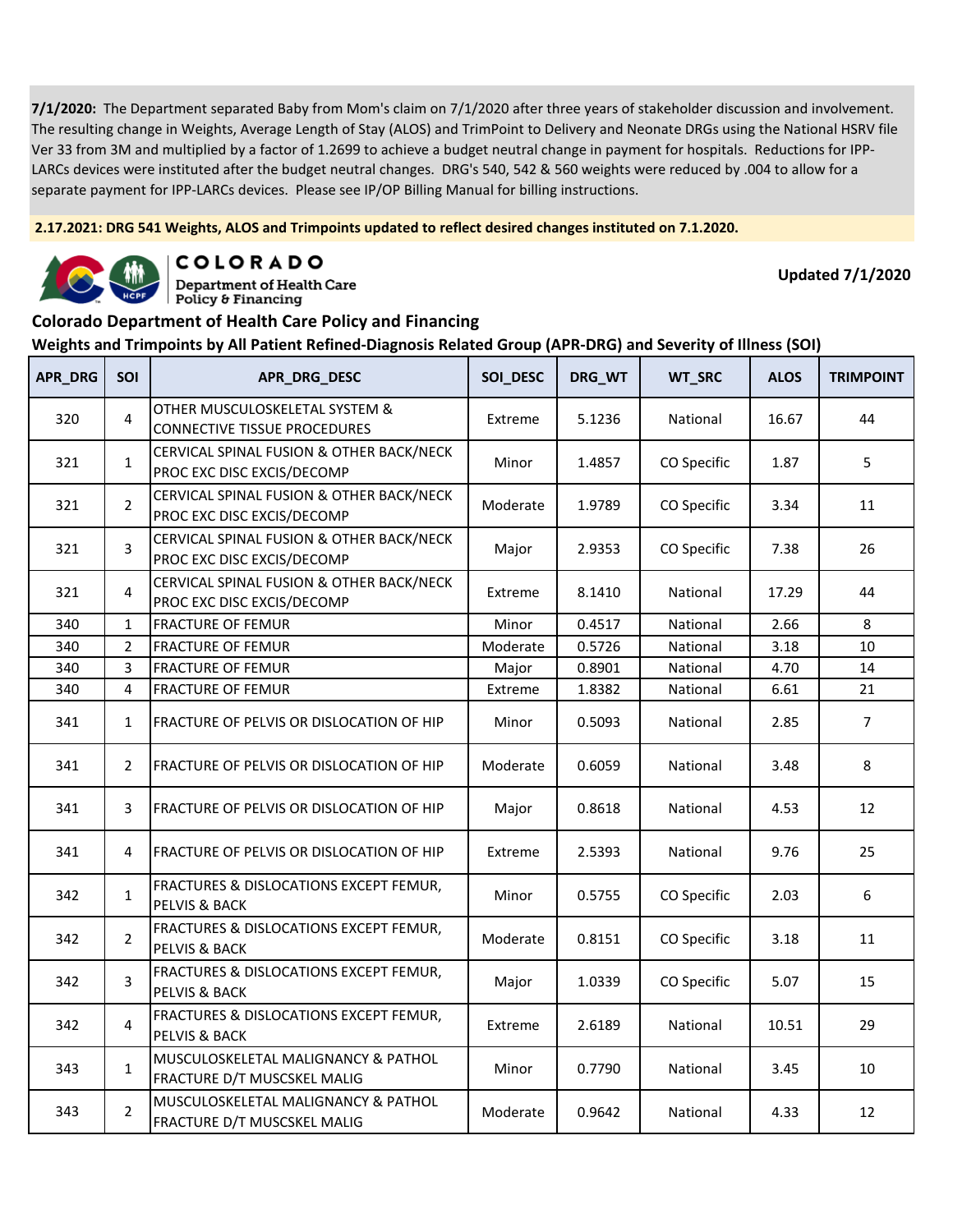**2.17.2021: DRG 541 Weights, ALOS and Trimpoints updated to reflect desired changes instituted on 7.1.2020.**



COLORADO

**Department of Health Care** Policy & Financing

**Updated 7/1/2020**

### **Colorado Department of Health Care Policy and Financing**

| APR_DRG | <b>SOI</b>     | APR_DRG_DESC                                                          | SOI_DESC | DRG_WT | WT_SRC      | <b>ALOS</b> | <b>TRIMPOINT</b> |
|---------|----------------|-----------------------------------------------------------------------|----------|--------|-------------|-------------|------------------|
| 343     | 3              | MUSCULOSKELETAL MALIGNANCY & PATHOL<br>FRACTURE D/T MUSCSKEL MALIG    | Major    | 1.5616 | National    | 7.11        | 20               |
| 343     | $\overline{4}$ | MUSCULOSKELETAL MALIGNANCY & PATHOL<br>FRACTURE D/T MUSCSKEL MALIG    | Extreme  | 2.9336 | National    | 12.36       | 34               |
| 344     | $\mathbf{1}$   | OSTEOMYELITIS, SEPTIC ARTHRITIS & OTHER<br>MUSCULOSKELETAL INFECTIONS | Minor    | 0.7317 | National    | 4.08        | 12               |
| 344     | $\overline{2}$ | OSTEOMYELITIS, SEPTIC ARTHRITIS & OTHER<br>MUSCULOSKELETAL INFECTIONS | Moderate | 0.9559 | CO Specific | 4.31        | 11               |
| 344     | 3              | OSTEOMYELITIS, SEPTIC ARTHRITIS & OTHER<br>MUSCULOSKELETAL INFECTIONS | Major    | 1.6421 | National    | 9.27        | 28               |
| 344     | $\overline{4}$ | OSTEOMYELITIS, SEPTIC ARTHRITIS & OTHER<br>MUSCULOSKELETAL INFECTIONS | Extreme  | 3.1516 | National    | 16.36       | 48               |
| 346     | $\mathbf{1}$   | <b>CONNECTIVE TISSUE DISORDERS</b>                                    | Minor    | 0.8433 | CO Specific | 2.64        | 6                |
| 346     | $\overline{2}$ | <b>CONNECTIVE TISSUE DISORDERS</b>                                    | Moderate | 0.8786 | CO Specific | 3.45        | 9                |
| 346     | 3              | <b>CONNECTIVE TISSUE DISORDERS</b>                                    | Major    | 1.5566 | National    | 6.80        | 19               |
| 346     | 4              | <b>CONNECTIVE TISSUE DISORDERS</b>                                    | Extreme  | 4.5379 | National    | 14.96       | 43               |
| 347     | $\mathbf{1}$   | OTHER BACK & NECK DISORDERS, FRACTURES &<br><b>INJURIES</b>           | Minor    | 0.6261 | CO Specific | 2.39        | 6                |
| 347     | $\overline{2}$ | OTHER BACK & NECK DISORDERS, FRACTURES &<br><b>INJURIES</b>           | Moderate | 0.8012 | CO Specific | 3.38        | 10               |
| 347     | 3              | OTHER BACK & NECK DISORDERS, FRACTURES &<br><b>INJURIES</b>           | Major    | 1.2310 | CO Specific | 4.98        | 17               |
| 347     | 4              | OTHER BACK & NECK DISORDERS, FRACTURES &<br><b>INJURIES</b>           | Extreme  | 2.9123 | National    | 11.45       | 30               |
| 349     | $\mathbf{1}$   | MALFUNCTION, REACTION, COMPLIC OF<br>ORTHOPEDIC DEVICE OR PROCEDURE   | Minor    | 0.5001 | National    | 2.09        | 6                |
| 349     | $\overline{2}$ | MALFUNCTION, REACTION, COMPLIC OF<br>ORTHOPEDIC DEVICE OR PROCEDURE   | Moderate | 0.7624 | National    | 3.95        | 12               |
| 349     | 3              | MALFUNCTION, REACTION, COMPLIC OF<br>ORTHOPEDIC DEVICE OR PROCEDURE   | Major    | 1.2812 | National    | 6.42        | 19               |
| 349     | 4              | MALFUNCTION, REACTION, COMPLIC OF<br>ORTHOPEDIC DEVICE OR PROCEDURE   | Extreme  | 2.8325 | National    | 12.66       | 37               |
| 351     | $\mathbf{1}$   | OTHER MUSCULOSKELETAL SYSTEM &<br><b>CONNECTIVE TISSUE DIAGNOSES</b>  | Minor    | 0.5987 | CO Specific | 2.10        | $\boldsymbol{6}$ |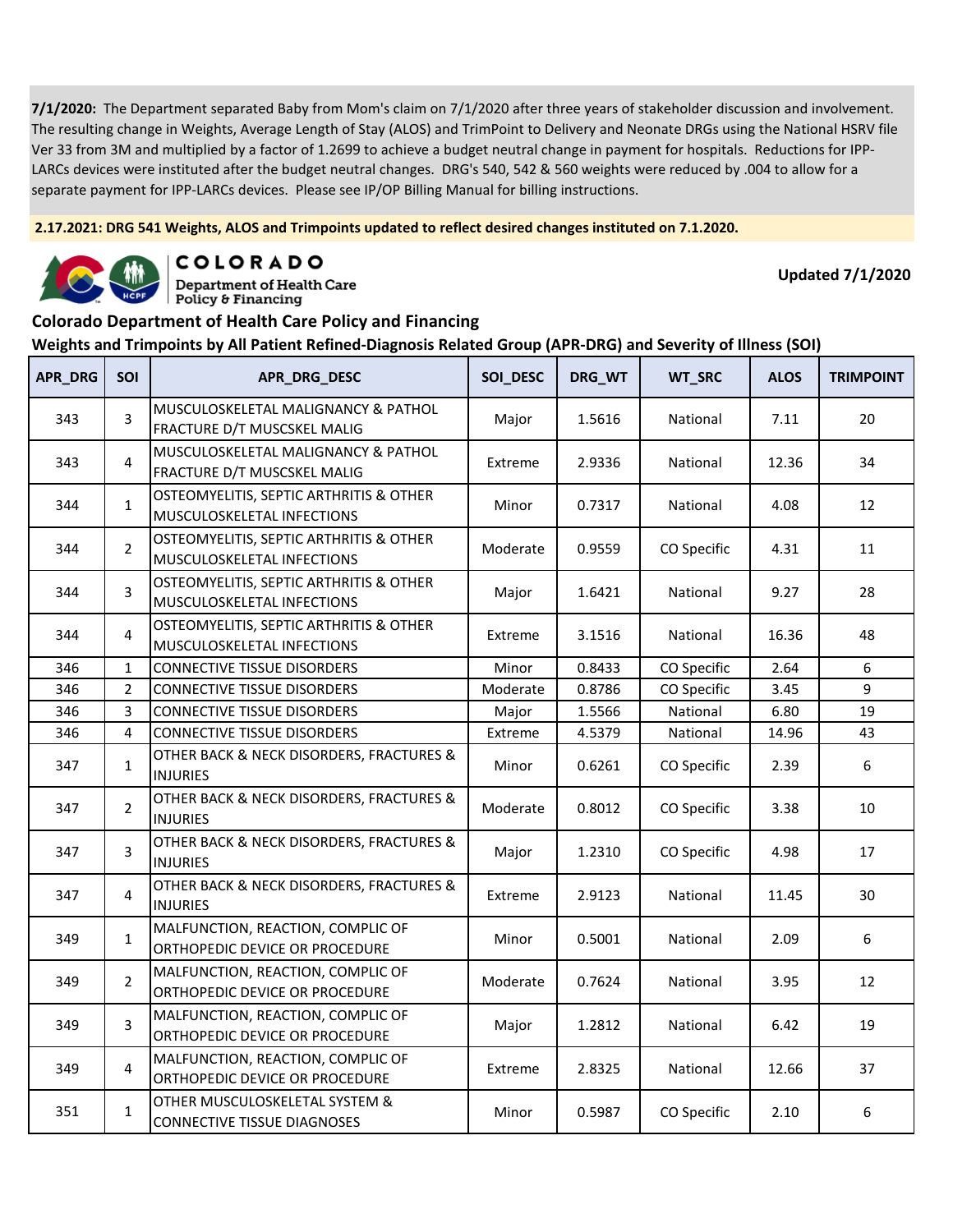**2.17.2021: DRG 541 Weights, ALOS and Trimpoints updated to reflect desired changes instituted on 7.1.2020.**



COLORADO

**Department of Health Care** Policy & Financing

**Updated 7/1/2020**

### **Colorado Department of Health Care Policy and Financing**

| APR_DRG | SOI            | APR_DRG_DESC                                                         | SOI_DESC | DRG_WT | WT_SRC      | <b>ALOS</b> | <b>TRIMPOINT</b> |
|---------|----------------|----------------------------------------------------------------------|----------|--------|-------------|-------------|------------------|
| 351     | $\overline{2}$ | OTHER MUSCULOSKELETAL SYSTEM &<br><b>CONNECTIVE TISSUE DIAGNOSES</b> | Moderate | 0.6929 | CO Specific | 3.08        | 9                |
| 351     | 3              | OTHER MUSCULOSKELETAL SYSTEM &<br><b>CONNECTIVE TISSUE DIAGNOSES</b> | Major    | 0.9855 | CO Specific | 4.67        | 15               |
| 351     | 4              | OTHER MUSCULOSKELETAL SYSTEM &<br><b>CONNECTIVE TISSUE DIAGNOSES</b> | Extreme  | 2.4894 | National    | 10.72       | 30               |
| 361     | $\mathbf{1}$   | SKIN GRAFT FOR SKIN & SUBCUTANEOUS TISSUE<br><b>DIAGNOSES</b>        | Minor    | 1.3597 | National    | 3.66        | 13               |
| 361     | $\overline{2}$ | SKIN GRAFT FOR SKIN & SUBCUTANEOUS TISSUE<br><b>DIAGNOSES</b>        | Moderate | 1.8345 | National    | 6.74        | 22               |
| 361     | 3              | SKIN GRAFT FOR SKIN & SUBCUTANEOUS TISSUE<br><b>DIAGNOSES</b>        | Major    | 2.8247 | National    | 12.09       | 38               |
| 361     | 4              | SKIN GRAFT FOR SKIN & SUBCUTANEOUS TISSUE<br><b>DIAGNOSES</b>        | Extreme  | 6.4053 | National    | 25.86       | 78               |
| 362     | $\mathbf{1}$   | <b>MASTECTOMY PROCEDURES</b>                                         | Minor    | 1.4469 | CO Specific | 1.67        | 4                |
| 362     | $\overline{2}$ | MASTECTOMY PROCEDURES                                                | Moderate | 1.4750 | CO Specific | 1.94        | $\overline{4}$   |
| 362     | 3              | MASTECTOMY PROCEDURES                                                | Major    | 2.1977 | National    | 5.49        | 16               |
| 362     | 4              | <b>MASTECTOMY PROCEDURES</b>                                         | Extreme  | 5.5277 | National    | 12.96       | 33               |
| 363     | $\mathbf{1}$   | BREAST PROCEDURES EXCEPT MASTECTOMY                                  | Minor    | 1.0464 | National    | 1.88        | 6                |
| 363     | 2              | BREAST PROCEDURES EXCEPT MASTECTOMY                                  | Moderate | 1.8009 | National    | 3.02        | $\overline{7}$   |
| 363     | 3              | BREAST PROCEDURES EXCEPT MASTECTOMY                                  | Major    | 2.1964 | National    | 4.80        | 13               |
| 363     | 4              | <b>BREAST PROCEDURES EXCEPT MASTECTOMY</b>                           | Extreme  | 4.8629 | National    | 17.06       | 49               |
| 364     | $\mathbf{1}$   | OTHER SKIN, SUBCUTANEOUS TISSUE & RELATED<br><b>PROCEDURES</b>       | Minor    | 0.8354 | CO Specific | 2.63        | $\overline{7}$   |
| 364     | $\overline{2}$ | OTHER SKIN, SUBCUTANEOUS TISSUE & RELATED<br><b>PROCEDURES</b>       | Moderate | 1.1137 | CO Specific | 4.19        | 12               |
| 364     | 3              | OTHER SKIN, SUBCUTANEOUS TISSUE & RELATED<br><b>PROCEDURES</b>       | Major    | 1.7524 | CO Specific | 6.75        | 17               |
| 364     | 4              | OTHER SKIN, SUBCUTANEOUS TISSUE & RELATED<br><b>PROCEDURES</b>       | Extreme  | 4.3867 | National    | 17.46       | 49               |
| 380     | $\mathbf{1}$   | <b>SKIN ULCERS</b>                                                   | Minor    | 0.5989 | National    | 3.68        | 10               |
| 380     | $\overline{2}$ | <b>SKIN ULCERS</b>                                                   | Moderate | 0.7195 | National    | 4.40        | 12               |
| 380     | 3              | <b>SKIN ULCERS</b>                                                   | Major    | 1.1090 | National    | 6.51        | 19               |
| 380     | 4              | <b>SKIN ULCERS</b>                                                   | Extreme  | 2.5600 | National    | 14.42       | 44               |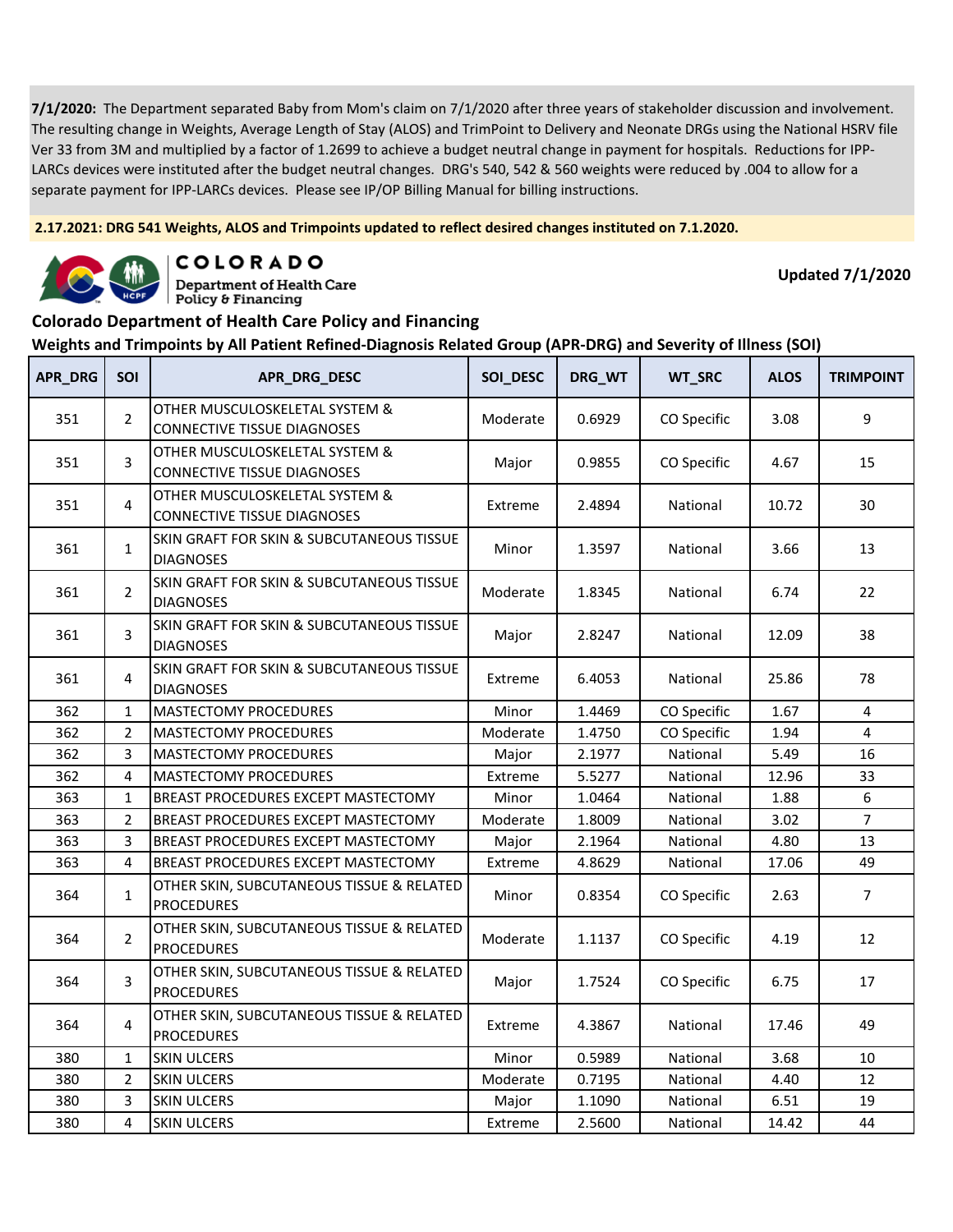**2.17.2021: DRG 541 Weights, ALOS and Trimpoints updated to reflect desired changes instituted on 7.1.2020.**



COLORADO

**Department of Health Care** Policy & Financing

**Updated 7/1/2020**

#### **Colorado Department of Health Care Policy and Financing**

| APR_DRG | SOI            | APR_DRG_DESC                                                          | SOI_DESC | DRG_WT | WT_SRC      | <b>ALOS</b> | <b>TRIMPOINT</b> |
|---------|----------------|-----------------------------------------------------------------------|----------|--------|-------------|-------------|------------------|
| 381     | 1              | <b>MAJOR SKIN DISORDERS</b>                                           | Minor    | 0.4843 | National    | 2.80        | 8                |
| 381     | $\overline{2}$ | <b>MAJOR SKIN DISORDERS</b>                                           | Moderate | 0.6978 | National    | 3.94        | 11               |
| 381     | 3              | <b>MAJOR SKIN DISORDERS</b>                                           | Major    | 1.2660 | National    | 6.23        | 17               |
| 381     | $\overline{4}$ | <b>MAJOR SKIN DISORDERS</b>                                           | Extreme  | 4.6220 | National    | 13.15       | 37               |
| 382     | $\mathbf{1}$   | MALIGNANT BREAST DISORDERS                                            | Minor    | 0.5378 | National    | 2.45        | 8                |
| 382     | $\overline{2}$ | <b>MALIGNANT BREAST DISORDERS</b>                                     | Moderate | 0.7505 | National    | 3.87        | 12               |
| 382     | 3              | MALIGNANT BREAST DISORDERS                                            | Major    | 1.2583 | National    | 5.94        | 18               |
| 382     | 4              | <b>MALIGNANT BREAST DISORDERS</b>                                     | Extreme  | 2.3832 | National    | 9.23        | 28               |
| 383     | $\mathbf{1}$   | <b>CELLULITIS &amp; OTHER BACTERIAL SKIN</b><br><b>INFECTIONS</b>     | Minor    | 0.5153 | CO Specific | 2.42        | 6                |
| 383     | $\overline{2}$ | CELLULITIS & OTHER BACTERIAL SKIN<br><b>INFECTIONS</b>                | Moderate | 0.6531 | CO Specific | 3.16        | 8                |
| 383     | 3              | CELLULITIS & OTHER BACTERIAL SKIN<br><b>INFECTIONS</b>                | Major    | 1.0405 | CO Specific | 5.25        | 16               |
| 383     | 4              | CELLULITIS & OTHER BACTERIAL SKIN<br><b>INFECTIONS</b>                | Extreme  | 2.5632 | National    | 11.28       | 31               |
| 384     | $\mathbf{1}$   | CONTUSION, OPEN WOUND & OTHER TRAUMA<br>TO SKIN & SUBCUTANEOUS TISSUE | Minor    | 0.5868 | CO Specific | 1.88        | $\overline{4}$   |
| 384     | $\overline{2}$ | CONTUSION, OPEN WOUND & OTHER TRAUMA<br>TO SKIN & SUBCUTANEOUS TISSUE | Moderate | 0.6890 | CO Specific | 2.23        | 6                |
| 384     | 3              | CONTUSION, OPEN WOUND & OTHER TRAUMA<br>TO SKIN & SUBCUTANEOUS TISSUE | Major    | 1.0387 | National    | 4.50        | 13               |
| 384     | 4              | CONTUSION, OPEN WOUND & OTHER TRAUMA<br>TO SKIN & SUBCUTANEOUS TISSUE | Extreme  | 2.6425 | National    | 10.31       | 29               |
| 385     | $\mathbf{1}$   | OTHER SKIN, SUBCUTANEOUS TISSUE & BREAST<br><b>DISORDERS</b>          | Minor    | 0.4760 | CO Specific | 2.36        | 5                |
| 385     | $\overline{2}$ | OTHER SKIN, SUBCUTANEOUS TISSUE & BREAST<br><b>DISORDERS</b>          | Moderate | 0.6139 | CO Specific | 2.84        | $\overline{7}$   |
| 385     | 3              | OTHER SKIN, SUBCUTANEOUS TISSUE & BREAST<br><b>DISORDERS</b>          | Major    | 0.9765 | National    | 5.12        | 15               |
| 385     | 4              | OTHER SKIN, SUBCUTANEOUS TISSUE & BREAST<br><b>DISORDERS</b>          | Extreme  | 3.1122 | National    | 12.29       | 41               |
| 401     | $\mathbf{1}$   | PITUITARY & ADRENAL PROCEDURES                                        | Minor    | 1.5756 | National    | 2.87        | $\bf 8$          |
| 401     | 2              | PITUITARY & ADRENAL PROCEDURES                                        | Moderate | 2.0868 | National    | 4.00        | $11\,$           |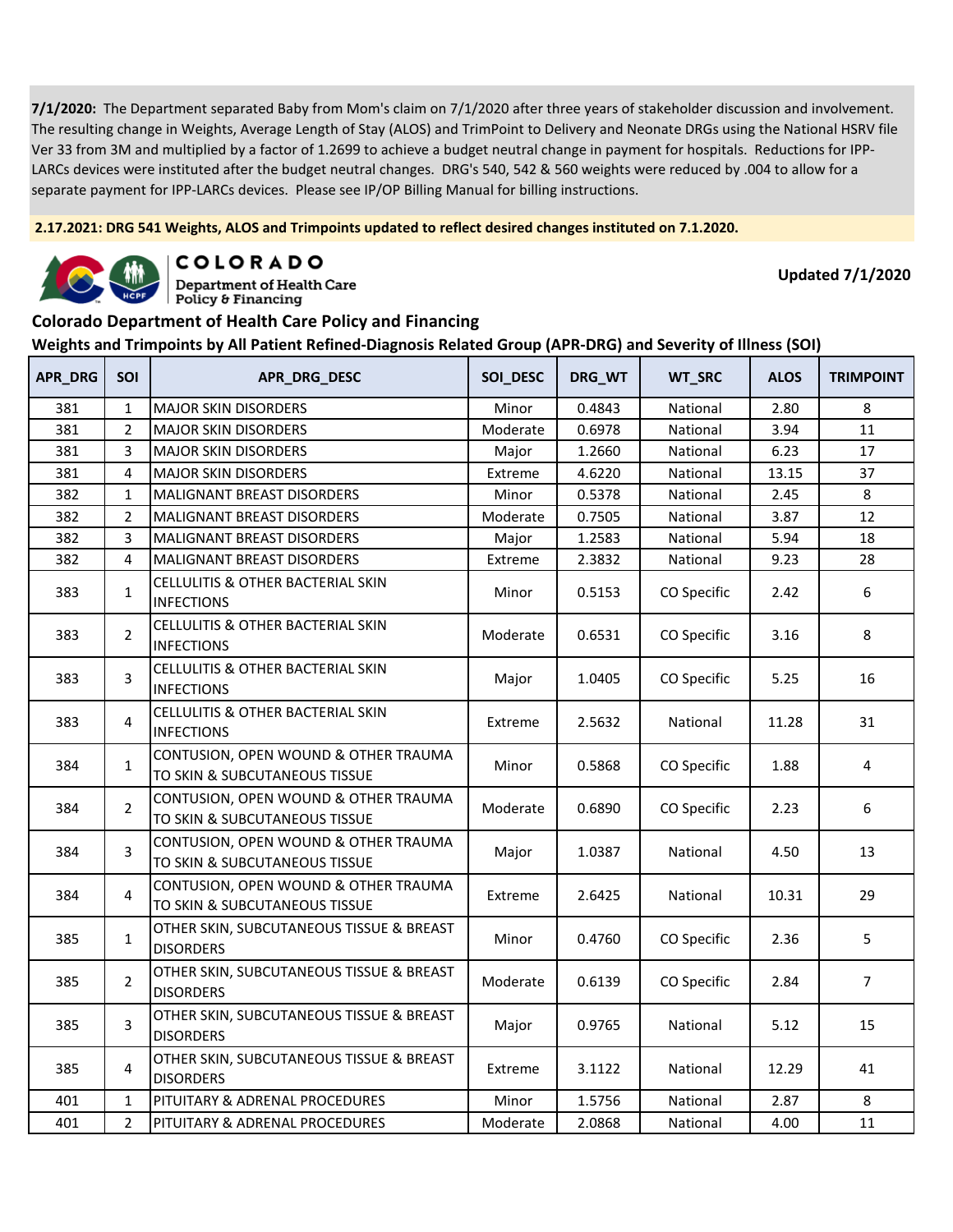**2.17.2021: DRG 541 Weights, ALOS and Trimpoints updated to reflect desired changes instituted on 7.1.2020.**



COLORADO

**Department of Health Care** Policy & Financing

**Updated 7/1/2020**

#### **Colorado Department of Health Care Policy and Financing**

| APR_DRG | SOI            | APR_DRG_DESC                                                         | SOI_DESC | DRG_WT | WT_SRC      | <b>ALOS</b> | <b>TRIMPOINT</b> |
|---------|----------------|----------------------------------------------------------------------|----------|--------|-------------|-------------|------------------|
| 401     | $\overline{3}$ | PITUITARY & ADRENAL PROCEDURES                                       | Major    | 3.5204 | National    | 8.04        | 22               |
| 401     | $\overline{4}$ | PITUITARY & ADRENAL PROCEDURES                                       | Extreme  | 8.6090 | National    | 21.52       | 63               |
| 403     | $\mathbf{1}$   | PROCEDURES FOR OBESITY                                               | Minor    | 1.1537 | CO Specific | 2.00        | 3                |
| 403     | $\overline{2}$ | PROCEDURES FOR OBESITY                                               | Moderate | 1.3226 | CO Specific | 2.41        | 6                |
| 403     | 3              | PROCEDURES FOR OBESITY                                               | Major    | 2.4117 | National    | 4.45        | 13               |
| 403     | $\overline{4}$ | PROCEDURES FOR OBESITY                                               | Extreme  | 7.4970 | National    | 17.34       | 52               |
| 404     | $\mathbf{1}$   | THYROID, PARATHYROID & THYROGLOSSAL<br><b>PROCEDURES</b>             | Minor    | 0.8462 | CO Specific | 1.59        | 4                |
| 404     | $\overline{2}$ | THYROID, PARATHYROID & THYROGLOSSAL<br><b>PROCEDURES</b>             | Moderate | 0.9919 | CO Specific | 2.29        | $\overline{7}$   |
| 404     | 3              | THYROID, PARATHYROID & THYROGLOSSAL<br><b>PROCEDURES</b>             | Major    | 2.3224 | National    | 6.24        | 19               |
| 404     | 4              | THYROID, PARATHYROID & THYROGLOSSAL<br><b>PROCEDURES</b>             | Extreme  | 5.1335 | National    | 16.08       | 45               |
| 405     | $\mathbf{1}$   | OTHER PROCEDURES FOR ENDOCRINE,<br>NUTRITIONAL & METABOLIC DISORDERS | Minor    | 1.4259 | National    | 3.51        | 11               |
| 405     | $\overline{2}$ | OTHER PROCEDURES FOR ENDOCRINE,<br>NUTRITIONAL & METABOLIC DISORDERS | Moderate | 1.6772 | National    | 5.18        | 16               |
| 405     | 3              | OTHER PROCEDURES FOR ENDOCRINE,<br>NUTRITIONAL & METABOLIC DISORDERS | Major    | 2.5701 | National    | 8.90        | 26               |
| 405     | $\overline{4}$ | OTHER PROCEDURES FOR ENDOCRINE,<br>NUTRITIONAL & METABOLIC DISORDERS | Extreme  | 6.3946 | National    | 21.06       | 57               |
| 420     | $\mathbf{1}$   | <b>DIABETES</b>                                                      | Minor    | 0.4669 | CO Specific | 1.99        | 5                |
| 420     | $\overline{2}$ | <b>DIABETES</b>                                                      | Moderate | 0.6172 | CO Specific | 2.04        | 6                |
| 420     | 3              | <b>DIABETES</b>                                                      | Major    | 0.8912 | CO Specific | 3.24        | 9                |
| 420     | $\overline{4}$ | <b>DIABETES</b>                                                      | Extreme  | 1.8361 | CO Specific | 6.89        | 19               |
| 421     | $\mathbf{1}$   | MALNUTRITION, FAILURE TO THRIVE & OTHER<br>NUTRITIONAL DISORDERS     | Minor    | 0.5969 | CO Specific | 3.17        | 8                |
| 421     | $\overline{2}$ | MALNUTRITION, FAILURE TO THRIVE & OTHER<br>NUTRITIONAL DISORDERS     | Moderate | 0.8962 | CO Specific | 4.68        | 14               |
| 421     | 3              | MALNUTRITION, FAILURE TO THRIVE & OTHER<br>NUTRITIONAL DISORDERS     | Major    | 1.3968 | CO Specific | 7.26        | 25               |
| 421     | $\overline{4}$ | MALNUTRITION, FAILURE TO THRIVE & OTHER<br>NUTRITIONAL DISORDERS     | Extreme  | 2.4680 | National    | 12.35       | 37               |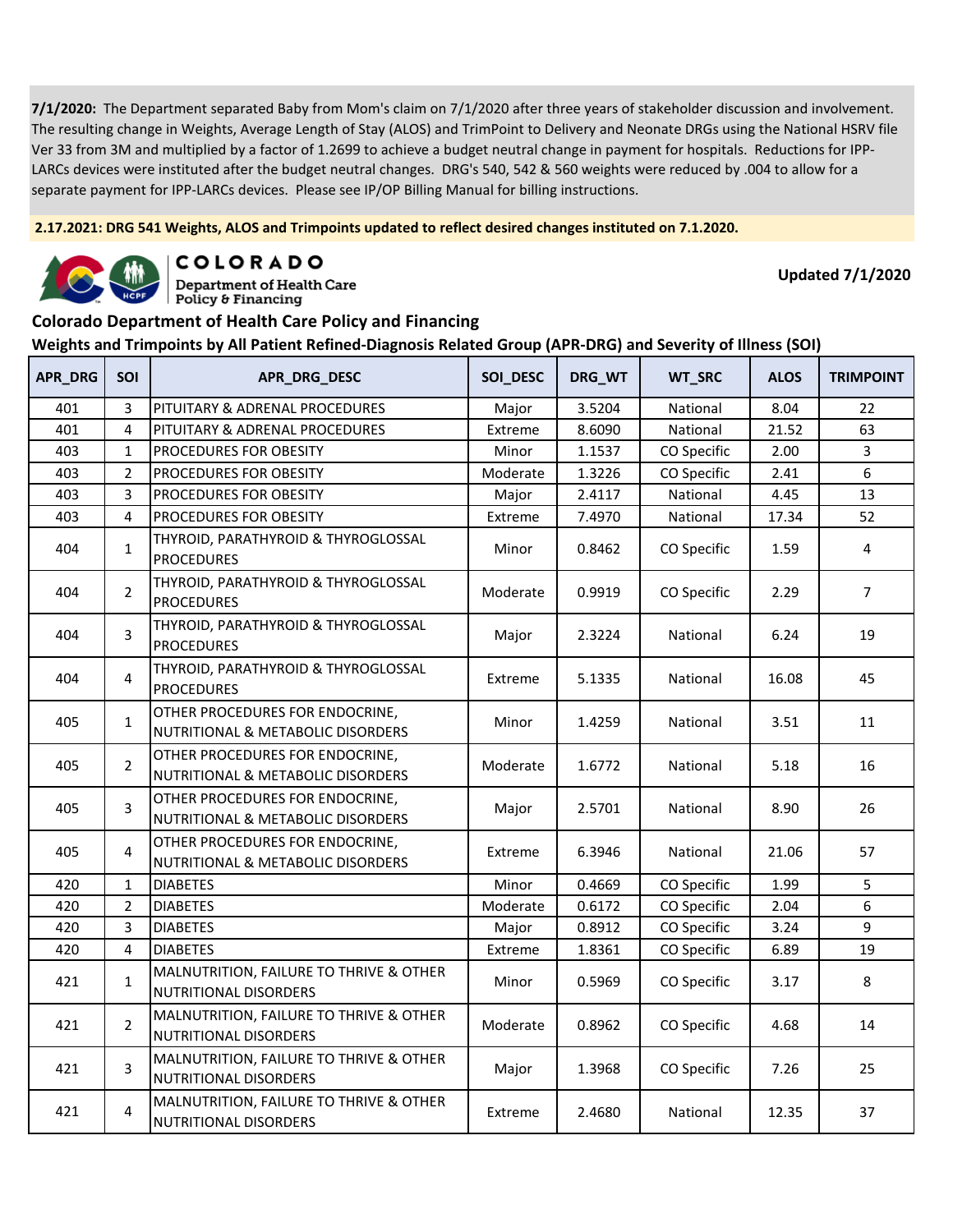**2.17.2021: DRG 541 Weights, ALOS and Trimpoints updated to reflect desired changes instituted on 7.1.2020.**



COLORADO **Department of Health Care** 

**Updated 7/1/2020**

#### **Colorado Department of Health Care Policy and Financing**

Policy & Financing

| <b>APR_DRG</b> | <b>SOI</b>     | APR_DRG_DESC                                                     | SOI_DESC | DRG_WT  | WT_SRC      | <b>ALOS</b> | <b>TRIMPOINT</b> |
|----------------|----------------|------------------------------------------------------------------|----------|---------|-------------|-------------|------------------|
| 422            | $\mathbf{1}$   | <b>HYPOVOLEMIA &amp; RELATED ELECTROLYTE</b><br><b>DISORDERS</b> | Minor    | 0.4053  | CO Specific | 1.94        | 4                |
| 422            | $\overline{2}$ | HYPOVOLEMIA & RELATED ELECTROLYTE<br><b>DISORDERS</b>            | Moderate | 0.5064  | CO Specific | 2.06        | 6                |
| 422            | 3              | <b>HYPOVOLEMIA &amp; RELATED ELECTROLYTE</b><br><b>DISORDERS</b> | Major    | 0.8192  | CO Specific | 3.59        | 11               |
| 422            | 4              | HYPOVOLEMIA & RELATED ELECTROLYTE<br><b>DISORDERS</b>            | Extreme  | 1.8911  | National    | 8.37        | 25               |
| 423            | $\mathbf{1}$   | <b>INBORN ERRORS OF METABOLISM</b>                               | Minor    | 0.6196  | National    | 2.47        | $\overline{7}$   |
| 423            | 2              | <b>INBORN ERRORS OF METABOLISM</b>                               | Moderate | 0.7721  | National    | 3.28        | 10               |
| 423            | 3              | INBORN ERRORS OF METABOLISM                                      | Major    | 1.1869  | National    | 5.29        | 17               |
| 423            | $\overline{4}$ | <b>INBORN ERRORS OF METABOLISM</b>                               | Extreme  | 4.2396  | National    | 14.46       | 48               |
| 424            | $\mathbf{1}$   | OTHER ENDOCRINE DISORDERS                                        | Minor    | 0.5086  | CO Specific | 2.19        | 6                |
| 424            | 2              | OTHER ENDOCRINE DISORDERS                                        | Moderate | 0.7201  | CO Specific | 3.30        | 10               |
| 424            | 3              | OTHER ENDOCRINE DISORDERS                                        | Major    | 1.0536  | CO Specific | 4.31        | 12               |
| 424            | 4              | OTHER ENDOCRINE DISORDERS                                        | Extreme  | 2.7018  | National    | 10.83       | 30               |
| 425            | $\mathbf{1}$   | ELECTROLYTE DISORDERS EXCEPT HYPOVOLEMIA<br><b>RELATED</b>       | Minor    | 0.3803  | CO Specific | 2.02        | 5                |
| 425            | $\overline{2}$ | ELECTROLYTE DISORDERS EXCEPT HYPOVOLEMIA<br><b>RELATED</b>       | Moderate | 0.4817  | CO Specific | 2.05        | 6                |
| 425            | 3              | ELECTROLYTE DISORDERS EXCEPT HYPOVOLEMIA<br><b>RELATED</b>       | Major    | 0.7620  | CO Specific | 1.54        | 4                |
| 425            | 4              | ELECTROLYTE DISORDERS EXCEPT HYPOVOLEMIA<br><b>RELATED</b>       | Extreme  | 1.8688  | CO Specific | 8.85        | 26               |
| 440            | $\mathbf 1$    | <b>KIDNEY TRANSPLANT</b>                                         | Minor    | 5.3167  | CO Specific | 4.45        | 8                |
| 440            | $\overline{2}$ | KIDNEY TRANSPLANT                                                | Moderate | 5.8907  | CO Specific | 4.81        | $\overline{7}$   |
| 440            | 3              | <b>KIDNEY TRANSPLANT</b>                                         | Major    | 7.0200  | CO Specific | 8.13        | 20               |
| 440            | $\overline{4}$ | <b>KIDNEY TRANSPLANT</b>                                         | Extreme  | 12.1795 | CO Specific | 18.74       | 50               |
| 441            | $\mathbf{1}$   | <b>MAJOR BLADDER PROCEDURES</b>                                  | Minor    | 0.6396  | CO Specific | 1.75        | 4                |
| 441            | $\overline{2}$ | MAJOR BLADDER PROCEDURES                                         | Moderate | 2.1572  | CO Specific | 5.55        | 12               |
| 441            | 3              | MAJOR BLADDER PROCEDURES                                         | Major    | 3.2575  | National    | 9.42        | 21               |
| 441            | 4              | <b>MAJOR BLADDER PROCEDURES</b>                                  | Extreme  | 7.0308  | National    | 20.93       | 48               |
| 442            | $\mathbf{1}$   | KIDNEY & URINARY TRACT PROCEDURES FOR<br><b>MALIGNANCY</b>       | Minor    | 1.2752  | CO Specific | 2.94        | $\overline{7}$   |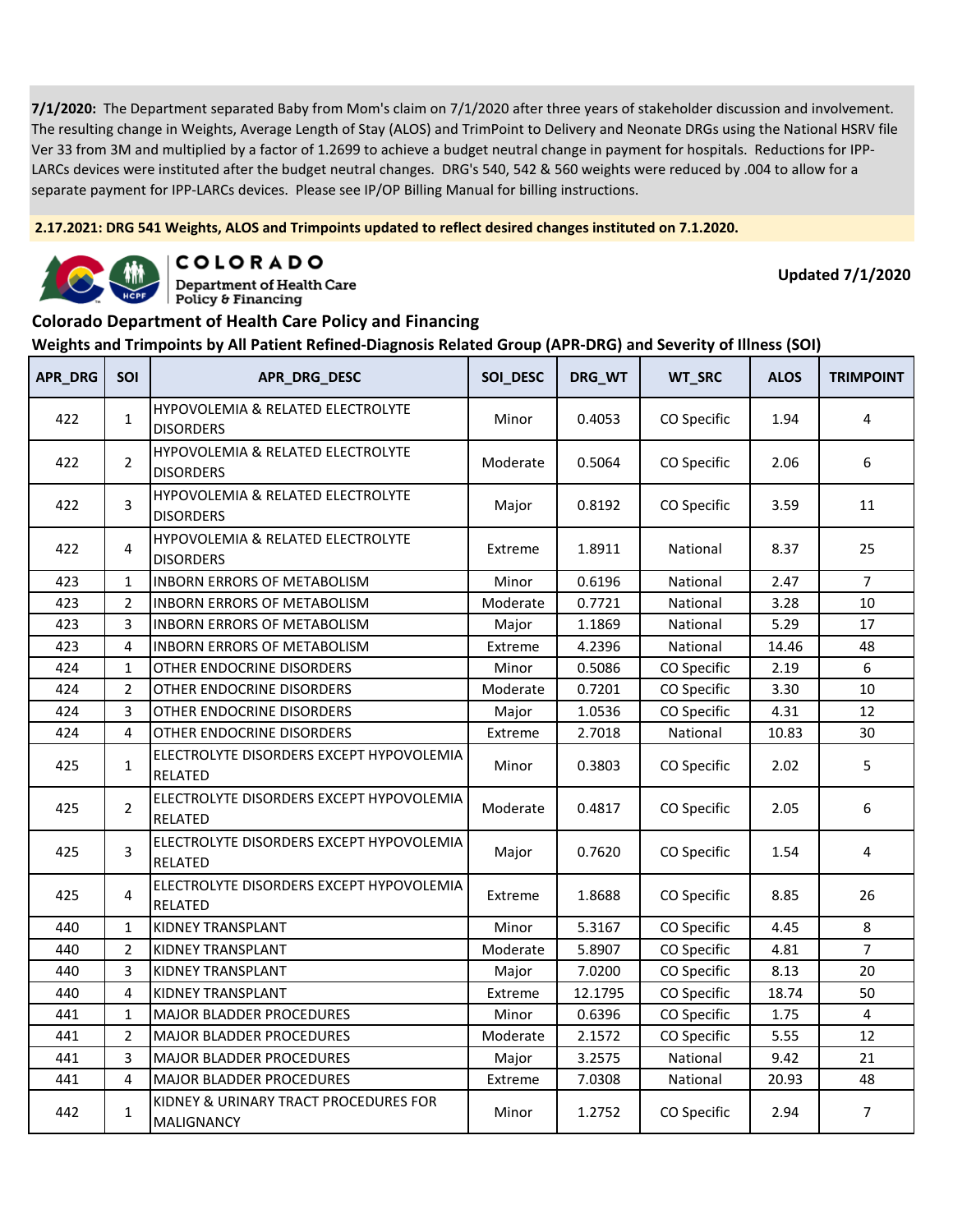**2.17.2021: DRG 541 Weights, ALOS and Trimpoints updated to reflect desired changes instituted on 7.1.2020.**



COLORADO

**Department of Health Care** Policy & Financing

**Updated 7/1/2020**

### **Colorado Department of Health Care Policy and Financing**

| <b>APR_DRG</b> | SOI            | APR_DRG_DESC                                               | SOI_DESC | DRG_WT | WT_SRC      | <b>ALOS</b> | <b>TRIMPOINT</b> |
|----------------|----------------|------------------------------------------------------------|----------|--------|-------------|-------------|------------------|
| 442            | $\overline{2}$ | KIDNEY & URINARY TRACT PROCEDURES FOR<br><b>MALIGNANCY</b> | Moderate | 1.5875 | CO Specific | 4.00        | 11               |
| 442            | 3              | KIDNEY & URINARY TRACT PROCEDURES FOR<br>MALIGNANCY        | Major    | 2.6236 | National    | 7.64        | 19               |
| 442            | 4              | KIDNEY & URINARY TRACT PROCEDURES FOR<br>MALIGNANCY        | Extreme  | 6.2888 | National    | 16.37       | 45               |
| 443            | $\mathbf{1}$   | KIDNEY & URINARY TRACT PROCEDURES FOR<br>NONMALIGNANCY     | Minor    | 0.9990 | CO Specific | 2.00        | 5                |
| 443            | $\overline{2}$ | KIDNEY & URINARY TRACT PROCEDURES FOR<br>NONMALIGNANCY     | Moderate | 1.1723 | CO Specific | 3.08        | 9                |
| 443            | 3              | KIDNEY & URINARY TRACT PROCEDURES FOR<br>NONMALIGNANCY     | Major    | 2.2144 | National    | 7.55        | 20               |
| 443            | 4              | KIDNEY & URINARY TRACT PROCEDURES FOR<br>NONMALIGNANCY     | Extreme  | 5.2853 | National    | 16.44       | 45               |
| 444            | $\mathbf{1}$   | RENAL DIALYSIS ACCESS DEVICE PROCEDURE<br><b>ONLY</b>      | Minor    | 1.1976 | National    | 2.44        | 8                |
| 444            | $\overline{2}$ | RENAL DIALYSIS ACCESS DEVICE PROCEDURE<br><b>ONLY</b>      | Moderate | 1.5543 | National    | 4.13        | 13               |
| 444            | 3              | RENAL DIALYSIS ACCESS DEVICE PROCEDURE<br><b>ONLY</b>      | Major    | 2.5683 | National    | 8.44        | 23               |
| 444            | 4              | RENAL DIALYSIS ACCESS DEVICE PROCEDURE<br><b>ONLY</b>      | Extreme  | 4.7624 | National    | 15.28       | 39               |
| 445            | $\mathbf{1}$   | OTHER BLADDER PROCEDURES                                   | Minor    | 0.8366 | CO Specific | 2.17        | 5                |
| 445            | $\overline{2}$ | OTHER BLADDER PROCEDURES                                   | Moderate | 1.3151 | National    | 3.00        | 10               |
| 445            | 3              | OTHER BLADDER PROCEDURES                                   | Major    | 1.9243 | National    | 7.52        | 21               |
| 445            | $\overline{4}$ | OTHER BLADDER PROCEDURES                                   | Extreme  | 3.9083 | National    | 13.48       | 35               |
| 446            | $\mathbf{1}$   | URETHRAL & TRANSURETHRAL PROCEDURES                        | Minor    | 0.7035 | CO Specific | 1.50        | 3                |
| 446            | $\overline{2}$ | URETHRAL & TRANSURETHRAL PROCEDURES                        | Moderate | 0.9188 | CO Specific | 1.86        | $\overline{4}$   |
| 446            | 3              | URETHRAL & TRANSURETHRAL PROCEDURES                        | Major    | 1.5578 | CO Specific | 5.78        | 17               |
| 446            | 4              | URETHRAL & TRANSURETHRAL PROCEDURES                        | Extreme  | 3.3078 | CO Specific | 12.64       | 33               |
| 447            | $\mathbf{1}$   | OTHER KIDNEY, URINARY TRACT & RELATED<br><b>PROCEDURES</b> | Minor    | 1.2472 | National    | 2.07        | $\overline{7}$   |
| 447            | $\overline{2}$ | OTHER KIDNEY, URINARY TRACT & RELATED<br><b>PROCEDURES</b> | Moderate | 1.5952 | National    | 3.29        | 10               |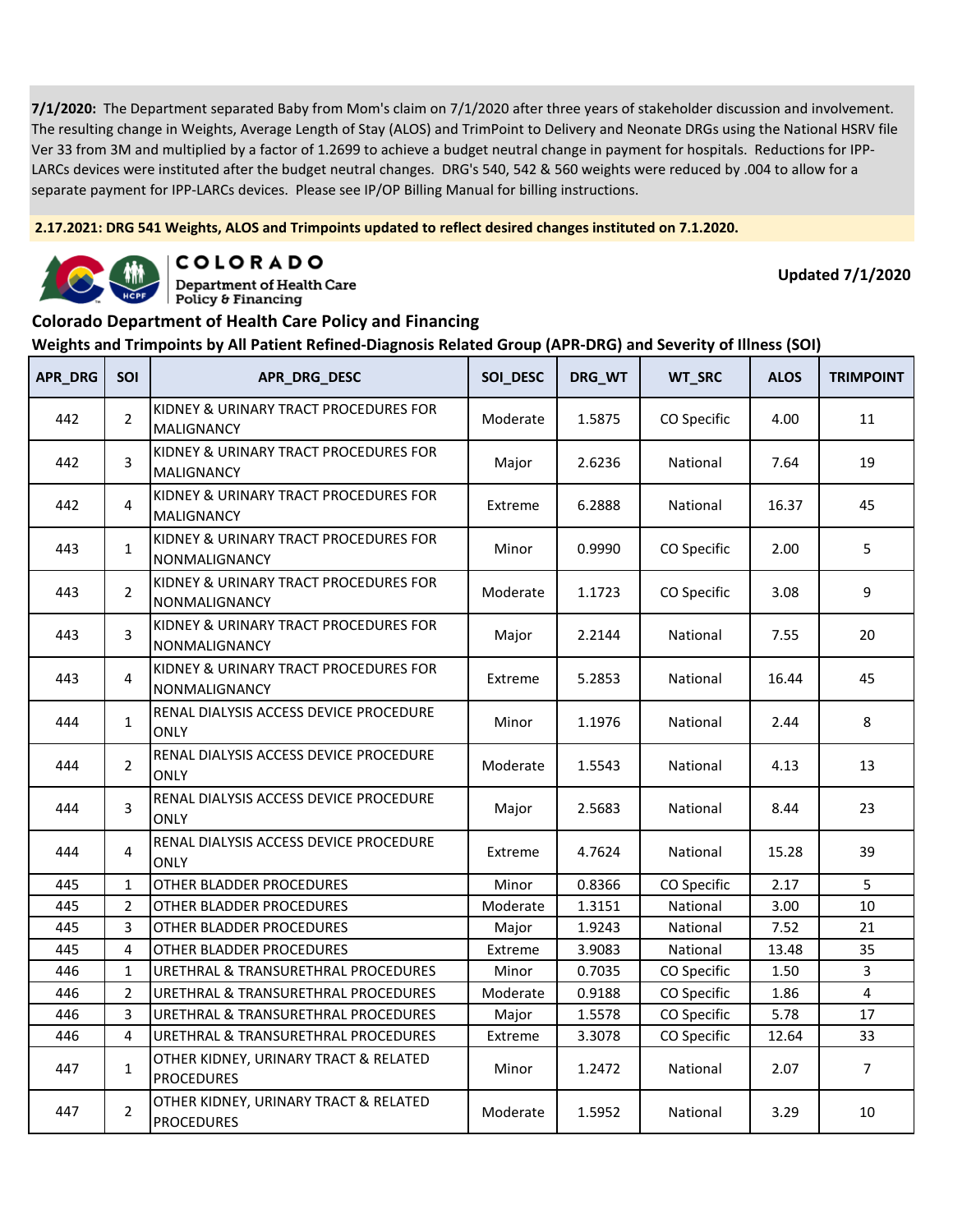**2.17.2021: DRG 541 Weights, ALOS and Trimpoints updated to reflect desired changes instituted on 7.1.2020.**



COLORADO

**Department of Health Care** Policy & Financing

**Updated 7/1/2020**

#### **Colorado Department of Health Care Policy and Financing**

| APR_DRG | SOI            | APR_DRG_DESC                                                             | SOI_DESC | DRG_WT | WT_SRC      | <b>ALOS</b> | <b>TRIMPOINT</b> |
|---------|----------------|--------------------------------------------------------------------------|----------|--------|-------------|-------------|------------------|
| 447     | 3              | OTHER KIDNEY, URINARY TRACT & RELATED<br><b>PROCEDURES</b>               | Major    | 2.4097 | National    | 6.68        | 20               |
| 447     | 4              | OTHER KIDNEY, URINARY TRACT & RELATED<br><b>PROCEDURES</b>               | Extreme  | 6.0638 | National    | 16.90       | 47               |
| 460     | $\mathbf{1}$   | <b>RENAL FAILURE</b>                                                     | Minor    | 0.5656 | CO Specific | 2.61        | 8                |
| 460     | $\overline{2}$ | <b>RENAL FAILURE</b>                                                     | Moderate | 0.7003 | CO Specific | 2.48        | $\overline{7}$   |
| 460     | 3              | <b>RENAL FAILURE</b>                                                     | Major    | 0.8812 | CO Specific | 3.68        | 11               |
| 460     | 4              | <b>RENAL FAILURE</b>                                                     | Extreme  | 2.5369 | CO Specific | 10.62       | 29               |
| 461     | $\mathbf{1}$   | KIDNEY & URINARY TRACT MALIGNANCY                                        | Minor    | 0.6065 | National    | 2.45        | $\overline{7}$   |
| 461     | $\overline{2}$ | KIDNEY & URINARY TRACT MALIGNANCY                                        | Moderate | 0.7271 | National    | 3.37        | 10               |
| 461     | 3              | KIDNEY & URINARY TRACT MALIGNANCY                                        | Major    | 1.1439 | National    | 5.59        | 16               |
| 461     | 4              | KIDNEY & URINARY TRACT MALIGNANCY                                        | Extreme  | 2.4834 | National    | 10.44       | 32               |
| 462     | $\mathbf{1}$   | <b>NEPHRITIS &amp; NEPHROSIS</b>                                         | Minor    | 0.4629 | National    | 2.47        | $\overline{7}$   |
| 462     | $\overline{2}$ | <b>NEPHRITIS &amp; NEPHROSIS</b>                                         | Moderate | 0.6352 | National    | 3.49        | 10               |
| 462     | 3              | <b>NEPHRITIS &amp; NEPHROSIS</b>                                         | Major    | 1.1553 | National    | 6.06        | 18               |
| 462     | 4              | <b>NEPHRITIS &amp; NEPHROSIS</b>                                         | Extreme  | 2.8844 | National    | 13.11       | 34               |
| 463     | $\mathbf{1}$   | KIDNEY & URINARY TRACT INFECTIONS                                        | Minor    | 0.4989 | CO Specific | 2.27        | 5                |
| 463     | $\overline{2}$ | KIDNEY & URINARY TRACT INFECTIONS                                        | Moderate | 0.5860 | CO Specific | 2.76        | $\overline{7}$   |
| 463     | 3              | KIDNEY & URINARY TRACT INFECTIONS                                        | Major    | 0.8845 | CO Specific | 4.17        | 12               |
| 463     | 4              | KIDNEY & URINARY TRACT INFECTIONS                                        | Extreme  | 1.7772 | National    | 8.50        | 23               |
| 465     | $\mathbf{1}$   | URINARY STONES & ACQUIRED UPPER URINARY<br><b>TRACT OBSTRUCTION</b>      | Minor    | 0.4931 | CO Specific | 1.62        | 4                |
| 465     | $\overline{2}$ | URINARY STONES & ACQUIRED UPPER URINARY<br><b>TRACT OBSTRUCTION</b>      | Moderate | 0.5624 | CO Specific | 1.74        | 4                |
| 465     | 3              | URINARY STONES & ACQUIRED UPPER URINARY<br><b>TRACT OBSTRUCTION</b>      | Major    | 0.9830 | National    | 3.61        | 10               |
| 465     | 4              | URINARY STONES & ACQUIRED UPPER URINARY<br><b>TRACT OBSTRUCTION</b>      | Extreme  | 2.1426 | National    | 8.12        | 23               |
| 466     | $\mathbf{1}$   | MALFUNCTION, REACTION, COMPLIC OF<br><b>GENITOURINARY DEVICE OR PROC</b> | Minor    | 0.4590 | National    | 1.93        | 5                |
| 466     | $\overline{2}$ | MALFUNCTION, REACTION, COMPLIC OF<br><b>GENITOURINARY DEVICE OR PROC</b> | Moderate | 0.6874 | National    | 3.21        | 9                |
| 466     | 3              | MALFUNCTION, REACTION, COMPLIC OF<br><b>GENITOURINARY DEVICE OR PROC</b> | Major    | 0.8455 | CO Specific | 4.16        | 11               |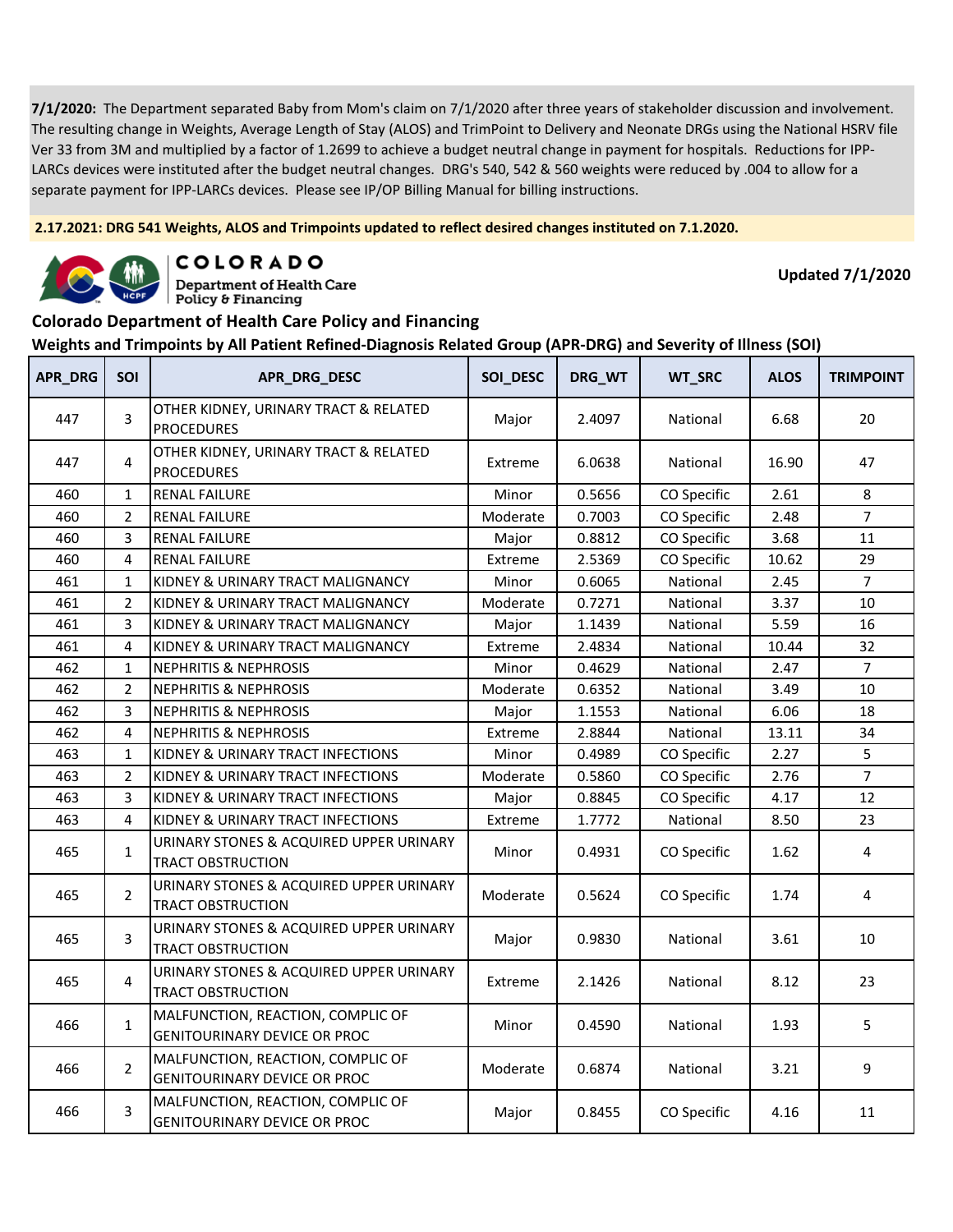**2.17.2021: DRG 541 Weights, ALOS and Trimpoints updated to reflect desired changes instituted on 7.1.2020.**



COLORADO **Department of Health Care** 

**Updated 7/1/2020**

#### **Colorado Department of Health Care Policy and Financing**

Policy & Financing

| APR_DRG | SOI            | APR_DRG_DESC                                                             | SOI_DESC | DRG_WT | WT_SRC      | <b>ALOS</b> | <b>TRIMPOINT</b> |
|---------|----------------|--------------------------------------------------------------------------|----------|--------|-------------|-------------|------------------|
| 466     | 4              | MALFUNCTION, REACTION, COMPLIC OF<br><b>GENITOURINARY DEVICE OR PROC</b> | Extreme  | 2.2942 | National    | 9.08        | 25               |
| 468     | $\mathbf{1}$   | OTHER KIDNEY & URINARY TRACT DIAGNOSES,<br><b>SIGNS &amp; SYMPTOMS</b>   | Minor    | 0.3516 | CO Specific | 1.32        | 3                |
| 468     | $\overline{2}$ | OTHER KIDNEY & URINARY TRACT DIAGNOSES,<br><b>SIGNS &amp; SYMPTOMS</b>   | Moderate | 0.4780 | CO Specific | 1.39        | 3                |
| 468     | 3              | OTHER KIDNEY & URINARY TRACT DIAGNOSES,<br><b>SIGNS &amp; SYMPTOMS</b>   | Major    | 0.7105 | CO Specific | 1.41        | 4                |
| 468     | 4              | OTHER KIDNEY & URINARY TRACT DIAGNOSES,<br><b>SIGNS &amp; SYMPTOMS</b>   | Extreme  | 1.6514 | CO Specific | 9.66        | 28               |
| 480     | $\mathbf 1$    | MAJOR MALE PELVIC PROCEDURES                                             | Minor    | 1.1236 | CO Specific | 1.79        | 4                |
| 480     | $\overline{2}$ | MAJOR MALE PELVIC PROCEDURES                                             | Moderate | 1.3989 | National    | 2.28        | $\overline{7}$   |
| 480     | 3              | MAJOR MALE PELVIC PROCEDURES                                             | Major    | 2.3057 | National    | 5.74        | 16               |
| 480     | 4              | MAJOR MALE PELVIC PROCEDURES                                             | Extreme  | 5.3282 | National    | 14.59       | 38               |
| 481     | $\mathbf{1}$   | PENIS PROCEDURES                                                         | Minor    | 0.8012 | National    | 2.08        | $\overline{7}$   |
| 481     | $\overline{2}$ | PENIS PROCEDURES                                                         | Moderate | 1.3904 | National    | 2.29        | 8                |
| 481     | 3              | PENIS PROCEDURES                                                         | Major    | 2.1438 | National    | 8.02        | 25               |
| 481     | 4              | PENIS PROCEDURES                                                         | Extreme  | 5.3457 | National    | 18.63       | 53               |
| 482     | $\mathbf{1}$   | TRANSURETHRAL PROSTATECTOMY                                              | Minor    | 0.6381 | National    | 1.62        | $\overline{4}$   |
| 482     | $\overline{2}$ | TRANSURETHRAL PROSTATECTOMY                                              | Moderate | 0.8316 | National    | 2.54        | 8                |
| 482     | 3              | TRANSURETHRAL PROSTATECTOMY                                              | Major    | 1.6751 | National    | 6.75        | 19               |
| 482     | 4              | TRANSURETHRAL PROSTATECTOMY                                              | Extreme  | 3.3770 | National    | 12.54       | 30               |
| 483     | $\mathbf 1$    | <b>TESTES &amp; SCROTAL PROCEDURES</b>                                   | Minor    | 0.7105 | National    | 1.82        | 6                |
| 483     | $\overline{2}$ | <b>TESTES &amp; SCROTAL PROCEDURES</b>                                   | Moderate | 1.3164 | National    | 4.90        | 15               |
| 483     | 3              | <b>TESTES &amp; SCROTAL PROCEDURES</b>                                   | Major    | 2.5395 | National    | 10.02       | 27               |
| 483     | 4              | <b>TESTES &amp; SCROTAL PROCEDURES</b>                                   | Extreme  | 5.7880 | National    | 19.25       | 55               |
| 484     | $\mathbf{1}$   | OTHER MALE REPRODUCTIVE SYSTEM & RELATED<br><b>PROCEDURES</b>            | Minor    | 0.9294 | National    | 2.43        | $\overline{7}$   |
| 484     | $\overline{2}$ | OTHER MALE REPRODUCTIVE SYSTEM & RELATED<br><b>PROCEDURES</b>            | Moderate | 1.2972 | National    | 1.84        | 6                |
| 484     | 3              | OTHER MALE REPRODUCTIVE SYSTEM & RELATED<br><b>PROCEDURES</b>            | Major    | 1.7110 | National    | 4.60        | 16               |
| 484     | 4              | OTHER MALE REPRODUCTIVE SYSTEM & RELATED<br><b>PROCEDURES</b>            | Extreme  | 4.2700 | National    | 17.00       | 38               |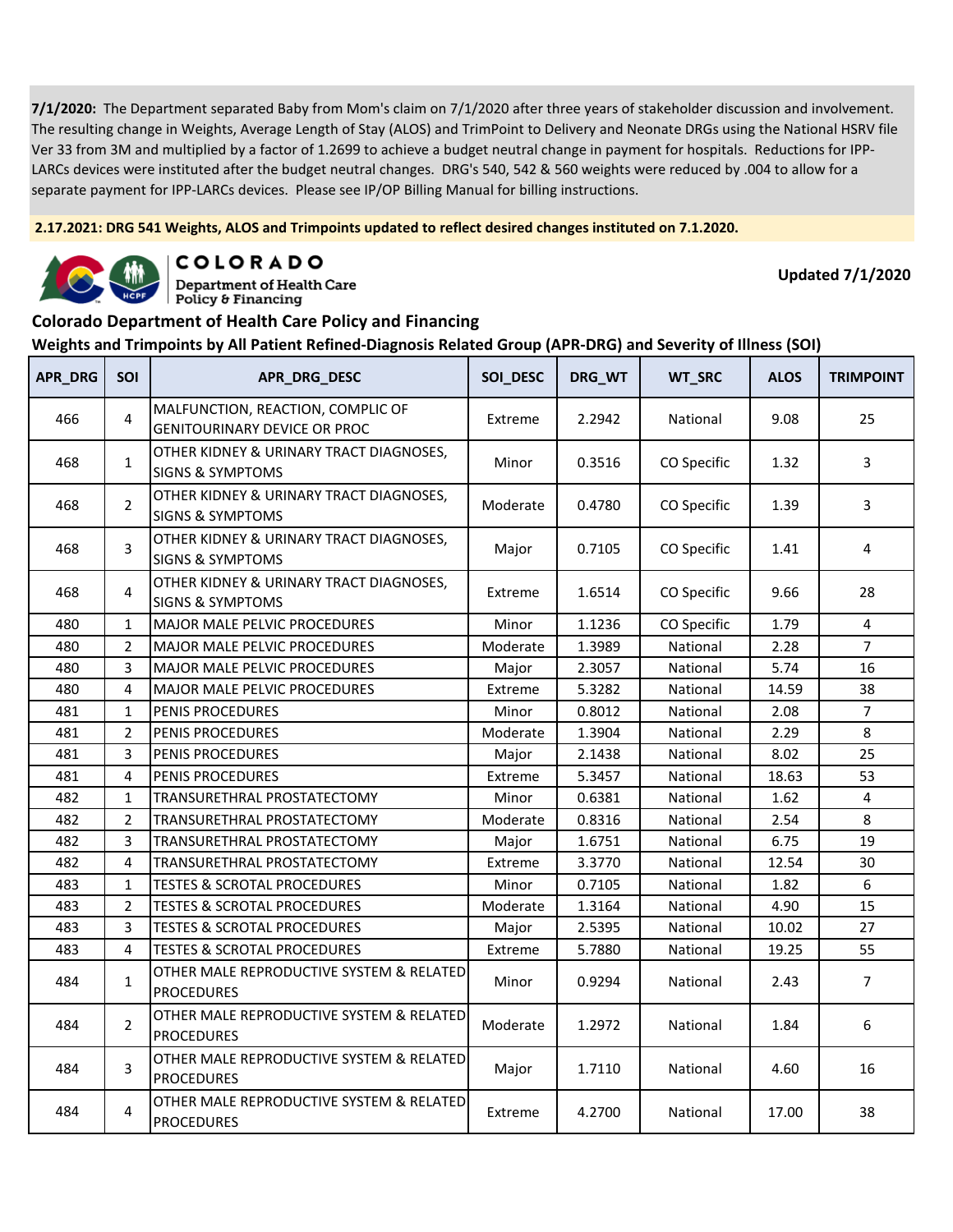**2.17.2021: DRG 541 Weights, ALOS and Trimpoints updated to reflect desired changes instituted on 7.1.2020.**



COLORADO **Department of Health Care** 

Policy & Financing

**Updated 7/1/2020**

# **Colorado Department of Health Care Policy and Financing**

| APR_DRG | SOI            | APR_DRG_DESC                                                           | SOI_DESC | DRG_WT | WT_SRC      | <b>ALOS</b> | <b>TRIMPOINT</b> |
|---------|----------------|------------------------------------------------------------------------|----------|--------|-------------|-------------|------------------|
| 500     | $\mathbf{1}$   | MALIGNANCY, MALE REPRODUCTIVE SYSTEM                                   | Minor    | 0.5876 | National    | 2.38        | $\overline{7}$   |
| 500     | $\overline{2}$ | MALIGNANCY, MALE REPRODUCTIVE SYSTEM                                   | Moderate | 0.7680 | National    | 3.96        | 12               |
| 500     | 3              | MALIGNANCY, MALE REPRODUCTIVE SYSTEM                                   | Major    | 1.1430 | National    | 5.66        | 16               |
| 500     | 4              | MALIGNANCY, MALE REPRODUCTIVE SYSTEM                                   | Extreme  | 2.2989 | National    | 10.10       | 30               |
| 501     | $\mathbf{1}$   | MALE REPRODUCTIVE SYSTEM DIAGNOSES<br><b>EXCEPT MALIGNANCY</b>         | Minor    | 0.4725 | National    | 2.48        | $\overline{7}$   |
| 501     | $\overline{2}$ | MALE REPRODUCTIVE SYSTEM DIAGNOSES<br><b>EXCEPT MALIGNANCY</b>         | Moderate | 0.6315 | National    | 3.33        | 9                |
| 501     | 3              | MALE REPRODUCTIVE SYSTEM DIAGNOSES<br><b>EXCEPT MALIGNANCY</b>         | Major    | 0.9656 | National    | 4.97        | 13               |
| 501     | 4              | MALE REPRODUCTIVE SYSTEM DIAGNOSES<br><b>EXCEPT MALIGNANCY</b>         | Extreme  | 2.2847 | National    | 10.63       | 31               |
| 510     | $\mathbf{1}$   | PELVIC EVISCERATION, RADICAL HYSTERECTOMY<br>& OTHER RADICAL GYN PROCS | Minor    | 1.2826 | National    | 2.35        | 6                |
| 510     | $\overline{2}$ | PELVIC EVISCERATION, RADICAL HYSTERECTOMY<br>& OTHER RADICAL GYN PROCS | Moderate | 1.6184 | National    | 3.69        | 10               |
| 510     | 3              | PELVIC EVISCERATION, RADICAL HYSTERECTOMY<br>& OTHER RADICAL GYN PROCS | Major    | 3.1626 | National    | 8.75        | 22               |
| 510     | 4              | PELVIC EVISCERATION, RADICAL HYSTERECTOMY<br>& OTHER RADICAL GYN PROCS | Extreme  | 7.1236 | National    | 17.07       | 42               |
| 511     | $\mathbf{1}$   | UTERINE & ADNEXA PROCEDURES FOR OVARIAN<br>& ADNEXAL MALIGNANCY        | Minor    | 1.3112 | National    | 3.17        | $\overline{7}$   |
| 511     | $\overline{2}$ | UTERINE & ADNEXA PROCEDURES FOR OVARIAN<br>& ADNEXAL MALIGNANCY        | Moderate | 1.5747 | CO Specific | 4.96        | 9                |
| 511     | $\mathbf{3}$   | UTERINE & ADNEXA PROCEDURES FOR OVARIAN<br>& ADNEXAL MALIGNANCY        | Major    | 2.5297 | National    | 8.34        | 20               |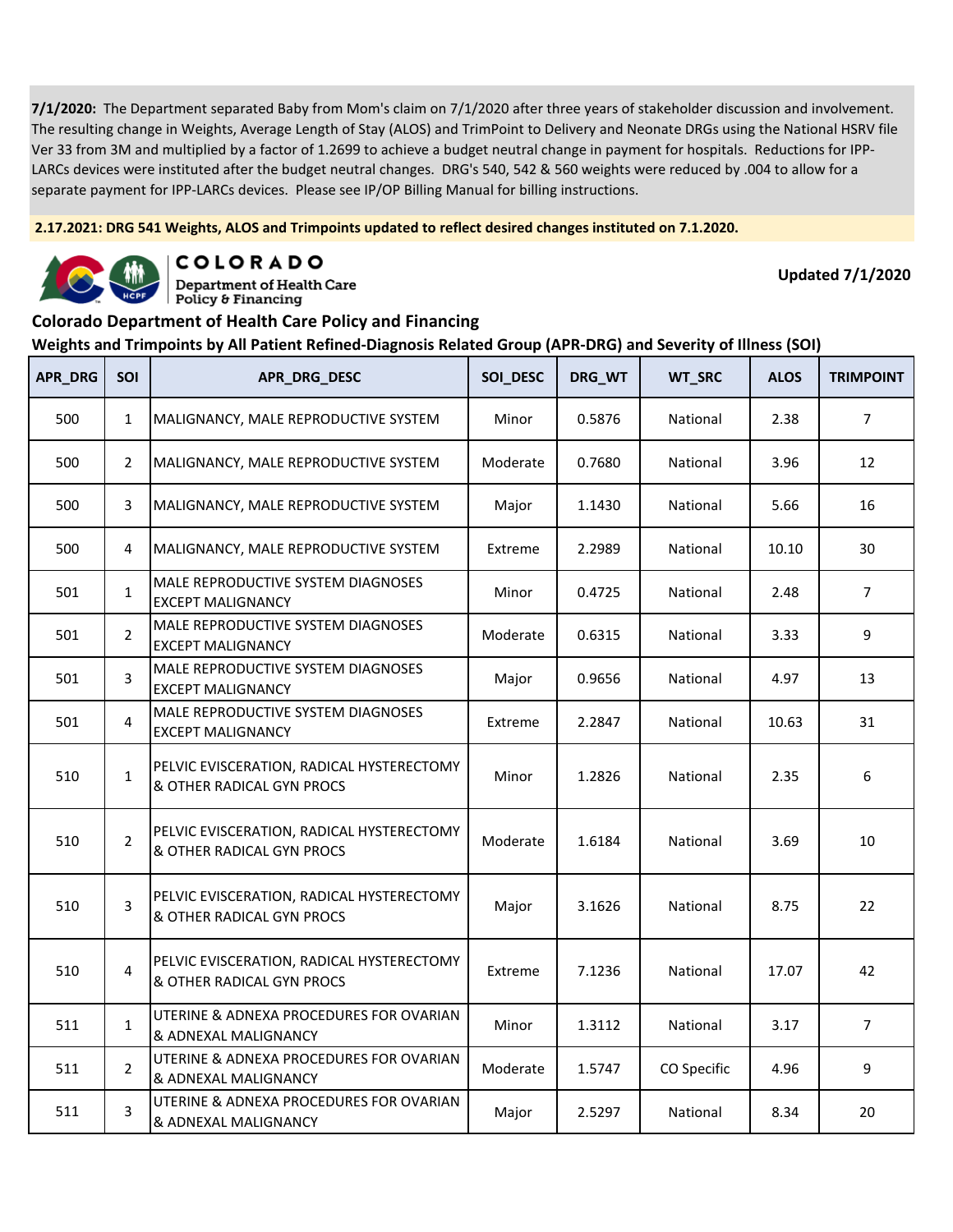**2.17.2021: DRG 541 Weights, ALOS and Trimpoints updated to reflect desired changes instituted on 7.1.2020.**



COLORADO **Department of Health Care** 

Policy & Financing

**Updated 7/1/2020**

#### **Colorado Department of Health Care Policy and Financing**

| <b>APR_DRG</b> | <b>SOI</b>     | APR_DRG_DESC                                                                   | SOI_DESC | DRG_WT | WT_SRC      | <b>ALOS</b> | <b>TRIMPOINT</b> |
|----------------|----------------|--------------------------------------------------------------------------------|----------|--------|-------------|-------------|------------------|
| 511            | 4              | UTERINE & ADNEXA PROCEDURES FOR OVARIAN<br>& ADNEXAL MALIGNANCY                | Extreme  | 5.6654 | National    | 17.11       | 43               |
| 512            | $\mathbf{1}$   | UTERINE & ADNEXA PROCEDURES FOR NON-<br>OVARIAN & NON-ADNEXAL MALIG            | Minor    | 1.0646 | CO Specific | 2.40        | 6                |
| 512            | $\overline{2}$ | UTERINE & ADNEXA PROCEDURES FOR NON-<br>OVARIAN & NON-ADNEXAL MALIG            | Moderate | 1.1930 | CO Specific | 3.12        | 8                |
| 512            | 3              | UTERINE & ADNEXA PROCEDURES FOR NON-<br><b>OVARIAN &amp; NON-ADNEXAL MALIG</b> | Major    | 2.2479 | National    | 6.50        | 18               |
| 512            | 4              | UTERINE & ADNEXA PROCEDURES FOR NON-<br><b>OVARIAN &amp; NON-ADNEXAL MALIG</b> | Extreme  | 5.5218 | National    | 15.65       | 41               |
| 513            | $\mathbf{1}$   | UTERINE & ADNEXA PROCEDURES FOR NON-<br>MALIGNANCY EXCEPT LEIOMYOMA            | Minor    | 0.7762 | CO Specific | 1.92        | 4                |
| 513            | $\overline{2}$ | UTERINE & ADNEXA PROCEDURES FOR NON-<br>MALIGNANCY EXCEPT LEIOMYOMA            | Moderate | 0.9867 | CO Specific | 2.62        | 6                |
| 513            | 3              | UTERINE & ADNEXA PROCEDURES FOR NON-<br>MALIGNANCY EXCEPT LEIOMYOMA            | Major    | 1.7836 | National    | 5.27        | 15               |
| 513            | 4              | UTERINE & ADNEXA PROCEDURES FOR NON-<br>MALIGNANCY EXCEPT LEIOMYOMA            | Extreme  | 4.9457 | National    | 13.92       | 37               |
| 514            | $\mathbf{1}$   | FEMALE REPRODUCTIVE SYSTEM<br>RECONSTRUCTIVE PROCEDURES                        | Minor    | 0.8838 | CO Specific | 1.83        | 4                |
| 514            | $\overline{2}$ | FEMALE REPRODUCTIVE SYSTEM<br>RECONSTRUCTIVE PROCEDURES                        | Moderate | 1.0416 | CO Specific | 1.92        | 3                |
| 514            | 3              | FEMALE REPRODUCTIVE SYSTEM<br>RECONSTRUCTIVE PROCEDURES                        | Major    | 1.7668 | National    | 4.69        | 14               |
| 514            | 4              | FEMALE REPRODUCTIVE SYSTEM<br>RECONSTRUCTIVE PROCEDURES                        | Extreme  | 5.6012 | National    | 14.30       | 46               |
| 517            | $\mathbf{1}$   | DILATION & CURETTAGE FOR NON-OBSTETRIC<br><b>DIAGNOSES</b>                     | Minor    | 0.7064 | National    | 1.79        | 5                |
| 517            | $\overline{2}$ | DILATION & CURETTAGE FOR NON-OBSTETRIC<br><b>DIAGNOSES</b>                     | Moderate | 0.9035 | National    | 2.75        | 8                |
| 517            | 3              | DILATION & CURETTAGE FOR NON-OBSTETRIC<br><b>DIAGNOSES</b>                     | Major    | 1.5818 | National    | 6.07        | 17               |
| 517            | 4              | DILATION & CURETTAGE FOR NON-OBSTETRIC<br><b>DIAGNOSES</b>                     | Extreme  | 3.0451 | National    | 11.85       | 30               |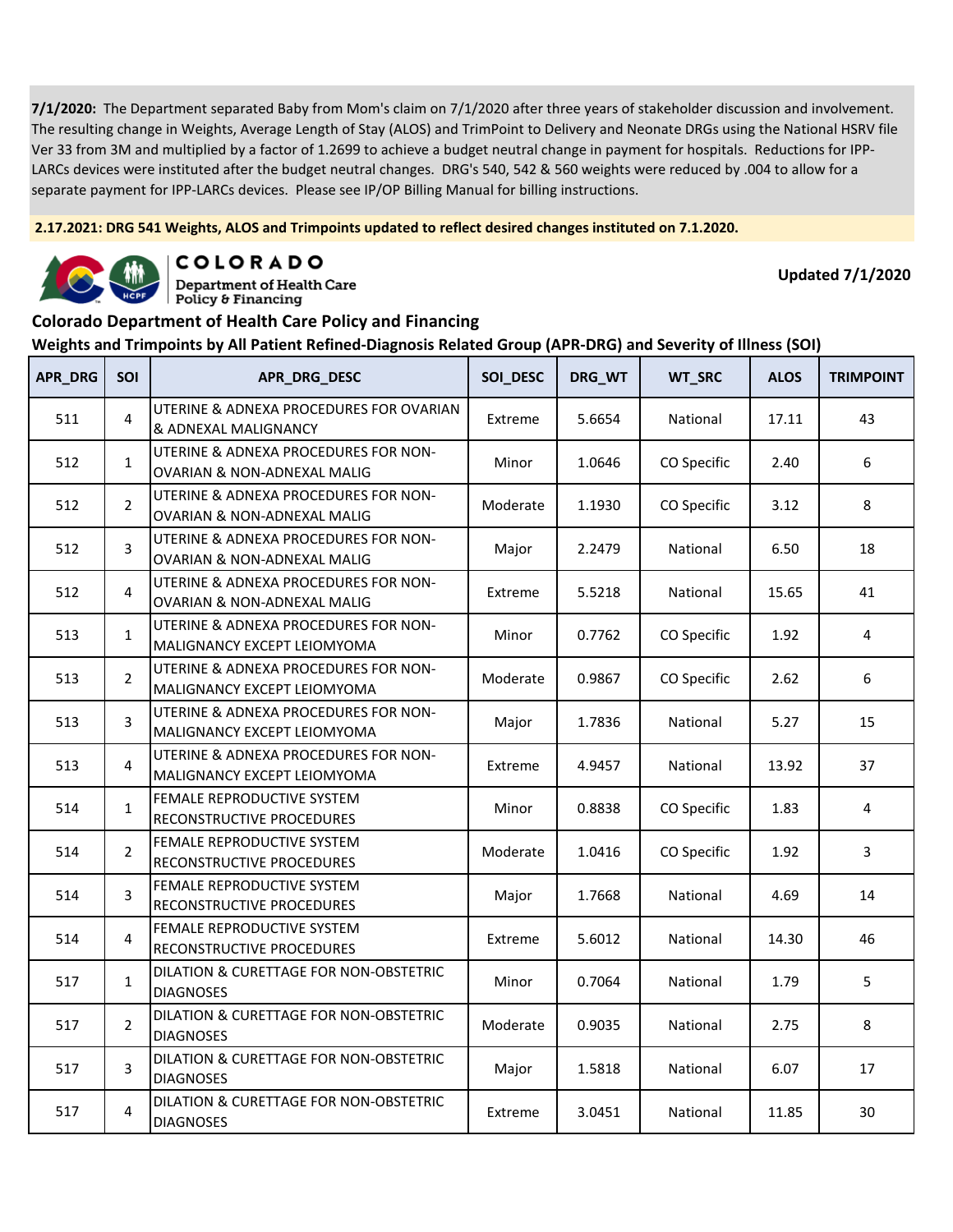**2.17.2021: DRG 541 Weights, ALOS and Trimpoints updated to reflect desired changes instituted on 7.1.2020.**



COLORADO

**Department of Health Care** Policy & Financing

**Updated 7/1/2020**

#### **Colorado Department of Health Care Policy and Financing**

| APR_DRG | <b>SOI</b>     | APR_DRG_DESC                                                     | SOI_DESC | DRG_WT | WT_SRC      | <b>ALOS</b> | <b>TRIMPOINT</b> |
|---------|----------------|------------------------------------------------------------------|----------|--------|-------------|-------------|------------------|
| 518     | $\mathbf{1}$   | OTHER FEMALE REPRODUCTIVE SYSTEM &<br><b>RELATED PROCEDURES</b>  | Minor    | 0.6995 | CO Specific | 2.16        | 5                |
| 518     | $\overline{2}$ | OTHER FEMALE REPRODUCTIVE SYSTEM &<br><b>RELATED PROCEDURES</b>  | Moderate | 1.0060 | CO Specific | 3.45        | 10               |
| 518     | 3              | OTHER FEMALE REPRODUCTIVE SYSTEM &<br><b>RELATED PROCEDURES</b>  | Major    | 2.1998 | National    | 8.00        | 23               |
| 518     | 4              | OTHER FEMALE REPRODUCTIVE SYSTEM &<br><b>RELATED PROCEDURES</b>  | Extreme  | 5.5635 | National    | 18.13       | 47               |
| 519     | $\mathbf{1}$   | UTERINE & ADNEXA PROCEDURES FOR<br>LEIOMYOMA                     | Minor    | 0.8069 | CO Specific | 2.16        | 4                |
| 519     | $\overline{2}$ | UTERINE & ADNEXA PROCEDURES FOR<br>LEIOMYOMA                     | Moderate | 0.9942 | CO Specific | 2.55        | 5                |
| 519     | 3              | UTERINE & ADNEXA PROCEDURES FOR<br>LEIOMYOMA                     | Major    | 1.9270 | National    | 5.72        | 16               |
| 519     | $\overline{4}$ | UTERINE & ADNEXA PROCEDURES FOR<br>LEIOMYOMA                     | Extreme  | 5.1022 | National    | 13.78       | 33               |
| 530     | $\mathbf{1}$   | FEMALE REPRODUCTIVE SYSTEM MALIGNANCY                            | Minor    | 0.5542 | National    | 2.36        | $\overline{7}$   |
| 530     | $\overline{2}$ | FEMALE REPRODUCTIVE SYSTEM MALIGNANCY                            | Moderate | 0.7381 | National    | 3.56        | 10               |
| 530     | 3              | FEMALE REPRODUCTIVE SYSTEM MALIGNANCY                            | Major    | 1.2461 | National    | 5.87        | 17               |
| 530     | 4              | FEMALE REPRODUCTIVE SYSTEM MALIGNANCY                            | Extreme  | 2.6310 | National    | 10.66       | 31               |
| 531     | $\mathbf{1}$   | FEMALE REPRODUCTIVE SYSTEM INFECTIONS                            | Minor    | 0.5621 | CO Specific | 2.47        | 6                |
| 531     | $\overline{2}$ | FEMALE REPRODUCTIVE SYSTEM INFECTIONS                            | Moderate | 0.6631 | CO Specific | 2.82        | 6                |
| 531     | 3              | FEMALE REPRODUCTIVE SYSTEM INFECTIONS                            | Major    | 1.1874 | National    | 6.01        | 16               |
| 531     | 4              | FEMALE REPRODUCTIVE SYSTEM INFECTIONS                            | Extreme  | 2.5813 | National    | 11.13       | 29               |
| 532     | $\mathbf{1}$   | MENSTRUAL & OTHER FEMALE REPRODUCTIVE<br><b>SYSTEM DISORDERS</b> | Minor    | 0.4995 | CO Specific | 1.61        | 4                |
| 532     | $\overline{2}$ | MENSTRUAL & OTHER FEMALE REPRODUCTIVE<br><b>SYSTEM DISORDERS</b> | Moderate | 0.5735 | National    | 2.23        | 6                |
| 532     | 3              | MENSTRUAL & OTHER FEMALE REPRODUCTIVE<br><b>SYSTEM DISORDERS</b> | Major    | 0.9374 | National    | 4.07        | 12               |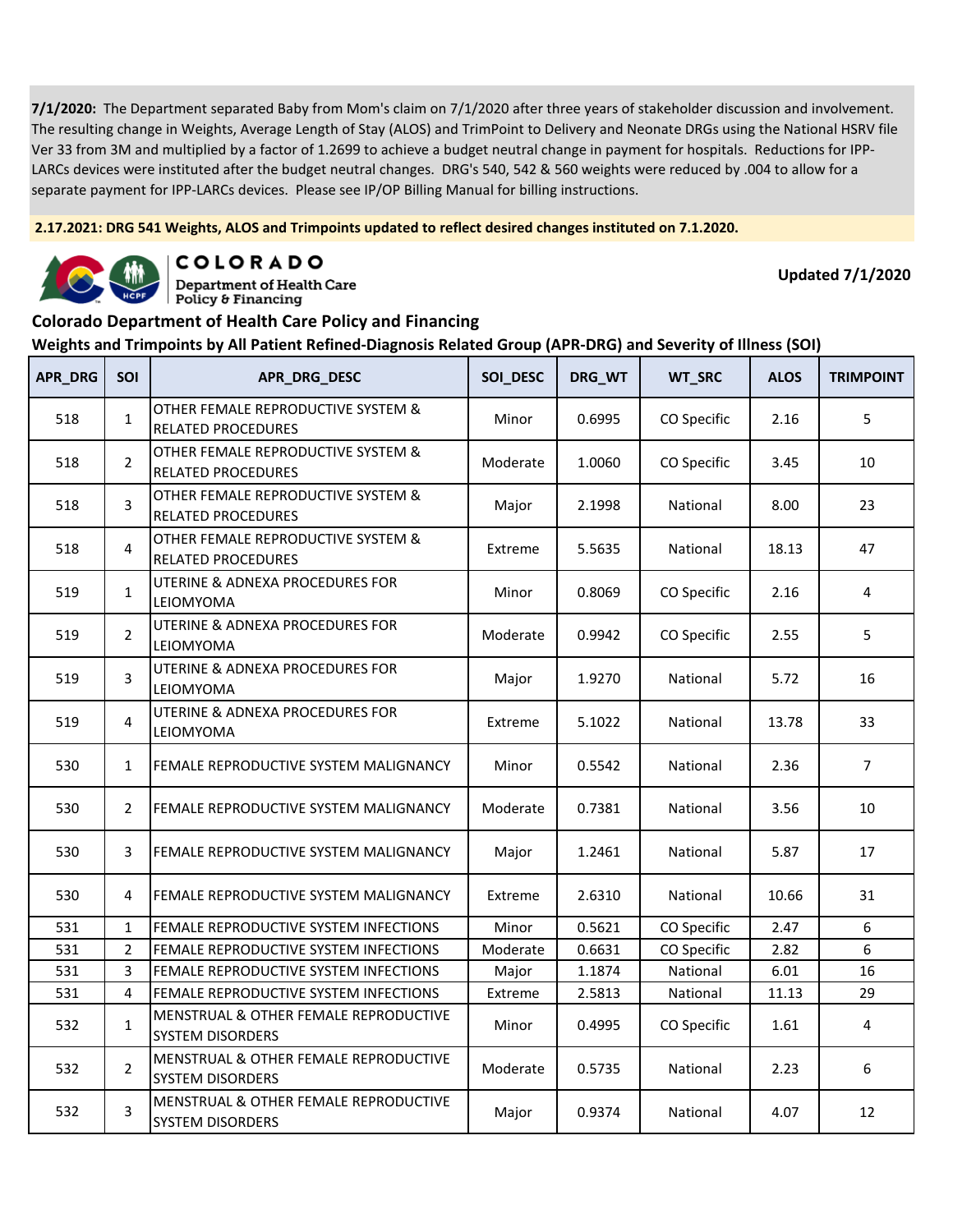**2.17.2021: DRG 541 Weights, ALOS and Trimpoints updated to reflect desired changes instituted on 7.1.2020.**



COLORADO

**Department of Health Care** Policy & Financing

**Updated 7/1/2020**

#### **Colorado Department of Health Care Policy and Financing**

| <b>APR_DRG</b> | SOI            | APR_DRG_DESC                                                               | SOI_DESC       | DRG_WT | WT_SRC                                | <b>ALOS</b> | <b>TRIMPOINT</b> |
|----------------|----------------|----------------------------------------------------------------------------|----------------|--------|---------------------------------------|-------------|------------------|
| 532            | $\overline{4}$ | MENSTRUAL & OTHER FEMALE REPRODUCTIVE<br><b>SYSTEM DISORDERS</b>           | Extreme        | 2.0838 | National                              | 8.43        | 25               |
| 540            | $\mathbf{1}$   | <b>CESAREAN DELIVERY</b>                                                   | Minor          | 0.4580 | <b>Policy Adjusted</b>                | 2.96        | 5                |
| 540            | $\overline{2}$ | <b>CESAREAN DELIVERY</b>                                                   | Moderate       | 0.8675 | <b>National HSRV</b><br>adj to CO Wts | 3.62        | 10               |
| 540            | $\overline{3}$ | <b>CESAREAN DELIVERY</b>                                                   | Major          | 1.1839 | <b>National HSRV</b><br>adj to CO Wts | 5.64        | 34               |
| 540            | $\overline{4}$ | <b>CESAREAN DELIVERY</b>                                                   | Extreme        | 3.0079 | <b>National HSRV</b><br>adj to CO Wts | 10.06       | 45               |
| 541            | $\mathbf{1}$   | VAGINAL DELIVERY W STERILIZATION &/OR D&C                                  | <b>Minor</b>   | 0.7147 | <b>National HSRV</b><br>adj to CO Wts | 2.08        | $\overline{3}$   |
| 541            | $\overline{2}$ | VAGINAL DELIVERY W STERILIZATION &/OR D&C                                  | Moderate       | 0.7715 | <b>National HSRV</b><br>adj to CO Wts | 2.33        | 5                |
| 541            | $\overline{3}$ | VAGINAL DELIVERY W STERILIZATION &/OR D&C                                  | Major          | 1.0997 | <b>National HSRV</b><br>adj to CO Wts | 4.21        | 27               |
| 541            | $\overline{4}$ | VAGINAL DELIVERY W STERILIZATION &/OR D&C                                  | <b>Extreme</b> | 2.9862 | <b>National HSRV</b><br>adj to CO Wts | 7.96        | 43               |
| 542            | $\mathbf{1}$   | VAGINAL DELIVERY W COMPLICATING<br>PROCEDURES EXC STERILIZATION &/OR D&C   | Minor          | 0.4652 | <b>National HSRV</b><br>adj to CO Wts | 2.15        | 6                |
| 542            | $\overline{2}$ | VAGINAL DELIVERY W COMPLICATING<br>PROCEDURES EXC STERILIZATION &/OR D&C   | Moderate       | 0.5861 | <b>National HSRV</b><br>adj to CO Wts | 2.47        | 6                |
| 542            | 3              | VAGINAL DELIVERY W COMPLICATING<br>PROCEDURES EXC STERILIZATION &/OR D&C   | Major          | 1.0844 | <b>National HSRV</b><br>adj to CO Wts | 4.62        | 36               |
| 542            | $\overline{4}$ | VAGINAL DELIVERY W COMPLICATING<br>PROCEDURES EXC STERILIZATION &/OR D&C   | Extreme        | 4.5923 | <b>National HSRV</b><br>adj to CO Wts | 10.85       | 36               |
| 544            | $\mathbf{1}$   | D&C, ASPIRATION CURETTAGE OR<br><b>HYSTEROTOMY FOR OBSTETRIC DIAGNOSES</b> | Minor          | 0.4457 | CO Specific                           | 1.25        | 3                |
| 544            | $\overline{2}$ | D&C, ASPIRATION CURETTAGE OR<br>HYSTEROTOMY FOR OBSTETRIC DIAGNOSES        | Moderate       | 0.5914 | CO Specific                           | 2.02        | 6                |
| 544            | 3              | D&C, ASPIRATION CURETTAGE OR<br><b>HYSTEROTOMY FOR OBSTETRIC DIAGNOSES</b> | Major          | 1.2667 | National                              | 3.61        | 12               |
| 544            | $\overline{4}$ | D&C, ASPIRATION CURETTAGE OR<br>HYSTEROTOMY FOR OBSTETRIC DIAGNOSES        | Extreme        | 3.1222 | National                              | 7.38        | 22               |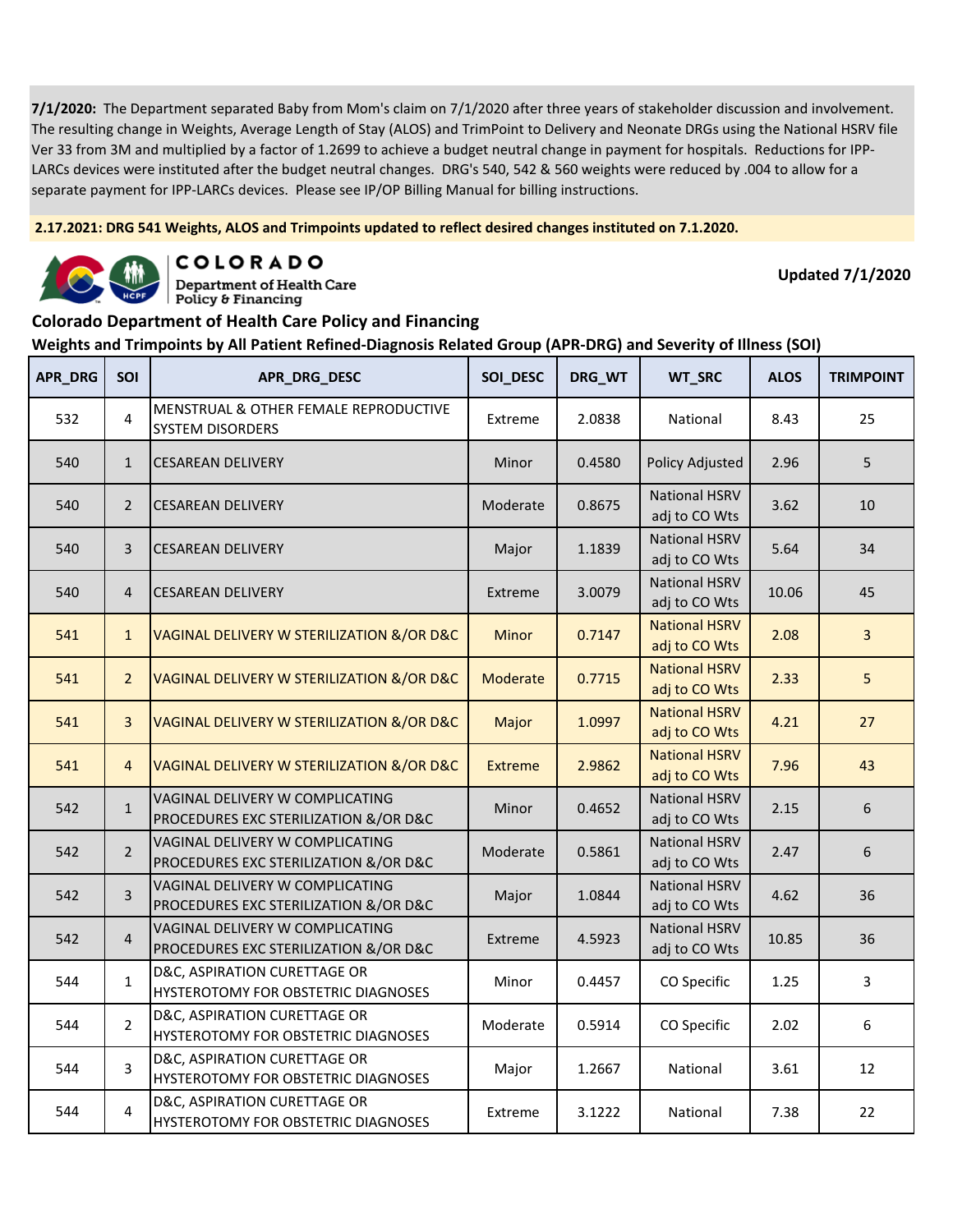**2.17.2021: DRG 541 Weights, ALOS and Trimpoints updated to reflect desired changes instituted on 7.1.2020.**



COLORADO

**Department of Health Care** Policy & Financing

**Updated 7/1/2020**

### **Colorado Department of Health Care Policy and Financing**

| APR_DRG | SOI            | APR_DRG_DESC                                                                | SOI_DESC     | DRG_WT | WT_SRC                 | <b>ALOS</b> | <b>TRIMPOINT</b> |
|---------|----------------|-----------------------------------------------------------------------------|--------------|--------|------------------------|-------------|------------------|
| 545     | $\mathbf{1}$   | ECTOPIC PREGNANCY PROCEDURE                                                 | Minor        | 0.6972 | CO Specific            | 1.89        | 4                |
| 545     | $\overline{2}$ | ECTOPIC PREGNANCY PROCEDURE                                                 | Moderate     | 0.7780 | CO Specific            | 2.05        | 5                |
| 545     | 3              | ECTOPIC PREGNANCY PROCEDURE                                                 | Major        | 1.1300 | National               | 2.55        | $\overline{7}$   |
| 545     | $\overline{4}$ | <b>ECTOPIC PREGNANCY PROCEDURE</b>                                          | Extreme      | 1.7158 | National               | 4.49        | 11               |
| 546     | $\mathbf{1}$   | OTHER O.R. PROC FOR OBSTETRIC DIAGNOSES<br><b>EXCEPT DELIVERY DIAGNOSES</b> | Minor        | 0.6386 | CO Specific            | 3.28        | 9                |
| 546     | $\overline{2}$ | OTHER O.R. PROC FOR OBSTETRIC DIAGNOSES<br><b>EXCEPT DELIVERY DIAGNOSES</b> | Moderate     | 0.8726 | National               | 3.40        | 12               |
| 546     | 3              | OTHER O.R. PROC FOR OBSTETRIC DIAGNOSES<br><b>EXCEPT DELIVERY DIAGNOSES</b> | Major        | 1.7309 | National               | 6.71        | 27               |
| 546     | 4              | OTHER O.R. PROC FOR OBSTETRIC DIAGNOSES<br><b>EXCEPT DELIVERY DIAGNOSES</b> | Extreme      | 5.0212 | National               | 13.46       | 36               |
| 560     | $\mathbf{1}$   | <b>VAGINAL DELIVERY</b>                                                     | <b>Minor</b> | 0.4580 | Policy Adjusted        | 2.00        | 3                |
| 560     | $\overline{2}$ | <b>VAGINAL DELIVERY</b>                                                     | Moderate     | 0.5346 | Policy Adjusted        | 2.28        | 5                |
| 560     | 3              | <b>VAGINAL DELIVERY</b>                                                     | Major        | 0.7502 | Policy Adjusted        | 3.35        | 18               |
| 560     | $\overline{4}$ | <b>VAGINAL DELIVERY</b>                                                     | Extreme      | 2.0998 | <b>Policy Adjusted</b> | 7.61        | 37               |
| 561     | $\mathbf{1}$   | POSTPARTUM & POST ABORTION DIAGNOSES<br>W/O PROCEDURE                       | Minor        | 0.3512 | CO Specific            | 1.71        | 3                |
| 561     | $\overline{2}$ | POSTPARTUM & POST ABORTION DIAGNOSES<br>W/O PROCEDURE                       | Moderate     | 0.4496 | CO Specific            | 2.15        | 5                |
| 561     | 3              | POSTPARTUM & POST ABORTION DIAGNOSES<br>W/O PROCEDURE                       | Major        | 0.6988 | CO Specific            | 2.79        | $\overline{7}$   |
| 561     | 4              | POSTPARTUM & POST ABORTION DIAGNOSES<br>W/O PROCEDURE                       | Extreme      | 1.9428 | National               | 6.38        | 18               |
| 563     | $\mathbf{1}$   | PRETERM LABOR                                                               | Minor        | 0.3458 | CO Specific            | 2.35        | 8                |
| 563     | $\overline{2}$ | PRETERM LABOR                                                               | Moderate     | 0.4831 | CO Specific            | 3.42        | 13               |
| 563     | 3              | PRETERM LABOR                                                               | Major        | 0.7849 | National               | 6.53        | 31               |
| 563     | 4              | PRETERM LABOR                                                               | Extreme      | 1.1911 | National               | 8.50        | 15               |
| 564     | $\mathbf{1}$   | ABORTION W/O D&C, ASPIRATION CURETTAGE<br>OR HYSTEROTOMY                    | Minor        | 0.2934 | CO Specific            | 1.24        | 3                |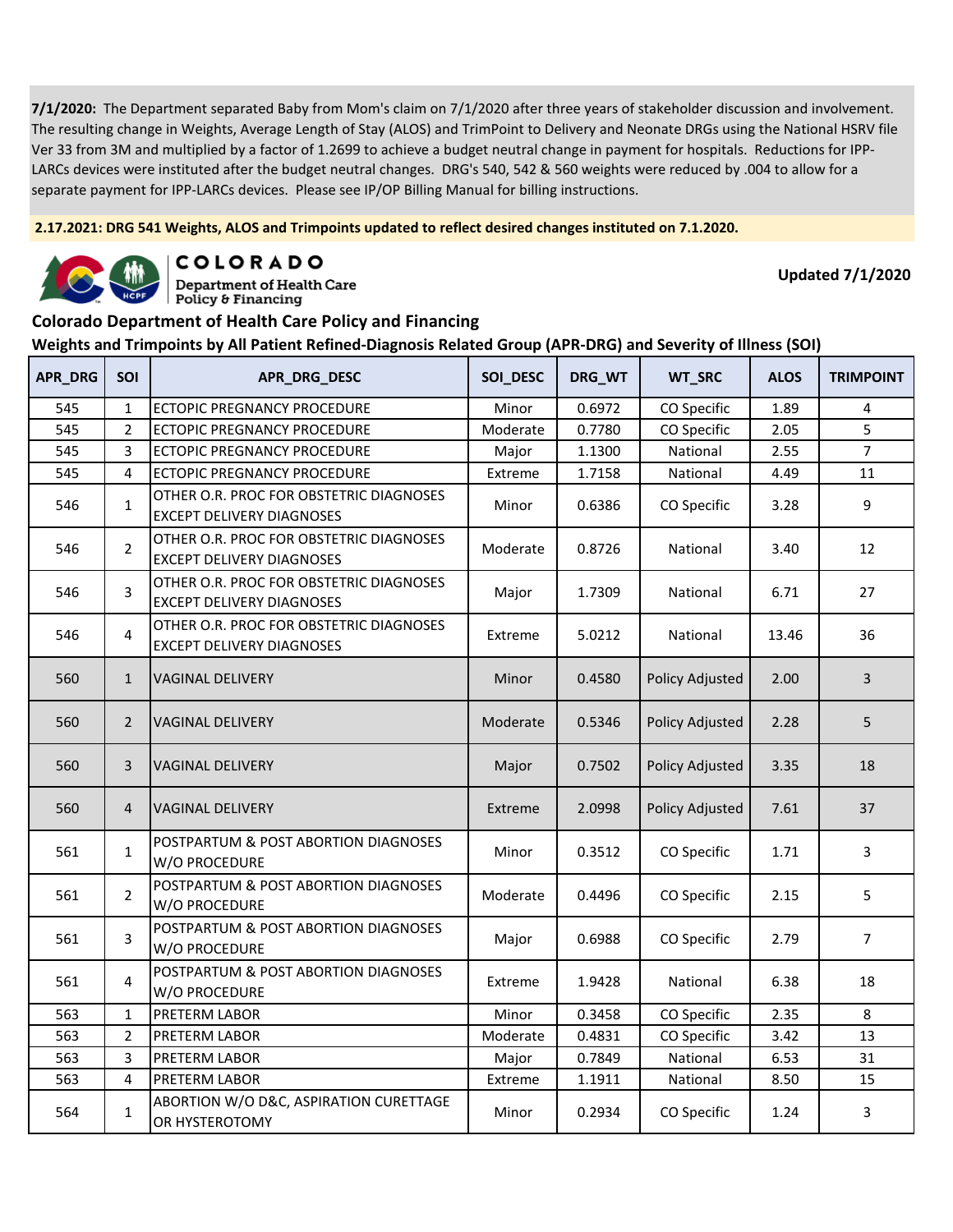**2.17.2021: DRG 541 Weights, ALOS and Trimpoints updated to reflect desired changes instituted on 7.1.2020.**



COLORADO

**Department of Health Care** Policy & Financing

**Updated 7/1/2020**

#### **Colorado Department of Health Care Policy and Financing**

| <b>APR_DRG</b> | SOI            | APR_DRG_DESC                                              | SOI_DESC | DRG_WT  | WT_SRC                                | <b>ALOS</b> | <b>TRIMPOINT</b> |
|----------------|----------------|-----------------------------------------------------------|----------|---------|---------------------------------------|-------------|------------------|
| 564            | $\overline{2}$ | ABORTION W/O D&C, ASPIRATION CURETTAGE<br>OR HYSTEROTOMY  | Moderate | 0.3041  | CO Specific                           | 1.36        | 3                |
| 564            | 3              | ABORTION W/O D&C, ASPIRATION CURETTAGE<br>OR HYSTEROTOMY  | Major    | 0.5509  | National                              | 2.55        | 8                |
| 564            | 4              | ABORTION W/O D&C, ASPIRATION CURETTAGE<br>OR HYSTEROTOMY  | Extreme  | 2.7626  | National                              | 5.05        | 20               |
| 565            | $\mathbf{1}$   | <b>FALSE LABOR</b>                                        | Minor    | 0.1880  | CO Specific                           | 1.13        | 3                |
| 565            | 2              | <b>FALSE LABOR</b>                                        | Moderate | 0.2238  | National                              | 1.63        | 6                |
| 565            | 3              | <b>FALSE LABOR</b>                                        | Major    | 0.3558  | National                              | 4.59        | 26               |
| 565            | 4              | <b>FALSE LABOR</b>                                        | Extreme  | 0.3914  | National                              | 5.05        | 6                |
| 566            | $\mathbf{1}$   | OTHER ANTEPARTUM DIAGNOSES                                | Minor    | 0.3283  | CO Specific                           | 1.89        | $\overline{4}$   |
| 566            | $\overline{2}$ | OTHER ANTEPARTUM DIAGNOSES                                | Moderate | 0.4263  | CO Specific                           | 2.54        | $\overline{7}$   |
| 566            | 3              | OTHER ANTEPARTUM DIAGNOSES                                | Major    | 0.6281  | CO Specific                           | 3.68        | 12               |
| 566            | 4              | OTHER ANTEPARTUM DIAGNOSES                                | Extreme  | 1.9761  | National                              | 8.06        | 24               |
| 580            | $\mathbf{1}$   | NEONATE, TRANSFERRED <5 DAYS OLD, NOT<br><b>BORN HERE</b> | Minor    | 0.3044  | <b>National HSRV</b><br>adj to CO Wts | 1.44        | $\overline{4}$   |
| 580            | $\overline{2}$ | NEONATE, TRANSFERRED <5 DAYS OLD, NOT<br><b>BORN HERE</b> | Moderate | 0.4075  | <b>National HSRV</b><br>adj to CO Wts | 1.59        | $\overline{4}$   |
| 580            | 3              | NEONATE, TRANSFERRED <5 DAYS OLD, NOT<br><b>BORN HERE</b> | Major    | 0.6362  | <b>National HSRV</b><br>adj to CO Wts | 1.82        | 4                |
| 580            | $\overline{4}$ | NEONATE, TRANSFERRED <5 DAYS OLD, NOT<br><b>BORN HERE</b> | Extreme  | 1.0808  | <b>National HSRV</b><br>adj to CO Wts | 1.65        | 4                |
| 581            | $\mathbf{1}$   | NEONATE, TRANSFERRED < 5 DAYS OLD, BORN<br><b>HERE</b>    | Minor    | 0.1246  | <b>National HSRV</b><br>adj to CO Wts | 1.24        | 4                |
| 581            | $\overline{2}$ | NEONATE, TRANSFERRED < 5 DAYS OLD, BORN<br><b>HERE</b>    | Moderate | 0.1874  | <b>National HSRV</b><br>adj to CO Wts | 1.28        | $\overline{4}$   |
| 581            | 3              | NEONATE, TRANSFERRED < 5 DAYS OLD, BORN<br><b>HERE</b>    | Major    | 0.3000  | <b>National HSRV</b><br>adj to CO Wts | 1.26        | $\overline{4}$   |
| 581            | $\overline{4}$ | NEONATE, TRANSFERRED < 5 DAYS OLD, BORN<br><b>HERE</b>    | Extreme  | 0.5598  | <b>National HSRV</b><br>adj to CO Wts | 1.35        | $\overline{4}$   |
| 583            | $\mathbf{1}$   | NEONATE W ECMO                                            | Minor    | 12.6660 | <b>National HSRV</b><br>adj to CO Wts | 16.65       | 30               |
| 583            | $\overline{2}$ | NEONATE W ECMO                                            | Moderate | 20.0003 | <b>National HSRV</b><br>adj to CO Wts | 18.50       | 30               |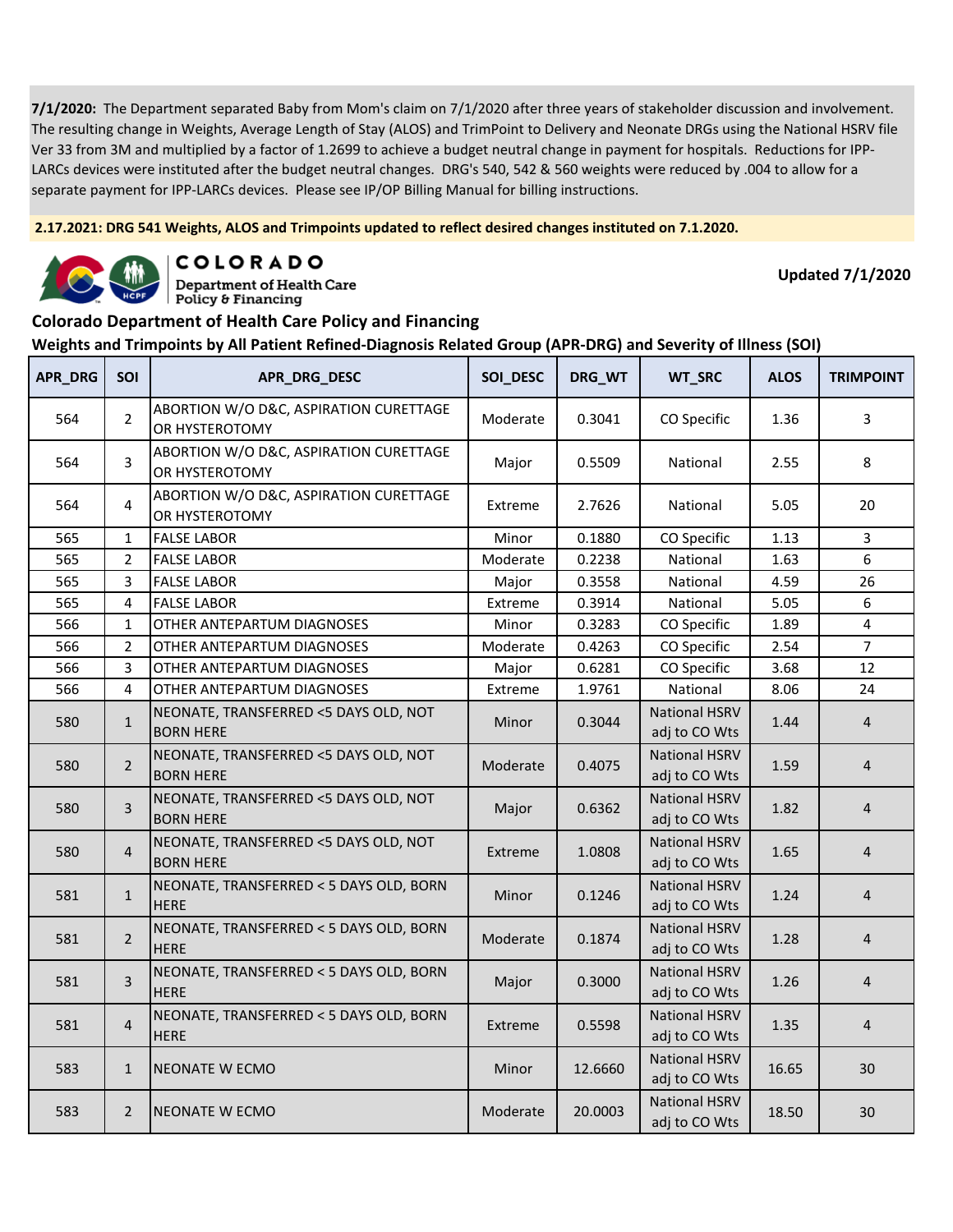**2.17.2021: DRG 541 Weights, ALOS and Trimpoints updated to reflect desired changes instituted on 7.1.2020.**



COLORADO **Department of Health Care** 

Policy & Financing

**Updated 7/1/2020**

### **Colorado Department of Health Care Policy and Financing**

| <b>APR_DRG</b> | SOI            | APR_DRG_DESC                                           | SOI_DESC | DRG_WT  | WT_SRC                                | <b>ALOS</b> | <b>TRIMPOINT</b> |
|----------------|----------------|--------------------------------------------------------|----------|---------|---------------------------------------|-------------|------------------|
| 583            | 3              | NEONATE W ECMO                                         | Major    | 22.0004 | <b>National HSRV</b><br>adj to CO Wts | 34.49       | 81               |
| 583            | 4              | NEONATE W ECMO                                         | Extreme  | 30.5910 | <b>National HSRV</b><br>adj to CO Wts | 55.52       | 178              |
| 588            | $\mathbf{1}$   | NEONATE BWT <1500G W MAJOR PROCEDURE                   | Minor    | 6.1475  | <b>National HSRV</b><br>adj to CO Wts | 45.87       | 145              |
| 588            | $\overline{2}$ | NEONATE BWT <1500G W MAJOR PROCEDURE                   | Moderate | 8.8936  | <b>National HSRV</b><br>adj to CO Wts | 50.97       | 145              |
| 588            | $\overline{3}$ | NEONATE BWT <1500G W MAJOR PROCEDURE                   | Major    | 18.1473 | <b>National HSRV</b><br>adj to CO Wts | 78.17       | 145              |
| 588            | $\overline{4}$ | NEONATE BWT <1500G W MAJOR PROCEDURE                   | Extreme  | 27.5135 | <b>National HSRV</b><br>adj to CO Wts | 111.18      | 221              |
| 589            | $\mathbf{1}$   | NEONATE BWT <500G OR GA <24 WEEKS                      | Minor    | 14.6632 | <b>National HSRV</b><br>adj to CO Wts | 58.43       | 181              |
| 589            | $\overline{2}$ | NEONATE BWT <500G OR GA <24 WEEKS                      | Moderate | 13.3303 | <b>National HSRV</b><br>adj to CO Wts | 48.45       | 158              |
| 589            | 3              | NEONATE BWT <500G OR GA <24 WEEKS                      | Major    | 12.1185 | <b>National HSRV</b><br>adj to CO Wts | 28.22       | 144              |
| 589            | $\overline{4}$ | NEONATE BWT <500G OR GA <24 WEEKS                      | Extreme  | 0.5655  | <b>National HSRV</b><br>adj to CO Wts | 1.14        | 17               |
| 591            | $\mathbf{1}$   | NEONATE BIRTHWT 500-749G W/O MAJOR<br><b>PROCEDURE</b> | Minor    | 0.1999  | <b>National HSRV</b><br>adj to CO Wts | 1.00        | 9                |
| 591            | $\overline{2}$ | NEONATE BIRTHWT 500-749G W/O MAJOR<br><b>PROCEDURE</b> | Moderate | 7.0698  | <b>National HSRV</b><br>adj to CO Wts | 34.73       | 92               |
| 591            | 3              | NEONATE BIRTHWT 500-749G W/O MAJOR<br><b>PROCEDURE</b> | Major    | 11.2109 | <b>National HSRV</b><br>adj to CO Wts | 71.84       | 127              |
| 591            | $\overline{4}$ | NEONATE BIRTHWT 500-749G W/O MAJOR<br><b>PROCEDURE</b> | Extreme  | 16.7990 | <b>National HSRV</b><br>adj to CO Wts | 80.93       | 171              |
| 593            | $\mathbf{1}$   | NEONATE BIRTHWT 750-999G W/O MAJOR<br><b>PROCEDURE</b> | Minor    | 1.9187  | <b>National HSRV</b><br>adj to CO Wts | 19.28       | 49               |
| 593            | $\overline{2}$ | NEONATE BIRTHWT 750-999G W/O MAJOR<br><b>PROCEDURE</b> | Moderate | 6.5924  | <b>National HSRV</b><br>adj to CO Wts | 52.51       | 95               |
| 593            | $\overline{3}$ | NEONATE BIRTHWT 750-999G W/O MAJOR<br><b>PROCEDURE</b> | Major    | 10.5148 | <b>National HSRV</b><br>adj to CO Wts | 63.26       | 108              |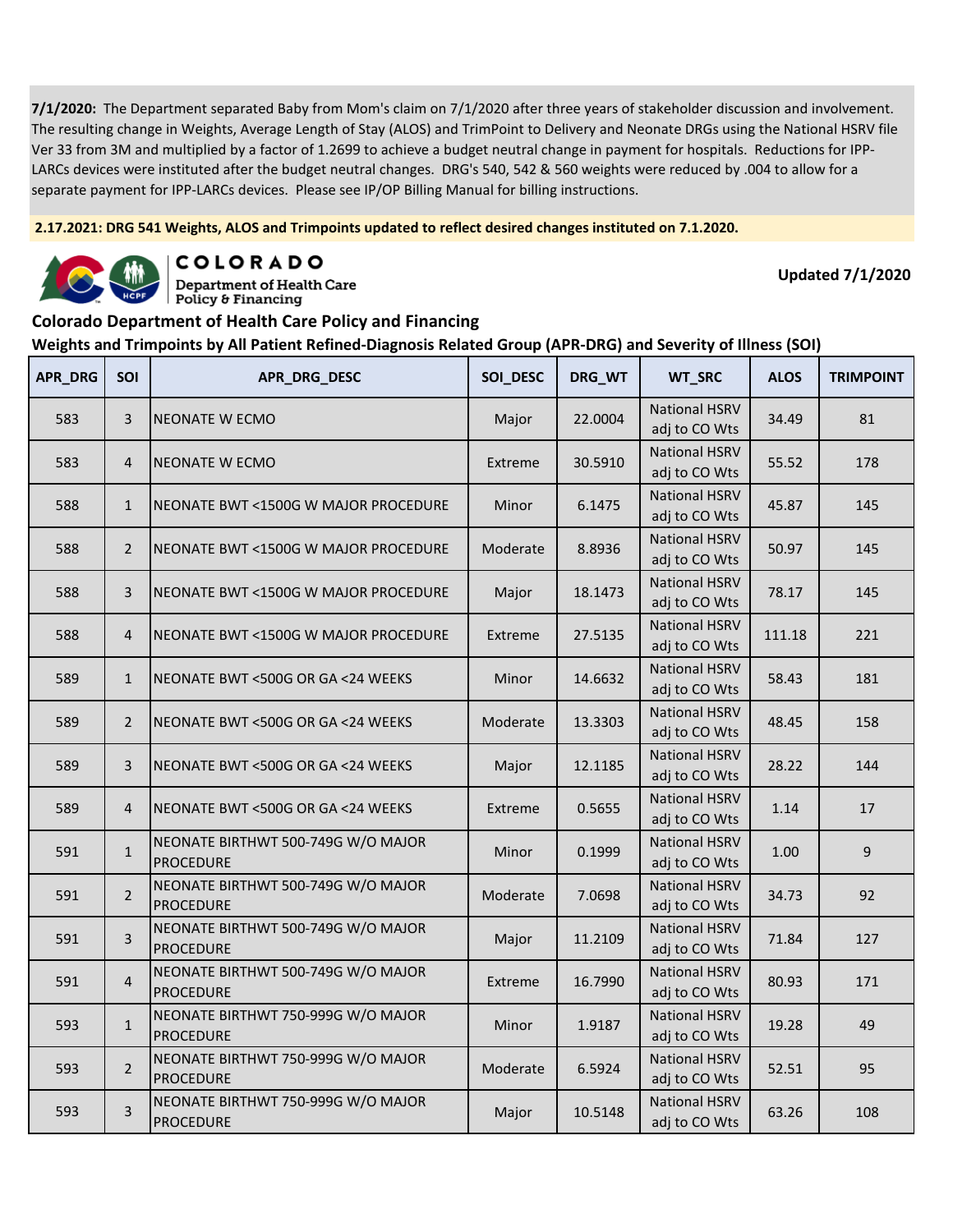**2.17.2021: DRG 541 Weights, ALOS and Trimpoints updated to reflect desired changes instituted on 7.1.2020.**



COLORADO **Department of Health Care** 

**Updated 7/1/2020**

#### **Colorado Department of Health Care Policy and Financing**

Policy & Financing

| APR DRG | SOI            | APR_DRG_DESC                                                        | SOI DESC | DRG_WT  | WT_SRC                                | <b>ALOS</b> | <b>TRIMPOINT</b> |
|---------|----------------|---------------------------------------------------------------------|----------|---------|---------------------------------------|-------------|------------------|
| 593     | $\overline{4}$ | NEONATE BIRTHWT 750-999G W/O MAJOR<br><b>PROCEDURE</b>              | Extreme  | 15.5504 | <b>National HSRV</b><br>adj to CO Wts | 80.85       | 139              |
| 602     | $\mathbf{1}$   | NEONATE BWT 1000-1249G W RESP DIST<br>SYND/OTH MAJ RESP OR MAJ ANOM | Minor    | 3.7632  | <b>National HSRV</b><br>adj to CO Wts | 32.05       | 51               |
| 602     | $\overline{2}$ | NEONATE BWT 1000-1249G W RESP DIST<br>SYND/OTH MAJ RESP OR MAJ ANOM | Moderate | 7.4551  | <b>National HSRV</b><br>adj to CO Wts | 44.50       | 77               |
| 602     | 3              | NEONATE BWT 1000-1249G W RESP DIST<br>SYND/OTH MAJ RESP OR MAJ ANOM | Major    | 9.8534  | <b>National HSRV</b><br>adj to CO Wts | 55.62       | 93               |
| 602     | $\overline{4}$ | NEONATE BWT 1000-1249G W RESP DIST<br>SYND/OTH MAJ RESP OR MAJ ANOM | Extreme  | 13.2999 | <b>National HSRV</b><br>adj to CO Wts | 70.02       | 125              |
| 603     | $\mathbf{1}$   | NEONATE BIRTHWT 1000-1249G W OR W/O<br>OTHER SIGNIFICANT CONDITION  | Minor    | 2.1871  | <b>National HSRV</b><br>adj to CO Wts | 21.88       | 43               |
| 603     | $\overline{2}$ | NEONATE BIRTHWT 1000-1249G W OR W/O<br>OTHER SIGNIFICANT CONDITION  | Moderate | 5.4002  | <b>National HSRV</b><br>adj to CO Wts | 36.32       | 66               |
| 603     | 3              | NEONATE BIRTHWT 1000-1249G W OR W/O<br>OTHER SIGNIFICANT CONDITION  | Major    | 8.3289  | <b>National HSRV</b><br>adj to CO Wts | 49.64       | 86               |
| 603     | $\overline{4}$ | NEONATE BIRTHWT 1000-1249G W OR W/O<br>OTHER SIGNIFICANT CONDITION  | Extreme  | 8.9844  | <b>National HSRV</b><br>adj to CO Wts | 59.71       | 100              |
| 607     | $\mathbf{1}$   | NEONATE BWT 1250-1499G W RESP DIST<br>SYND/OTH MAJ RESP OR MAJ ANOM | Minor    | 3.4926  | <b>National HSRV</b><br>adj to CO Wts | 26.15       | 48               |
| 607     | $\overline{2}$ | NEONATE BWT 1250-1499G W RESP DIST<br>SYND/OTH MAJ RESP OR MAJ ANOM | Moderate | 6.0301  | <b>National HSRV</b><br>adj to CO Wts | 35.92       | 65               |
| 607     | 3              | NEONATE BWT 1250-1499G W RESP DIST<br>SYND/OTH MAJ RESP OR MAJ ANOM | Major    | 7.8585  | <b>National HSRV</b><br>adj to CO Wts | 44.31       | 79               |
| 607     | $\overline{4}$ | NEONATE BWT 1250-1499G W RESP DIST<br>SYND/OTH MAJ RESP OR MAJ ANOM | Extreme  | 10.0967 | <b>National HSRV</b><br>adj to CO Wts | 54.70       | 101              |
| 608     | $\mathbf{1}$   | NEONATE BWT 1250-1499G W OR W/O OTHER<br>SIGNIFICANT CONDITION      | Minor    | 2.7039  | <b>National HSRV</b><br>adj to CO Wts | 20.03       | 41               |
| 608     | $\overline{2}$ | NEONATE BWT 1250-1499G W OR W/O OTHER<br>SIGNIFICANT CONDITION      | Moderate | 4.5776  | <b>National HSRV</b><br>adj to CO Wts | 30.12       | 59               |
| 608     | 3              | NEONATE BWT 1250-1499G W OR W/O OTHER<br>SIGNIFICANT CONDITION      | Major    | 6.6903  | <b>National HSRV</b><br>adj to CO Wts | 38.72       | 72               |
| 608     | $\overline{4}$ | NEONATE BWT 1250-1499G W OR W/O OTHER<br>SIGNIFICANT CONDITION      | Extreme  | 7.6732  | <b>National HSRV</b><br>adj to CO Wts | 52.06       | 120              |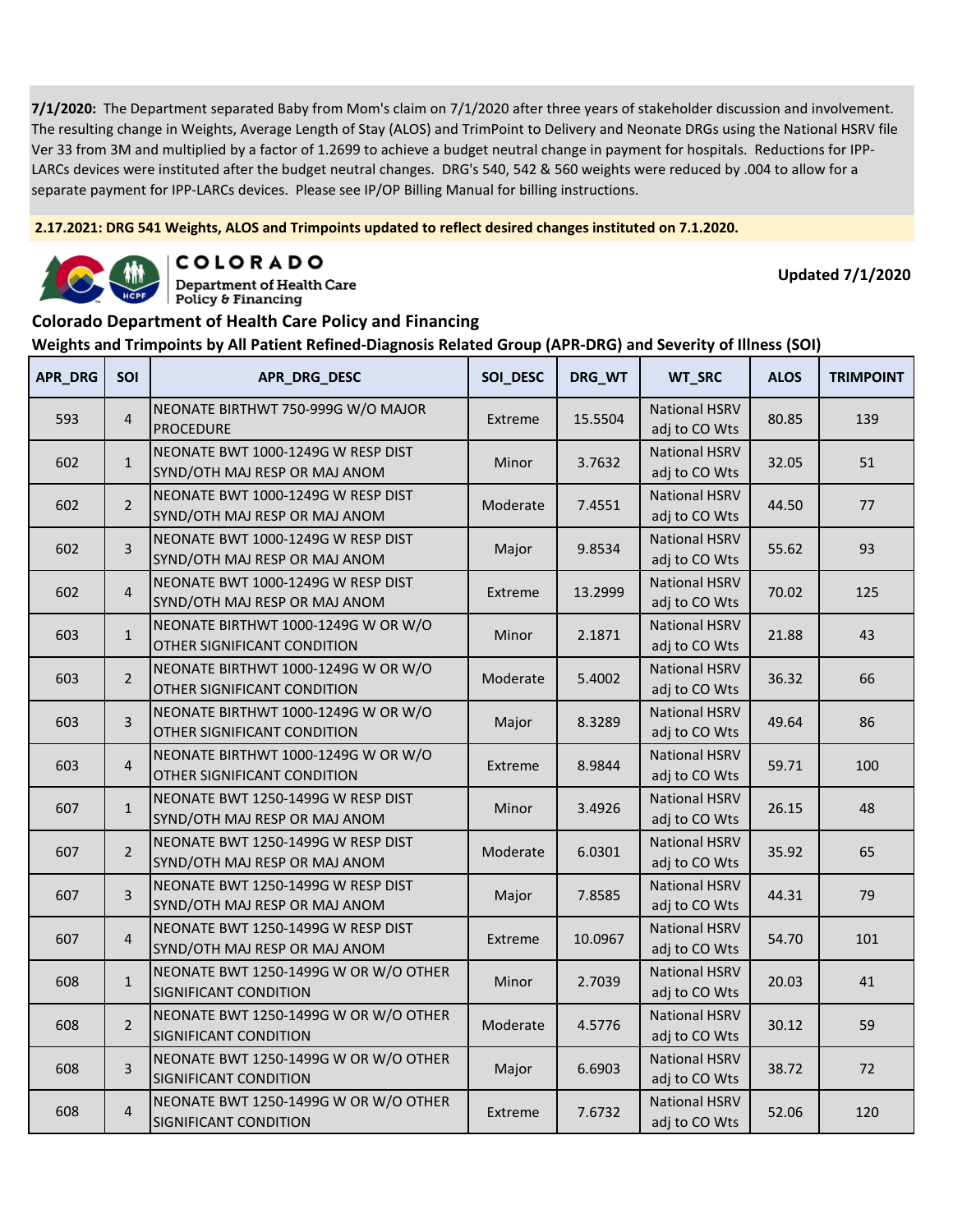**2.17.2021: DRG 541 Weights, ALOS and Trimpoints updated to reflect desired changes instituted on 7.1.2020.**



COLORADO **Department of Health Care** 

**Updated 7/1/2020**

#### **Colorado Department of Health Care Policy and Financing**

Policy & Financing

| APR_DRG | <b>SOI</b>     | APR_DRG_DESC                                                   | SOI_DESC | DRG_WT  | WT_SRC                                | <b>ALOS</b> | <b>TRIMPOINT</b> |
|---------|----------------|----------------------------------------------------------------|----------|---------|---------------------------------------|-------------|------------------|
| 609     | $\mathbf{1}$   | NEONATE BWT 1500-2499G W MAJOR<br><b>PROCEDURE</b>             | Minor    | 3.4709  | <b>National HSRV</b><br>adj to CO Wts | 19.33       | 52               |
| 609     | $\overline{2}$ | NEONATE BWT 1500-2499G W MAJOR<br><b>PROCEDURE</b>             | Moderate | 4.9054  | <b>National HSRV</b><br>adj to CO Wts | 19.09       | 80               |
| 609     | 3              | NEONATE BWT 1500-2499G W MAJOR<br><b>PROCEDURE</b>             | Major    | 8.3350  | <b>National HSRV</b><br>adj to CO Wts | 35.44       | 108              |
| 609     | $\overline{4}$ | NEONATE BWT 1500-2499G W MAJOR<br><b>PROCEDURE</b>             | Extreme  | 15.1288 | <b>National HSRV</b><br>adj to CO Wts | 62.02       | 200              |
| 611     | $\mathbf{1}$   | NEONATE BIRTHWT 1500-1999G W MAJOR<br><b>ANOMALY</b>           | Minor    | 1.4958  | <b>National HSRV</b><br>adj to CO Wts | 13.70       | 31               |
| 611     | $\overline{2}$ | NEONATE BIRTHWT 1500-1999G W MAJOR<br><b>ANOMALY</b>           | Moderate | 3.1948  | <b>National HSRV</b><br>adj to CO Wts | 21.24       | 49               |
| 611     | $\overline{3}$ | NEONATE BIRTHWT 1500-1999G W MAJOR<br><b>ANOMALY</b>           | Major    | 5.1502  | <b>National HSRV</b><br>adj to CO Wts | 32.26       | 72               |
| 611     | $\overline{4}$ | NEONATE BIRTHWT 1500-1999G W MAJOR<br><b>ANOMALY</b>           | Extreme  | 6.6595  | <b>National HSRV</b><br>adj to CO Wts | 41.75       | 123              |
| 612     | $\mathbf{1}$   | NEONATE BWT 1500-1999G W RESP DIST<br>SYND/OTH MAJ RESP COND   | Minor    | 2.7784  | <b>National HSRV</b><br>adj to CO Wts | 17.34       | 35               |
| 612     | $\overline{2}$ | NEONATE BWT 1500-1999G W RESP DIST<br>SYND/OTH MAJ RESP COND   | Moderate | 4.0920  | <b>National HSRV</b><br>adj to CO Wts | 24.07       | 48               |
| 612     | 3              | NEONATE BWT 1500-1999G W RESP DIST<br>SYND/OTH MAJ RESP COND   | Major    | 5.9435  | <b>National HSRV</b><br>adj to CO Wts | 32.41       | 63               |
| 612     | $\overline{4}$ | NEONATE BWT 1500-1999G W RESP DIST<br>SYND/OTH MAJ RESP COND   | Extreme  | 7.9110  | <b>National HSRV</b><br>adj to CO Wts | 40.07       | 83               |
| 613     | $\mathbf{1}$   | NEONATE BIRTHWT 1500-1999G W<br>CONGENITAL/PERINATAL INFECTION | Minor    | 2.1071  | <b>National HSRV</b><br>adj to CO Wts | 14.05       | 28               |
| 613     | $\overline{2}$ | NEONATE BIRTHWT 1500-1999G W<br>CONGENITAL/PERINATAL INFECTION | Moderate | 3.4071  | <b>National HSRV</b><br>adj to CO Wts | 21.15       | 47               |
| 613     | $\overline{3}$ | NEONATE BIRTHWT 1500-1999G W<br>CONGENITAL/PERINATAL INFECTION | Major    | 4.7750  | <b>National HSRV</b><br>adj to CO Wts | 27.91       | 54               |
| 613     | $\overline{4}$ | NEONATE BIRTHWT 1500-1999G W<br>CONGENITAL/PERINATAL INFECTION | Extreme  | 6.2005  | <b>National HSRV</b><br>adj to CO Wts | 42.73       | 77               |
| 614     | $\mathbf{1}$   | NEONATE BWT 1500-1999G W OR W/O OTHER<br>SIGNIFICANT CONDITION | Minor    | 1.1734  | <b>National HSRV</b><br>adj to CO Wts | 10.81       | 27               |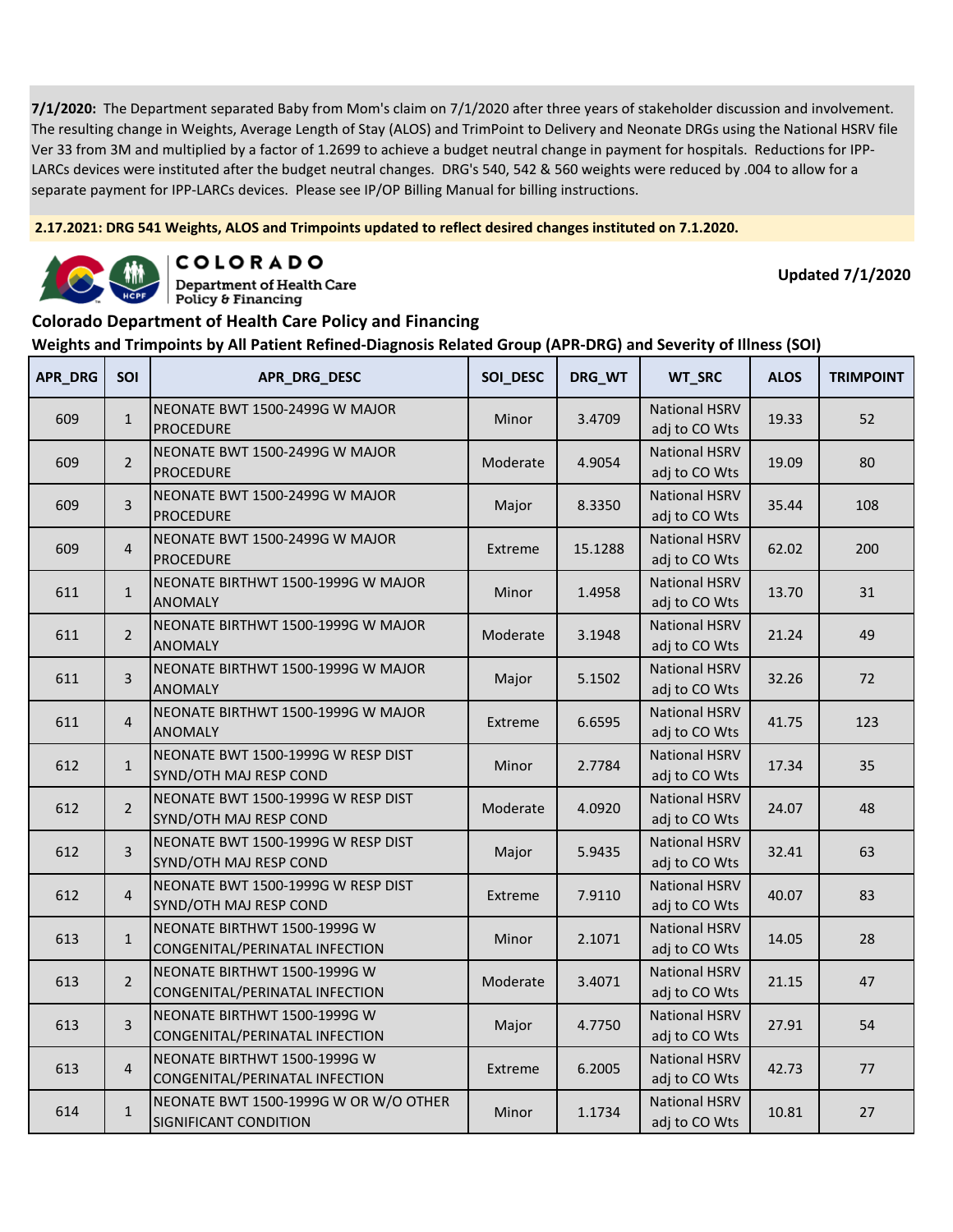**2.17.2021: DRG 541 Weights, ALOS and Trimpoints updated to reflect desired changes instituted on 7.1.2020.**



COLORADO **Department of Health Care** 

**Updated 7/1/2020**

#### **Colorado Department of Health Care Policy and Financing**

Policy & Financing

| APR_DRG | SOI            | APR_DRG_DESC                                                      | SOI_DESC | DRG_WT | WT_SRC                                | <b>ALOS</b> | <b>TRIMPOINT</b> |
|---------|----------------|-------------------------------------------------------------------|----------|--------|---------------------------------------|-------------|------------------|
| 614     | $\overline{2}$ | NEONATE BWT 1500-1999G W OR W/O OTHER<br>SIGNIFICANT CONDITION    | Moderate | 2.8913 | <b>National HSRV</b><br>adj to CO Wts | 19.73       | 43               |
| 614     | 3              | NEONATE BWT 1500-1999G W OR W/O OTHER<br>SIGNIFICANT CONDITION    | Major    | 4.6227 | <b>National HSRV</b><br>adj to CO Wts | 28.08       | 56               |
| 614     | $\overline{4}$ | NEONATE BWT 1500-1999G W OR W/O OTHER<br>SIGNIFICANT CONDITION    | Extreme  | 6.4513 | <b>National HSRV</b><br>adj to CO Wts | 35.20       | 69               |
| 621     | $\mathbf{1}$   | NEONATE BWT 2000-2499G W MAJOR ANOMALY                            | Minor    | 0.7722 | <b>National HSRV</b><br>adj to CO Wts | 7.73        | 25               |
| 621     | $\overline{2}$ | NEONATE BWT 2000-2499G W MAJOR ANOMALY                            | Moderate | 1.9529 | <b>National HSRV</b><br>adj to CO Wts | 13.51       | 39               |
| 621     | 3              | NEONATE BWT 2000-2499G W MAJOR ANOMALY                            | Major    | 3.4548 | <b>National HSRV</b><br>adj to CO Wts | 20.97       | 58               |
| 621     | $\overline{4}$ | NEONATE BWT 2000-2499G W MAJOR ANOMALY                            | Extreme  | 4.8383 | <b>National HSRV</b><br>adj to CO Wts | 27.87       | 88               |
| 622     | $\mathbf{1}$   | NEONATE BWT 2000-2499G W RESP DIST<br>SYND/OTH MAJ RESP COND      | Minor    | 1.7353 | <b>National HSRV</b><br>adj to CO Wts | 10.99       | 24               |
| 622     | $\overline{2}$ | NEONATE BWT 2000-2499G W RESP DIST<br>SYND/OTH MAJ RESP COND      | Moderate | 2.6556 | <b>National HSRV</b><br>adj to CO Wts | 14.60       | 33               |
| 622     | 3              | NEONATE BWT 2000-2499G W RESP DIST<br>SYND/OTH MAJ RESP COND      | Major    | 3.7762 | <b>National HSRV</b><br>adj to CO Wts | 19.15       | 47               |
| 622     | $\overline{4}$ | NEONATE BWT 2000-2499G W RESP DIST<br>SYND/OTH MAJ RESP COND      | Extreme  | 5.9942 | <b>National HSRV</b><br>adj to CO Wts | 23.46       | 60               |
| 623     | $\mathbf{1}$   | <b>NEONATE BWT 2000-2499G W</b><br>CONGENITAL/PERINATAL INFECTION | Minor    | 1.2614 | <b>National HSRV</b><br>adj to CO Wts | 8.85        | 21               |
| 623     | $\overline{2}$ | <b>NEONATE BWT 2000-2499G W</b><br>CONGENITAL/PERINATAL INFECTION | Moderate | 2.1333 | <b>National HSRV</b><br>adj to CO Wts | 13.39       | 33               |
| 623     | $\overline{3}$ | NEONATE BWT 2000-2499G W<br>CONGENITAL/PERINATAL INFECTION        | Major    | 3.1857 | <b>National HSRV</b><br>adj to CO Wts | 18.26       | 51               |
| 623     | $\overline{4}$ | <b>NEONATE BWT 2000-2499G W</b><br>CONGENITAL/PERINATAL INFECTION | Extreme  | 4.9438 | <b>National HSRV</b><br>adj to CO Wts | 26.96       | 83               |
| 625     | $\mathbf 1$    | NEONATE BWT 2000-2499G W OTHER<br>SIGNIFICANT CONDITION           | Minor    | 1.4564 | <b>National HSRV</b><br>adj to CO Wts | 11.07       | 30               |
| 625     | $\overline{2}$ | NEONATE BWT 2000-2499G W OTHER<br>SIGNIFICANT CONDITION           | Moderate | 2.3653 | <b>National HSRV</b><br>adj to CO Wts | 15.66       | 38               |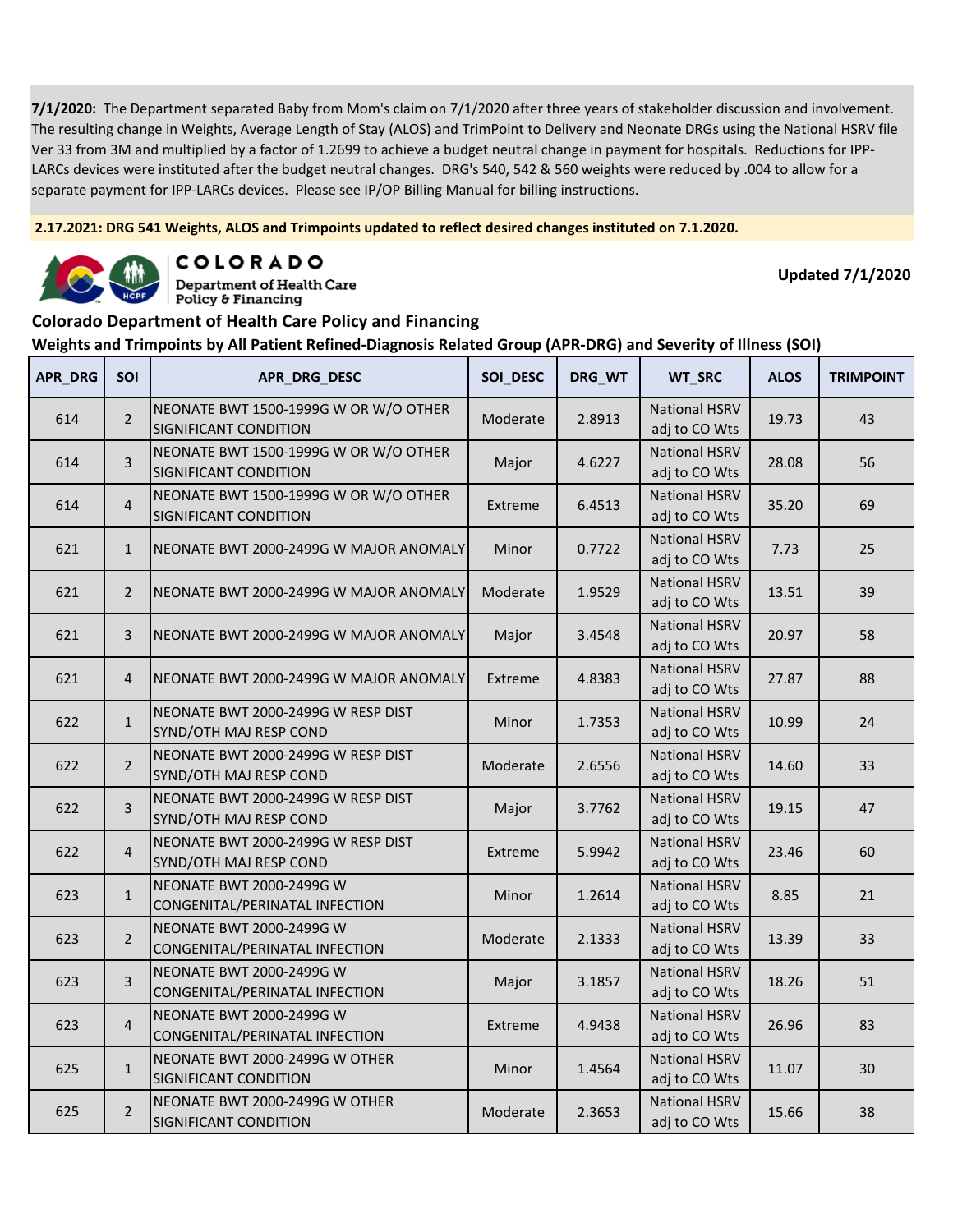**2.17.2021: DRG 541 Weights, ALOS and Trimpoints updated to reflect desired changes instituted on 7.1.2020.**



COLORADO **Department of Health Care** 

**Updated 7/1/2020**

### **Colorado Department of Health Care Policy and Financing**

Policy & Financing

| APR_DRG | SOI            | APR_DRG_DESC                                                         | SOI_DESC | DRG_WT  | WT_SRC                                | <b>ALOS</b> | <b>TRIMPOINT</b> |
|---------|----------------|----------------------------------------------------------------------|----------|---------|---------------------------------------|-------------|------------------|
| 625     | $\overline{3}$ | NEONATE BWT 2000-2499G W OTHER<br>SIGNIFICANT CONDITION              | Major    | 2.9585  | <b>National HSRV</b><br>adj to CO Wts | 18.95       | 48               |
| 625     | $\overline{4}$ | NEONATE BWT 2000-2499G W OTHER<br>SIGNIFICANT CONDITION              | Extreme  | 3.7072  | <b>National HSRV</b><br>adj to CO Wts | 20.13       | 48               |
| 626     | $\mathbf{1}$   | NEONATE BWT 2000-2499G, NORMAL<br>NEWBORN OR NEONATE W OTHER PROBLEM | Minor    | 0.1760  | <b>National HSRV</b><br>adj to CO Wts | 2.63        | 8                |
| 626     | $\overline{2}$ | NEONATE BWT 2000-2499G, NORMAL<br>NEWBORN OR NEONATE W OTHER PROBLEM | Moderate | 0.3284  | <b>National HSRV</b><br>adj to CO Wts | 4.30        | 17               |
| 626     | 3              | NEONATE BWT 2000-2499G, NORMAL<br>NEWBORN OR NEONATE W OTHER PROBLEM | Major    | 0.9752  | <b>National HSRV</b><br>adj to CO Wts | 8.30        | 22               |
| 626     | $\overline{4}$ | NEONATE BWT 2000-2499G, NORMAL<br>NEWBORN OR NEONATE W OTHER PROBLEM | Extreme  | 2.8978  | <b>National HSRV</b><br>adj to CO Wts | 19.17       | 47               |
| 630     | $\mathbf{1}$   | NEONATE BIRTHWT >2499G W MAJOR<br>CARDIOVASCULAR PROCEDURE           | Minor    | 2.5991  | <b>National HSRV</b><br>adj to CO Wts | 4.66        | 12               |
| 630     | $\overline{2}$ | NEONATE BIRTHWT >2499G W MAJOR<br>CARDIOVASCULAR PROCEDURE           | Moderate | 4.1761  | <b>National HSRV</b><br>adj to CO Wts | 7.61        | 27               |
| 630     | 3              | NEONATE BIRTHWT >2499G W MAJOR<br>CARDIOVASCULAR PROCEDURE           | Major    | 6.6351  | <b>National HSRV</b><br>adj to CO Wts | 13.05       | 49               |
| 630     | $\overline{4}$ | NEONATE BIRTHWT >2499G W MAJOR<br>CARDIOVASCULAR PROCEDURE           | Extreme  | 14.2319 | <b>National HSRV</b><br>adj to CO Wts | 36.48       | 156              |
| 631     | $\mathbf{1}$   | NEONATE BIRTHWT >2499G W OTHER MAJOR<br><b>PROCEDURE</b>             | Minor    | 1.1705  | <b>National HSRV</b><br>adj to CO Wts | 3.22        | 15               |
| 631     | $\overline{2}$ | NEONATE BIRTHWT >2499G W OTHER MAJOR<br><b>PROCEDURE</b>             | Moderate | 2.1291  | <b>National HSRV</b><br>adj to CO Wts | 7.94        | 33               |
| 631     | $\overline{3}$ | NEONATE BIRTHWT >2499G W OTHER MAJOR<br><b>PROCEDURE</b>             | Major    | 4.7596  | <b>National HSRV</b><br>adj to CO Wts | 19.84       | 76               |
| 631     | $\overline{4}$ | NEONATE BIRTHWT >2499G W OTHER MAJOR<br><b>PROCEDURE</b>             | Extreme  | 12.2322 | <b>National HSRV</b><br>adj to CO Wts | 48.38       | 167              |
| 633     | $\mathbf{1}$   | NEONATE BIRTHWT >2499G W MAJOR<br><b>ANOMALY</b>                     | Minor    | 0.2503  | <b>National HSRV</b><br>adj to CO Wts | 2.71        | 10               |
| 633     | $\overline{2}$ | NEONATE BIRTHWT >2499G W MAJOR<br><b>ANOMALY</b>                     | Moderate | 0.7363  | <b>National HSRV</b><br>adj to CO Wts | 5.59        | 28               |
| 633     | 3              | <b>NEONATE BIRTHWT &gt;2499G W MAJOR</b><br><b>ANOMALY</b>           | Major    | 1.7640  | <b>National HSRV</b><br>adj to CO Wts | 10.93       | 49               |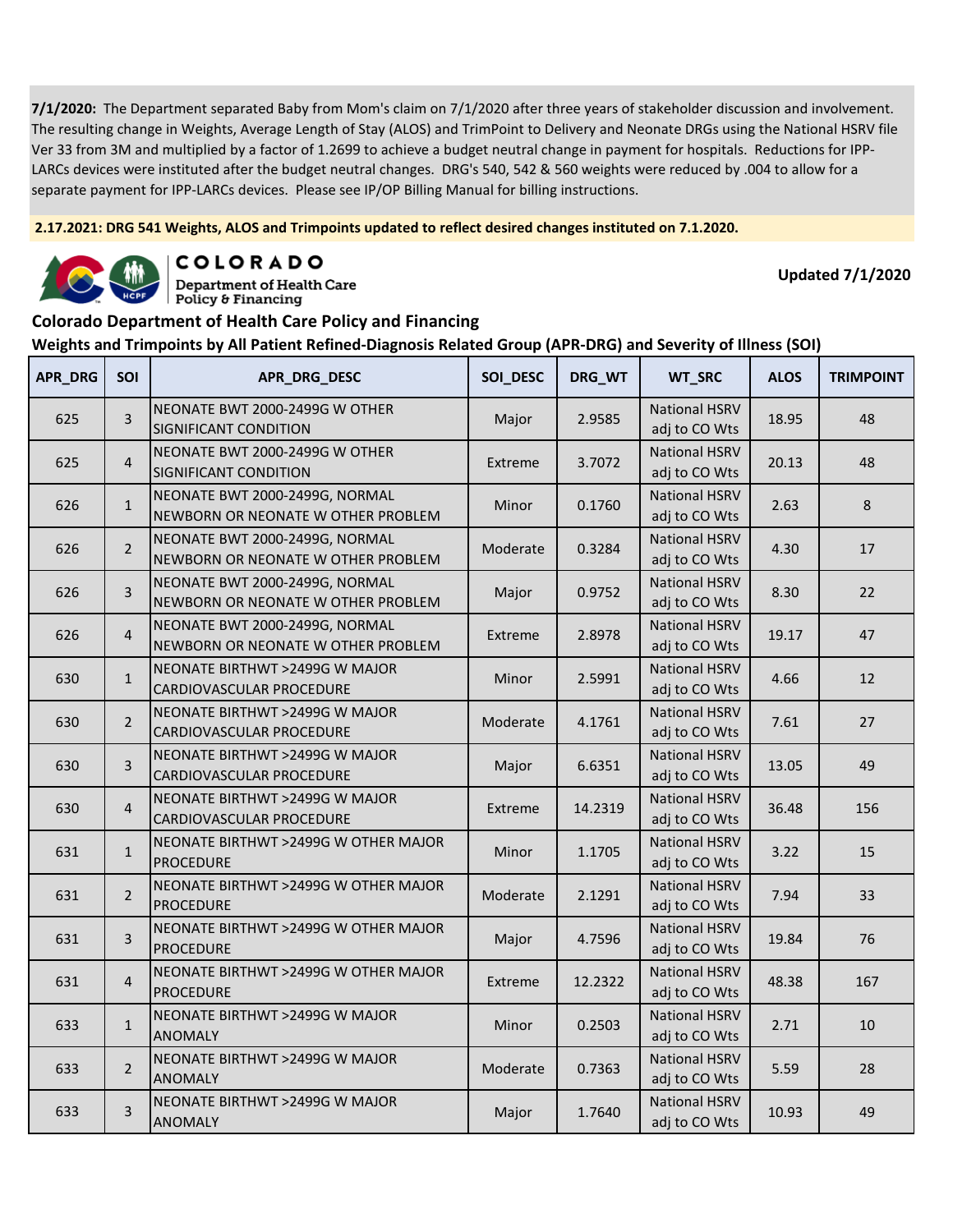**2.17.2021: DRG 541 Weights, ALOS and Trimpoints updated to reflect desired changes instituted on 7.1.2020.**



COLORADO **Department of Health Care** 

**Updated 7/1/2020**

#### **Colorado Department of Health Care Policy and Financing**

Policy & Financing

| <b>APR_DRG</b> | SOI            | APR_DRG_DESC                                                         | SOI_DESC | DRG_WT | WT_SRC                                | <b>ALOS</b> | <b>TRIMPOINT</b> |
|----------------|----------------|----------------------------------------------------------------------|----------|--------|---------------------------------------|-------------|------------------|
| 633            | $\overline{4}$ | NEONATE BIRTHWT >2499G W MAJOR<br><b>ANOMALY</b>                     | Extreme  | 5.0449 | <b>National HSRV</b><br>adj to CO Wts | 23.53       | 105              |
| 634            | $\mathbf{1}$   | NEONATE, BIRTHWT >2499G W RESP DIST<br>SYND/OTH MAJ RESP COND        | Minor    | 0.6203 | <b>National HSRV</b><br>adj to CO Wts | 4.43        | 13               |
| 634            | $\overline{2}$ | NEONATE, BIRTHWT >2499G W RESP DIST<br>SYND/OTH MAJ RESP COND        | Moderate | 1.1994 | <b>National HSRV</b><br>adj to CO Wts | 6.98        | 24               |
| 634            | 3              | NEONATE, BIRTHWT >2499G W RESP DIST<br>SYND/OTH MAJ RESP COND        | Major    | 2.5622 | <b>National HSRV</b><br>adj to CO Wts | 11.83       | 50               |
| 634            | $\overline{4}$ | NEONATE, BIRTHWT >2499G W RESP DIST<br>SYND/OTH MAJ RESP COND        | Extreme  | 5.9600 | <b>National HSRV</b><br>adj to CO Wts | 21.79       | 99               |
| 636            | $\mathbf{1}$   | NEONATE BIRTHWT >2499G W<br>CONGENITAL/PERINATAL INFECTION           | Minor    | 0.7087 | <b>National HSRV</b><br>adj to CO Wts | 5.47        | 13               |
| 636            | $\overline{2}$ | NEONATE BIRTHWT >2499G W<br>CONGENITAL/PERINATAL INFECTION           | Moderate | 1.1225 | <b>National HSRV</b><br>adj to CO Wts | 7.26        | 26               |
| 636            | 3              | NEONATE BIRTHWT >2499G W<br>CONGENITAL/PERINATAL INFECTION           | Major    | 1.9757 | <b>National HSRV</b><br>adj to CO Wts | 11.04       | 40               |
| 636            | $\overline{4}$ | NEONATE BIRTHWT >2499G W<br>CONGENITAL/PERINATAL INFECTION           | Extreme  | 3.8874 | <b>National HSRV</b><br>adj to CO Wts | 18.17       | 84               |
| 639            | $\mathbf{1}$   | NEONATE BIRTHWT >2499G W OTHER<br>SIGNIFICANT CONDITION              | Minor    | 0.4173 | <b>National HSRV</b><br>adj to CO Wts | 3.64        | 21               |
| 639            | $\overline{2}$ | NEONATE BIRTHWT >2499G W OTHER<br>SIGNIFICANT CONDITION              | Moderate | 0.8409 | <b>National HSRV</b><br>adj to CO Wts | 6.21        | 31               |
| 639            | 3              | NEONATE BIRTHWT >2499G W OTHER<br>SIGNIFICANT CONDITION              | Major    | 1.4996 | <b>National HSRV</b><br>adj to CO Wts | 8.95        | 40               |
| 639            | $\overline{4}$ | NEONATE BIRTHWT >2499G W OTHER<br>SIGNIFICANT CONDITION              | Extreme  | 3.4649 | <b>National HSRV</b><br>adj to CO Wts | 15.03       | 75               |
| 640            | $\mathbf{1}$   | NEONATE BIRTHWT >2499G, NORMAL<br>NEWBORN OR NEONATE W OTHER PROBLEM | Minor    | 0.1285 | <b>National HSRV</b><br>adj to CO Wts | 2.07        | $\overline{4}$   |
| 640            | $\overline{2}$ | NEONATE BIRTHWT >2499G, NORMAL<br>NEWBORN OR NEONATE W OTHER PROBLEM | Moderate | 0.1717 | <b>National HSRV</b><br>adj to CO Wts | 2.35        | 5                |
| 640            | 3              | NEONATE BIRTHWT >2499G, NORMAL<br>NEWBORN OR NEONATE W OTHER PROBLEM | Major    | 0.3636 | <b>National HSRV</b><br>adj to CO Wts | 3.51        | 12               |
| 640            | $\overline{4}$ | NEONATE BIRTHWT >2499G, NORMAL<br>NEWBORN OR NEONATE W OTHER PROBLEM | Extreme  | 1.8701 | <b>National HSRV</b><br>adj to CO Wts | 11.10       | 26               |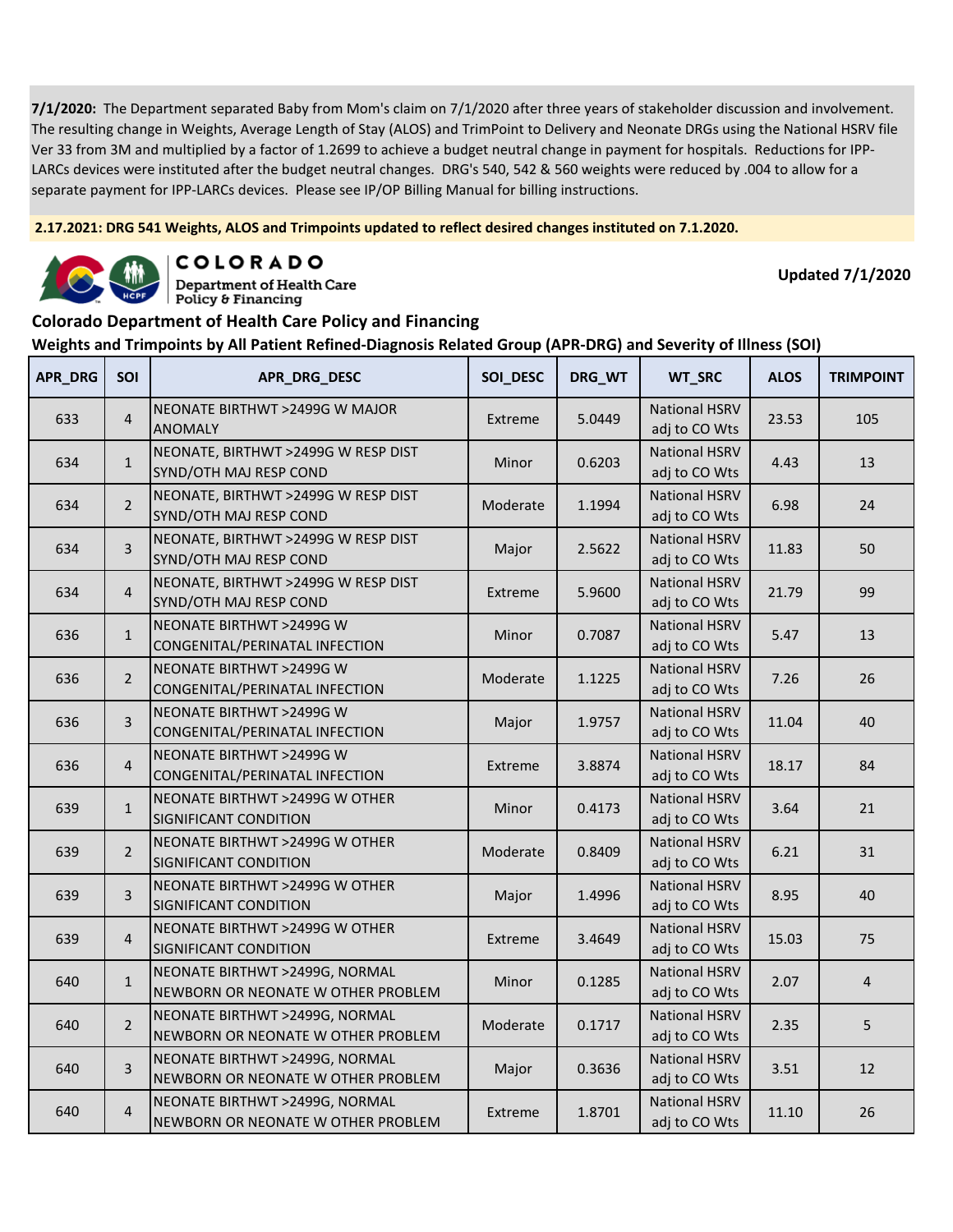**2.17.2021: DRG 541 Weights, ALOS and Trimpoints updated to reflect desired changes instituted on 7.1.2020.**



COLORADO

**Department of Health Care** Policy & Financing

**Updated 7/1/2020**

### **Colorado Department of Health Care Policy and Financing**

| <b>APR_DRG</b> | <b>SOI</b>     | APR_DRG_DESC                                                          | SOI_DESC | DRG_WT | WT_SRC      | <b>ALOS</b> | <b>TRIMPOINT</b> |
|----------------|----------------|-----------------------------------------------------------------------|----------|--------|-------------|-------------|------------------|
| 650            | $\mathbf{1}$   | SPLENECTOMY                                                           | Minor    | 1.3773 | National    | 3.37        | 9                |
| 650            | $\overline{2}$ | SPLENECTOMY                                                           | Moderate | 1.9123 | National    | 5.08        | 13               |
| 650            | 3              | SPLENECTOMY                                                           | Major    | 2.8742 | National    | 8.26        | 22               |
| 650            | 4              | SPLENECTOMY                                                           | Extreme  | 6.2141 | National    | 15.14       | 40               |
| 651            | $\mathbf{1}$   | OTHER PROCEDURES OF BLOOD & BLOOD-<br><b>FORMING ORGANS</b>           | Minor    | 1.0960 | National    | 3.08        | 9                |
| 651            | $\overline{2}$ | OTHER PROCEDURES OF BLOOD & BLOOD-<br><b>FORMING ORGANS</b>           | Moderate | 1.5495 | National    | 4.54        | 12               |
| 651            | 3              | OTHER PROCEDURES OF BLOOD & BLOOD-<br><b>FORMING ORGANS</b>           | Major    | 2.4988 | National    | 8.63        | 25               |
| 651            | 4              | OTHER PROCEDURES OF BLOOD & BLOOD-<br><b>FORMING ORGANS</b>           | Extreme  | 6.8202 | National    | 22.85       | 66               |
| 660            | $\mathbf{1}$   | MAJOR HEMATOLOGIC/IMMUNOLOGIC DIAG<br>EXC SICKLE CELL CRISIS & COAGUL | Minor    | 0.6964 | National    | 2.86        | 8                |
| 660            | $\overline{2}$ | MAJOR HEMATOLOGIC/IMMUNOLOGIC DIAG<br>EXC SICKLE CELL CRISIS & COAGUL | Moderate | 0.8987 | CO Specific | 3.64        | 9                |
| 660            | 3              | MAJOR HEMATOLOGIC/IMMUNOLOGIC DIAG<br>EXC SICKLE CELL CRISIS & COAGUL | Major    | 1.4677 | CO Specific | 5.29        | 15               |
| 660            | 4              | MAJOR HEMATOLOGIC/IMMUNOLOGIC DIAG<br>EXC SICKLE CELL CRISIS & COAGUL | Extreme  | 4.3277 | National    | 13.32       | 39               |
| 661            | $\mathbf{1}$   | <b>COAGULATION &amp; PLATELET DISORDERS</b>                           | Minor    | 0.9372 | National    | 2.58        | $\overline{7}$   |
| 661            | $\overline{2}$ | <b>COAGULATION &amp; PLATELET DISORDERS</b>                           | Moderate | 1.1479 | National    | 3.49        | 10               |
| 661            | 3              | <b>COAGULATION &amp; PLATELET DISORDERS</b>                           | Major    | 2.1007 | National    | 5.11        | 15               |
| 661            | 4              | <b>COAGULATION &amp; PLATELET DISORDERS</b>                           | Extreme  | 4.3315 | National    | 11.63       | 37               |
| 662            | $\mathbf{1}$   | SICKLE CELL ANEMIA CRISIS                                             | Minor    | 0.7471 | CO Specific | 3.44        | 8                |
| 662            | 2              | SICKLE CELL ANEMIA CRISIS                                             | Moderate | 0.9835 | CO Specific | 4.76        | 13               |
| 662            | 3              | SICKLE CELL ANEMIA CRISIS                                             | Major    | 1.2845 | National    | 7.26        | 20               |
| 662            | 4              | SICKLE CELL ANEMIA CRISIS                                             | Extreme  | 3.2866 | National    | 12.73       | 33               |
| 663            | $\mathbf{1}$   | OTHER ANEMIA & DISORDERS OF BLOOD &<br><b>BLOOD-FORMING ORGANS</b>    | Minor    | 0.5401 | CO Specific | 2.09        | 6                |
| 663            | $\overline{2}$ | OTHER ANEMIA & DISORDERS OF BLOOD &<br><b>BLOOD-FORMING ORGANS</b>    | Moderate | 0.6396 | CO Specific | 2.33        | 6                |
| 663            | 3              | OTHER ANEMIA & DISORDERS OF BLOOD &<br><b>BLOOD-FORMING ORGANS</b>    | Major    | 1.0065 | CO Specific | 3.65        | 10               |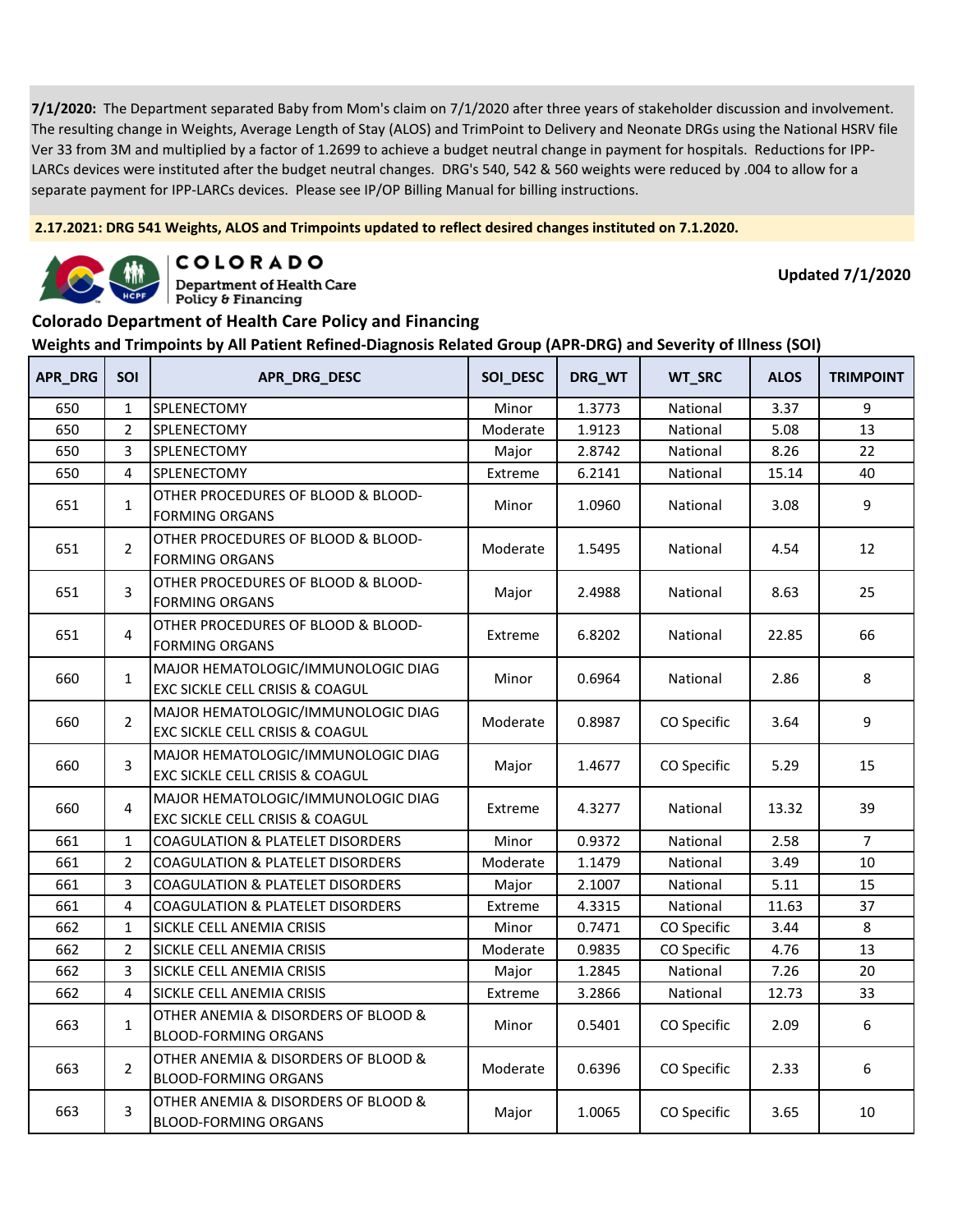**2.17.2021: DRG 541 Weights, ALOS and Trimpoints updated to reflect desired changes instituted on 7.1.2020.**



COLORADO

**Department of Health Care** Policy & Financing

**Updated 7/1/2020**

#### **Colorado Department of Health Care Policy and Financing**

| <b>APR_DRG</b> | SOI            | APR_DRG_DESC                                                                          | SOI_DESC | DRG_WT | WT_SRC      | <b>ALOS</b> | <b>TRIMPOINT</b> |
|----------------|----------------|---------------------------------------------------------------------------------------|----------|--------|-------------|-------------|------------------|
| 663            | 4              | OTHER ANEMIA & DISORDERS OF BLOOD &<br><b>BLOOD-FORMING ORGANS</b>                    | Extreme  | 2.1179 | National    | 8.12        | 24               |
| 680            | $\mathbf{1}$   | <b>MAJOR O.R. PROCEDURES FOR</b><br>LYMPHATIC/HEMATOPOIETIC/OTHER<br><b>NEOPLASMS</b> | Minor    | 1.5803 | National    | 3.86        | 10               |
| 680            | $\overline{2}$ | <b>MAJOR O.R. PROCEDURES FOR</b><br>LYMPHATIC/HEMATOPOIETIC/OTHER<br><b>NEOPLASMS</b> | Moderate | 2.1990 | National    | 5.91        | 16               |
| 680            | 3              | MAJOR O.R. PROCEDURES FOR<br>LYMPHATIC/HEMATOPOIETIC/OTHER<br><b>NEOPLASMS</b>        | Major    | 3.8589 | National    | 11.35       | 30               |
| 680            | 4              | MAJOR O.R. PROCEDURES FOR<br>LYMPHATIC/HEMATOPOIETIC/OTHER<br>NEOPLASMS               | Extreme  | 8.7168 | National    | 23.49       | 66               |
| 681            | $\mathbf{1}$   | OTHER O.R. PROCEDURES FOR<br>LYMPHATIC/HEMATOPOIETIC/OTHER<br>NEOPLASMS               | Minor    | 1.1609 | National    | 2.49        | 8                |
| 681            | $\overline{2}$ | OTHER O.R. PROCEDURES FOR<br>LYMPHATIC/HEMATOPOIETIC/OTHER<br><b>NEOPLASMS</b>        | Moderate | 1.4601 | CO Specific | 4.08        | 11               |
| 681            | 3              | OTHER O.R. PROCEDURES FOR<br>LYMPHATIC/HEMATOPOIETIC/OTHER<br><b>NEOPLASMS</b>        | Major    | 2.9534 | National    | 10.54       | 29               |
| 681            | 4              | OTHER O.R. PROCEDURES FOR<br>LYMPHATIC/HEMATOPOIETIC/OTHER<br><b>NEOPLASMS</b>        | Extreme  | 7.8961 | National    | 23.90       | 64               |
| 690            | $\mathbf{1}$   | <b>ACUTE LEUKEMIA</b>                                                                 | Minor    | 1.1641 | National    | 4.31        | 16               |
| 690            | $\overline{2}$ | <b>ACUTE LEUKEMIA</b>                                                                 | Moderate | 1.7931 | National    | 6.73        | 25               |
| 690            | 3              | <b>ACUTE LEUKEMIA</b>                                                                 | Major    | 3.6991 | National    | 14.03       | 46               |
| 690            | $\overline{4}$ | <b>ACUTE LEUKEMIA</b>                                                                 | Extreme  | 8.2286 | National    | 25.36       | 67               |
| 691            | $\mathbf{1}$   | LYMPHOMA, MYELOMA & NON-ACUTE<br>LEUKEMIA                                             | Minor    | 0.9878 | National    | 3.47        | 11               |
| 691            | $\overline{2}$ | LYMPHOMA, MYELOMA & NON-ACUTE<br>LEUKEMIA                                             | Moderate | 1.2904 | National    | 5.09        | 15               |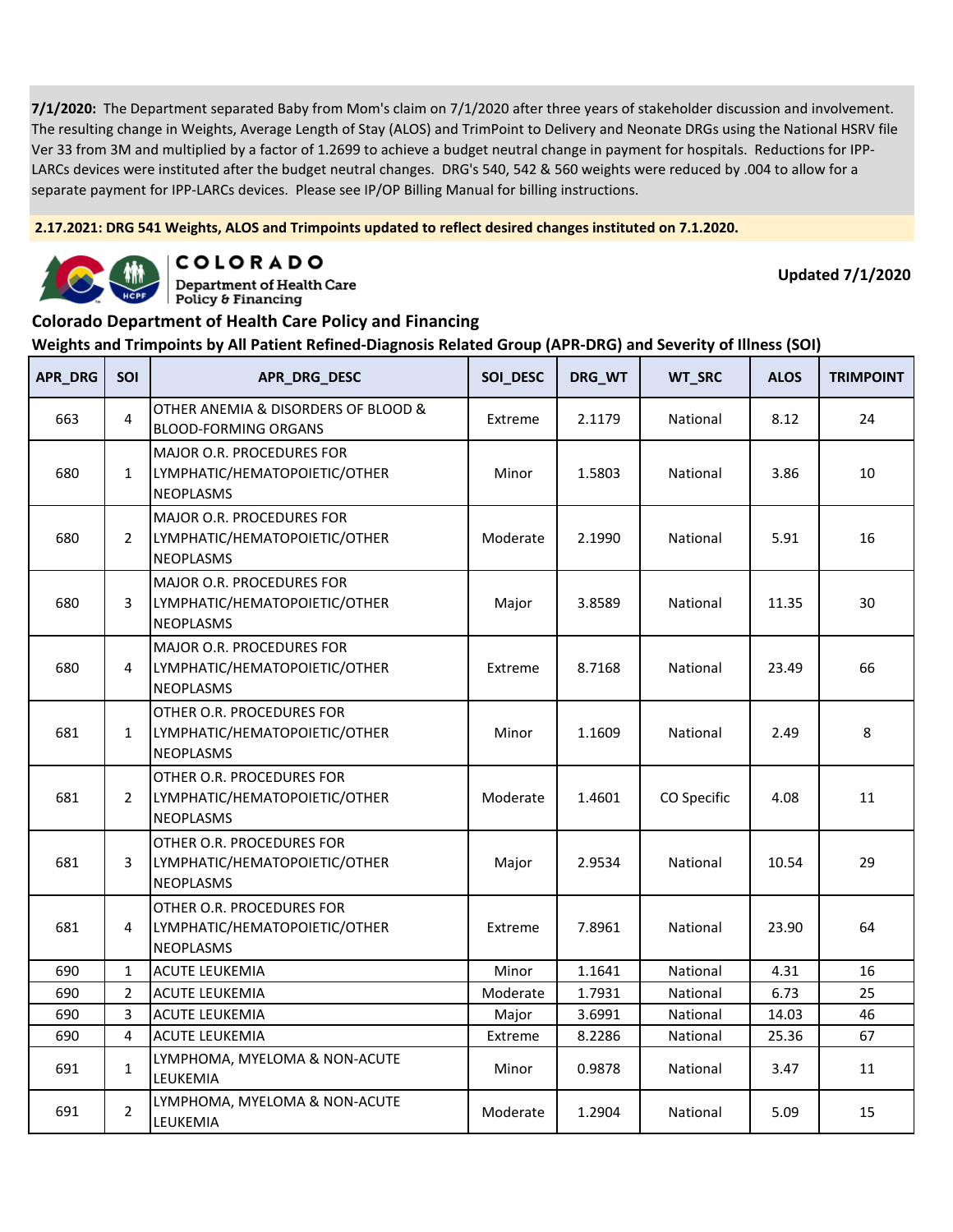**2.17.2021: DRG 541 Weights, ALOS and Trimpoints updated to reflect desired changes instituted on 7.1.2020.**



COLORADO **Department of Health Care** 

**Updated 7/1/2020**

#### Policy & Financing **Colorado Department of Health Care Policy and Financing**

| <b>APR_DRG</b> | <b>SOI</b>     | APR_DRG_DESC                                                                 | SOI_DESC | DRG_WT | WT_SRC      | <b>ALOS</b> | <b>TRIMPOINT</b> |
|----------------|----------------|------------------------------------------------------------------------------|----------|--------|-------------|-------------|------------------|
| 691            | 3              | LYMPHOMA, MYELOMA & NON-ACUTE<br>LEUKEMIA                                    | Major    | 2.0051 | National    | 8.05        | 23               |
| 691            | $\overline{4}$ | LYMPHOMA, MYELOMA & NON-ACUTE<br>LEUKEMIA                                    | Extreme  | 4.6075 | National    | 15.27       | 45               |
| 692            | $\mathbf{1}$   | RADIOTHERAPY                                                                 | Minor    | 0.9472 | National    | 3.29        | 9                |
| 692            | $\overline{2}$ | RADIOTHERAPY                                                                 | Moderate | 1.7950 | National    | 4.42        | 12               |
| 692            | 3              | RADIOTHERAPY                                                                 | Major    | 2.5562 | National    | 8.16        | 24               |
| 692            | 4              | RADIOTHERAPY                                                                 | Extreme  | 4.5713 | National    | 13.29       | 37               |
| 693            | $\mathbf{1}$   | CHEMOTHERAPY                                                                 | Minor    | 0.8323 | National    | 2.74        | $\overline{7}$   |
| 693            | $\overline{2}$ | CHEMOTHERAPY                                                                 | Moderate | 1.0117 | CO Specific | 3.56        | $\overline{7}$   |
| 693            | 3              | CHEMOTHERAPY                                                                 | Major    | 1.9175 | CO Specific | 6.91        | 24               |
| 693            | $\overline{4}$ | <b>CHEMOTHERAPY</b>                                                          | Extreme  | 6.6777 | National    | 23.39       | 59               |
| 694            | $\mathbf{1}$   | LYMPHATIC & OTHER MALIGNANCIES &<br>NEOPLASMS OF UNCERTAIN BEHAVIOR          | Minor    | 0.6492 | National    | 2.71        | 8                |
| 694            | $\overline{2}$ | LYMPHATIC & OTHER MALIGNANCIES &<br>NEOPLASMS OF UNCERTAIN BEHAVIOR          | Moderate | 0.8421 | National    | 3.73        | 11               |
| 694            | 3              | LYMPHATIC & OTHER MALIGNANCIES &<br>NEOPLASMS OF UNCERTAIN BEHAVIOR          | Major    | 1.3842 | National    | 6.19        | 18               |
| 694            | 4              | LYMPHATIC & OTHER MALIGNANCIES &<br>NEOPLASMS OF UNCERTAIN BEHAVIOR          | Extreme  | 2.9964 | National    | 11.14       | 33               |
| 710            | $\mathbf{1}$   | INFECTIOUS & PARASITIC DISEASES INCLUDING<br>HIV W O.R. PROCEDURE            | Minor    | 1.2008 | National    | 4.26        | 12               |
| 710            | $\overline{2}$ | <b>INFECTIOUS &amp; PARASITIC DISEASES INCLUDING</b><br>HIV W O.R. PROCEDURE | Moderate | 1.3431 | CO Specific | 5.14        | 12               |
| 710            | 3              | <b>INFECTIOUS &amp; PARASITIC DISEASES INCLUDING</b><br>HIV W O.R. PROCEDURE | Major    | 2.1782 | CO Specific | 8.73        | 24               |
| 710            | 4              | INFECTIOUS & PARASITIC DISEASES INCLUDING<br>HIV W O.R. PROCEDURE            | Extreme  | 6.0298 | CO Specific | 20.83       | 62               |
| 711            | $\mathbf{1}$   | POST-OP, POST-TRAUMA, OTHER DEVICE<br><b>INFECTIONS W O.R. PROCEDURE</b>     | Minor    | 0.9086 | CO Specific | 3.40        | 8                |
| 711            | $\overline{2}$ | POST-OP, POST-TRAUMA, OTHER DEVICE<br><b>INFECTIONS W O.R. PROCEDURE</b>     | Moderate | 1.2281 | CO Specific | 4.73        | 11               |
| 711            | 3              | POST-OP, POST-TRAUMA, OTHER DEVICE<br>INFECTIONS W O.R. PROCEDURE            | Major    | 2.8738 | National    | 10.51       | 28               |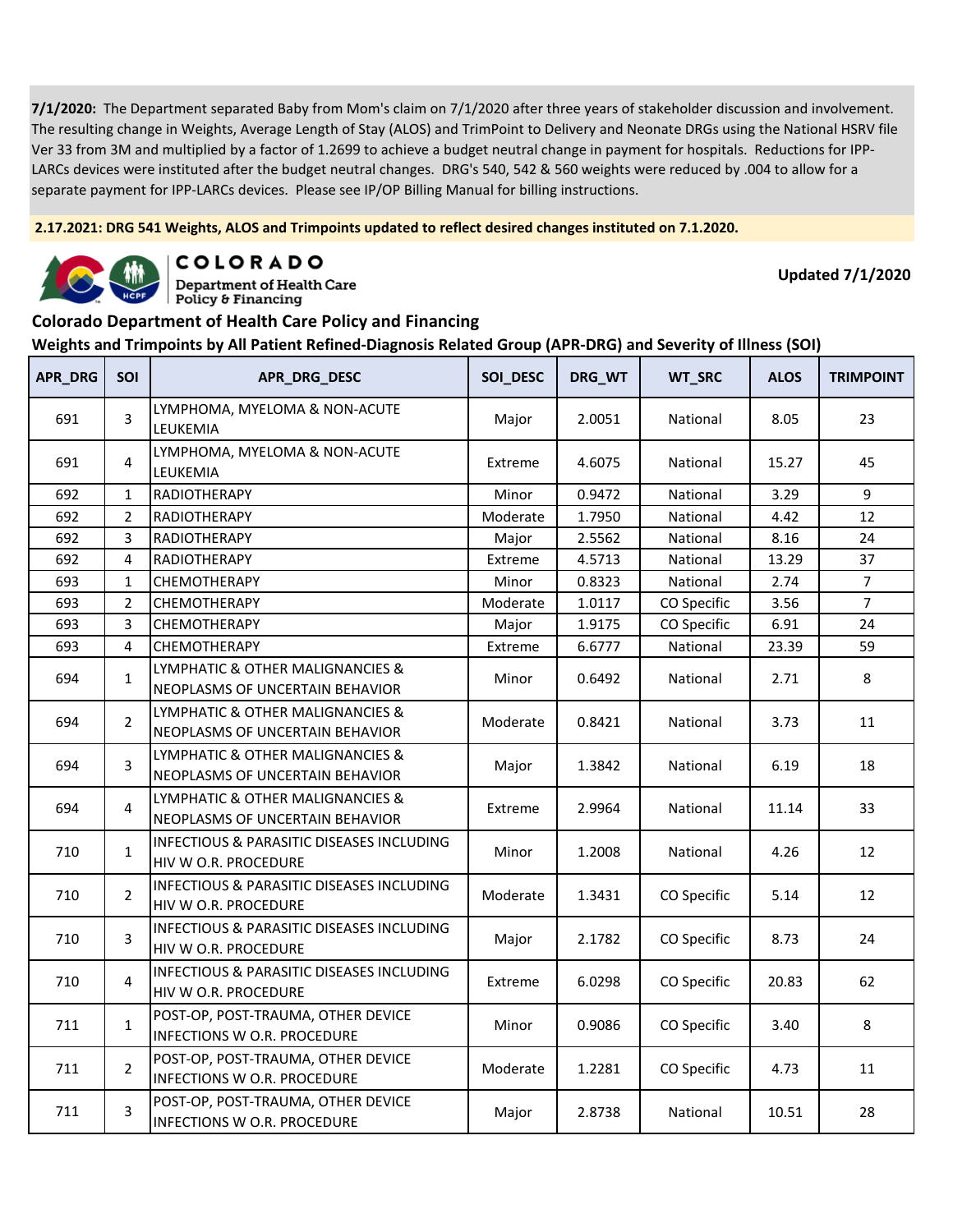**2.17.2021: DRG 541 Weights, ALOS and Trimpoints updated to reflect desired changes instituted on 7.1.2020.**



COLORADO

**Department of Health Care** Policy & Financing

**Updated 7/1/2020**

#### **Colorado Department of Health Care Policy and Financing**

| APR_DRG | <b>SOI</b>     | APR_DRG_DESC                                                      | SOI_DESC | DRG_WT | WT_SRC      | <b>ALOS</b> | <b>TRIMPOINT</b> |
|---------|----------------|-------------------------------------------------------------------|----------|--------|-------------|-------------|------------------|
| 711     | 4              | POST-OP, POST-TRAUMA, OTHER DEVICE<br>INFECTIONS W O.R. PROCEDURE | Extreme  | 6.8434 | National    | 20.18       | 55               |
| 720     | $\mathbf{1}$   | SEPTICEMIA & DISSEMINATED INFECTIONS                              | Minor    | 0.5646 | CO Specific | 2.57        | 6                |
| 720     | $\overline{2}$ | SEPTICEMIA & DISSEMINATED INFECTIONS                              | Moderate | 0.7305 | CO Specific | 3.19        | 8                |
| 720     | 3              | SEPTICEMIA & DISSEMINATED INFECTIONS                              | Major    | 1.1461 | CO Specific | 4.83        | 13               |
| 720     | 4              | SEPTICEMIA & DISSEMINATED INFECTIONS                              | Extreme  | 2.8843 | CO Specific | 9.82        | 30               |
| 721     | $\mathbf{1}$   | POST-OPERATIVE, POST-TRAUMATIC, OTHER<br><b>DEVICE INFECTIONS</b> | Minor    | 0.6161 | CO Specific | 2.82        | 6                |
| 721     | $\overline{2}$ | POST-OPERATIVE, POST-TRAUMATIC, OTHER<br><b>DEVICE INFECTIONS</b> | Moderate | 0.7695 | CO Specific | 3.53        | 9                |
| 721     | 3              | POST-OPERATIVE, POST-TRAUMATIC, OTHER<br><b>DEVICE INFECTIONS</b> | Major    | 1.4654 | CO Specific | 6.40        | 18               |
| 721     | 4              | POST-OPERATIVE, POST-TRAUMATIC, OTHER<br><b>DEVICE INFECTIONS</b> | Extreme  | 2.8665 | National    | 10.70       | 29               |
| 722     | $\mathbf{1}$   | <b>FEVER</b>                                                      | Minor    | 0.4430 | CO Specific | 1.99        | 3                |
| 722     | $\overline{2}$ | <b>FEVER</b>                                                      | Moderate | 0.5854 | CO Specific | 2.30        | 6                |
| 722     | 3              | <b>FEVER</b>                                                      | Major    | 0.8915 | National    | 4.05        | 11               |
| 722     | 4              | <b>FEVER</b>                                                      | Extreme  | 1.6956 | National    | 6.72        | 22               |
| 723     | 1              | <b>VIRAL ILLNESS</b>                                              | Minor    | 0.4141 | CO Specific | 1.85        | 4                |
| 723     | 2              | <b>VIRAL ILLNESS</b>                                              | Moderate | 0.5699 | CO Specific | 2.35        | 6                |
| 723     | 3              | <b>VIRAL ILLNESS</b>                                              | Major    | 0.8318 | CO Specific | 3.37        | 9                |
| 723     | 4              | <b>VIRAL ILLNESS</b>                                              | Extreme  | 3.3068 | National    | 11.96       | 34               |
| 724     | $\mathbf{1}$   | OTHER INFECTIOUS & PARASITIC DISEASES                             | Minor    | 0.6626 | National    | 3.72        | 11               |
| 724     | $\overline{2}$ | OTHER INFECTIOUS & PARASITIC DISEASES                             | Moderate | 0.8060 | National    | 4.37        | 12               |
| 724     | 3              | OTHER INFECTIOUS & PARASITIC DISEASES                             | Major    | 1.3201 | National    | 6.30        | 17               |
| 724     | 4              | OTHER INFECTIOUS & PARASITIC DISEASES                             | Extreme  | 3.3932 | National    | 12.51       | 35               |
| 740     | $\mathbf{1}$   | MENTAL ILLNESS DIAGNOSIS W O.R. PROCEDURE                         | Minor    | 1.5256 | National    | 4.92        | 20               |
| 740     | $\overline{2}$ | MENTAL ILLNESS DIAGNOSIS W O.R. PROCEDURE                         | Moderate | 1.5561 | National    | 11.08       | 40               |
| 740     | 3              | MENTAL ILLNESS DIAGNOSIS W O.R. PROCEDURE                         | Major    | 2.9257 | National    | 16.87       | 61               |
| 740     | 4              | MENTAL ILLNESS DIAGNOSIS W O.R. PROCEDURE                         | Extreme  | 4.2699 | National    | 20.58       | 48               |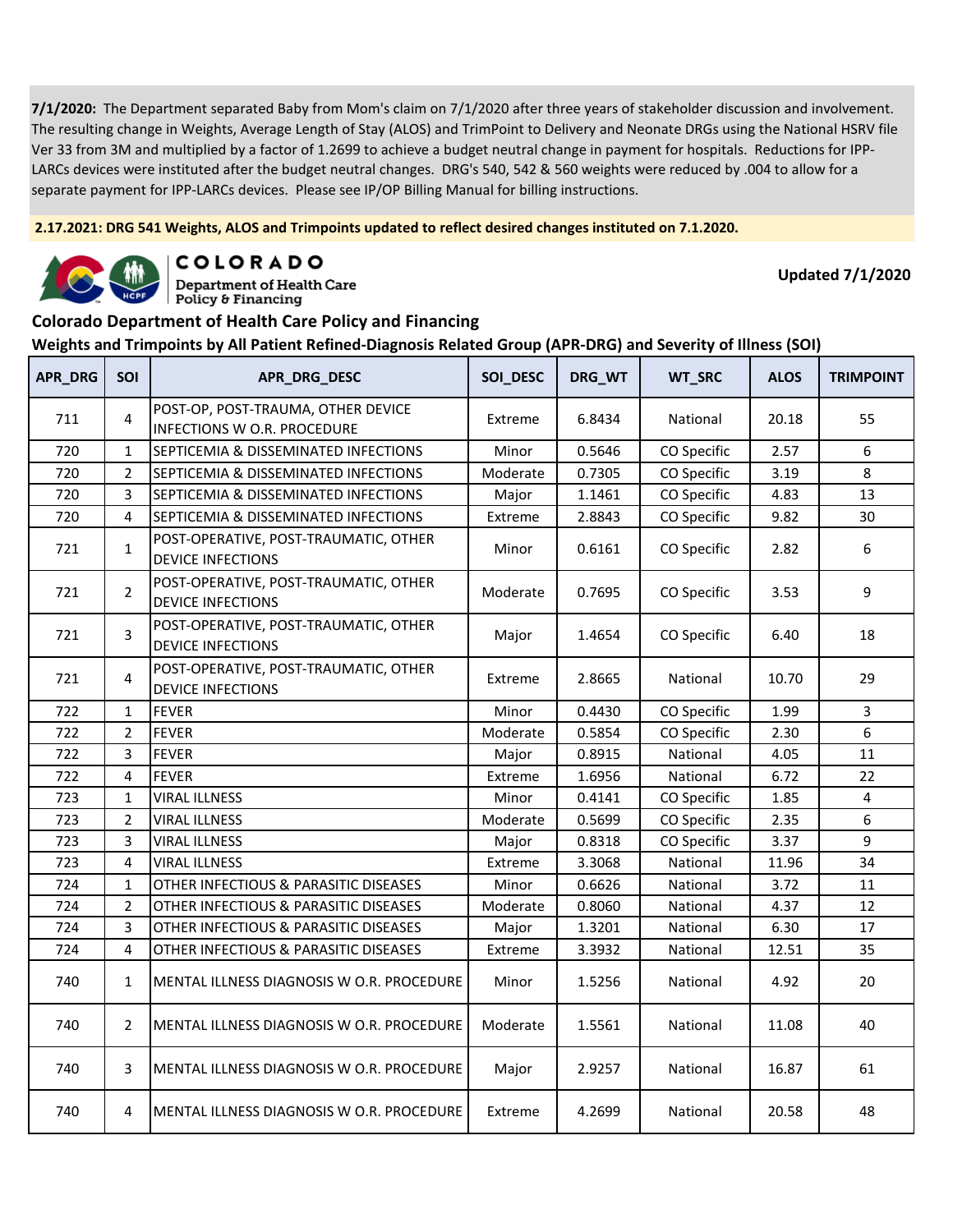**2.17.2021: DRG 541 Weights, ALOS and Trimpoints updated to reflect desired changes instituted on 7.1.2020.**



COLORADO

**Department of Health Care** Policy & Financing

**Updated 7/1/2020**

#### **Colorado Department of Health Care Policy and Financing**

| APR_DRG | SOI            | APR_DRG_DESC                                                           | SOI_DESC | DRG_WT | WT_SRC      | <b>ALOS</b> | <b>TRIMPOINT</b> |
|---------|----------------|------------------------------------------------------------------------|----------|--------|-------------|-------------|------------------|
| 750     | $\mathbf{1}$   | SCHIZOPHRENIA                                                          | Minor    | 0.7322 | National    | 9.08        | 30               |
| 750     | $\overline{2}$ | <b>SCHIZOPHRENIA</b>                                                   | Moderate | 0.8104 | National    | 9.97        | 32               |
| 750     | 3              | SCHIZOPHRENIA                                                          | Major    | 1.1713 | National    | 13.07       | 41               |
| 750     | 4              | <b>SCHIZOPHRENIA</b>                                                   | Extreme  | 2.1597 | National    | 23.33       | 64               |
| 751     | $\mathbf{1}$   | MAJOR DEPRESSIVE DISORDERS &<br>OTHER/UNSPECIFIED PSYCHOSES            | Minor    | 0.4029 | National    | 4.73        | 13               |
| 751     | $\overline{2}$ | <b>MAJOR DEPRESSIVE DISORDERS &amp;</b><br>OTHER/UNSPECIFIED PSYCHOSES | Moderate | 0.7484 | CO Specific | 6.69        | 16               |
| 751     | 3              | MAJOR DEPRESSIVE DISORDERS &<br>OTHER/UNSPECIFIED PSYCHOSES            | Major    | 0.9234 | National    | 9.39        | 28               |
| 751     | 4              | MAJOR DEPRESSIVE DISORDERS &<br>OTHER/UNSPECIFIED PSYCHOSES            | Extreme  | 1.8129 | National    | 18.69       | 50               |
| 752     | $\mathbf{1}$   | DISORDERS OF PERSONALITY & IMPULSE<br><b>CONTROL</b>                   | Minor    | 0.3663 | National    | 4.47        | 15               |
| 752     | $\overline{2}$ | DISORDERS OF PERSONALITY & IMPULSE<br><b>CONTROL</b>                   | Moderate | 0.4901 | National    | 5.39        | 18               |
| 752     | 3              | DISORDERS OF PERSONALITY & IMPULSE<br><b>CONTROL</b>                   | Major    | 1.0502 | National    | 10.16       | 37               |
| 752     | $\overline{4}$ | DISORDERS OF PERSONALITY & IMPULSE<br><b>CONTROL</b>                   | Extreme  | 1.1269 | National    | 5.00        | 5                |
| 753     | $\mathbf{1}$   | <b>BIPOLAR DISORDERS</b>                                               | Minor    | 0.4470 | National    | 5.34        | 15               |
| 753     | $\overline{2}$ | <b>BIPOLAR DISORDERS</b>                                               | Moderate | 0.6010 | National    | 7.14        | 21               |
| 753     | 3              | <b>BIPOLAR DISORDERS</b>                                               | Major    | 0.9726 | National    | 10.41       | 32               |
| 753     | 4              | <b>BIPOLAR DISORDERS</b>                                               | Extreme  | 1.6517 | National    | 17.35       | 47               |
| 754     | $\mathbf{1}$   | DEPRESSION EXCEPT MAJOR DEPRESSIVE<br><b>DISORDER</b>                  | Minor    | 0.3225 | National    | 3.70        | 11               |
| 754     | $\overline{2}$ | DEPRESSION EXCEPT MAJOR DEPRESSIVE<br><b>DISORDER</b>                  | Moderate | 0.4297 | National    | 4.85        | 14               |
| 754     | 3              | DEPRESSION EXCEPT MAJOR DEPRESSIVE<br><b>DISORDER</b>                  | Major    | 0.6421 | National    | 6.42        | 20               |
| 754     | $\overline{4}$ | DEPRESSION EXCEPT MAJOR DEPRESSIVE<br><b>DISORDER</b>                  | Extreme  | 1.4179 | National    | 13.92       | 47               |
| 755     | $\mathbf{1}$   | ADJUSTMENT DISORDERS & NEUROSES EXCEPT<br>DEPRESSIVE DIAGNOSES         | Minor    | 0.2890 | National    | 3.43        | 11               |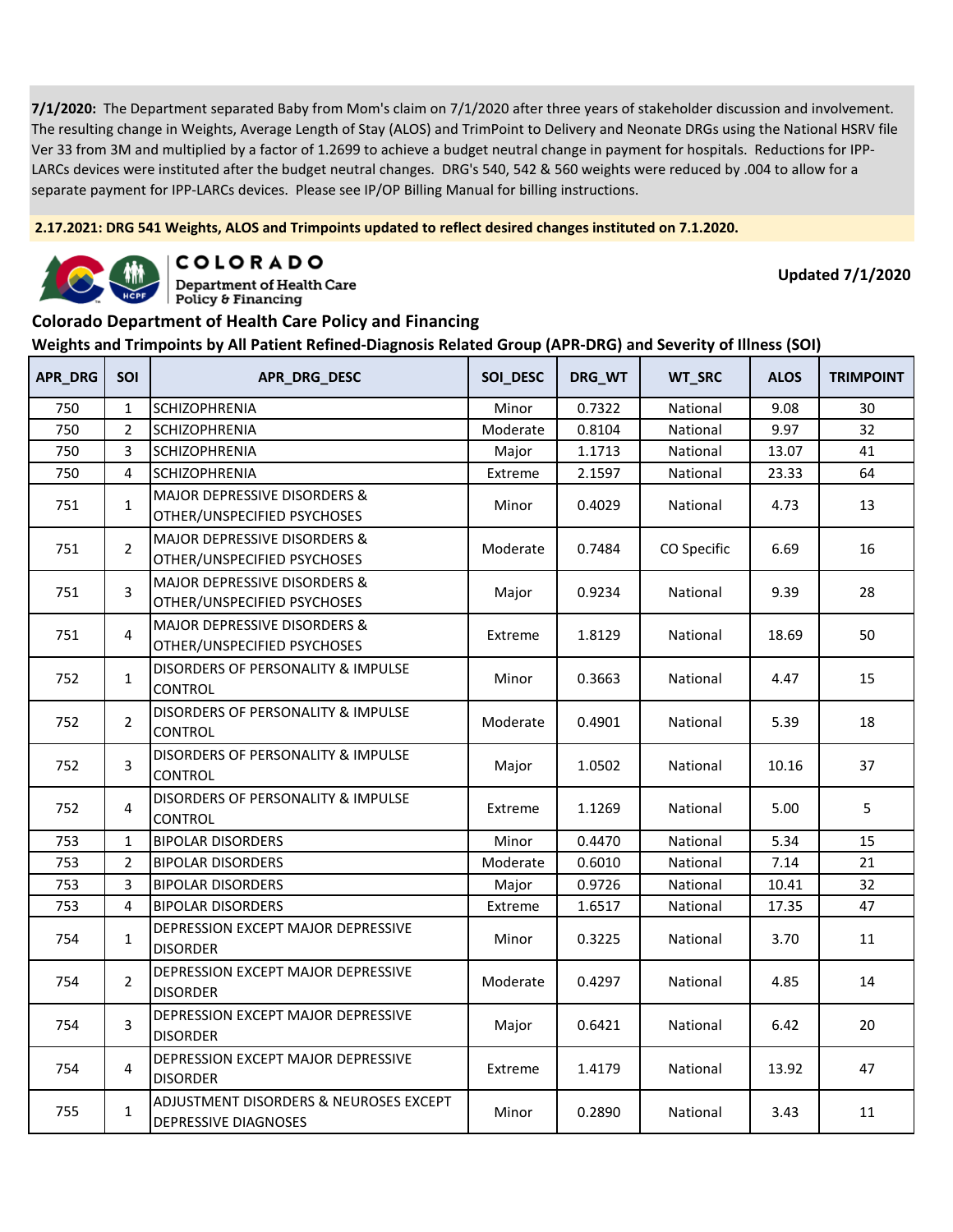**2.17.2021: DRG 541 Weights, ALOS and Trimpoints updated to reflect desired changes instituted on 7.1.2020.**



COLORADO

**Department of Health Care** Policy & Financing

**Updated 7/1/2020**

#### **Colorado Department of Health Care Policy and Financing**

| <b>APR_DRG</b> | <b>SOI</b>     | APR_DRG_DESC                                                              | SOI_DESC | DRG_WT | WT_SRC      | <b>ALOS</b> | <b>TRIMPOINT</b> |
|----------------|----------------|---------------------------------------------------------------------------|----------|--------|-------------|-------------|------------------|
| 755            | $\overline{2}$ | ADJUSTMENT DISORDERS & NEUROSES EXCEPT<br><b>DEPRESSIVE DIAGNOSES</b>     | Moderate | 0.4592 | National    | 5.40        | 16               |
| 755            | 3              | ADJUSTMENT DISORDERS & NEUROSES EXCEPT<br>DEPRESSIVE DIAGNOSES            | Major    | 0.7037 | National    | 7.99        | 24               |
| 755            | 4              | ADJUSTMENT DISORDERS & NEUROSES EXCEPT<br>DEPRESSIVE DIAGNOSES            | Extreme  | 1.0618 | National    | 9.00        | 18               |
| 756            | $\mathbf{1}$   | ACUTE ANXIETY & DELIRIUM STATES                                           | Minor    | 0.4565 | National    | 2.89        | 10               |
| 756            | $\overline{2}$ | ACUTE ANXIETY & DELIRIUM STATES                                           | Moderate | 0.5774 | National    | 3.38        | 11               |
| 756            | 3              | ACUTE ANXIETY & DELIRIUM STATES                                           | Major    | 0.7229 | National    | 4.00        | 13               |
| 756            | 4              | <b>ACUTE ANXIETY &amp; DELIRIUM STATES</b>                                | Extreme  | 1.6658 | National    | 6.90        | 22               |
| 757            | $\mathbf{1}$   | ORGANIC MENTAL HEALTH DISTURBANCES                                        | Minor    | 0.6485 | National    | 7.25        | 23               |
| 757            | 2              | ORGANIC MENTAL HEALTH DISTURBANCES                                        | Moderate | 0.7271 | National    | 7.96        | 24               |
| 757            | 3              | ORGANIC MENTAL HEALTH DISTURBANCES                                        | Major    | 0.9450 | National    | 8.88        | 28               |
| 757            | 4              | ORGANIC MENTAL HEALTH DISTURBANCES                                        | Extreme  | 1.7780 | National    | 12.86       | 39               |
| 758            | $\mathbf{1}$   | CHILDHOOD BEHAVIORAL DISORDERS                                            | Minor    | 0.4865 | National    | 5.92        | 19               |
| 758            | $\overline{2}$ | CHILDHOOD BEHAVIORAL DISORDERS                                            | Moderate | 0.6238 | National    | 7.93        | 27               |
| 758            | 3              | CHILDHOOD BEHAVIORAL DISORDERS                                            | Major    | 0.8995 | National    | 11.01       | 43               |
| 758            | 4              | CHILDHOOD BEHAVIORAL DISORDERS                                            | Extreme  | 1.1887 | National    | 11.00       | 23               |
| 759            | $\mathbf{1}$   | <b>EATING DISORDERS</b>                                                   | Minor    | 0.9312 | National    | 12.43       | 35               |
| 759            | $\overline{2}$ | <b>EATING DISORDERS</b>                                                   | Moderate | 0.9878 | National    | 10.90       | 34               |
| 759            | 3              | <b>EATING DISORDERS</b>                                                   | Major    | 1.3920 | National    | 12.44       | 39               |
| 759            | 4              | <b>EATING DISORDERS</b>                                                   | Extreme  | 2.3733 | National    | 18.42       | 60               |
| 760            | $\mathbf{1}$   | OTHER MENTAL HEALTH DISORDERS                                             | Minor    | 0.6134 | National    | 6.04        | 21               |
| 760            | $\overline{2}$ | OTHER MENTAL HEALTH DISORDERS                                             | Moderate | 0.7237 | National    | 6.56        | 22               |
| 760            | 3              | OTHER MENTAL HEALTH DISORDERS                                             | Major    | 0.9434 | National    | 7.45        | 25               |
| 760            | 4              | OTHER MENTAL HEALTH DISORDERS                                             | Extreme  | 1.6159 | National    | 9.33        | 26               |
| 770            | $\mathbf{1}$   | DRUG & ALCOHOL ABUSE OR DEPENDENCE, LEFT<br><b>AGAINST MEDICAL ADVICE</b> | Minor    | 0.2432 | National    | 2.10        | $\overline{7}$   |
| 770            | $\overline{2}$ | DRUG & ALCOHOL ABUSE OR DEPENDENCE, LEFT<br><b>AGAINST MEDICAL ADVICE</b> | Moderate | 0.5289 | CO Specific | 2.21        | 6                |
| 770            | 3              | DRUG & ALCOHOL ABUSE OR DEPENDENCE, LEFT<br><b>AGAINST MEDICAL ADVICE</b> | Major    | 0.6671 | National    | 3.00        | 10               |
| 770            | 4              | DRUG & ALCOHOL ABUSE OR DEPENDENCE, LEFT<br><b>AGAINST MEDICAL ADVICE</b> | Extreme  | 2.4510 | National    | 7.30        | 23               |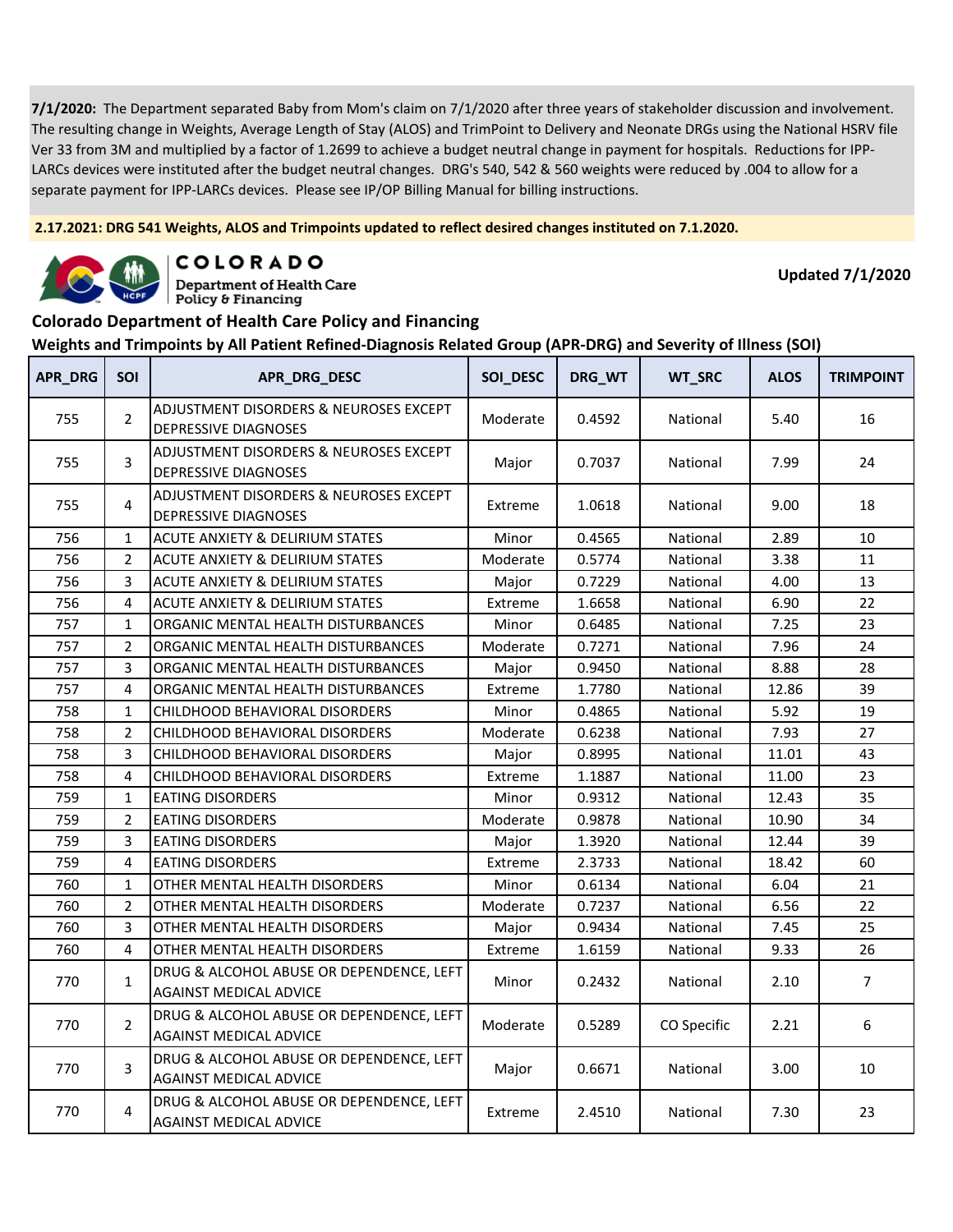**2.17.2021: DRG 541 Weights, ALOS and Trimpoints updated to reflect desired changes instituted on 7.1.2020.**



COLORADO

**Department of Health Care** Policy & Financing

**Updated 7/1/2020**

#### **Colorado Department of Health Care Policy and Financing**

| <b>APR_DRG</b> | SOI            | APR_DRG_DESC                                                | SOI_DESC | DRG_WT | WT_SRC          | <b>ALOS</b> | <b>TRIMPOINT</b> |
|----------------|----------------|-------------------------------------------------------------|----------|--------|-----------------|-------------|------------------|
| 772            | $\mathbf{1}$   | ALCOHOL & DRUG DEPENDENCE W REHAB OR<br>REHAB/DETOX THERAPY | Minor    | 1.4409 | Policy Adjusted | 13.51       | 31               |
| 772            | $\overline{2}$ | ALCOHOL & DRUG DEPENDENCE W REHAB OR<br>REHAB/DETOX THERAPY | Moderate | 1.6718 | Policy Adjusted | 14.48       | 31               |
| 772            | 3              | ALCOHOL & DRUG DEPENDENCE W REHAB OR<br>REHAB/DETOX THERAPY | Major    | 1.7444 | Policy Adjusted | 11.72       | 34               |
| 772            | $\overline{4}$ | ALCOHOL & DRUG DEPENDENCE W REHAB OR<br>REHAB/DETOX THERAPY | Extreme  | 6.0065 | Policy Adjusted | 21.08       | 53               |
| 773            | $\mathbf 1$    | <b>OPIOID ABUSE &amp; DEPENDENCE</b>                        | Minor    | 0.5818 | CO Specific     | 3.91        | 9                |
| 773            | $\overline{2}$ | <b>OPIOID ABUSE &amp; DEPENDENCE</b>                        | Moderate | 0.7108 | CO Specific     | 4.55        | 13               |
| 773            | 3              | <b>OPIOID ABUSE &amp; DEPENDENCE</b>                        | Major    | 0.9419 | CO Specific     | 4.20        | 13               |
| 773            | 4              | <b>OPIOID ABUSE &amp; DEPENDENCE</b>                        | Extreme  | 2.0787 | National        | 8.94        | 24               |
| 774            | $\mathbf{1}$   | <b>COCAINE ABUSE &amp; DEPENDENCE</b>                       | Minor    | 0.3611 | National        | 3.15        | 9                |
| 774            | $\overline{2}$ | COCAINE ABUSE & DEPENDENCE                                  | Moderate | 0.6099 | CO Specific     | 3.72        | 10               |
| 774            | 3              | <b>COCAINE ABUSE &amp; DEPENDENCE</b>                       | Major    | 0.7522 | National        | 4.32        | 12               |
| 774            | 4              | <b>COCAINE ABUSE &amp; DEPENDENCE</b>                       | Extreme  | 2.5785 | National        | 10.01       | 29               |
| 775            | $\mathbf{1}$   | ALCOHOL ABUSE & DEPENDENCE                                  | Minor    | 0.5467 | CO Specific     | 3.32        | 9                |
| 775            | $\overline{2}$ | ALCOHOL ABUSE & DEPENDENCE                                  | Moderate | 0.6987 | CO Specific     | 3.49        | 10               |
| 775            | 3              | ALCOHOL ABUSE & DEPENDENCE                                  | Major    | 1.0848 | CO Specific     | 4.91        | 15               |
| 775            | 4              | ALCOHOL ABUSE & DEPENDENCE                                  | Extreme  | 2.6541 | CO Specific     | 10.61       | 33               |
| 776            | $\mathbf{1}$   | OTHER DRUG ABUSE & DEPENDENCE                               | Minor    | 0.3657 | National        | 3.45        | 10               |
| 776            | $\overline{2}$ | OTHER DRUG ABUSE & DEPENDENCE                               | Moderate | 0.6013 | CO Specific     | 3.39        | 10               |
| 776            | 3              | OTHER DRUG ABUSE & DEPENDENCE                               | Major    | 0.8445 | National        | 4.59        | 13               |
| 776            | 4              | OTHER DRUG ABUSE & DEPENDENCE                               | Extreme  | 1.9595 | National        | 8.31        | 23               |
| 791            | $\mathbf{1}$   | O.R. PROCEDURE FOR OTHER COMPLICATIONS<br>OF TREATMENT      | Minor    | 1.0243 | CO Specific     | 3.28        | 10               |
| 791            | $\overline{2}$ | O.R. PROCEDURE FOR OTHER COMPLICATIONS<br>OF TREATMENT      | Moderate | 1.1963 | CO Specific     | 3.79        | 10               |
| 791            | 3              | O.R. PROCEDURE FOR OTHER COMPLICATIONS<br>OF TREATMENT      | Major    | 2.6952 | National        | 8.86        | 26               |
| 791            | 4              | O.R. PROCEDURE FOR OTHER COMPLICATIONS<br>OF TREATMENT      | Extreme  | 6.3863 | National        | 18.81       | 55               |
| 811            | $\mathbf{1}$   | <b>ALLERGIC REACTIONS</b>                                   | Minor    | 0.3194 | National        | 1.47        | 4                |
| 811            | $\overline{2}$ | <b>ALLERGIC REACTIONS</b>                                   | Moderate | 0.4452 | National        | 1.91        | 6                |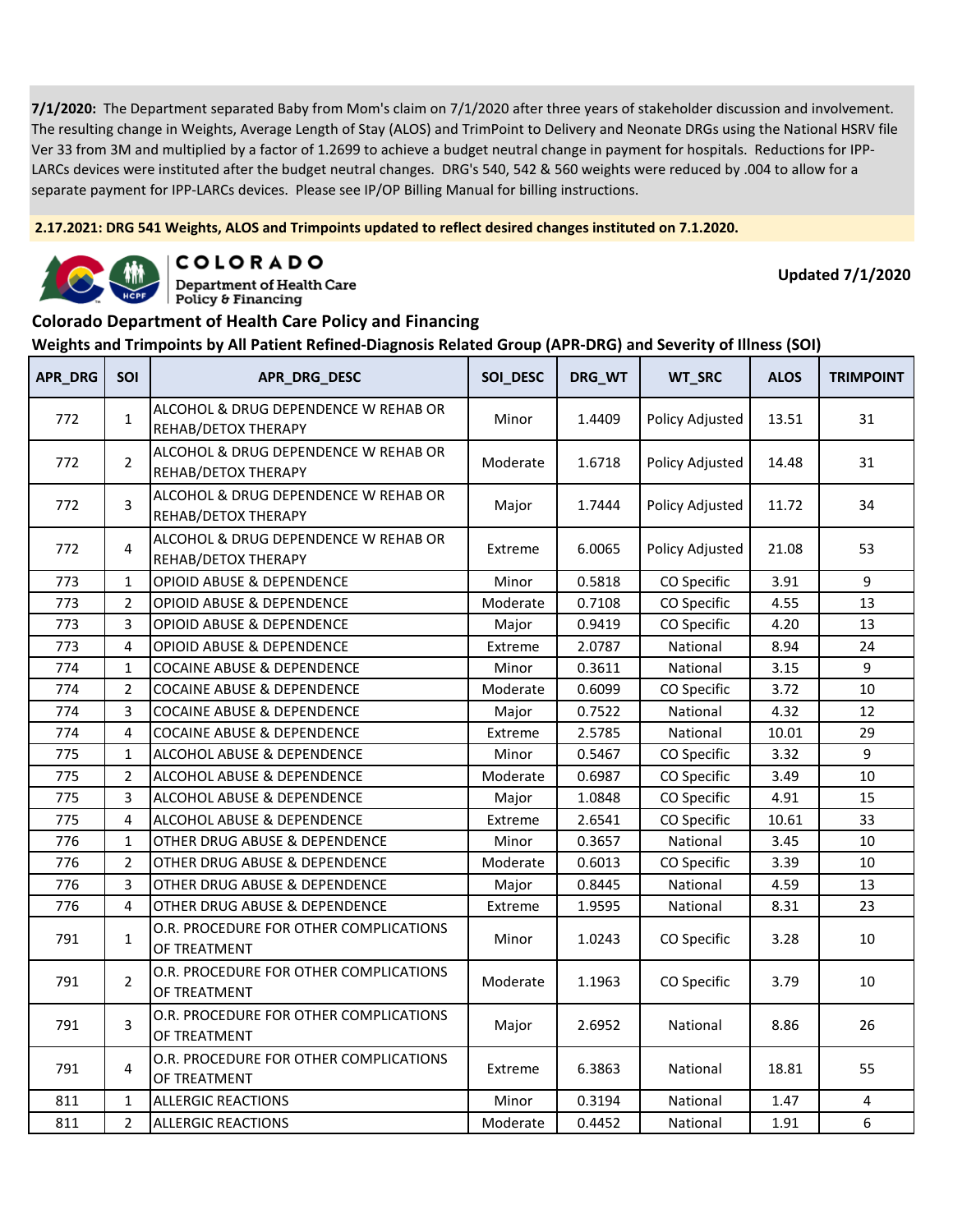**2.17.2021: DRG 541 Weights, ALOS and Trimpoints updated to reflect desired changes instituted on 7.1.2020.**



COLORADO

**Department of Health Care** Policy & Financing

**Updated 7/1/2020**

#### **Colorado Department of Health Care Policy and Financing**

| APR_DRG | SOI            | APR_DRG_DESC                                               | SOI_DESC | DRG_WT  | WT_SRC      | <b>ALOS</b> | <b>TRIMPOINT</b> |
|---------|----------------|------------------------------------------------------------|----------|---------|-------------|-------------|------------------|
| 811     | 3              | <b>ALLERGIC REACTIONS</b>                                  | Major    | 0.9866  | National    | 3.69        | 10               |
| 811     | 4              | <b>ALLERGIC REACTIONS</b>                                  | Extreme  | 2.7968  | National    | 8.72        | 24               |
| 812     | $\mathbf{1}$   | POISONING OF MEDICINAL AGENTS                              | Minor    | 0.4527  | CO Specific | 1.61        | 4                |
| 812     | $\overline{2}$ | POISONING OF MEDICINAL AGENTS                              | Moderate | 0.5664  | CO Specific | 2.05        | 6                |
| 812     | 3              | POISONING OF MEDICINAL AGENTS                              | Major    | 0.8970  | CO Specific | 2.93        | $\overline{7}$   |
| 812     | 4              | POISONING OF MEDICINAL AGENTS                              | Extreme  | 1.9363  | CO Specific | 5.68        | 16               |
| 813     | $\mathbf{1}$   | OTHER COMPLICATIONS OF TREATMENT                           | Minor    | 0.5293  | National    | 2.37        | $\overline{7}$   |
| 813     | $\overline{2}$ | OTHER COMPLICATIONS OF TREATMENT                           | Moderate | 0.6444  | CO Specific | 3.10        | 9                |
| 813     | 3              | OTHER COMPLICATIONS OF TREATMENT                           | Major    | 1.1940  | National    | 5.05        | 15               |
| 813     | 4              | OTHER COMPLICATIONS OF TREATMENT                           | Extreme  | 2.7773  | National    | 10.71       | 34               |
| 815     | $\mathbf{1}$   | OTHER INJURY, POISONING & TOXIC EFFECT<br><b>DIAGNOSES</b> | Minor    | 0.5205  | National    | 1.52        | 4                |
| 815     | $\overline{2}$ | OTHER INJURY, POISONING & TOXIC EFFECT<br><b>DIAGNOSES</b> | Moderate | 0.5695  | National    | 2.47        | 8                |
| 815     | 3              | OTHER INJURY, POISONING & TOXIC EFFECT<br><b>DIAGNOSES</b> | Major    | 0.9836  | National    | 3.88        | 12               |
| 815     | 4              | OTHER INJURY, POISONING & TOXIC EFFECT<br><b>DIAGNOSES</b> | Extreme  | 2.8954  | National    | 7.86        | 27               |
| 816     | 1              | TOXIC EFFECTS OF NON-MEDICINAL SUBSTANCES                  | Minor    | 0.6090  | National    | 1.59        | 4                |
| 816     | $\overline{2}$ | TOXIC EFFECTS OF NON-MEDICINAL SUBSTANCES                  | Moderate | 0.6437  | CO Specific | 2.20        | 6                |
| 816     | 3              | TOXIC EFFECTS OF NON-MEDICINAL SUBSTANCES                  | Major    | 0.9389  | CO Specific | 2.96        | 8                |
| 816     | 4              | TOXIC EFFECTS OF NON-MEDICINAL SUBSTANCES                  | Extreme  | 1.8751  | CO Specific | 5.72        | 20               |
| 841     | $\mathbf{1}$   | EXTENSIVE 3RD DEGREE BURNS W SKIN GRAFT                    | Minor    | 4.9525  | National    | 22.00       | 22               |
| 841     | $\overline{2}$ | EXTENSIVE 3RD DEGREE BURNS W SKIN GRAFT                    | Moderate | 5.0366  | National    | 9.67        | 17               |
| 841     | 3              | EXTENSIVE 3RD DEGREE BURNS W SKIN GRAFT                    | Major    | 6.8002  | National    | 22.44       | 54               |
| 841     | 4              | EXTENSIVE 3RD DEGREE BURNS W SKIN GRAFT                    | Extreme  | 20.1687 | National    | 41.36       | 106              |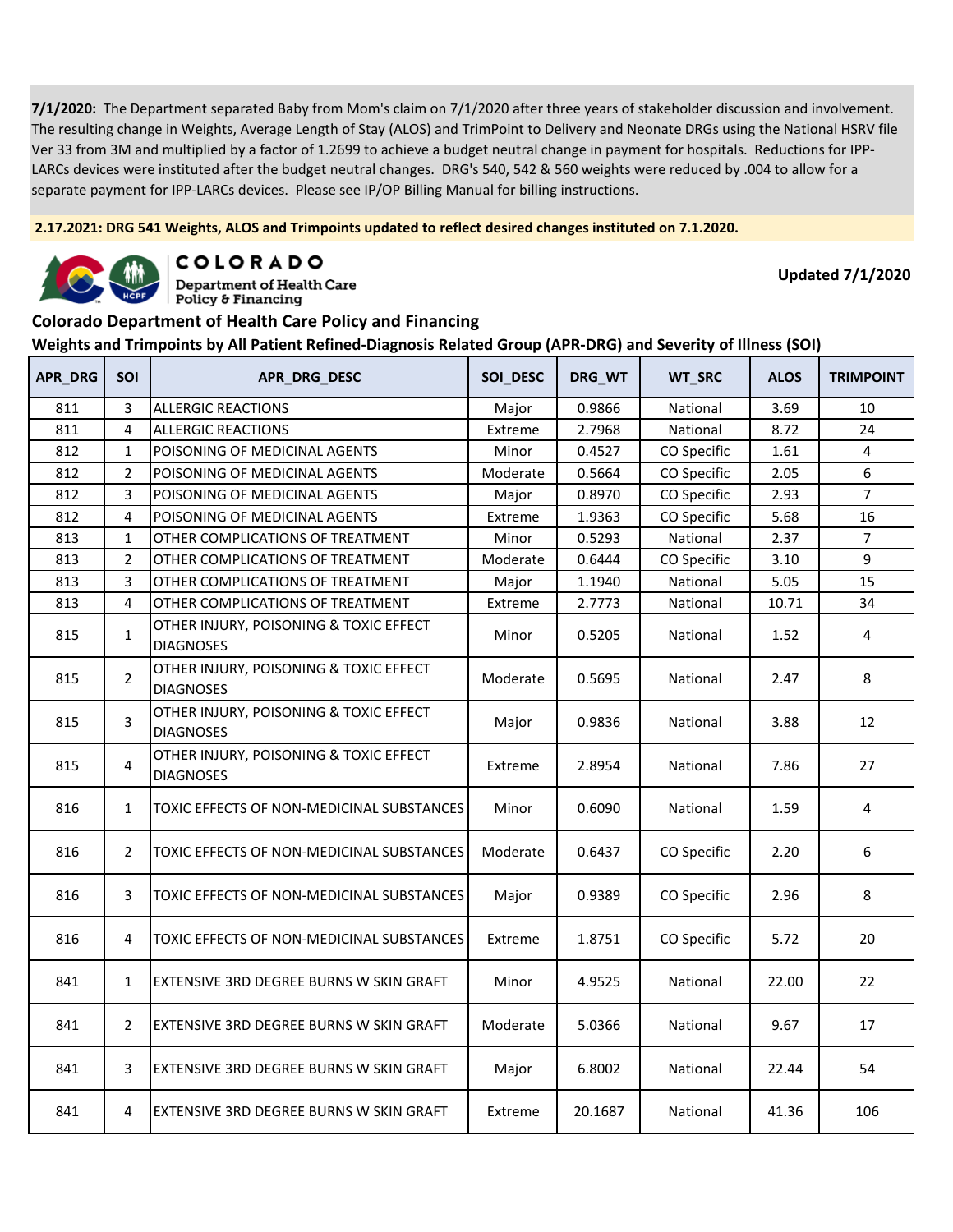**2.17.2021: DRG 541 Weights, ALOS and Trimpoints updated to reflect desired changes instituted on 7.1.2020.**



COLORADO

**Department of Health Care** Policy & Financing

**Updated 7/1/2020**

### **Colorado Department of Health Care Policy and Financing**

| APR_DRG | SOI            | APR_DRG_DESC                                                                 | SOI_DESC | DRG_WT  | WT_SRC      | <b>ALOS</b> | <b>TRIMPOINT</b> |
|---------|----------------|------------------------------------------------------------------------------|----------|---------|-------------|-------------|------------------|
| 842     | $\mathbf{1}$   | FULL THICKNESS BURNS W SKIN GRAFT                                            | Minor    | 1.6378  | National    | 7.05        | 19               |
| 842     | $\overline{2}$ | FULL THICKNESS BURNS W SKIN GRAFT                                            | Moderate | 2.4147  | National    | 10.10       | 25               |
| 842     | 3              | FULL THICKNESS BURNS W SKIN GRAFT                                            | Major    | 4.4977  | National    | 16.37       | 41               |
| 842     | 4              | FULL THICKNESS BURNS W SKIN GRAFT                                            | Extreme  | 11.1319 | National    | 28.12       | 67               |
| 843     | $\mathbf{1}$   | EXTENSIVE 3RD DEGREE OR FULL THICKNESS<br><b>BURNS W/O SKIN GRAFT</b>        | Minor    | 0.6222  | National    | 3.10        | 10               |
| 843     | $\overline{2}$ | <b>EXTENSIVE 3RD DEGREE OR FULL THICKNESS</b><br><b>BURNS W/O SKIN GRAFT</b> | Moderate | 0.8584  | National    | 4.33        | 14               |
| 843     | 3              | EXTENSIVE 3RD DEGREE OR FULL THICKNESS<br><b>BURNS W/O SKIN GRAFT</b>        | Major    | 1.5676  | National    | 6.50        | 23               |
| 843     | 4              | <b>EXTENSIVE 3RD DEGREE OR FULL THICKNESS</b><br><b>BURNS W/O SKIN GRAFT</b> | Extreme  | 4.2291  | National    | 9.00        | 41               |
| 844     | $\mathbf{1}$   | PARTIAL THICKNESS BURNS W OR W/O SKIN<br><b>GRAFT</b>                        | Minor    | 0.5765  | National    | 2.81        | 10               |
| 844     | $\overline{2}$ | PARTIAL THICKNESS BURNS W OR W/O SKIN<br><b>GRAFT</b>                        | Moderate | 0.9432  | National    | 4.55        | 15               |
| 844     | 3              | PARTIAL THICKNESS BURNS W OR W/O SKIN<br><b>GRAFT</b>                        | Major    | 1.6613  | National    | 7.04        | 22               |
| 844     | $\overline{4}$ | PARTIAL THICKNESS BURNS W OR W/O SKIN<br><b>GRAFT</b>                        | Extreme  | 6.7140  | National    | 18.61       | 48               |
| 850     | $\mathbf{1}$   | PROCEDURE W DIAG OF REHAB, AFTERCARE OR<br>OTH CONTACT W HEALTH SERVICE      | Minor    | 1.4998  | National    | 2.38        | $\overline{7}$   |
| 850     | $\overline{2}$ | PROCEDURE W DIAG OF REHAB, AFTERCARE OR<br>OTH CONTACT W HEALTH SERVICE      | Moderate | 1.7004  | National    | 4.57        | 18               |
| 850     | 3              | PROCEDURE W DIAG OF REHAB, AFTERCARE OR<br>OTH CONTACT W HEALTH SERVICE      | Major    | 3.2225  | National    | 14.89       | 48               |
| 850     | 4              | PROCEDURE W DIAG OF REHAB, AFTERCARE OR<br>OTH CONTACT W HEALTH SERVICE      | Extreme  | 6.8534  | National    | 29.86       | 95               |
| 860     | $\mathbf{1}$   | <b>REHABILITATION</b>                                                        | Minor    | 0.8574  | National    | 8.74        | 20               |
| 860     | $\overline{2}$ | <b>REHABILITATION</b>                                                        | Moderate | 1.5256  | CO Specific | 11.75       | 26               |
| 860     | 3              | <b>REHABILITATION</b>                                                        | Major    | 2.1410  | CO Specific | 15.36       | 39               |
| 860     | 4              | <b>REHABILITATION</b>                                                        | Extreme  | 2.4919  | National    | 17.44       | 44               |
| 861     | $\mathbf{1}$   | SIGNS, SYMPTOMS & OTHER FACTORS<br><b>INFLUENCING HEALTH STATUS</b>          | Minor    | 0.4857  | CO Specific | 1.99        | 4                |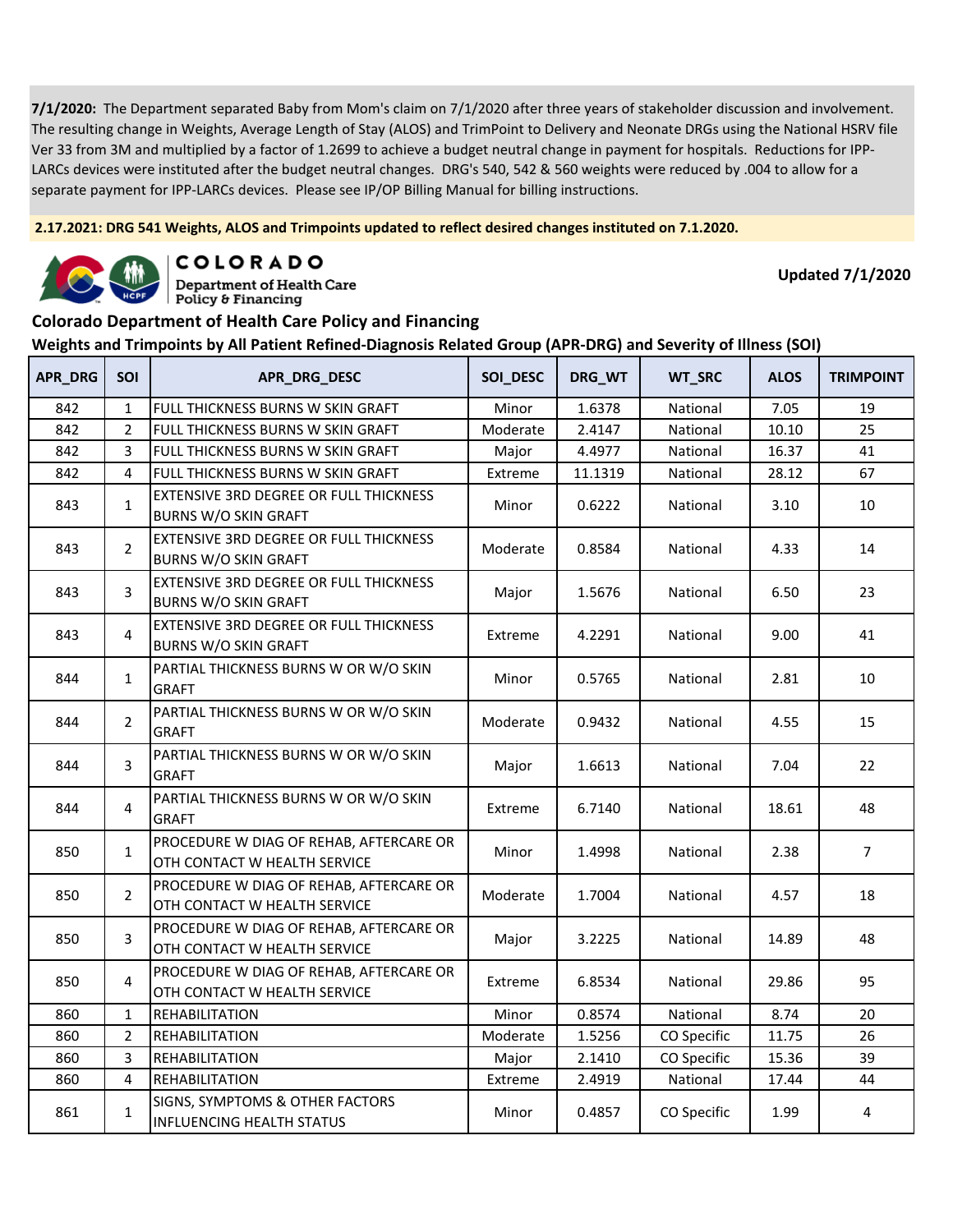**2.17.2021: DRG 541 Weights, ALOS and Trimpoints updated to reflect desired changes instituted on 7.1.2020.**



COLORADO

**Department of Health Care** Policy & Financing

**Updated 7/1/2020**

#### **Colorado Department of Health Care Policy and Financing**

| <b>APR_DRG</b> | SOI            | APR_DRG_DESC                                                        | SOI_DESC | DRG_WT  | WT_SRC      | <b>ALOS</b> | <b>TRIMPOINT</b> |
|----------------|----------------|---------------------------------------------------------------------|----------|---------|-------------|-------------|------------------|
| 861            | $\overline{2}$ | SIGNS, SYMPTOMS & OTHER FACTORS<br><b>INFLUENCING HEALTH STATUS</b> | Moderate | 0.6734  | CO Specific | 3.04        | 9                |
| 861            | 3              | SIGNS, SYMPTOMS & OTHER FACTORS<br><b>INFLUENCING HEALTH STATUS</b> | Major    | 0.9217  | CO Specific | 4.24        | 13               |
| 861            | 4              | SIGNS, SYMPTOMS & OTHER FACTORS<br><b>INFLUENCING HEALTH STATUS</b> | Extreme  | 2.0033  | National    | 8.66        | 29               |
| 862            | $\mathbf{1}$   | OTHER AFTERCARE & CONVALESCENCE                                     | Minor    | 0.4019  | National    | 5.69        | 21               |
| 862            | $\overline{2}$ | OTHER AFTERCARE & CONVALESCENCE                                     | Moderate | 0.7050  | National    | 9.06        | 29               |
| 862            | 3              | OTHER AFTERCARE & CONVALESCENCE                                     | Major    | 1.1069  | National    | 11.16       | 36               |
| 862            | $\overline{4}$ | OTHER AFTERCARE & CONVALESCENCE                                     | Extreme  | 1.9797  | National    | 14.95       | 47               |
| 863            | 1              | NEONATAL AFTERCARE                                                  | Minor    | 0.8678  | National    | 8.14        | 22               |
| 863            | $\overline{2}$ | NEONATAL AFTERCARE                                                  | Moderate | 2.4530  | National    | 17.56       | 47               |
| 863            | 3              | NEONATAL AFTERCARE                                                  | Major    | 4.3914  | National    | 26.98       | 64               |
| 863            | 4              | NEONATAL AFTERCARE                                                  | Extreme  | 10.4916 | National    | 46.57       | 120              |
| 890            | $\mathbf{1}$   | HIV W MULTIPLE MAJOR HIV RELATED<br><b>CONDITIONS</b>               | Minor    | 1.2212  | National    | 1.67        | 5                |
| 890            | $\overline{2}$ | HIV W MULTIPLE MAJOR HIV RELATED<br><b>CONDITIONS</b>               | Moderate | 1.4151  | National    | 6.23        | 19               |
| 890            | 3              | HIV W MULTIPLE MAJOR HIV RELATED<br><b>CONDITIONS</b>               | Major    | 2.0155  | National    | 8.48        | 25               |
| 890            | 4              | HIV W MULTIPLE MAJOR HIV RELATED<br><b>CONDITIONS</b>               | Extreme  | 4.5260  | National    | 14.48       | 42               |
| 892            | $\mathbf{1}$   | HIV W MAJOR HIV RELATED CONDITION                                   | Minor    | 0.7281  | National    | 5.25        | 17               |
| 892            | $\overline{2}$ | HIV W MAJOR HIV RELATED CONDITION                                   | Moderate | 1.0320  | National    | 4.65        | 14               |
| 892            | 3              | HIV W MAJOR HIV RELATED CONDITION                                   | Major    | 1.3966  | National    | 6.19        | 18               |
| 892            | 4              | HIV W MAJOR HIV RELATED CONDITION                                   | Extreme  | 2.7041  | National    | 10.47       | 30               |
| 893            | $\mathbf{1}$   | HIV W MULTIPLE SIGNIFICANT HIV RELATED<br><b>CONDITIONS</b>         | Minor    | 0.9886  | National    | 4.24        | 12               |
| 893            | $\overline{2}$ | HIV W MULTIPLE SIGNIFICANT HIV RELATED<br><b>CONDITIONS</b>         | Moderate | 1.0585  | National    | 4.69        | 13               |
| 893            | $\overline{3}$ | HIV W MULTIPLE SIGNIFICANT HIV RELATED<br><b>CONDITIONS</b>         | Major    | 1.6264  | National    | 6.98        | 20               |
| 893            | 4              | HIV W MULTIPLE SIGNIFICANT HIV RELATED<br><b>CONDITIONS</b>         | Extreme  | 2.8302  | National    | 12.45       | 42               |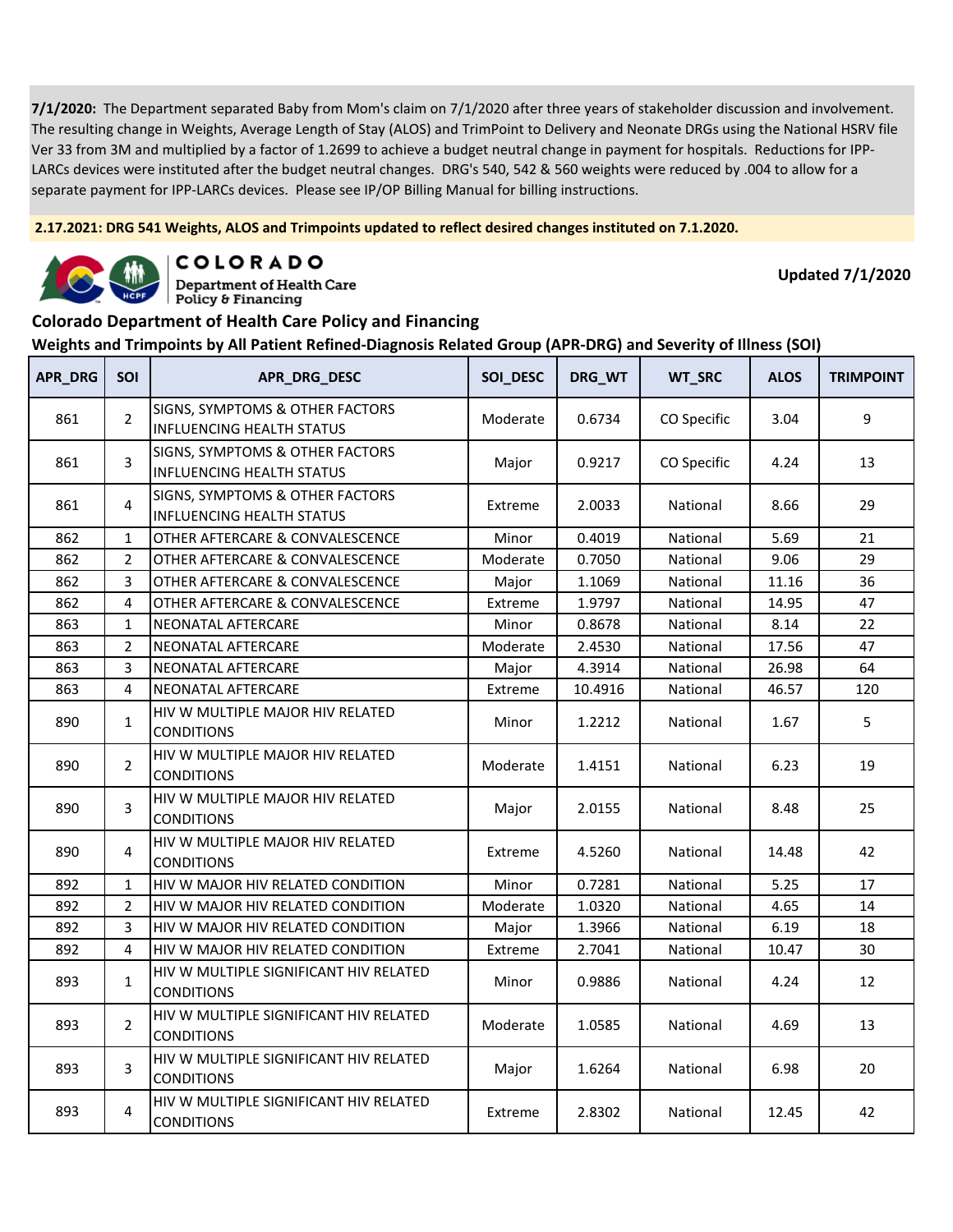**2.17.2021: DRG 541 Weights, ALOS and Trimpoints updated to reflect desired changes instituted on 7.1.2020.**



COLORADO

**Department of Health Care** Policy & Financing

**Updated 7/1/2020**

### **Colorado Department of Health Care Policy and Financing**

| APR_DRG | <b>SOI</b>     | APR_DRG_DESC                                                           | SOI_DESC | DRG_WT  | WT_SRC          | <b>ALOS</b> | <b>TRIMPOINT</b> |
|---------|----------------|------------------------------------------------------------------------|----------|---------|-----------------|-------------|------------------|
| 894     | $\mathbf{1}$   | HIV W ONE SIGNIF HIV COND OR W/O SIGNIF<br><b>RELATED COND</b>         | Minor    | 0.6618  | National        | 3.02        | 8                |
| 894     | $\overline{2}$ | HIV W ONE SIGNIF HIV COND OR W/O SIGNIF<br><b>RELATED COND</b>         | Moderate | 0.8138  | National        | 3.59        | 10               |
| 894     | 3              | HIV W ONE SIGNIF HIV COND OR W/O SIGNIF<br><b>RELATED COND</b>         | Major    | 1.1695  | National        | 5.29        | 15               |
| 894     | 4              | HIV W ONE SIGNIF HIV COND OR W/O SIGNIF<br><b>RELATED COND</b>         | Extreme  | 2.3263  | National        | 8.69        | 27               |
| 910     | $\mathbf{1}$   | CRANIOTOMY FOR MULTIPLE SIGNIFICANT<br><b>TRAUMA</b>                   | Minor    | 4.6404  | Policy Adjusted | 11.00       | 11               |
| 910     | $\overline{2}$ | CRANIOTOMY FOR MULTIPLE SIGNIFICANT<br><b>TRAUMA</b>                   | Moderate | 5.1442  | Policy Adjusted | 7.87        | 20               |
| 910     | 3              | CRANIOTOMY FOR MULTIPLE SIGNIFICANT<br>TRAUMA                          | Major    | 7.2732  | Policy Adjusted | 10.71       | 29               |
| 910     | 4              | CRANIOTOMY FOR MULTIPLE SIGNIFICANT<br><b>TRAUMA</b>                   | Extreme  | 14.9083 | Policy Adjusted | 21.23       | 58               |
| 911     | $\mathbf{1}$   | EXTENSIVE ABDOMINAL/THORACIC PROCEDURES<br>FOR MULT SIGNIFICANT TRAUMA | Minor    | 2.0607  | Policy Adjusted | 5.11        | 12               |
| 911     | $\overline{2}$ | EXTENSIVE ABDOMINAL/THORACIC PROCEDURES<br>FOR MULT SIGNIFICANT TRAUMA | Moderate | 3.2408  | Policy Adjusted | 6.26        | 14               |
| 911     | 3              | EXTENSIVE ABDOMINAL/THORACIC PROCEDURES<br>FOR MULT SIGNIFICANT TRAUMA | Major    | 4.6919  | Policy Adjusted | 8.21        | 20               |
| 911     | 4              | EXTENSIVE ABDOMINAL/THORACIC PROCEDURES<br>FOR MULT SIGNIFICANT TRAUMA | Extreme  | 12.4659 | Policy Adjusted | 18.19       | 52               |
| 912     | $\mathbf{1}$   | MUSCULOSKELETAL & OTHER PROCEDURES FOR<br>MULTIPLE SIGNIFICANT TRAUMA  | Minor    | 3.2563  | Policy Adjusted | 5.58        | 12               |
| 912     | $\overline{2}$ | MUSCULOSKELETAL & OTHER PROCEDURES FOR<br>MULTIPLE SIGNIFICANT TRAUMA  | Moderate | 3.6560  | Policy Adjusted | 6.39        | 15               |
| 912     | 3              | MUSCULOSKELETAL & OTHER PROCEDURES FOR<br>MULTIPLE SIGNIFICANT TRAUMA  | Major    | 5.7370  | Policy Adjusted | 10.76       | 31               |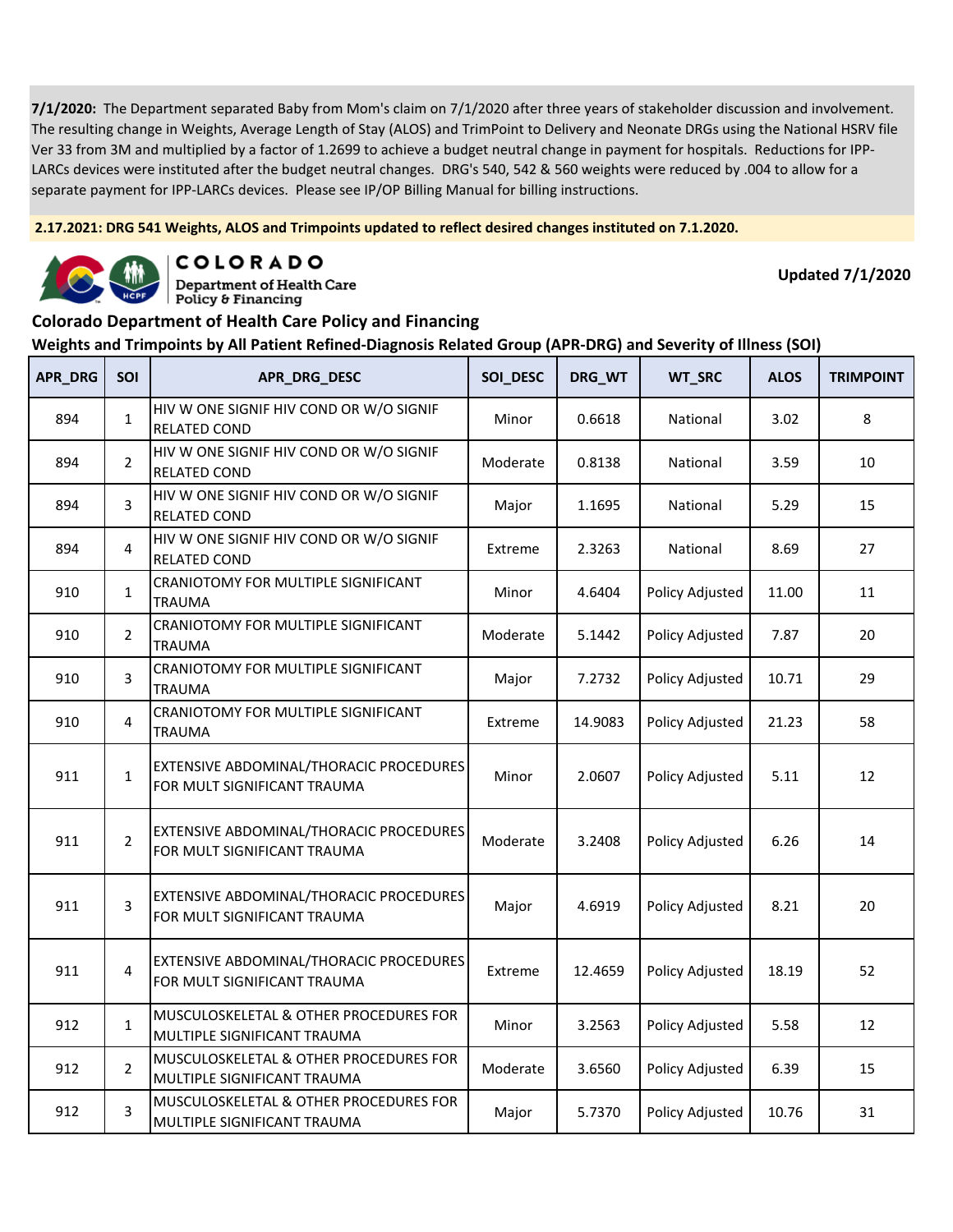**2.17.2021: DRG 541 Weights, ALOS and Trimpoints updated to reflect desired changes instituted on 7.1.2020.**



COLORADO

**Department of Health Care** Policy & Financing

**Updated 7/1/2020**

### **Colorado Department of Health Care Policy and Financing**

| <b>APR_DRG</b> | SOI            | APR_DRG_DESC                                                          | SOI_DESC | DRG_WT  | WT_SRC          | <b>ALOS</b> | <b>TRIMPOINT</b> |
|----------------|----------------|-----------------------------------------------------------------------|----------|---------|-----------------|-------------|------------------|
| 912            | 4              | MUSCULOSKELETAL & OTHER PROCEDURES FOR<br>MULTIPLE SIGNIFICANT TRAUMA | Extreme  | 12.0648 | Policy Adjusted | 22.98       | 63               |
| 930            | $\mathbf{1}$   | MULTIPLE SIGNIFICANT TRAUMA W/O O.R.<br><b>PROCEDURE</b>              | Minor    | 1.3150  | Policy Adjusted | 2.87        | 9                |
| 930            | $\overline{2}$ | MULTIPLE SIGNIFICANT TRAUMA W/O O.R.<br><b>PROCEDURE</b>              | Moderate | 1.5728  | Policy Adjusted | 3.20        | $\overline{7}$   |
| 930            | 3              | MULTIPLE SIGNIFICANT TRAUMA W/O O.R.<br><b>PROCEDURE</b>              | Major    | 2.9819  | Policy Adjusted | 7.18        | 23               |
| 930            | $\overline{4}$ | MULTIPLE SIGNIFICANT TRAUMA W/O O.R.<br><b>PROCEDURE</b>              | Extreme  | 6.9991  | Policy Adjusted | 13.17       | 35               |
| 950            | $\mathbf{1}$   | EXTENSIVE PROCEDURE UNRELATED TO<br>PRINCIPAL DIAGNOSIS               | Minor    | 1.6041  | National        | 3.18        | 9                |
| 950            | $\overline{2}$ | EXTENSIVE PROCEDURE UNRELATED TO<br>PRINCIPAL DIAGNOSIS               | Moderate | 2.4200  | National        | 5.85        | 17               |
| 950            | 3              | <b>EXTENSIVE PROCEDURE UNRELATED TO</b><br>PRINCIPAL DIAGNOSIS        | Major    | 3.8372  | National        | 11.18       | 29               |
| 950            | 4              | EXTENSIVE PROCEDURE UNRELATED TO<br>PRINCIPAL DIAGNOSIS               | Extreme  | 7.7037  | National        | 21.60       | 56               |
| 951            | $\mathbf{1}$   | MODERATELY EXTENSIVE PROCEDURE<br>UNRELATED TO PRINCIPAL DIAGNOSIS    | Minor    | 1.1364  | National        | 2.81        | 9                |
| 951            | $\overline{2}$ | MODERATELY EXTENSIVE PROCEDURE<br>UNRELATED TO PRINCIPAL DIAGNOSIS    | Moderate | 1.2900  | CO Specific     | 3.97        | 12               |
| 951            | 3              | MODERATELY EXTENSIVE PROCEDURE<br>UNRELATED TO PRINCIPAL DIAGNOSIS    | Major    | 2.4469  | CO Specific     | 9.14        | 28               |
| 951            | 4              | MODERATELY EXTENSIVE PROCEDURE<br>UNRELATED TO PRINCIPAL DIAGNOSIS    | Extreme  | 5.9154  | National        | 18.12       | 49               |
| 952            | $\mathbf{1}$   | NONEXTENSIVE PROCEDURE UNRELATED TO<br>PRINCIPAL DIAGNOSIS            | Minor    | 0.6776  | CO Specific     | 2.09        | 5                |
| 952            | $\overline{2}$ | NONEXTENSIVE PROCEDURE UNRELATED TO<br>PRINCIPAL DIAGNOSIS            | Moderate | 1.3346  | National        | 4.65        | 14               |
| 952            | 3              | NONEXTENSIVE PROCEDURE UNRELATED TO<br>PRINCIPAL DIAGNOSIS            | Major    | 2.3613  | National        | 8.93        | 24               |
| 952            | $\overline{4}$ | NONEXTENSIVE PROCEDURE UNRELATED TO<br>PRINCIPAL DIAGNOSIS            | Extreme  | 5.0632  | National        | 16.98       | 46               |